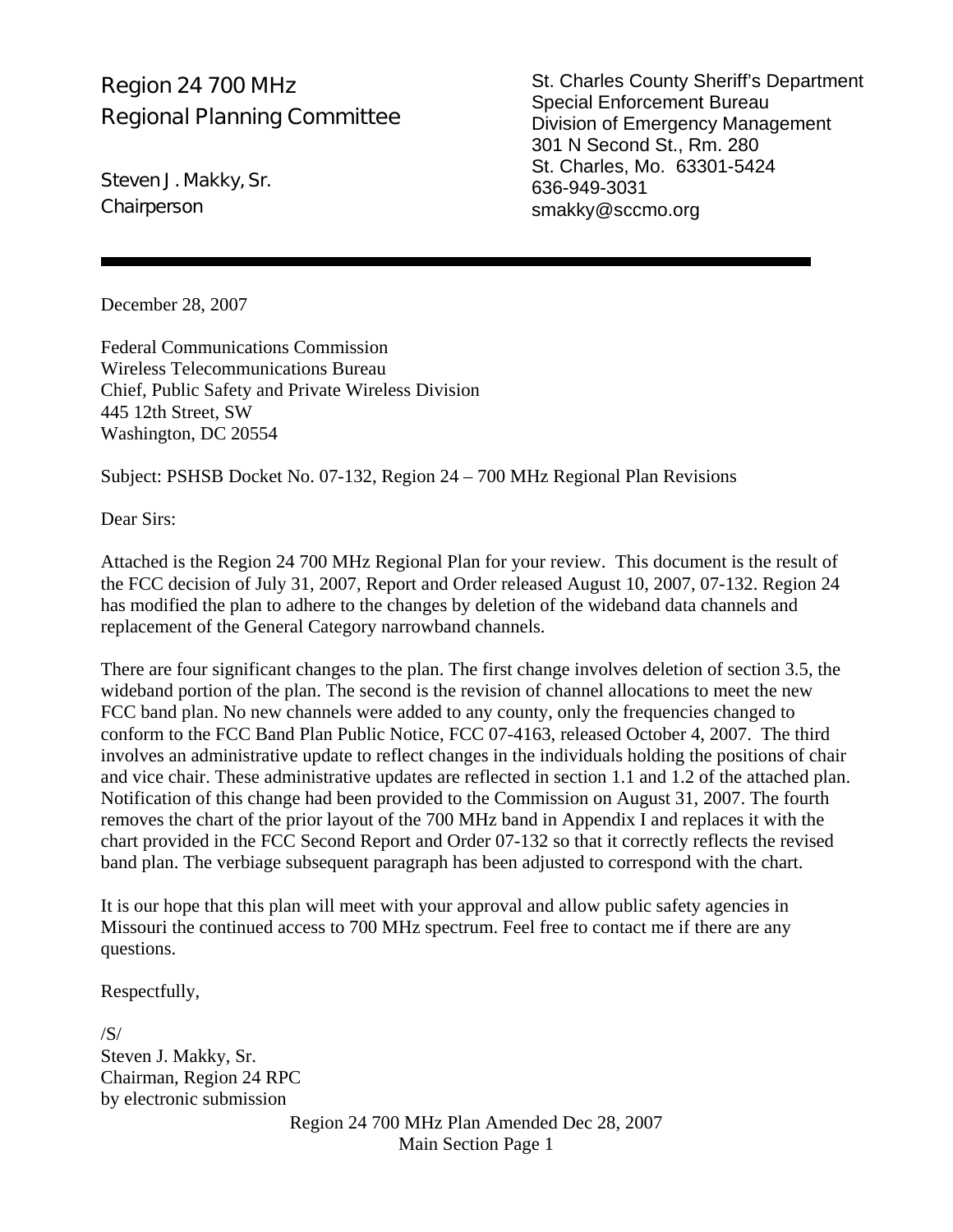# **Table of Contents**

| $\mathbf{1}$            | <b>Declaration of Region 24 700 MHz Regional Plan</b> |                                                      |  |
|-------------------------|-------------------------------------------------------|------------------------------------------------------|--|
|                         | 1.1                                                   | <b>Regional Chairperson</b>                          |  |
|                         | 1.2                                                   | <b>Other Regional Planning Committee Officers</b>    |  |
| $\overline{2}$          |                                                       | <b>Region 24 description</b>                         |  |
|                         | 2.1                                                   | <b>Notification Process</b>                          |  |
|                         | 2.2                                                   | <b>Operations of the Regional Planning Committee</b> |  |
| 3                       | <b>Regional Plan Administration</b>                   |                                                      |  |
|                         | 3.1                                                   | <b>Procedure for Requesting Spectrum Allotments</b>  |  |
|                         | 3.2                                                   | <b>Procedure for Frequency Coordination</b>          |  |
|                         | 3.3                                                   | <b>Allocation of Narrowband "General Use"</b>        |  |
|                         |                                                       | <b>Spectrum</b>                                      |  |
|                         | 3.4                                                   | <b>Low Power Channels</b>                            |  |
|                         | 3.5                                                   | <b>Wideband Data</b>                                 |  |
|                         | 3.6                                                   | <b>Dispute Resolution Intra-Region</b>               |  |
|                         | 3.7                                                   | <b>Priority Matrix</b>                               |  |
| $\overline{\mathbf{4}}$ |                                                       | <b>Process for Handling Unformed Regions</b>         |  |
| 5                       |                                                       | <b>Coordination with Adjacent Regions</b>            |  |
| 6                       |                                                       | <b>System Design/Efficiency Requirements</b>         |  |
|                         | 6.1                                                   | <b>Interference Protection</b>                       |  |
|                         | 6.2                                                   | <b>Spectrum Efficiency Standards</b>                 |  |
|                         | 6.3                                                   | "Orphaned" channels                                  |  |
|                         | 6.4                                                   | <b>System Implementation</b>                         |  |
|                         |                                                       |                                                      |  |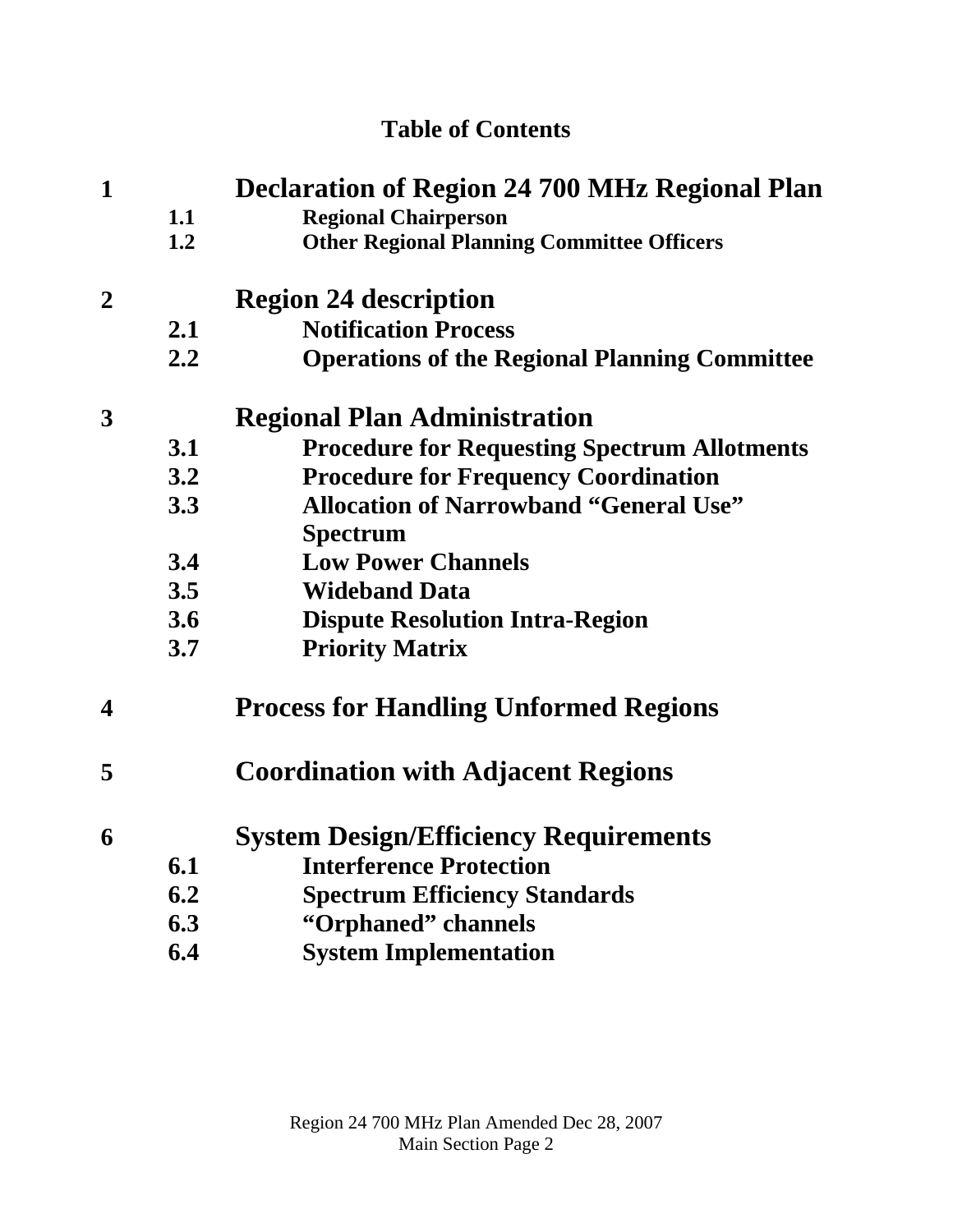# **7 Interoperability Channels**

- **7.1 Introduction**
- **7.2 Tactical Channels**
- **7.3 Deployable Systems**
- **7.4 Monitoring of Calling Channels**

# **8 Future Planning**

- **8.1 Procedures for Plan Modifications and Alterations**
- **8.2 Inter-Regional Dispute Resolution Process**
- **9 Certification of Region 24 700 MHz Regional Plan**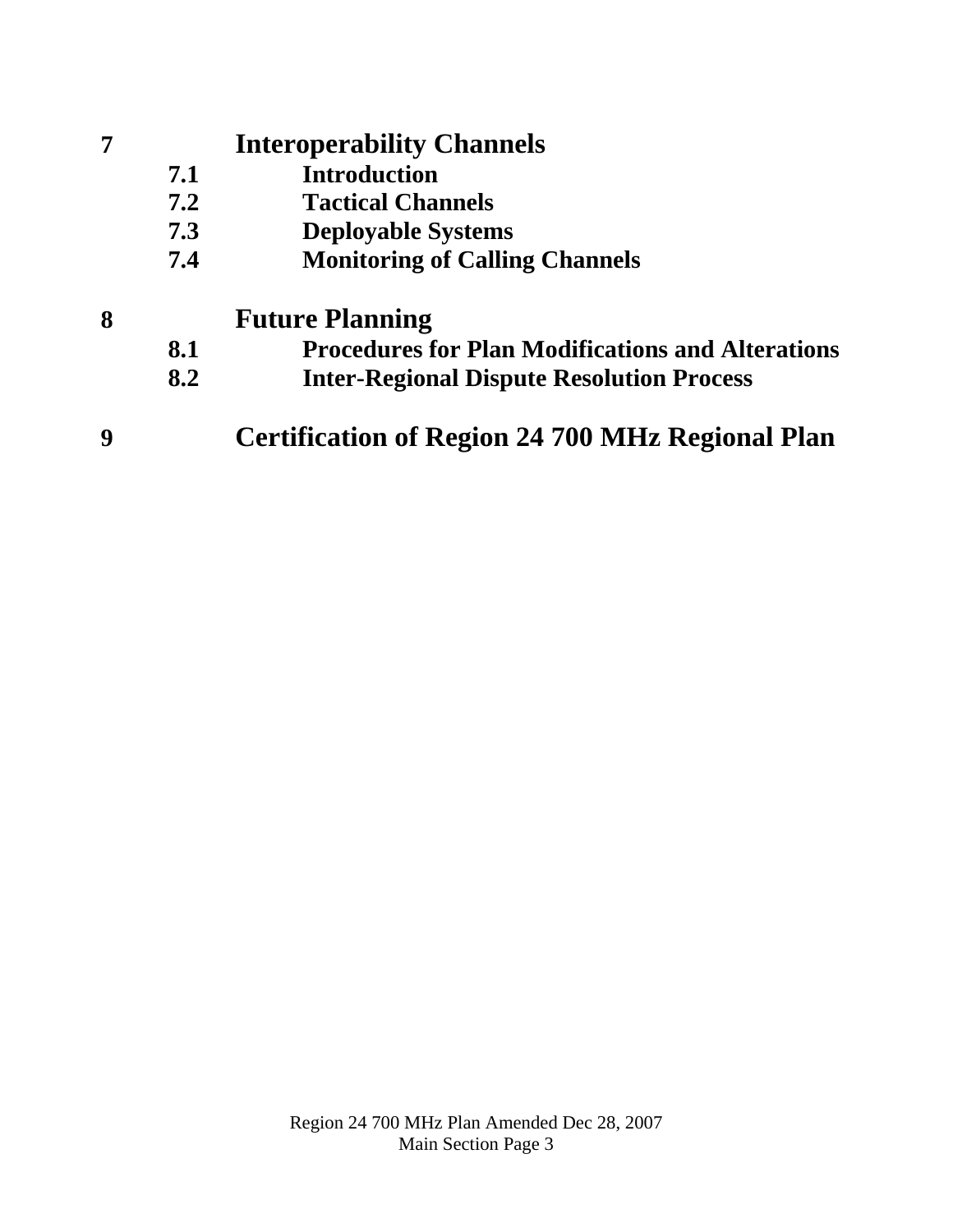# **Appendices**

| <b>Appendix A</b> | <b>Bylaws</b>                                                                |
|-------------------|------------------------------------------------------------------------------|
| <b>Appendix B</b> | Region 24 Members, Agencies, Contact Information and<br><b>Voting Status</b> |
| Appendix C        | <b>Region 24 (Missouri) Counties</b>                                         |
| <b>Appendix D</b> | List of Meetings, summaries of minutes, agendas                              |
| <b>Appendix E</b> | 700 MHz Interoperability channel nomenclature                                |
| <b>Appendix F</b> | NCC 700 MHz Pre-Assignment Rules/Recommendations                             |
| <b>Appendix G</b> | <b>Region 24 Channel allotments</b>                                          |
| <b>Appendix H</b> | <b>Inter Regional Dispute Resolution Agreement</b>                           |
| <b>Appendix I</b> | <b>DTV Protection and Incumbency</b>                                         |
| Appendix J        | <b>Meeting Announcements, Notes etc</b>                                      |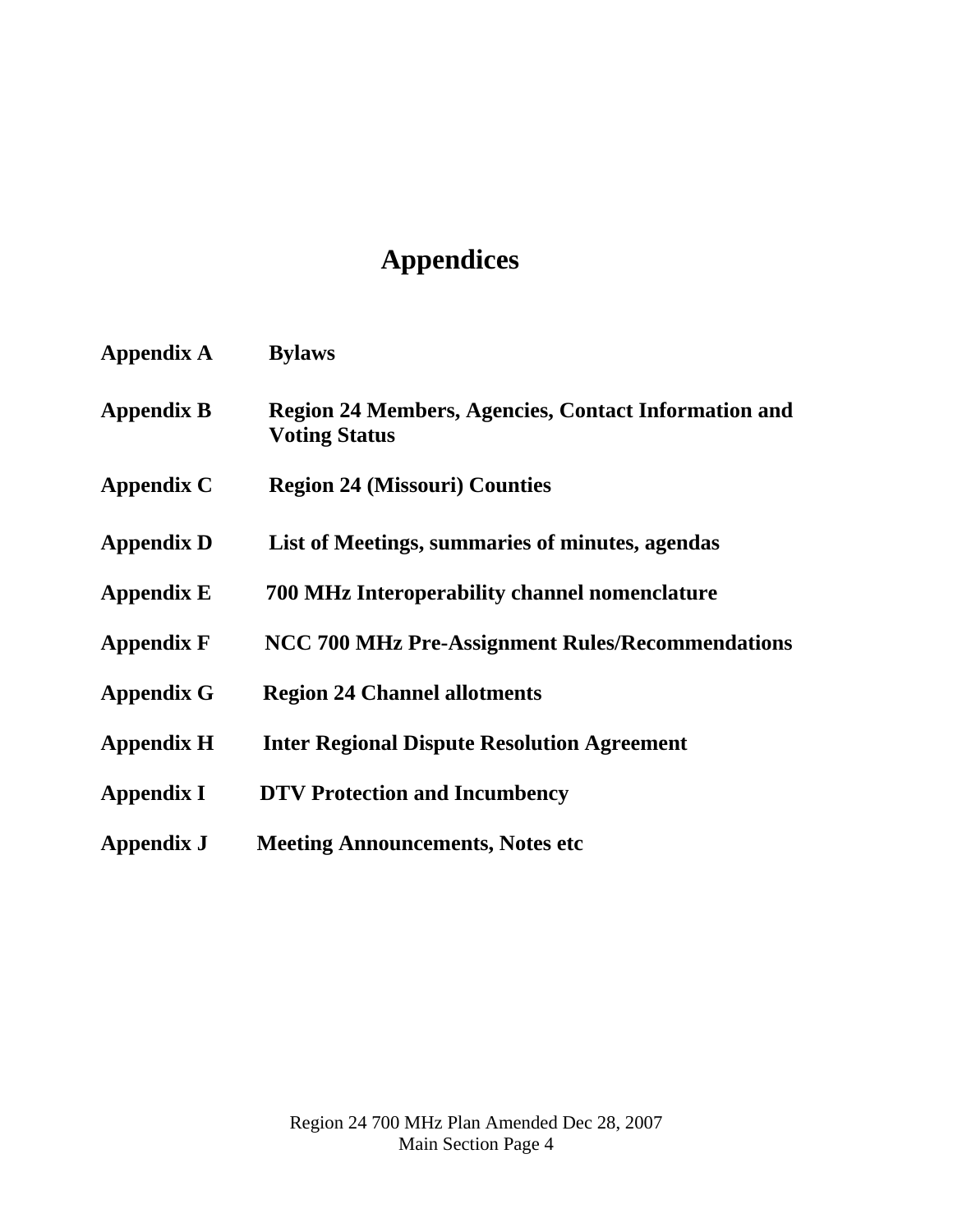# **1 769-775/799-805 MHz Regional Plan for Region 24 (Missouri)**

This document is the Regional Plan for Region 24 (Missouri) describing how the 769-775/799- 805 MHz General Use frequencies will be allocated and implemented in the Region.

### **1.1 Regional Chair**

The Chairperson of Region 24 is Steven J. Makky, Sr. His information is below:

Steven J. Makky, Sr. St. Charles County Sheriff's Department 301 N Second St., Rm. 280 St. Charles, Missouri 63301-5424 Phone 636-949-3031 FAX 636-949-3021 Email smakky@sccmo.org

### **1.2 Other RPC Officers and full RPC Membership**

The Vice Chairman/Secretary of Region 24 is Stephen T. Devine. His contact information is below:

Mr. Stephen T. Devine 1018 Fairmount Blvd. Jefferson City, Missouri 65101 Email stephendevine@mchsi.com Phone 314-223-2191

The duties of Treasurer within Region 24 are assigned to Stephen T. Devine, Regional Vice Chairman.

Membership in the Region 24 Regional Planning Committee is open to any interested party. Committee Officer requirements, voting procedures and membership attendance requirements are listed in the Region 24 Planning Committee bylaws. Appendix A contains the Region 24 bylaws. Appendix B is a list of Region 24's initial members, their agency/affiliation and voting status. Voting and operating procedures are described in Section 2.2 of this plan.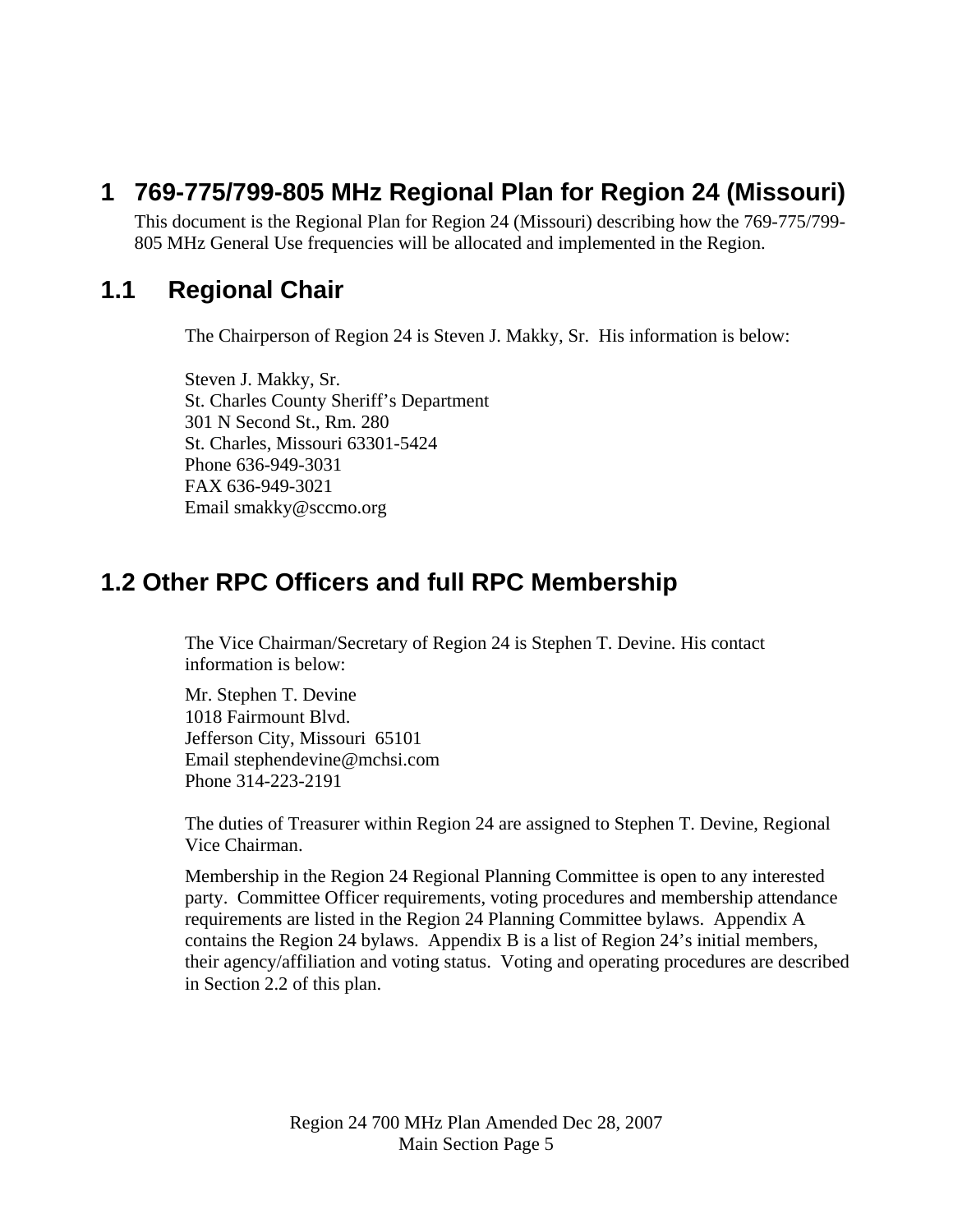# **2 Region 24 Description**

Region 24 encompasses the entire state of Missouri, consisting of 114 counties and the City of St Louis, which does not reside within a Missouri county. An alphabetical list of the individual counties can be found listed in **Appendix C**.

The State of Missouri has diverse geography along with a varied population base. Ground elevations in Missouri vary from 70 meters AMSL in the Mississippi Delta of extreme southeast Missouri to 500 meters AMSL in the Missouri Ozarks along the Arkansas border. The terrain of northern Missouri is relatively flat with sparsely populated areas, allowing for effective radio propagation. Throughout southern Missouri, however, varying ground elevations along with some of the worlds largest concentrations of lead, iron and other mineral deposits create a challenge to agencies in the Region attempting to develop efficient radio networks in any frequency band.

Missouri's roadways are some of the most frequently traveled in the country. The number of vehicles traveling Missouri roadways in 2002 amounted to well over seven (7) times its existing population of 5.8 million. These itinerant travelers take a heavy toll on all Missouri public safety agencies.

The population of Missouri is 5.8 million people (Census January 2001). Over 80 percent of this population is concentrated in the St Louis and Kansas City Metropolitan areas. These two large metropolitan areas are made up in part or all of 35 counties. These areas are adjacent to both Region 13 and Region 16 (Southern Illinois and the State of Kansas, respectively) and require Missouri to obtain inter-state frequency coordination with both Regions when attempting any frequency assignments in these densely populated areas.

Other areas in Missouri consist of small concentrated pockets of population surrounded by areas of sparse population or with large amounts of unpopulated U.S. federal forest. These diverse demographics, combined with the RF propagation difficulties stated above, make for challenging frequency allotments. Previously, frequency allotments in areas of Region 24 adjacent to Regional areas other than those listed above have been successful primarily due to the sparse population near each Regional border. Region 24 (State of Missouri) has eight (8) adjacent Regions. They are as follows:

Region 13 Southern Illinois Region 17 State of Kentucky Region 39 State of Tennessee Region 4 State of Arkansas Region 34 State of Oklahoma Region 16 State of Kansas Region 26 State of Nebraska Region 15 State of Iowa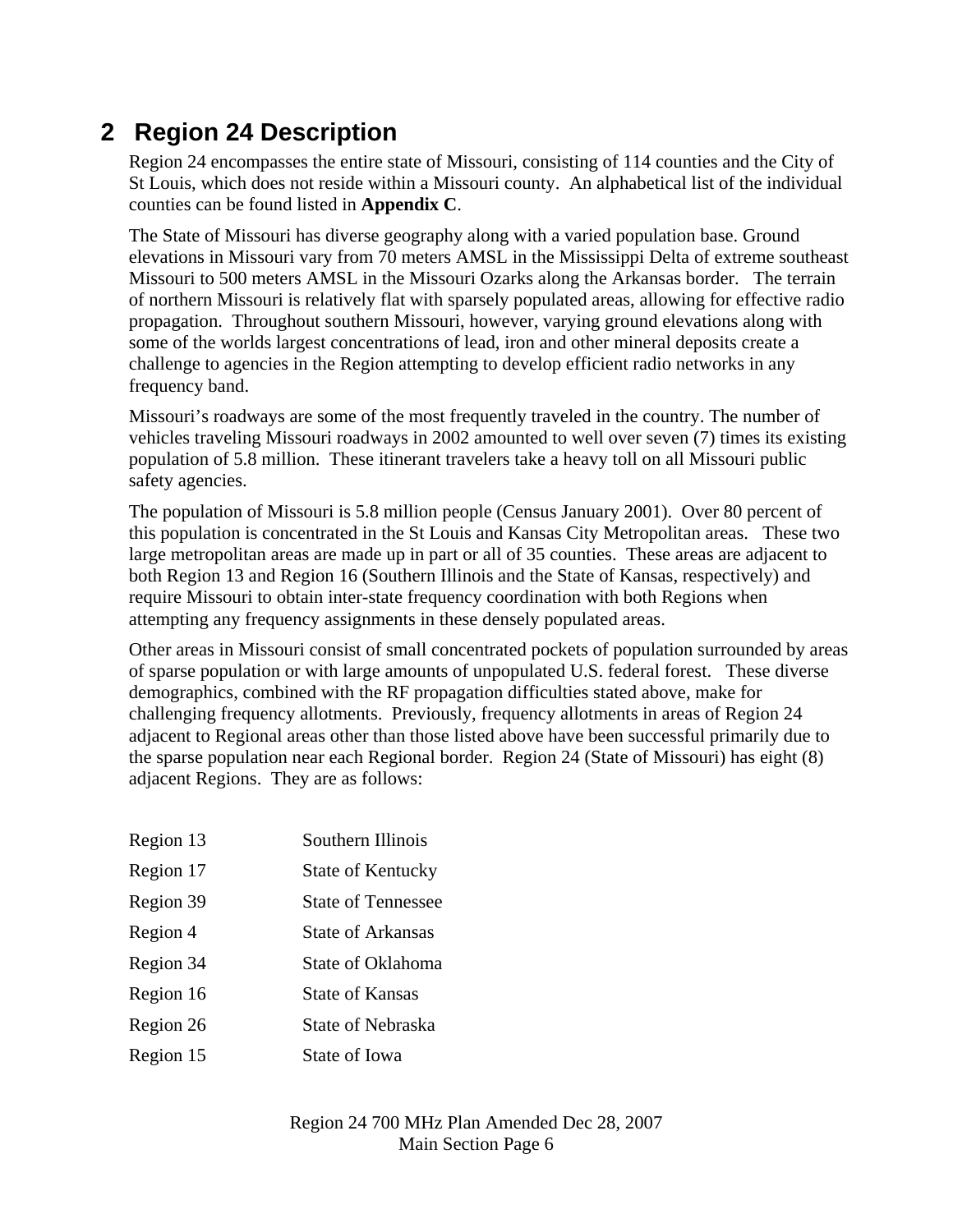In previous NPSPAC 821 MHz frequency allotments, spectrum amounts disproportionate to population densities were allocated due to differing methodologies used in adjacent NPSPAC Regions and the timing of adjacent regions plan approval. This resulted in a minimum number of channels available for Region 24, particularly in the Kansas City and St. Louis areas. In the 700 MHz band, county allotments for both narrowband and wideband channels have been developed based on population densities relative to adjacent Regions. Due to the Region's diverse population densities and the scarce spectrum resources in Missouri's populated areas, it is anticipated the majority of requests for voice/data spectrum will be from the Kansas City and St Louis metropolitan areas, which both currently operate existing 800 MHz radio networks.

It is anticipated that other areas within Region 24, including areas in the Southwestern parts of Missouri, may request 700 MHz channels from established county pool allotments to either expand existing 800 MHz systems or develop new 700 MHz systems

#### *2.1 Notification Process*

821 MHz Region 24 Chairperson, Stephen T. Devine, appointed Ron Shook of Greene County 700 MHz Convenor on July 1, 2000. A 700 MHz Regional Planning Committee meeting date was set for October 5, 2000. Interested parties were given 90 days notice prior to the first meeting. Announcements indicating the date, time and location of the first meeting were sent by mail to the FCC Wireless Telecommunications Bureau and, posted in the following industry periodicals: MRT Magazine, Radio Resource Magazine and the Association of Public Safety Communications Officials, Inc. magazine. The meeting information was also posted on the Missouri Uniform Law Enforcement System (MULES) Teletype network and received by all law enforcement agencies in both Missouri and the surrounding Regions. The Missouri State Highway Patrol also issued a press release regarding the convening of the committee and including the first meeting information. This awareness allowed for the dissemination of meeting information to hundreds of law enforcement agencies, public safety agencies and news media throughout Missouri and the eight (8) adjacent states to Missouri. The Missouri State Emergency Management Agency, along with the Missouri National Guard was contacted and notified of the convening of the 700 MHz Regional Planning Committee. The convener also contacted several agencies via email that expressed interest in the planning process prior to the meeting. There are no Native American tribal reservations located within Region 24. Copies of the announcements sent to the FCC, any Public Notices released relating to Region 24's meeting, the ads placed in the industry periodicals, the Missouri SHP press release, and emails sent to interested agencies are included in Appendix D. The 700 MHz first meeting convened on October 5, 2000 by Ron Shook. Stephen T. Devine was elected the Chairperson of the Region 24 700 MHz Regional Planning Committee. Mr. Steve Makky, Sr. of the St Charles County Emergency Management Agency was elected to the position of Vice Chairperson/Secretary of the Region 24 700 MHz Regional Planning Committee. The FCC did not issue a Public notice for this meeting.

### *2.2 Operations of the Regional Plan Committee*

This committee will use Robert's Rules of Order to conduct meetings. All decisions will be by clear consensus vote with each Public Safety Agency in attendance having one (1) vote. Additional voting member considerations are listed in the Region 24 Bylaws, Appendix A.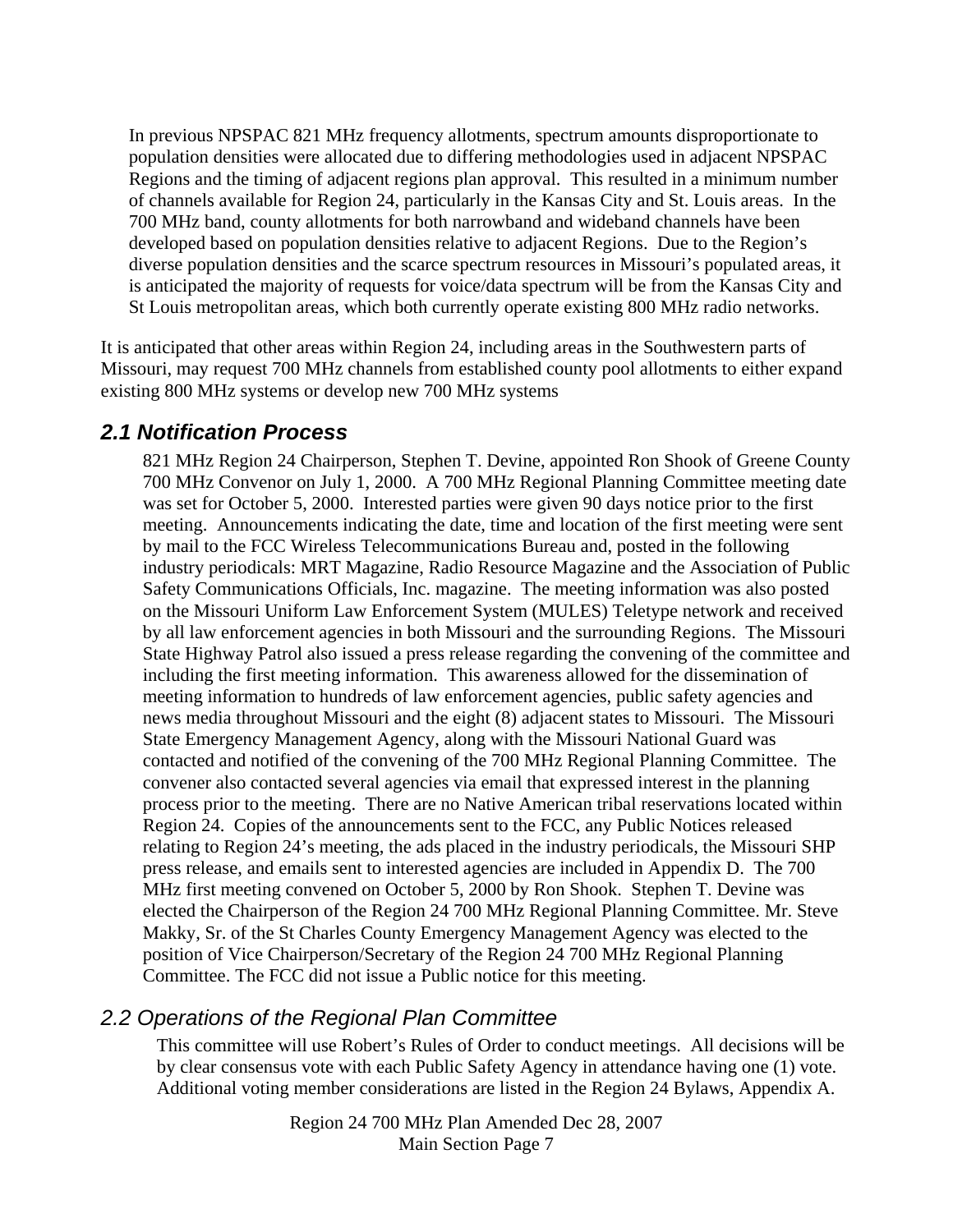The meetings are open to all interested persons and public input time is provided for anyone to express a viewpoint or to have input to the Regional Planning process.

Subcommittees have been formed as needed to work on specific issues. For the initial planning of Region 24, three subcommittees were formed:

**Implementation, Interoperability, and Technology Subcommittees**: These subcommittees are intended to work on the details of specific issues and make recommendations to the full committee for the development of the Region 24 Regional plan. Any changes to the Regional plan must be voted and approved by the full Regional Planning Committee. Participation in subcommittees is open to any member. The Chair of the Regional Planning Committee appoints each Subcommittee Chair. The Region 24 subcommittees are listed below. Subcommittee participation is open to the entire membership, with the Chairpersons responsible for ensuring the content and atmosphere of the plan best represents the region as a whole.

| <b>Technology</b>       | Steve Makky, Sr. St Charles County Emergency Management,<br><b>Chairperson</b>                                                                                                                                                                              |
|-------------------------|-------------------------------------------------------------------------------------------------------------------------------------------------------------------------------------------------------------------------------------------------------------|
|                         | Charles Gastler, St Louis City Police Department, Member                                                                                                                                                                                                    |
|                         | Thomas Kearns, Tyco/MA-Com, Commercial Member                                                                                                                                                                                                               |
|                         | Roger Strope, Missouri State Highway Patrol, Member                                                                                                                                                                                                         |
|                         | Jon Martin, Motorola Commercial Member                                                                                                                                                                                                                      |
| <b>Interoperability</b> | William Cade, Jasper County 911, Former Chairperson (Moved from<br>Region 24 in Spring 2002 to the State of Florida and Ron Shook, Greene<br>County Emergency Management was appointed Interoperability<br>Subcommittee Chairperson by the Regional Chair). |
|                         | Ron Shook, Greene County Emergency Management (Chairperson)                                                                                                                                                                                                 |
|                         | Stephen T. Devine, Missouri State Highway Patrol                                                                                                                                                                                                            |
| Implementation          | Stephen T. Devine, Chairperson                                                                                                                                                                                                                              |
|                         | Roger D. Strope, Missouri State Highway Patrol                                                                                                                                                                                                              |

A minimum of two (2) full committee meetings will be held every twelve months. When possible, meetings will be held in the months of April and October. The Region 24 Chairperson has the authority to call an additional meeting at a time when he/she deems necessary or when he/she deems it in the best interest of the Region to convene**.** In an attempt to offer as many people as possible the opportunity to contribute to the Regional 700 MHz Planning Committee, one (1) of the two meetings will be held in various locations within Region 24 and due to its central location, the remaining meeting will be held in Jefferson City, Missouri.

The Region 24 700 MHz list-serve, http://groups.yahoo.com/group/RPC24/ was created in July of 2001. The Region 24/Missouri public safety communications list serves,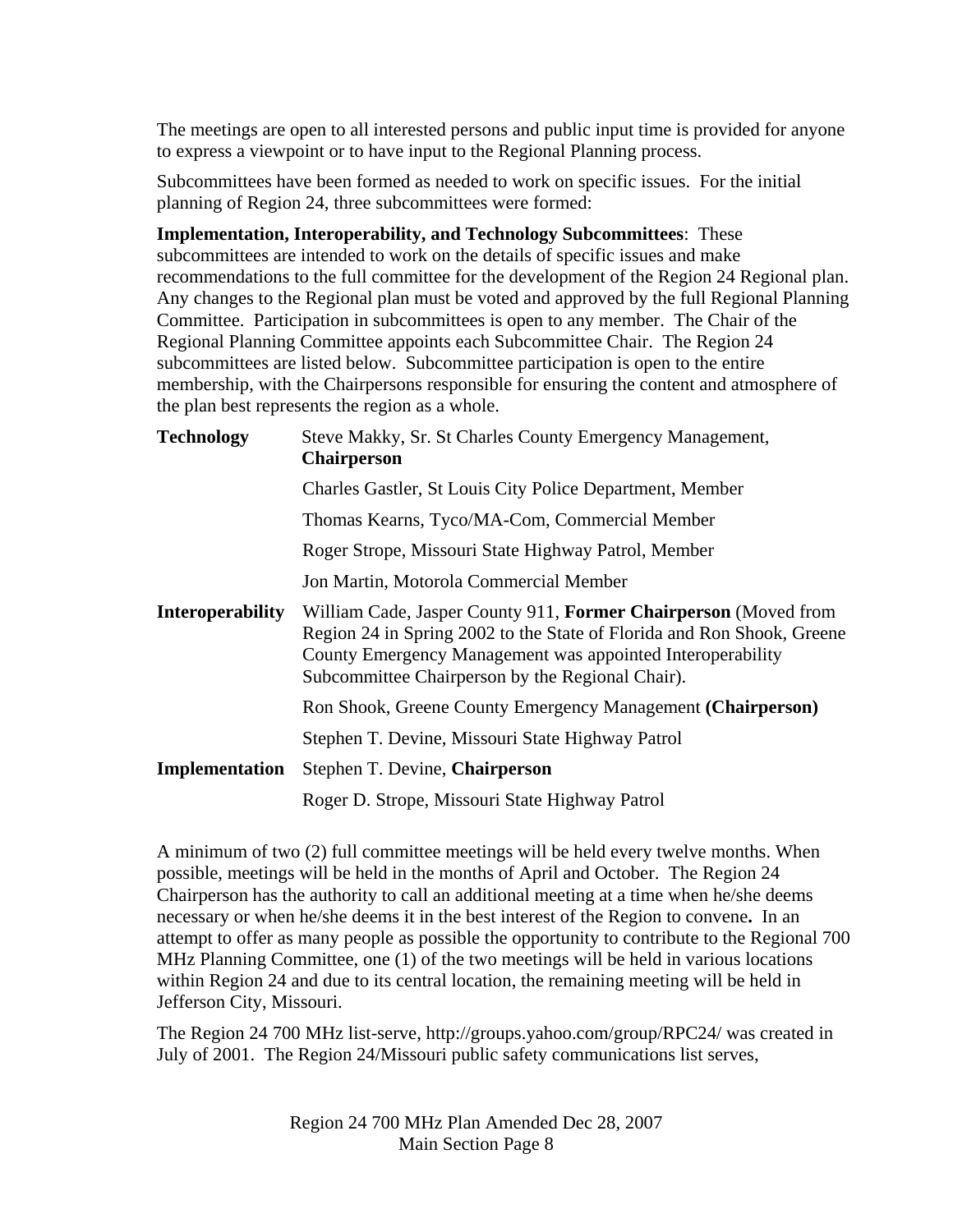#### **http://groups.yahoo.com/group/NPSPACRegion24/,**

**http:**//**groups.yahoo.com/group/rpc24** 

**http://groups.yahoo.com/group/region24siec** 

#### **http://groups.yahoo.com/group/moapco911**

All were created in 2000 to exchange information as well as disseminate original meeting times, dates and agendas throughout the Regional Planning process for the initial 700 MHz meeting and subsequent Region 24 (Missouri) SIEC meetings. These list serves are utilized to disseminate messages on regional planning progress and meeting agendas and serves as an excellent historical resource for regional planning development.

Beginning two years after Federal Communications Commission approval of this Regional Plan, the Chairperson shall call a meeting of the Regional Planning Committee to elect a Chair, Vice Chair and Secretary to serve for a two-year term. There is no limit to the number of terms that may be served by officers of the 700 MHz Regional Planning Committee.

If the Chair is unable to serve a complete term, the Vice Chair will serve as Chair until the next 700 MHz Regional meeting. If both the Chair and Vice Chair are unable to serve their full terms, one or the other should make an effort to call a special meeting of the Committee to elect replacements. If for some reason, neither the Chair nor the Vice Chair can call the special meeting; the State or any County within the Region may call for a special meeting, giving at least 5 days notice, to elect replacements.

A chronological list of meetings, summary of minutes, meeting announcements and agendas outlining Region 24 progress in 700 MHz development is located in **Appendix D** of this document.

# **3 Regional Plan Administration**

### *3.1 Procedure for Requesting Spectrum Allotments*

A. Upon FCC approval of this Plan, Region 24 will announce to the region that 700 MHz public safety channels are available in the Region and that channels have been assigned to pool allotments to counties within the Region. All available methods will be used to notify public safety entities of channel availability in the Region (see Section 2.1). All requests will be considered on a first come, first served basis. Region 24 supports the National Coordination Committee Pre-Assignment Rules and Recommendations listed in Appendix F, and will use these guidelines as a template to determine if an application submitted to the Regional Planning Committee meets Regional Planning standards. It is recommended that applicants familiarize themselves with these recommendations prior to submitting applications for Region 24 700 MHz public safety system implementation. In order to maintain accurate records in the CAPRAD database, applicants will provide Region 24 with physical copies of their application along with associated documentation for Regional Planning Committee review. The Regional Planning Committee will enter the FCC 601 form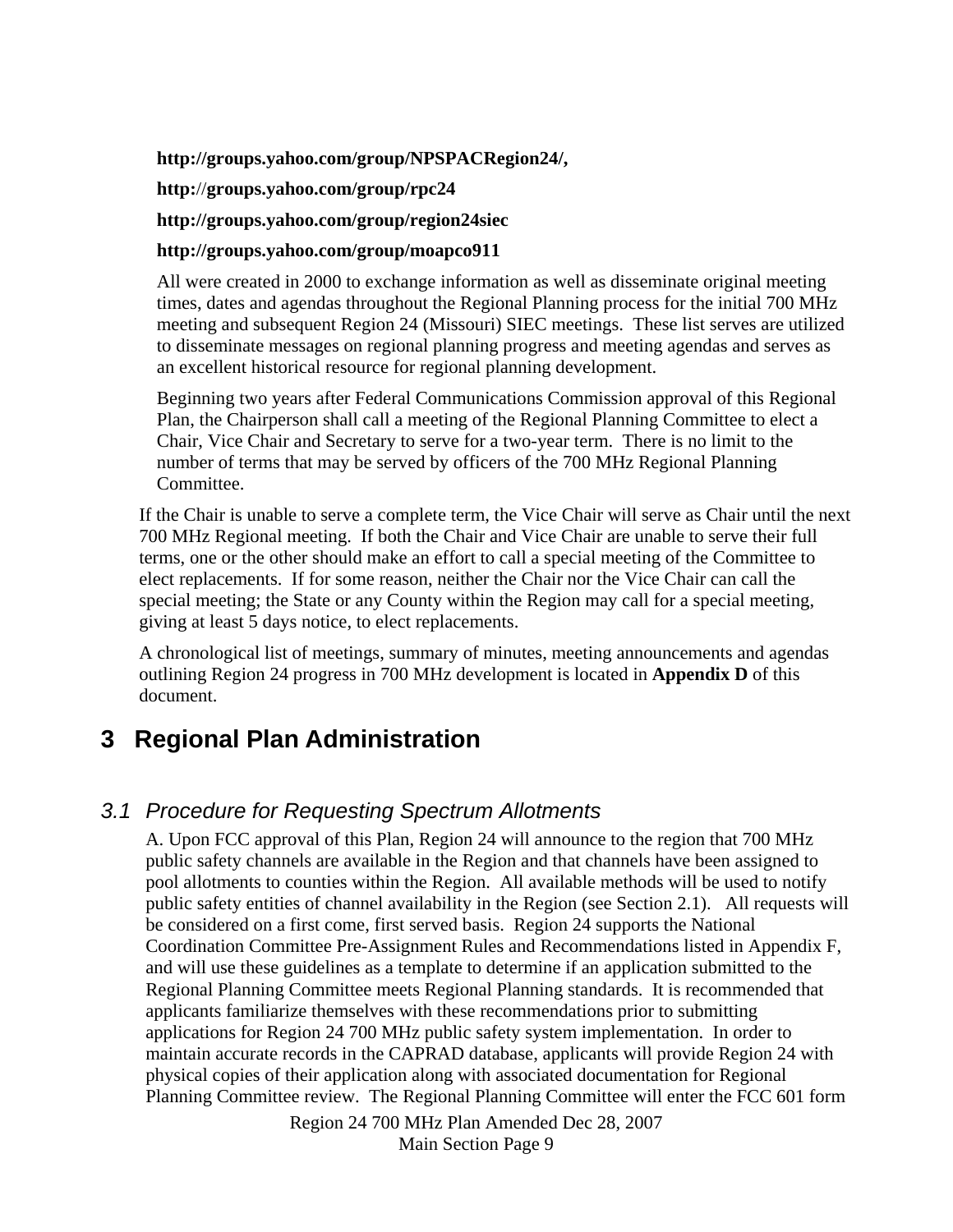into the CAPRAD database before the application is forwarded to the FCC certified coordinators.

In general and unless otherwise noted, the Region 24 Regional Planning Committee will adhere to the published National Coordination Committee Implementation Guidelines for 700 MHz Public Safety Regional Planning Committees.

B. When applying for new 700 MHz channels, the Regional Planning Committee looks forward to 700 MHz applicants working with neighboring agencies to promote and continue the establishment of interoperability within their community and allow for the equitable distribution of existing spectrum allocations to promote efficient frequency use when applying for 700 MHz spectrum. Region 24 expects applicants to be cognizant of the fact that moving to the 700 MHz band may create a degree of isolation between themselves and neighboring agencies, and Region 24 looks forward to working with these applicants on a case-by-case basis on how to maintain spectrum availability in their area, while continuing to promote interoperable communications.

C. To request channels from Region 24, a full application package must be submitted to the Regional Planning Committee in physical written form for entry by Region 24 personnel in the CAPRAD database<http://caprad.nlectc.du.edu/login/home>. The application must include:

An FCC Form 601,

A short description of the proposed system,

A justification for the additional spectrum,

An interference prediction map using the current version of TIA/EIA TSB 88 guidelines,

Maps showing all interference predicted in the proposed system,

Documents indicating agency-funding commitments sufficient to fund the development of the proposed system(s) and an indication as to when they will migrate from their existing system to the new system.

 D. The Chair will distribute the request to all other agencies with allotments in the plan for review and approval electronically. Absent a protest, the Regional Planning Committee will approve the application and (if applicable), upon receipt of a 'cancellation consent letter' (See Section 3.1 B. above), submit it, through the CAPRAD database, to the applicant's preferred FCC-certified frequency coordinator for processing. This process meets the requirements of Rule 90.176 (c).

The CAPRAD database will reflect the approved application and place the channels for the proposed system in "pre-license" status.

E. Allocation Disputes: An agency may protest a proposed system within 30 calendar days of the original distribution. Protests will only be considered if the allocation does not conform to plan criteria or objecting agency or the Chairperson can show harmful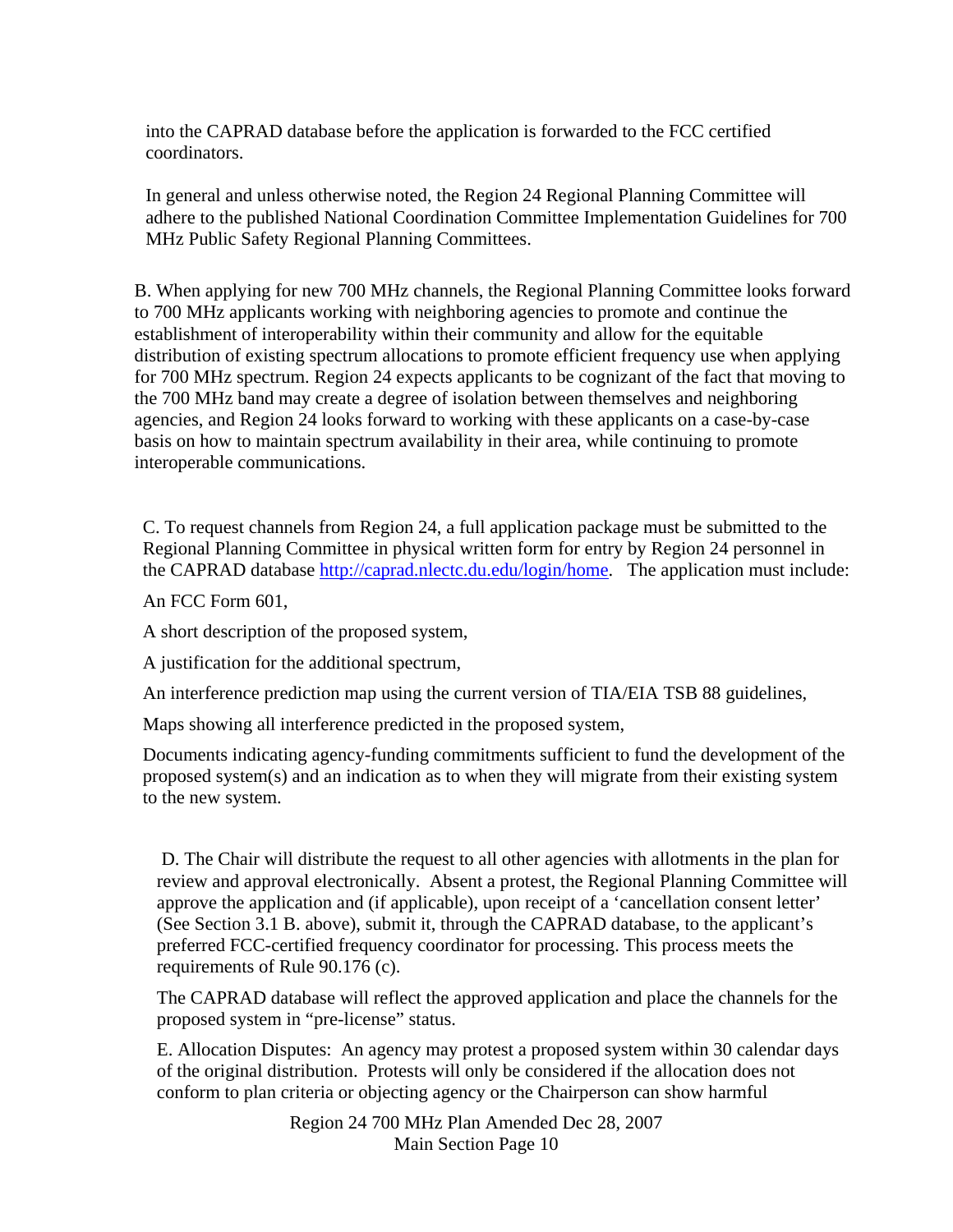interference is likely based on the information submitted by the agency requesting the new allocation. If an agency with pre-licensed/Region approved co-channel or adjacent channel allocations objects to a proposed allocation due to concerns about potential interference, the objecting agency may request field tests be done to confirm or refute interference potential. The completion of these field tests will be required for Regional application approval. Coverage area service/interference contours of the proposed system(s) should meet values designated in Section 6.1 of this document. Any costs associated with field tests or any other requirement to obtain Region 24 plan approval are the responsibility of the agency submitting application to Region 24.

The parties involved must resolve the allocation dispute and notify the Region Chair within 14 calendar days. If the parties involved cannot resolve the allocation dispute within that timeframe, then a special full Committee meeting will be scheduled to consider and vote on the protest. If approved, the application will be submitted through the CAPRAD database to the applicant's chosen FCC-certified frequency coordinator for processing

F. **Lower Power "Campus Eligible" General Use Channels**: In the implementation of 700 MHz public safety spectrum throughout Region 24, there may be opportunities for increased channel reuse when developing radio systems for "campus" type operations. Examples of those who may capitalize on this opportunity include hospitals, stadiums, malls or places of public gathering, public universities, transit systems and ports. While these channels have been designated in county pool allotments with proper designations, they do not enjoy the benefits of countywide channels in that they are not cleared for usage over a wide area. In many instances, facilities require a smaller or more specific geographical coverage area than assumed in the initial channel packing plan and may be able to be reused more efficiently. These "campus" type systems also, in many cases, require in-building or confined space/ tunnel radio coverage or communications along a linear pathway, such as a maintenance or right of way. Public safety channels can be allotted to this type operation in a region and can lead to effective system development, along with increased spectral efficiency, if power levels and Area of Protection (AOP) of the area are taken into account in system planning. These parameters must be established appropriate to the area of coverage. In order to facilitate this effective method of system implementation, channels have been identified in certain areas of Region 24 that may be utilized in a smaller service area. These channels are NOT eligible to be utilized throughout the county they are allotted to and the following criteria must be adhered to when requesting channels from Region 24 for operations of this type:

 The 50dBu service contour of the proposed system must not exceed an area more than 2 miles from the proposed service area. When this 2-mile distance extends to an adjacent region, the applicant must obtain concurrence from the adjacent region. Reduced external antenna height, along with reduced ERP, directional antennae, distributed antenna systems, radiating "leaky coax," are all tools that should be utilized in the development of these type systems. Region 24 will ensure the development of these type of systems will in no way interfere with co-channel or adjacent channel users within Region 24 or Region 24's adjacent regions. The Chairperson, or a majority of the members of the region, has the authority to request and require engineering studies from the applicant that indicate no harmful interference will be introduced to any co-channel or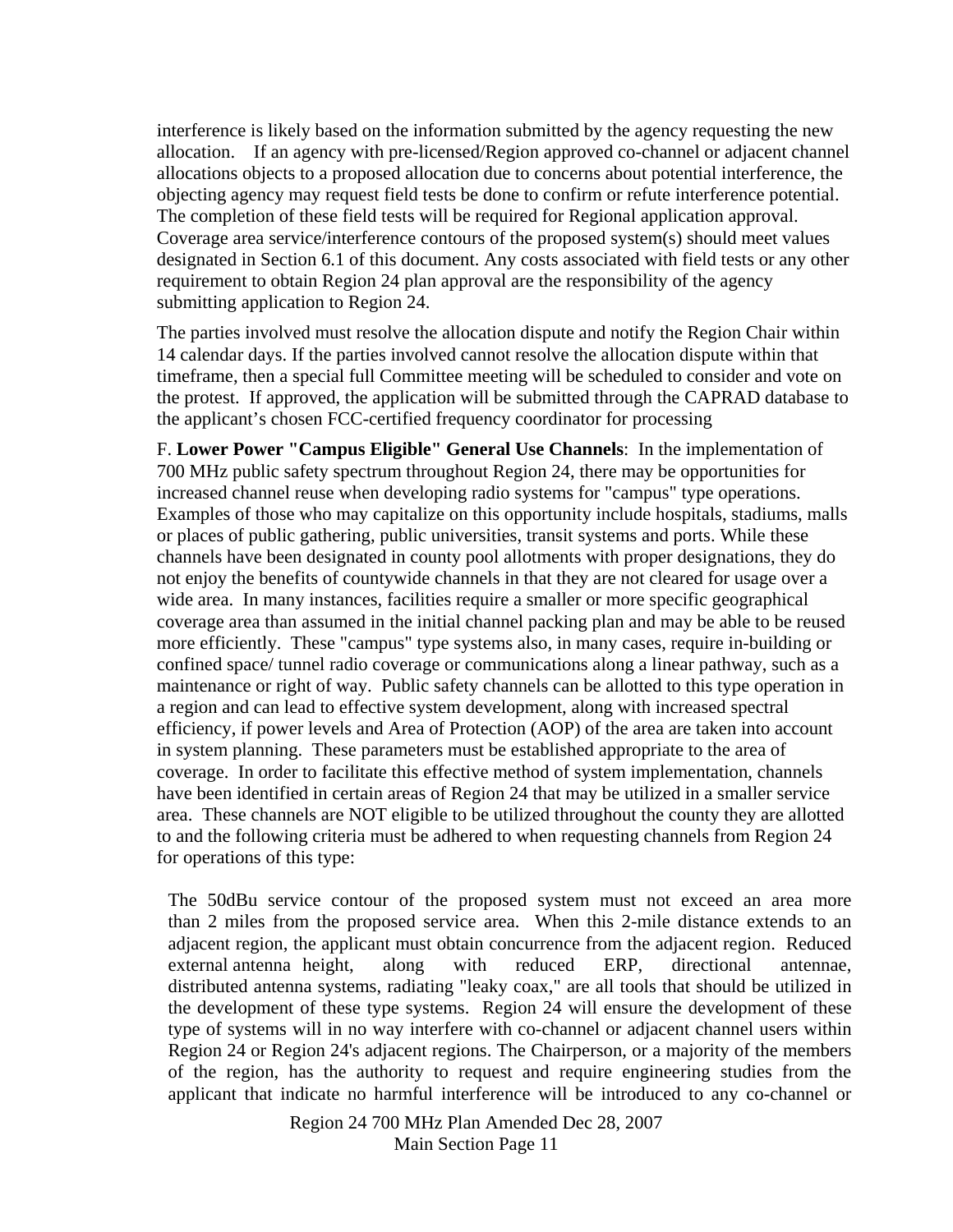adjacent channel existing user prior to application approval. For 12.5/25 kHz co-channel assignments, the 50dBu service contour of the proposed stations will be allowed to extend beyond the defined service area for a distance no greater than 2 miles. An adjacent/alternate 12.5/25 kHz channel shall be allowed to have its 60  $d$ B $\mu$  (50,50) contour touch, but not overlap the 40dBμ service (50,50) contour of an adjacent/alternate system being protected. Evaluations should be made in both directions to ensure compliance. The approval of systems utilizing county allotment channels labeled "Campus", are subject to approval of the Region 24 700 MHz regional planning committee. They are the final authority on parameters associated with "campus" type operations.

 If Region 24 receives an application for low power fixed use and the proposed service contour encroaches onto an adjacent region prior to the channel allotted to the region being implemented in a specific system, the application must be modified so the service contour does not encroach into the adjacent region **or** the applicant must supply the Region 24 700 MHz Regional Planning Committee with written concurrence from the adjacent region permitting the original design.

### *3.2 Procedure for Frequency Coordination*

The Region 24 Planning Committee will adhere to the National Public Safety Telecommunications Council's (NPSTC) 700 MHz General Use channel sort as shown on the CAPRAD database for narrowband General Use channels. The Region created its own sort for the wideband data channels. (See Appendix G). Region 24 will participate in the CAPRAD database and keep the Regional Plan and current frequency allotment/allocation information on the database. The Region 24 Regional Planning Committee has both the ability to accept recommendations from the committee and, if approved, the authority to change the original frequency allotment. In order to keep the most current frequency allotments within Region 24, an annual review of the allotments will be made at one of the scheduled meetings by the full committee and recommended changes to the plan will be voted on. The majority of members in attendance at a meeting of the full Regional Planning Committee must approve any changes to the Regional allotments. If at any time a system is allocated channels within Region 24 and the system cannot be developed within the agreed upon guidelines (slow growth), the channels will be returned to the county pool allotments they originated from and again be available to other agencies in the region. If plan modifications are approved, the Chairperson will, if necessary, obtain adjacent Region approval and file a plan amendment indicating the approved changes with the Federal Communications Commission.

#### *3.3 Allocation of Narrowband "General Use" Spectrum*

The Region 24 Technology Subcommittee recommends that allotments be made on the basis of one 25 KHz channel for every two (2) voice channel requests and one 12.5 KHz channel for each narrowband data channel request. This recommendation is approved by the full Committee and is part of this plan. Allotments will be made in 25 KHz groups to allow for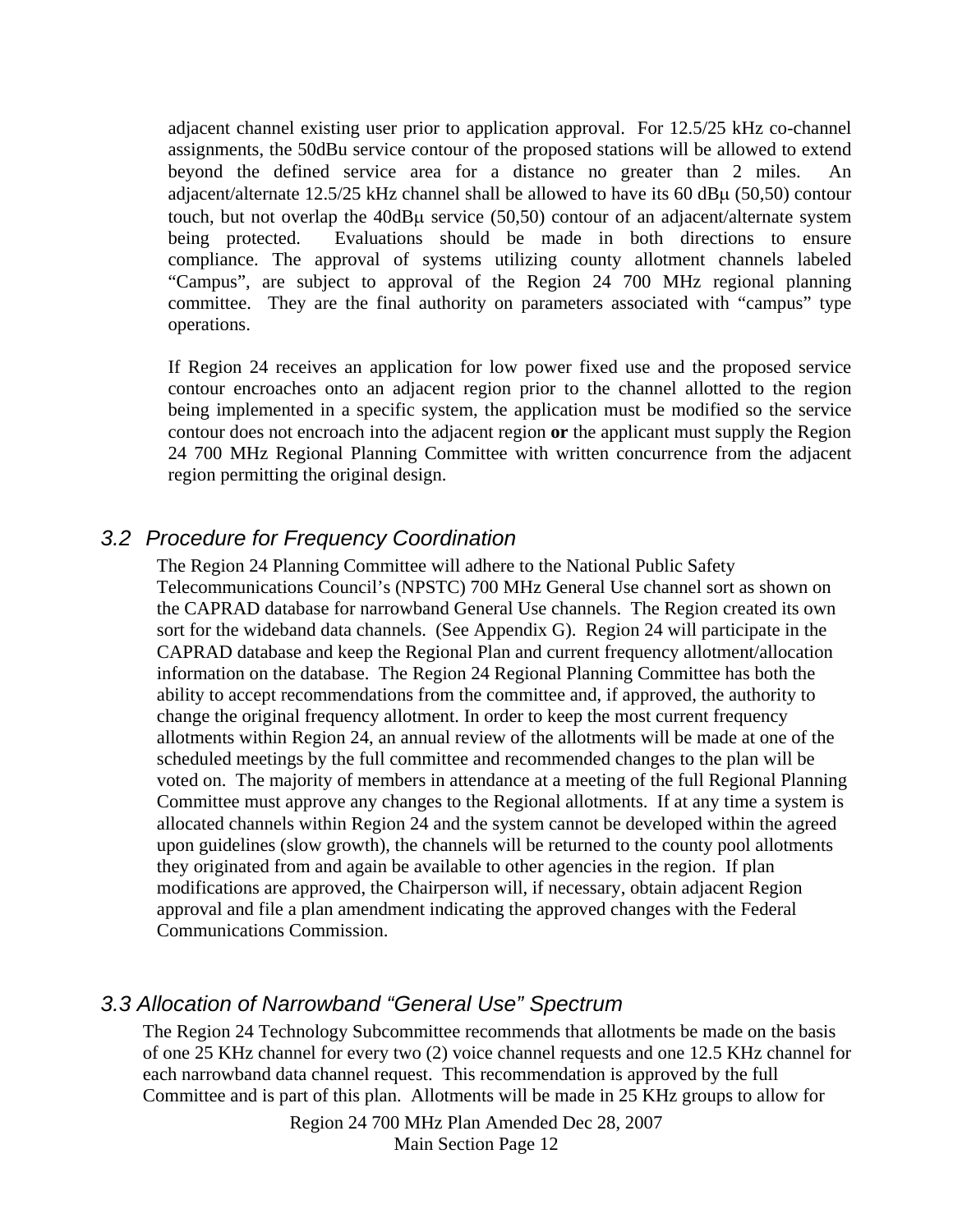various digital technologies, at various bandwidths, to be implemented. All agencies requesting spectrum during the initial filing window (see Section 3.1) will be allocated channels if plan requirements are met. Agencies using Frequency Division Multiplexing (FDMA) will be expected to maintain 12.5 KHz equivalency when developing systems and will be required to utilize BOTH 12.5 KHz portions of the 25 KHz block. In most cases, this will require the geographic separation of each 12.5 KHz adjacent channel. In order to promote spectrum efficiency, Region 24 will ensure that systems allocated 25 KHz channel blocks will utilize all of the channel and not "orphan" any portions of a system designated channel. (See Section 6.3)

The Region 24 700 MHz Regional Planning Committee will be the final authority on the approval of applications for 700 MHz General Use channel allocations.

### *3.4 Low power Channels*

The FCC in the 700 MHz band plan set aside channels 1 - 8 paired with 961 – 968 and 949 – 958 paired with 1909 – 1918 for low power use for on-scene incident response purposes using mobiles and portables subject to Commission-approved Regional Planning Committee Regional Plans. Transmitter power must not exceed 2 watts (ERP).

Channels  $9 - 12$  paired with  $969 - 972$  and  $959 - 960$  paired with  $1919 - 1920$  are licensed nationwide for itinerant operation. Transmitter power must not exceed 2 watts (ERP).

These channels may operate using analog operation. To facilitate analog modulation, this plan will allow aggregation of two 6.25 KHz channels for 12.5 kHz bandwidth. On scene temporary base and mobile relay stations are allowed (to the extent FCC rules allow) antenna height limit of 6.1 meter (20 feet) AGL (Above Ground Level). However, users are encouraged to operate in simplex mode with the least practicable amount of power to reliably maintain communications whenever possible.This plan does not limit use to analog only operations and channels are intended for use in a wide variety of applications that may require digital modulation types as well. The use of EIA/ TIA-102, Project 25 Common Air Interface is required when using a digital mode of operation.

In its dialog leading up to CFR §90.531 allocating the twenty-four low power 6.25 kHz frequency pairs (of which eighteen fall under RPC jurisdiction)<sup>[1](#page-12-0)</sup>, the Federal Communications Commission (FCC) suggested that there is a potential for multiple low power applications, and absent a compelling showing, a sharing approach be employed rather than making exclusive assignments for each specific application as low power operations can co-exist [in relatively close proximity] on the same frequencies with minimal potential for interference due to the 2 watt power restriction.

<span id="page-12-0"></span> $\overline{a}$ <sup>1</sup> See paragraphs 35 through 39 in FCC's Third Memorandum Opinion and Order for WT Docket No. 96-86 adopted September 18, 2000.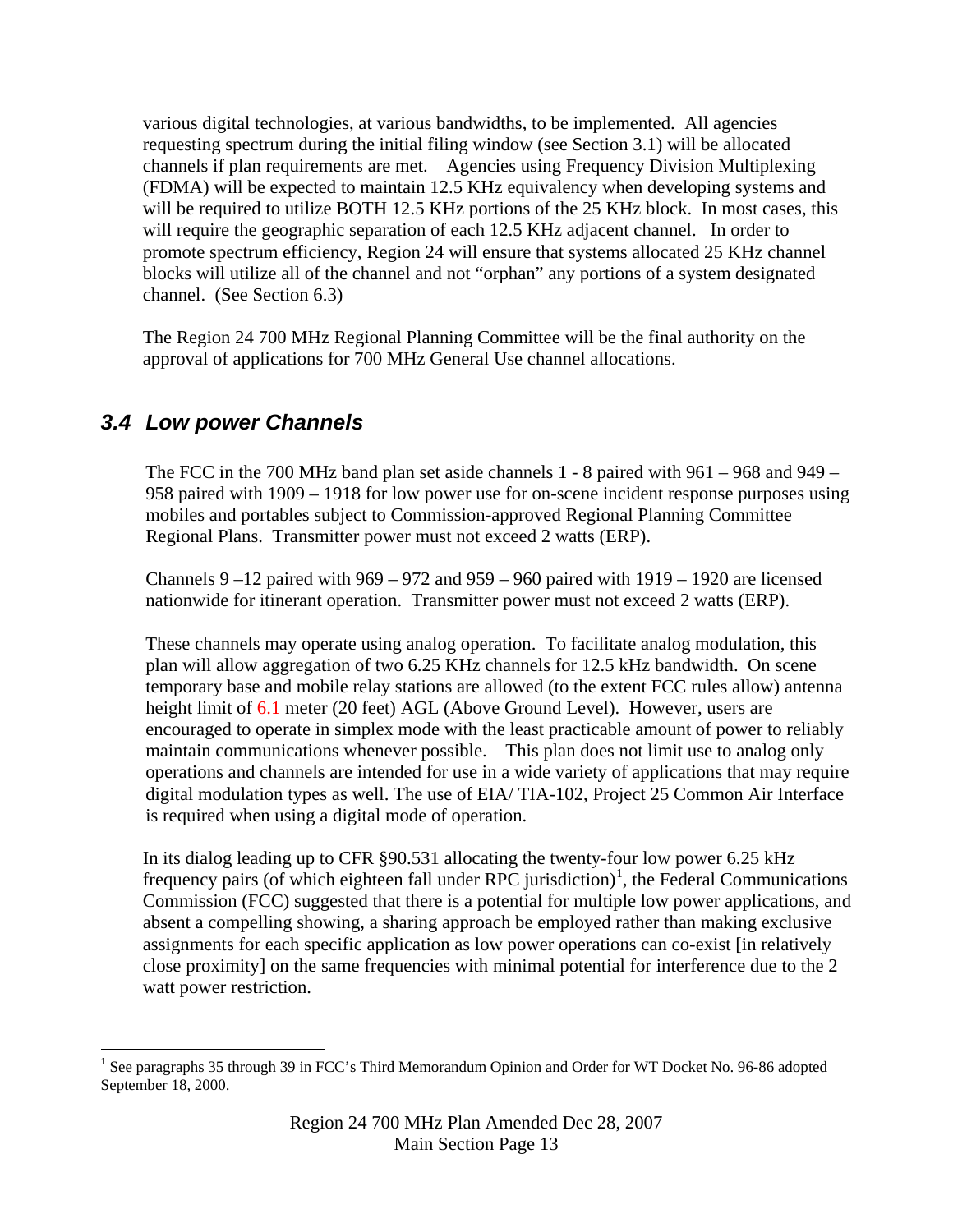Whereas advantages exist in not making assignments, the reverse is also true. If, for example, firefighters operate on a specific frequency or set of frequencies in one area, there is some logic in replicating that template throughout the Region for firefighter equipment. If there are no assignments, such a replication is unlikely.

In seeking the middle ground with positive attributes showing up both for assignments and no assignments, we recommend the following regarding assignments associated with the eighteen (18) low power channels for which the Regional Planning Committee has responsibility:

- Generic Channel #'s 1-4 and 949-952 are set aside as generic 2 watt channels for use by public safety agencies operating within Region 24, and the complementary mobile channels # 961-964 and 1909-1912 are set aside as 2 watt generic mobile channels also for use by public safety agencies likewise operating within Region 24.
- Fire/ EMS/ Consequence Management Channel #'s 5-8 are designated as Fire Protection/ Emergency Medical and Consequence Management 2 watt channels for licensing and exclusive use by the Fire/Emergency Medical disciplines, and the complementary mobile channel #'s 965-968 are set aside as Fire/Emergency Medical and Consequence Management 2 watt mobile channels also for licensing and exclusive use by the Fire/Emergency Medical disciplines.
- Law/ Crisis Management Channel #'s 953-956 are set aside as Law Enforcement/Crisis Management 2 watt channels for licensing and exclusive use by the Law Enforcement discipline, and the complementary 2 watt mobile channel #'s 1913-1916 are set aside as Law Enforcement/Crisis Management mobile channels also for licensing and exclusive use by the Law Enforcement discipline.

Multidisciplinary Joint Public Safety Operations - Channel #'s 957-958 are set aside as Multidisciplinary Joint Public Safety Operations 2 watt channels for licensing and the complementary 2 watt mobile channel #'s 1917-1918 are also set aside as Multidisciplinary Joint Public Safety Operations Channels for use by political subdivisions and public safety agencies operating under a unified command at a common incident for the express mission of safety of life, property or environment.

Simplex operations may occur on either the base or mobile channels. Users are cautioned to coordinate on scene use among all agencies involved, particularly when the use of repeaterized modes is possible at or in proximity to a common incident. Users should license multiple channels and be prepared to operate on alternate channels at any given operational area. Again, Region 24 Regional Planning Committee will recommend to the Missouri SIEC that all 700 MHz users and applicants to have **the capability to access** ALL of the thirty-two (32) NCC approved interoperability channels in both duplex and simplex modes. Under no circumstances may a user claim a channel as exclusively theirs; all 700 MHz interoperability channels are under the administration of the Missouri Statewide Interoperability Executive Committee.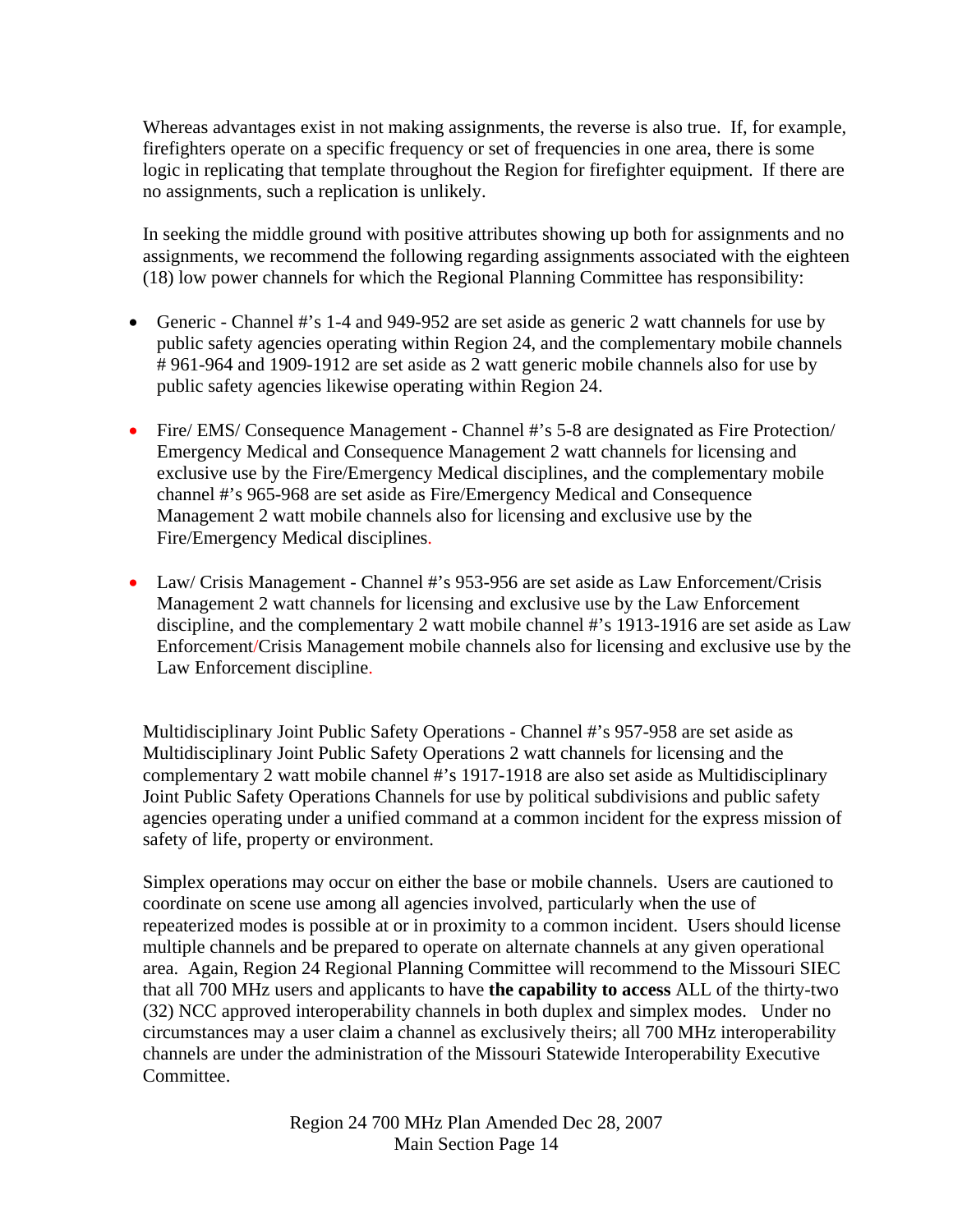#### *3.5 Wideband Data*

This section was deleted due to the FCC Second Report and Order, 07-132 released August 10, 2007.

However, if any entity desires to implement either a wideband  $(50 \text{ kHz} - 150 \text{ kHz})$  or broadband data system, they may contact the Public Safety Broadband Trust as set forth in FCC 07-132 Second Report and Order and subsequent information released by the FCC and PSBT.

Four General Use 6.25 kHz channels may still be combined to form one 25 kHz data channel.

#### *3.6 Dispute Resolution – Intra-Regional*

In the event an agency disputes the implementation of this plan or the Federal Communications Commission approval of this plan or parts of this plan, the agency must notify the Chair of the dispute in writing. This section does not apply to protests over new spectrum allocations (see Section 3.1). The Chair will attempt to resolve the dispute on an informal basis. If a party to the dispute employs the Chair, then the Vice Chair will attempt resolution. In such cases, the Chair shall be deemed to have a conflict of interest and will be precluded from voting on such matters. If after 30 days the dispute is not resolved, the Chair (or Vice Chair) will appoint a Dispute Resolution Committee consisting of a member from the State of Missouri and at least five members from the Counties in Region 24. That committee will select a Chair to head the committee.

The Regional Plan Chair (or Vice Chair) will represent the Region in presentations to the Dispute Resolution Committee. The Committee will hear input from the disputing agency, any effected agencies and the Region Chair. The Committee will then meet in executive session to prepare a recommendation to resolve the dispute. Should this recommendation not be acceptable to the disputing agency/agencies, the dispute and all written documentation from the dispute will be forwarded to the National Association of Regional Planning Committee for dispute resolution. As a last resort, the dispute will be forwarded to the Federal Communications Commission for final resolution.

### 3.7 *Priority Matrix*

In the event that spectrum allocation requests conflict and cannot all be accommodated, the following matrix will be used to determine priority for allotment. This matrix will only be used if two requests are received in the same time frame for the same number of channels. Otherwise, the first come first served procedure of Section 3.1 will be used.

- Priority is given to users fundamentally involved with the protection of Life and Property (15 points)
- Priority is given to multi-agency systems that promote multiple jurisdictional, multiagency, inter-discipline interoperable communications within a sub-regional area.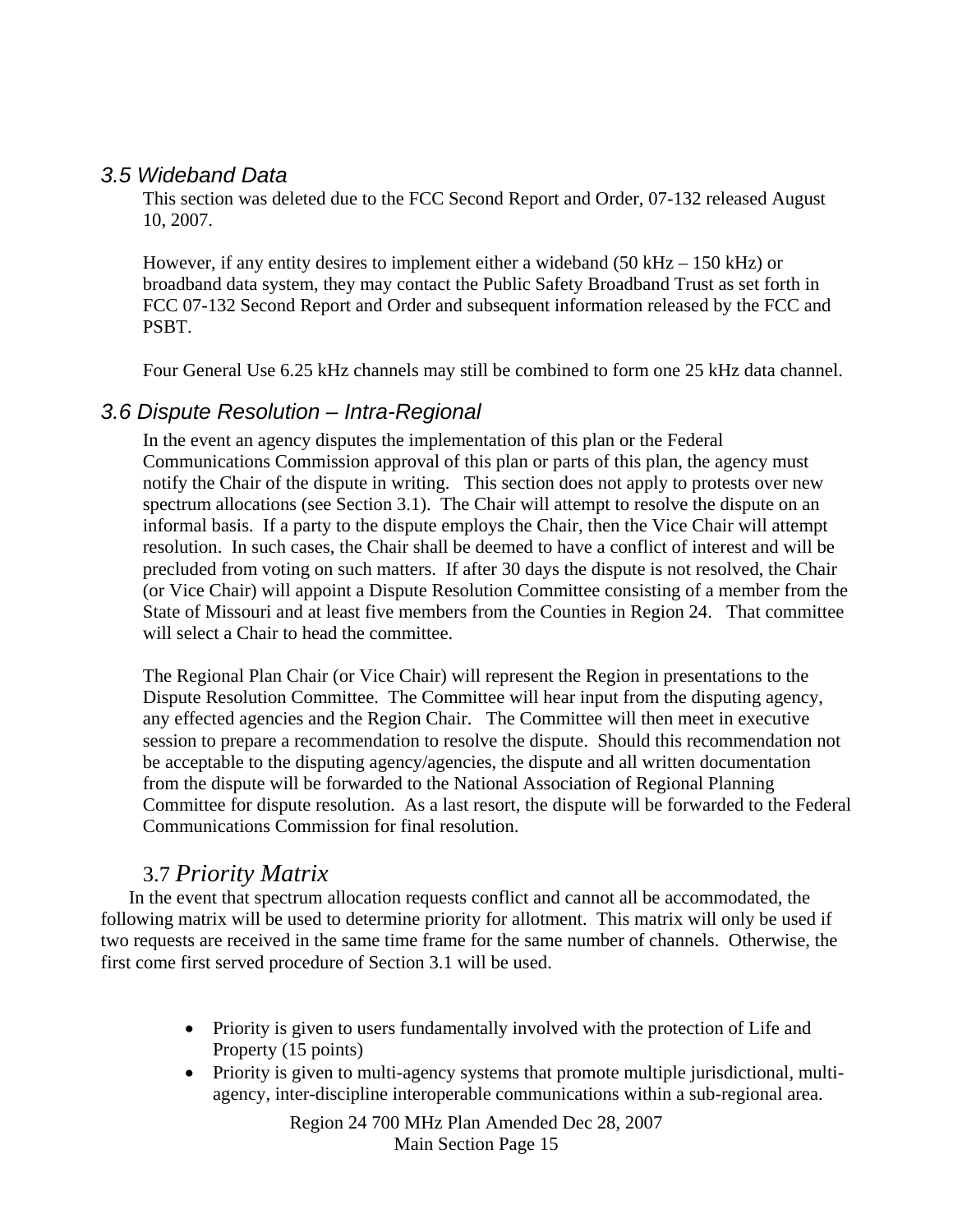These systems can be either a group of separate departments within a large agency or groups of agencies operating together under a large blanket agency, or a combination of both. (25 points)

- Documentation of proposed funding to construct the system using these 700 MHz frequencies must be available and accompany the original spectrum request. (25 points)
- The submission of some form of proof of financial commitment, accompanied by a RFP (Request for Proposal) outlining the design of the proposed system and detailing the development of the requested channels will be required to be submitted to the Regional Planning Committee prior to approval. (35 points)

If there are more applicants than frequencies available for a given area, the above criteria will be used to grade each application before the committee.

This process, if required, will be treated as a dispute and the procedures outlined in Section 3.6 using the above criteria will be used to allocate the frequencies.

# **4 PROCESS FOR HANDLING UNFORMED REGIONS**

The Implementation Subcommittee recommends that all Regions use the following pre-planning methodology to facilitate coordination with adjacent Regions. This procedure will provide a spectrum allotment for adjacent Regions that do not immediately form a Committee.

Counties or other geographic subdivisions within 70 miles of the Regional border need to share spectrum with the adjacent Region(s). The sharing indicated is inherent in the NPSTC Packing Program, as it views all counties nationwide as separate entities while ignoring state borders. With all criteria being equal, this ensures all counties are provided sufficient spectrum in accordance with their surrounding counties. The appropriate ratio of channels shall be allotted to counties in adjacent Regions based upon each county's population. A 25 kHz building block will be used to distribute spectrum between the Regions. A description of the demographics of the affected border areas shall be included.

The requirements for adjacent Region concurrence will require a waiver if the adjacent Region has not yet formed. The Region filing the Plan must use the pre-planning procedure outlined above. The waiver request must be filed concurrently with the Plan and contained in the cover letter.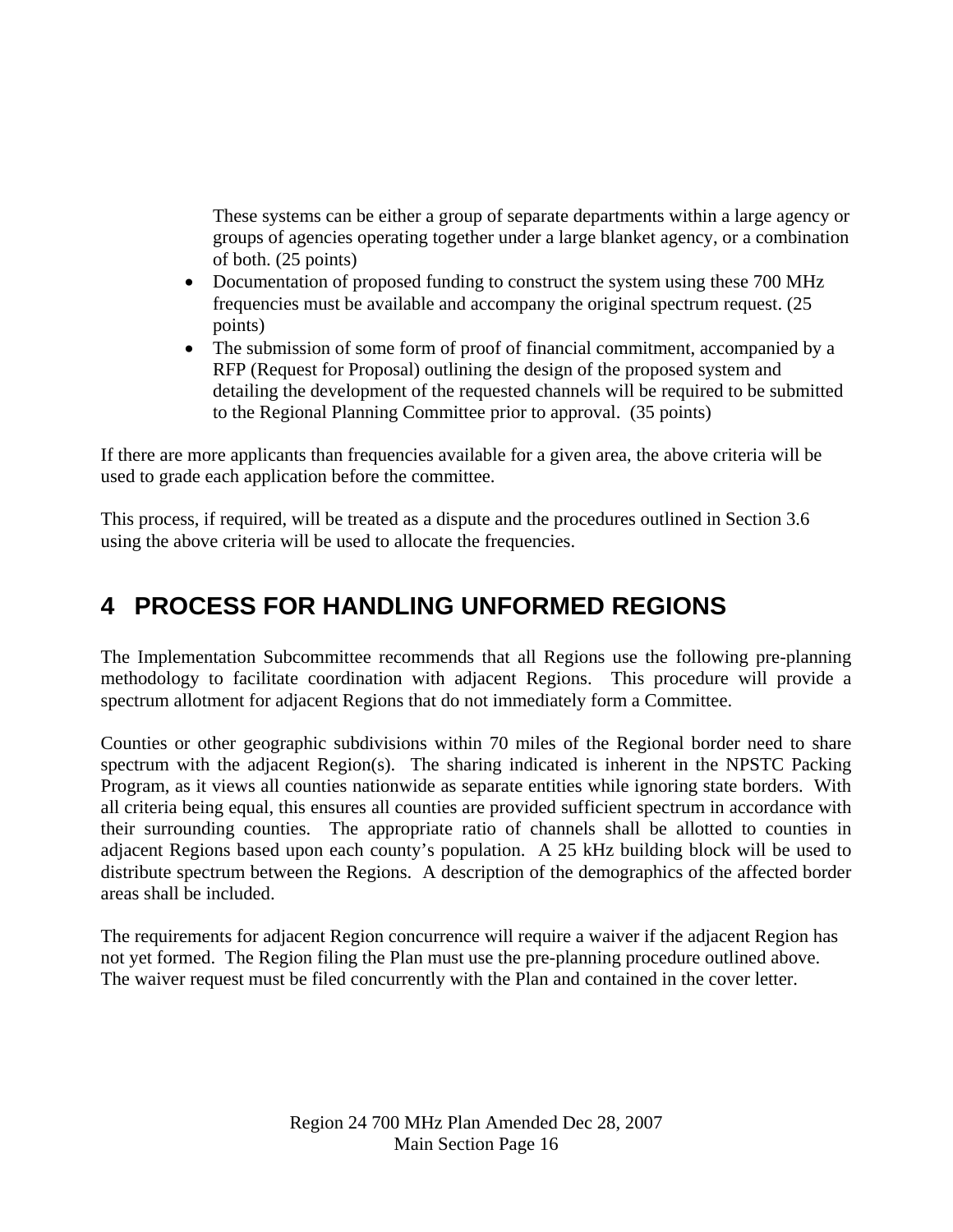### **5. Coordination with Adjacent Regions**

The Regions adjacent to Region 24 are listed below: Region 13, **Southern Illinois** Region 17, **Kentucky** Region 39, **Tennessee**  Region 4, **Arkansas** Region 34, **Oklahoma** Region 16, **Kansas** Region 26, **Nebraska** Region 15, **Iowa** 

Region 24 has coordinated channel allocations and received concurrence with all its bordering Regions by providing copies of the Region 24 plan (including channel allotments) to each adjacent Region using the CAPRAD database and by mailing hard copies of the Plan to the adjacent Region's Chairperson or Convener.

 Region 24's borders with Region 4 and Region 34 are sparsely populated and generally, the existing NPSPAC 821/866 MHz band frequencies are not built out on either side of these regional border areas with Region 24. The east central and west central Region 24 borders, with Region 13 and Region 16 respectively, are some of the most urban densely populated areas of Missouri, while Region 24's borders with Region 34 (Oklahoma), Region 26 (Nebraska), Region 39 (Tennessee), Region 4 (Arkansas), Region 15 (Iowa) and Region 17 (Kentucky) are some of the most rural, sparsely populated areas in the Midwest. The CAPRAD database and its associated packing plan will provide minimum channel allotments for all of Region 24's bordering regions. This method was recommended by the NCC Implementation Subcommittee as a way to assure that adjacent Regions, which did not enter the Regional Planning process immediately, would not find all frequencies assigned in their borders.

 Therefore, adjacent Regions 4, 34, 16, 15, 26, 13, 17,and 39 should all be able to satisfy voice and narrowband data requests along their border areas with Region 24. However, if an adjacent Region has difficulties satisfying intra-regional requests due to channel allocation within Missouri, this committee pledges to work with that adjacent Region to resolve any issues that might hinder interoperability or reduce any benefit to public safety communications.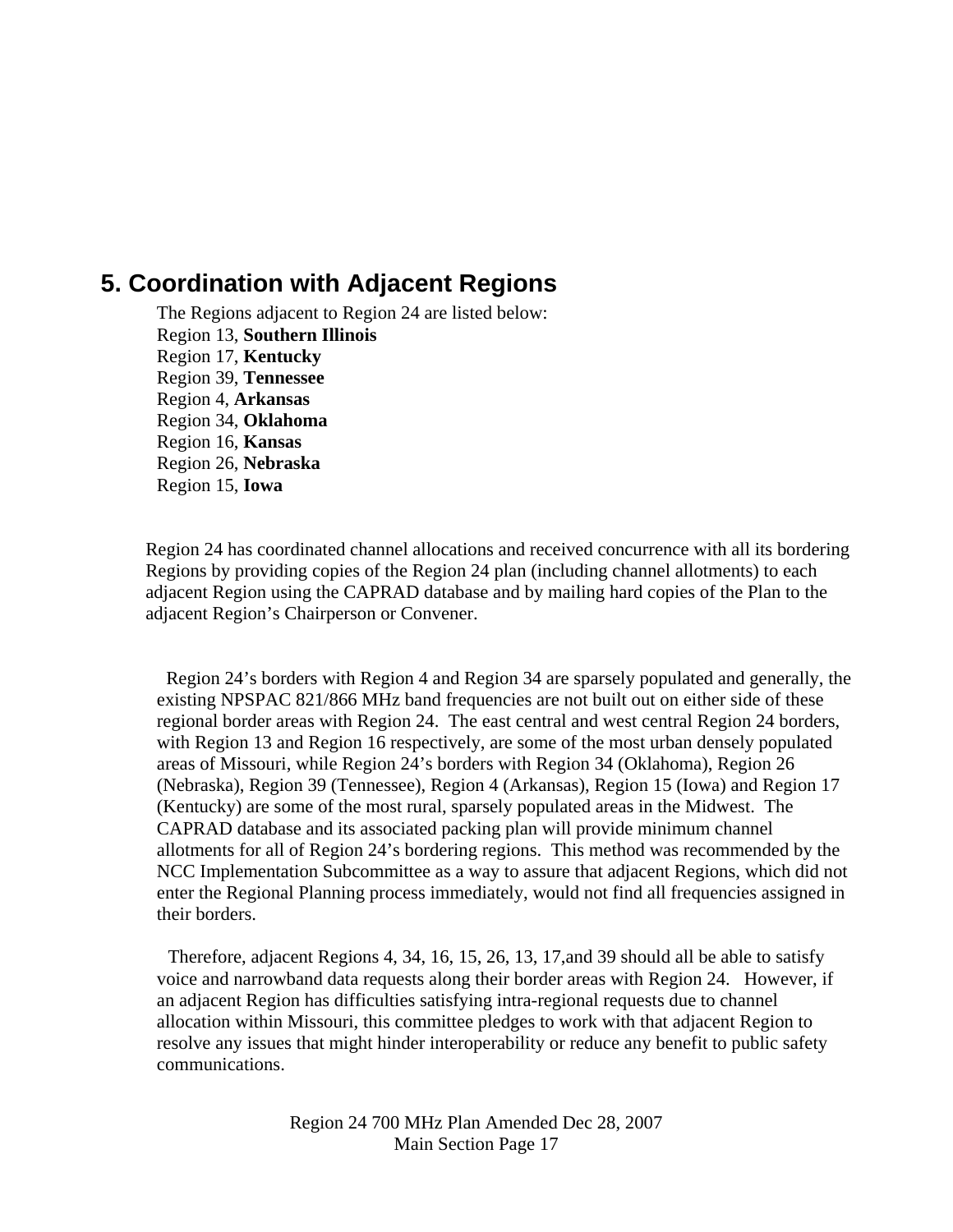# **6. System Design/Efficiency Requirements**

### *6.1 Interference Protection*

The frequency allotment list in Missouri's counties result from the fact that the original frequency sort did not anticipate high site system development that placed a priority on few sites all operating at high ground elevations providing weak signal strength at the edge of a jurisdictions coverage area. Rather, the sort utilized contours to maximize frequency re-use across the country. This is based on an assumption that systems will be engineered on an interference-limited basis, not a noise floor-limited basis. Agencies are expected to design their systems for maximum signal levels within their coverage area and minimum levels in the coverage area of other co-channel users. Quality system engineering, the use of directional antennae and the advocacy of multi-agency/multi-discipline systems that promote interoperability can accomplish this goal. A jurisdictions coverage area is normally the geographical boundaries of the Agency(s) served plus a three to five mile area beyond.

Systems should be designed for minimum signal strength of  $40 \text{ dB} \mu$  in the system coverage area while minimizing signal power out of the coverage area. TIA/EIA TSB88-A (or latest version) will be used to determine harmful interference assuming  $40 \text{ dB}\mu$ , or greater, signal in all systems coverage areas. This may require patterned antennas and extra sites compared to a design that assumes noise limited coverage. Region 24 complies with National Coordination Committee recommendations listed in Appendix K of the Regional Planning Committee Guidelines published by the National Coordination Committee (NCC).

### 6.2 *Spectrum Efficiency Standards*

Initial allotments will be made on the basis of 25 kHz channels. To maximize spectrum utilization, prudent engineering practices and receivers of the highest quality must be used in all systems. Given a choice of radios to choose from in a given technology family, agencies should use the units with the best specifications. This plan will not protect agencies from interference if their systems are under-constructed (ie; areas with the established service area having minimum signal strength below 40 dBu), or the systems utilize low quality receivers. The applicants implementation of prudent engineering practices will be encouraged by the Regional Planning Committee at all times.

It is the eventual goal of the FCC and the public safety community for radio equipment to meet the requirement of one voice channel per 6.25 KHz of spectrum. When applying for channels within Region 24, the applicants should acknowledge the deadline for converting all equipment to 6.25 kHz or 6.25 kHz equivalent technology is 12/31/2016. For narrowband mobile data requests, one mobile data channel will consist of two (2) 6.25 KHz channels/one (1) 12.5 KHz channel. Narrowband 6.25 KHz channels can be aggregated for data use to a maximum bandwidth of 25 KHz. As 6.25 KHz migration evolves, an agency that creates any "orphaned" 6.25 KHz channels should realize that these channels would be allocated to nearby agencies requesting channels to maintain consistent grouping and utilization of 25 KHz blocks within the region. (See Section 6.3)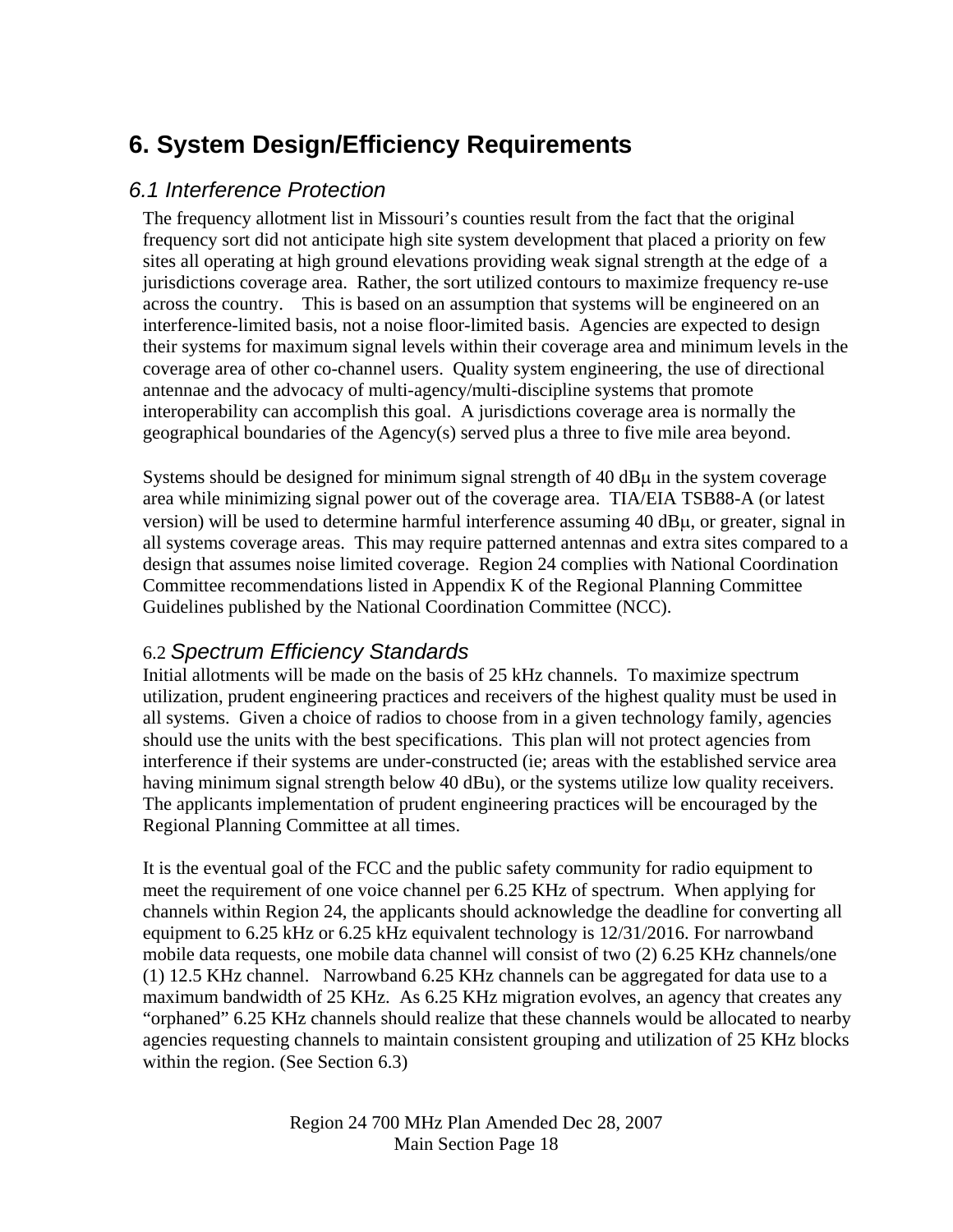Region 24 encourages small agencies to partner with other agencies in multi-agency or regional systems as they promote spectrum efficiency and both small and large agency capacity needs can be met. Loading criteria can also be achieved in multi-agency systems that will allow greater throughput for all agencies involved than that which could be achieved individually.

### *6.3 Orphaned Channels*

The narrowband pool allotments with Region 24 will have a channel bandwidth of 25 kHz. These 25 kHz allotments have been characterized as "Technology Neutral" and flexible enough to accommodate multiple technologies utilizing multiple bandwidths. If agencies choose a technology that requires less than 25 kHz channel bandwidth for their system, there is the potential for residual, "orphaned channels" of 6.25 kHz or 12.5 kHz bandwidth immediately adjacent to the assigned channel within a given county area.

An orphan channel may be used at another location within the county area where it was originally approved, if it meets co- and adjacent channel interference criteria. Region 24 will utilize **"county areas"** as guidelines for channel implementation with the area of Region 24. The definition of **"county area"** in this plan is the geographical/political boundaries of a given county, plus a distance of up to 15 miles outside of the county.

If the channel, or a portion of a channel, is being moved into a "county area" that is within 30 miles of an adjacent region, Region 24 will receive concurrence from the affected region. By extending the "county area" by a designated distance, it is anticipated this will increase the possibility that orphaned channel remainders will still be able to be utilized within the "county area" , and reduce the potential for channel remainders to be forced to lay dormant and used with a county channel allotment. These movements will be documented on the National Public Safety Telecommunications Council CAPRAD database.

If the "orphaned channel" remainder does not meet co-channel and adjacent channel interference criteria by moving it within the "county area" as listed above, and it is determined by the region that the "orphaned channel" cannot be utilized in the region without exceeding the distance described in the "county area" listed above, Region 24 will submit a plan amendment to the FCC to repack the channel to a location where its potential use will maintain maximum spectral efficiency. This FCC plan amendment will require affected region concurrence.

 When in the best interest of public safety communications and efficient spectrum use within the Region, the Region 24 Regional Planning Committee shall have the authority to move orphan channel allotments, and/or co-/adjacent-channel allotments affected by the movement of orphan channels, within its "county areas", which are defined above. This is to retain spectrum efficiency and/or minimize co-channel or adjacent channel interference between existing allotments within the region utilizing disparate bandwidths and technologies.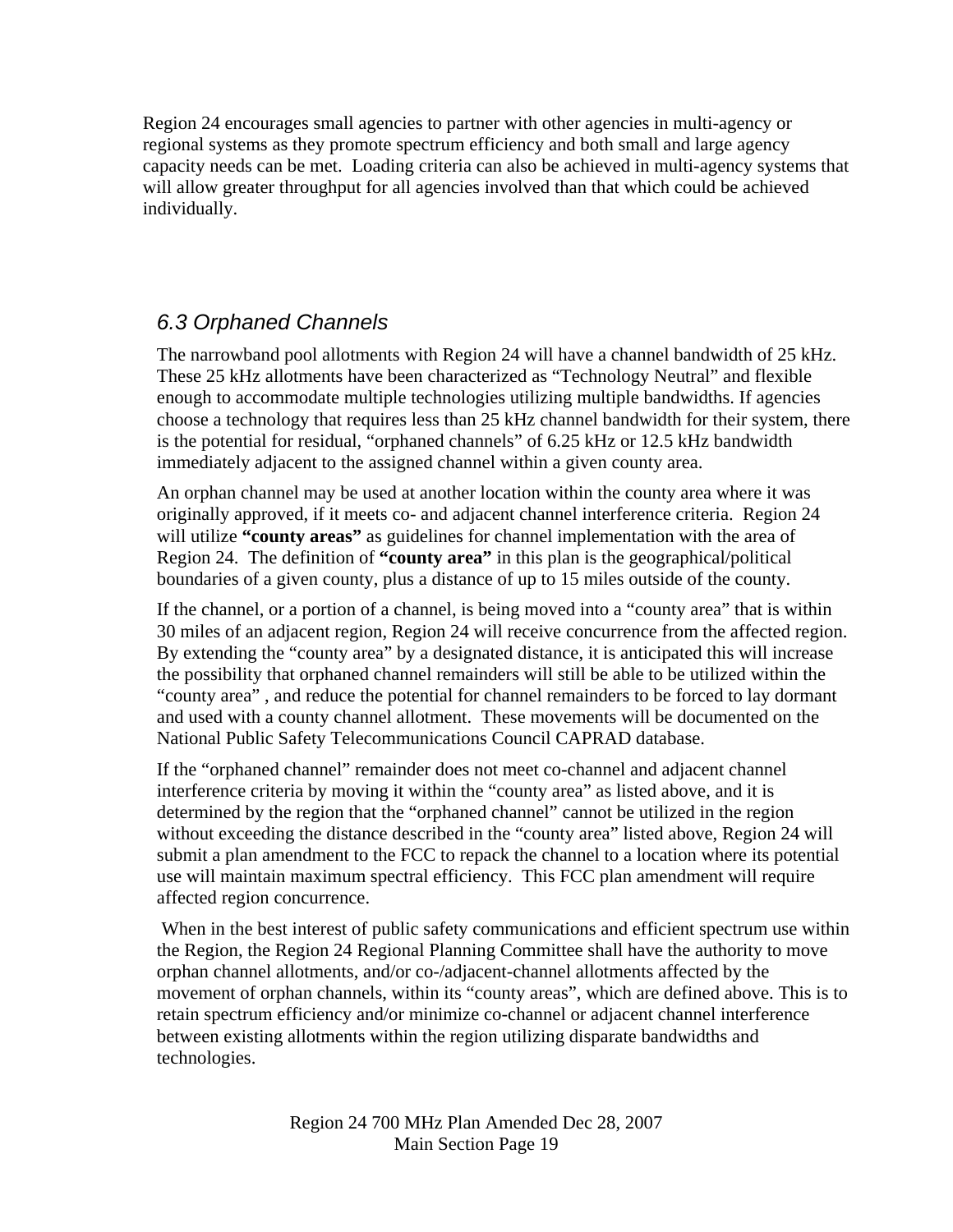#### *6.4 System Implementation*

TV station KSMO, located in Kansas City, Missouri utilizes analog TV channel 62. Channel 62 is adjacent to 700 MHz public safety allocations and the frequency sort in the Kansas City area of Region 24 will include channels that can co-exist with TV channel 62 and channels that cannot to prepare for implementation when the KSMO has left the band. The Region 24 Regional Planning Committee will utilize NCC Implementation Subcommittee documentation titled **Appendix L "DTV Transition**" that will provide the criteria which will be used, per FCC rules, to protect existing TV stations from land mobile use on 700 MHz public safety channels. All other areas in Region 24 (State of Missouri) are capable of immediately implementing systems using any 700 MHz public safety channels. With no restrictions in implementation due to incumbent co-channel broadcasters in the region, implementation of systems will adhere to guidelines in FCC rule 90.529 (b) and (c). An Agency may file a request with the Regional Chairperson for an extension of time to implement. The request should include all details describing why the agency has not implemented and a new implementation schedule. If necessary, the Regional Chairperson will call a special meeting to determine if the allotment should be extended or if the agency should reapply to the committee for another allotment.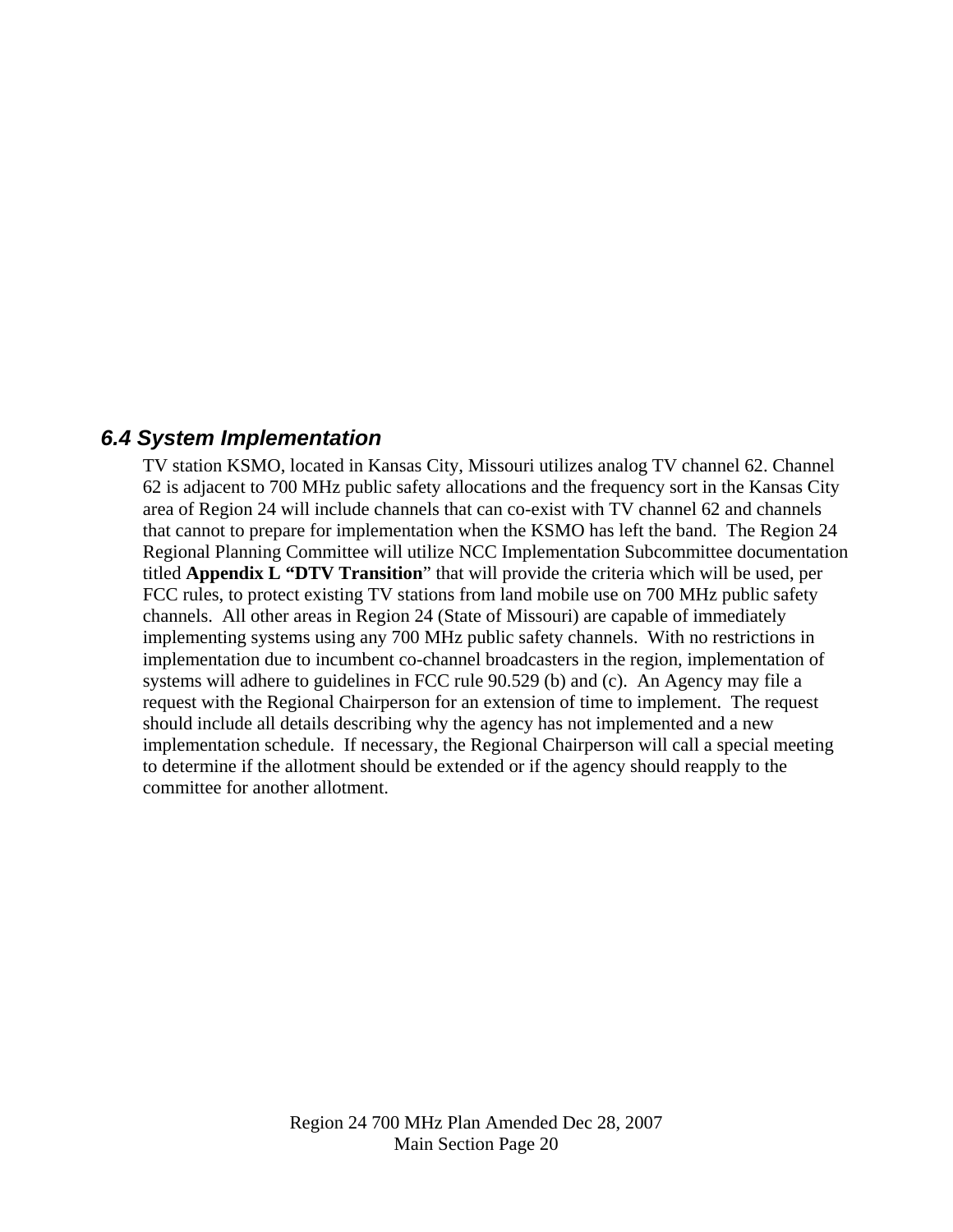# **7. Interoperability Channels**

### *7.1 Introduction*

The ability for agencies to effectively respond to mutual aid requests directly depends on their ability to communicate with each other. Missouri is subject to many natural disasters and contains regions and facilities, which may be susceptible to a man-made disaster or weapons of mass destruction attack. Mutual aid should be encouraged among agencies. This Plan seeks to facilitate the communications necessary for effective mutual aid.

The State of Missouri will administer the Missouri Statewide Interoperability Executive Committee; and the Missouri Statewide Interoperability Executive Committee (SIEC) under National Coordination Committee's (NCC) guidelines will administer the 700 MHz interoperability channels. The Region 24 700 MHz Regional Planning Committee will work with the Missouri State Interoperability Executive Committee and three (3) members of the Region 24 700 MHz Regional Planning Committee will participate in the Missouri State Interoperability Executive Committee (SIEC) representing Region 24. If at any time the State SIEC is unable to function in the role of administering the interoperability channels in the 700 MHz band, then this committee will assume this role and notify the FCC in writing of the change in administrative duties. See the NCC Implementation Subcommittees **Table of Interoperability Channels in Appendix "E"**

### *7.2 Tactical Channels*

Due to the immediate availability of 700 MHz public safety channels in Missouri, Region 24 will not set aside additional channels for interoperability use within the region. It is anticipated the sixty-four FCC designated interoperability channels (6.25 KHz) will be sufficient to provide interoperability (voice and data) within Region 24.

All mobile and portable units operating under this Plan and utilizing 700 MHz channels must be programmed with the minimum number of channels called for either in NCC guidelines or as the Missouri State interoperability Executive Committee specifies. The channel display in these radios will be in accordance with the NCC guidelines that have common alphanumeric nomenclature to avoid any misinterpretation of use within Region 24. The Missouri SIEC is the final authority, in Missouri, on the interpretation of the distribution of the 700 MHz interoperability channels.

### *7.3 Deployable Systems*

In this Plan, Region 24 strongly supports use of deployable systems, both conventional and trunked. Deployable systems are prepackaged systems that can deploy by ground or air to an incident to provide additional coverage and capacity on designated 700 MHz interoperability channels and/or agency specific General Use Channels. This will minimize the expense of installing extensive fixed infrastructure in areas while still providing mission critical functionalities as the Region recognizes the difficulty of providing complete coverage in all areas due to financial, demographic and geographical constraints.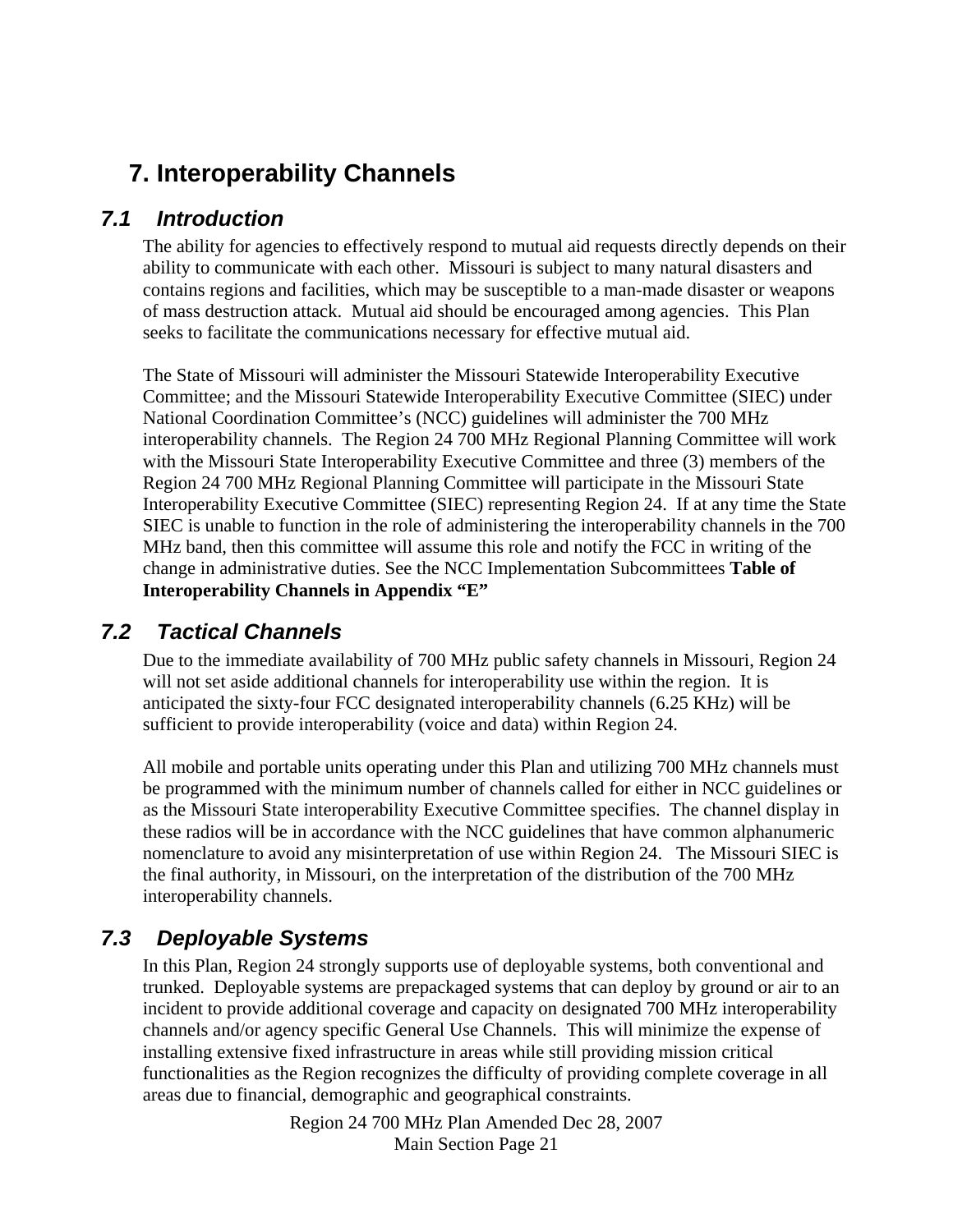Agencies should have conventional deployable systems capable of being tuned to any of the FCC designated/NCC recommended interoperability tactical channels. Those agencies that are part of a multi-agency trunked system and commonly provide mutual aid to each other are encouraged to have trunked deployable systems that operate on the tactical channels designated by the FCC for this use. The SIEC will develop the operational details for deploying these systems.

It is expected that the tactical channels set aside for trunked operation will be heavily used by deployable systems. Therefore, the tactical channels cannot be assigned to augment general use trunked systems.

### *7.4 Monitoring of Calling Channels*

700 MHz General Use channel licensees will be responsible for monitoring interoperable calling channels. The SIEC will develop operational guidelines for this function. **Appendix E** will include NCC documents that display required Interoperability guidelines.

# **8. Future Planning**

The CAPRAD pre-coordination database has developed channel allotments in each county area within Missouri, including the City of St Louis using criteria such as current population, 2010 Census data, height above average terrain (HAAT) and public safety use curves generated by the Public Safety Wireless Advisory Committee (PSWAC) to provide spectrally efficient frequency allotments.

### *8.1 Inter-Regional Dispute Resolution Process*

In the event that a dispute arises between Region 24 and an adjacent Region or Regions, regarding spectrum allocations or implementation, that cannot be resolved within 60 days, the parties to the dispute will request a hearing by the National Regional Planning Oversight Committee. **See Appendix H for details and Inter-Regional Dispute Resolution Agreements signed by adjacent Regions 4,13,15,16,17,26,34, and 39.**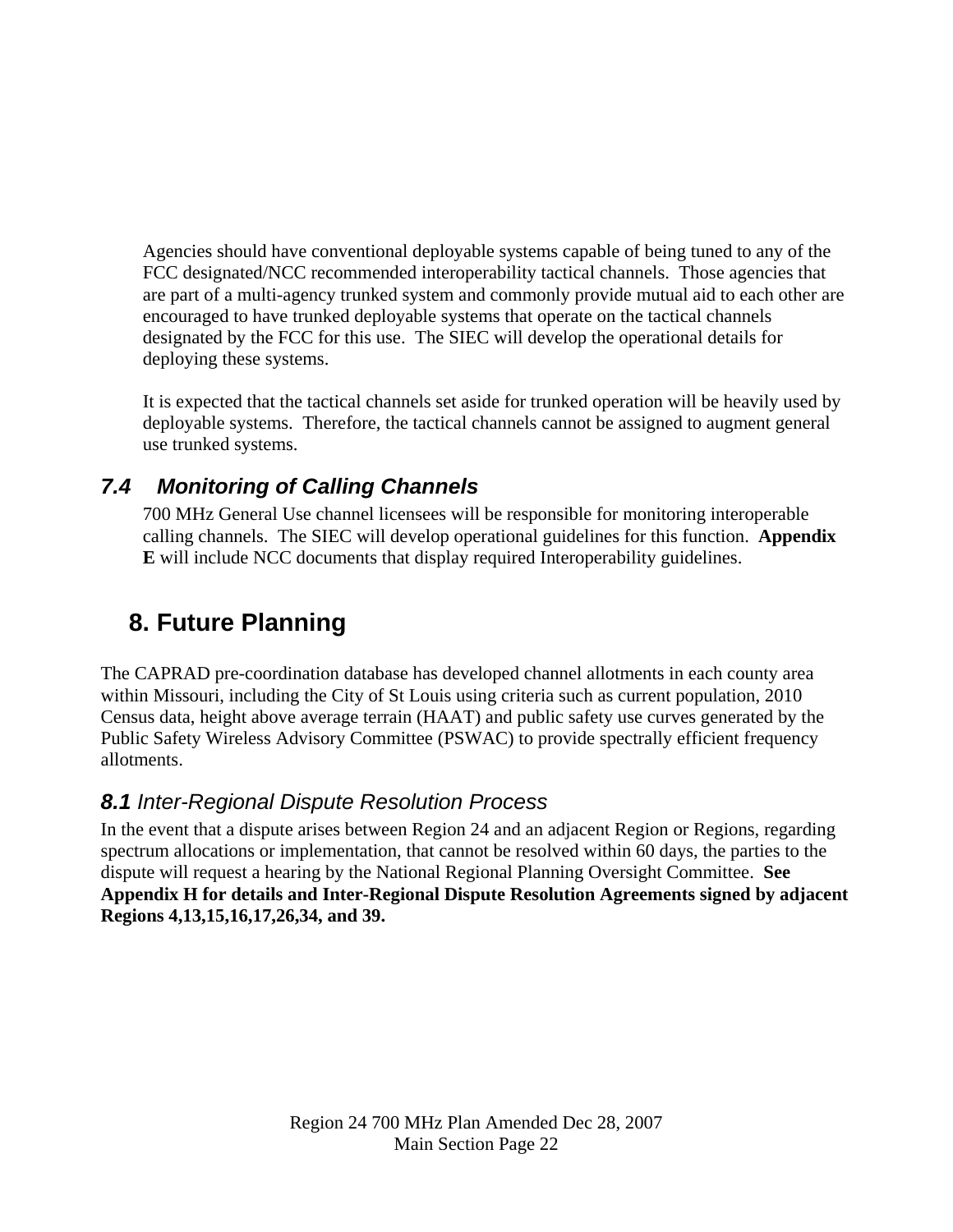## **9.0 Certification**

I hereby certify that all planning committee meetings, including subcommittee or executive committee meetings were open to the public. A summary of the deliberations of the Committee pursuant to adopting this Plan can be found in Appendix D, in the minutes of the January 14, 2003 Regional Planning meeting.

Stephen T. Devine

Chairman, Region 24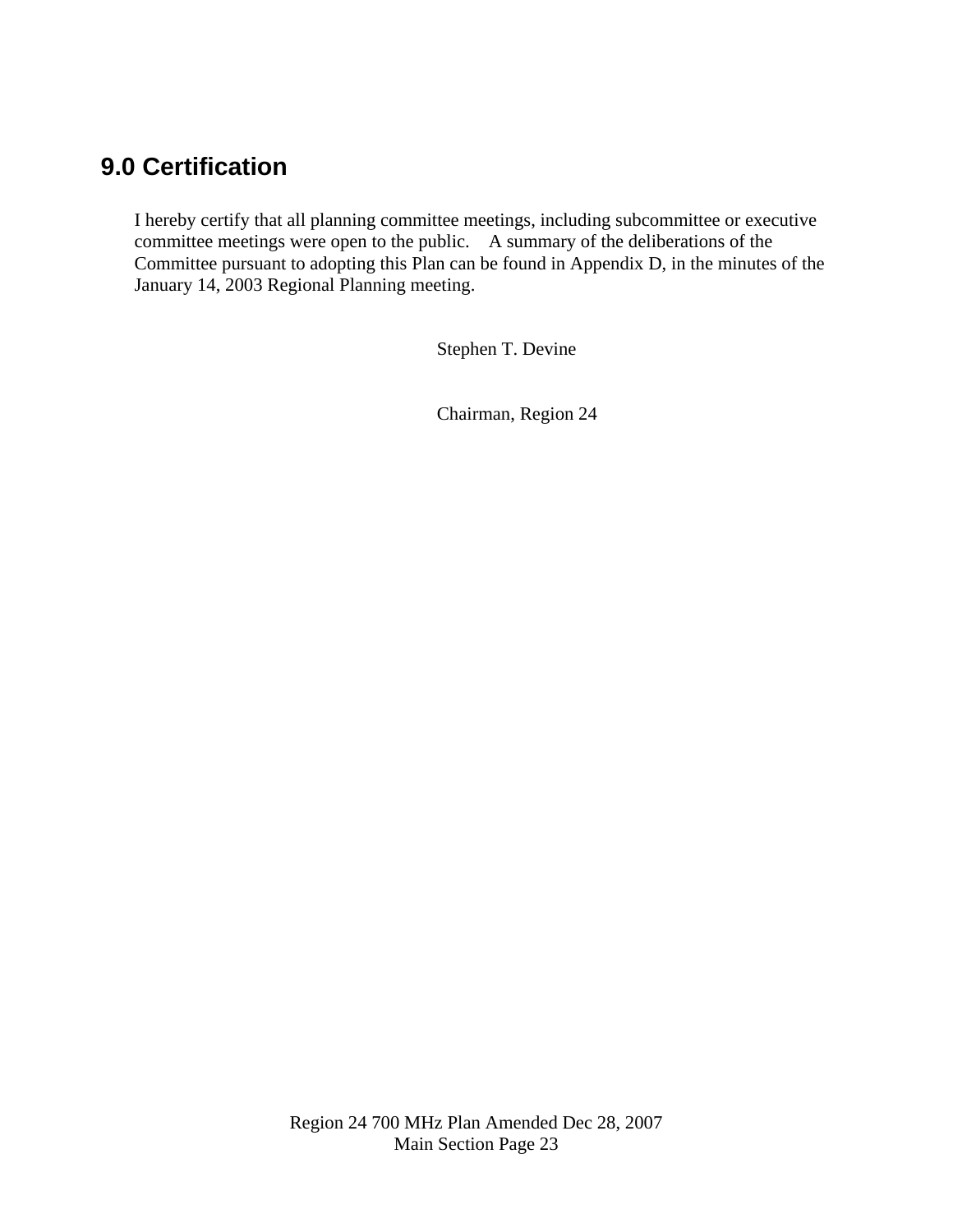# **Appendices**

| <b>Appendix A</b> | <b>Bylaws</b>                                                                       |
|-------------------|-------------------------------------------------------------------------------------|
| <b>Appendix B</b> | <b>Region 24 Members, Agencies, Contact Information and</b><br><b>Voting Status</b> |
| <b>Appendix C</b> | <b>Region 24 (Missouri) Counties</b>                                                |
| <b>Appendix D</b> | List of Meetings, summaries of minutes, agendas                                     |
| <b>Appendix E</b> | 700 MHz Interoperability channel nomenclature                                       |
| <b>Appendix F</b> | NCC 700 MHz Pre-Assignment Rules/Recommendations                                    |
| <b>Appendix G</b> | <b>Region 24 Channel allotments</b>                                                 |
| <b>Appendix H</b> | <b>Inter Regional Dispute Resolution Agreement</b>                                  |
| <b>Appendix I</b> | <b>DTV Protection and Incumbency</b>                                                |
| Appendix J        | <b>Meeting Announcements</b>                                                        |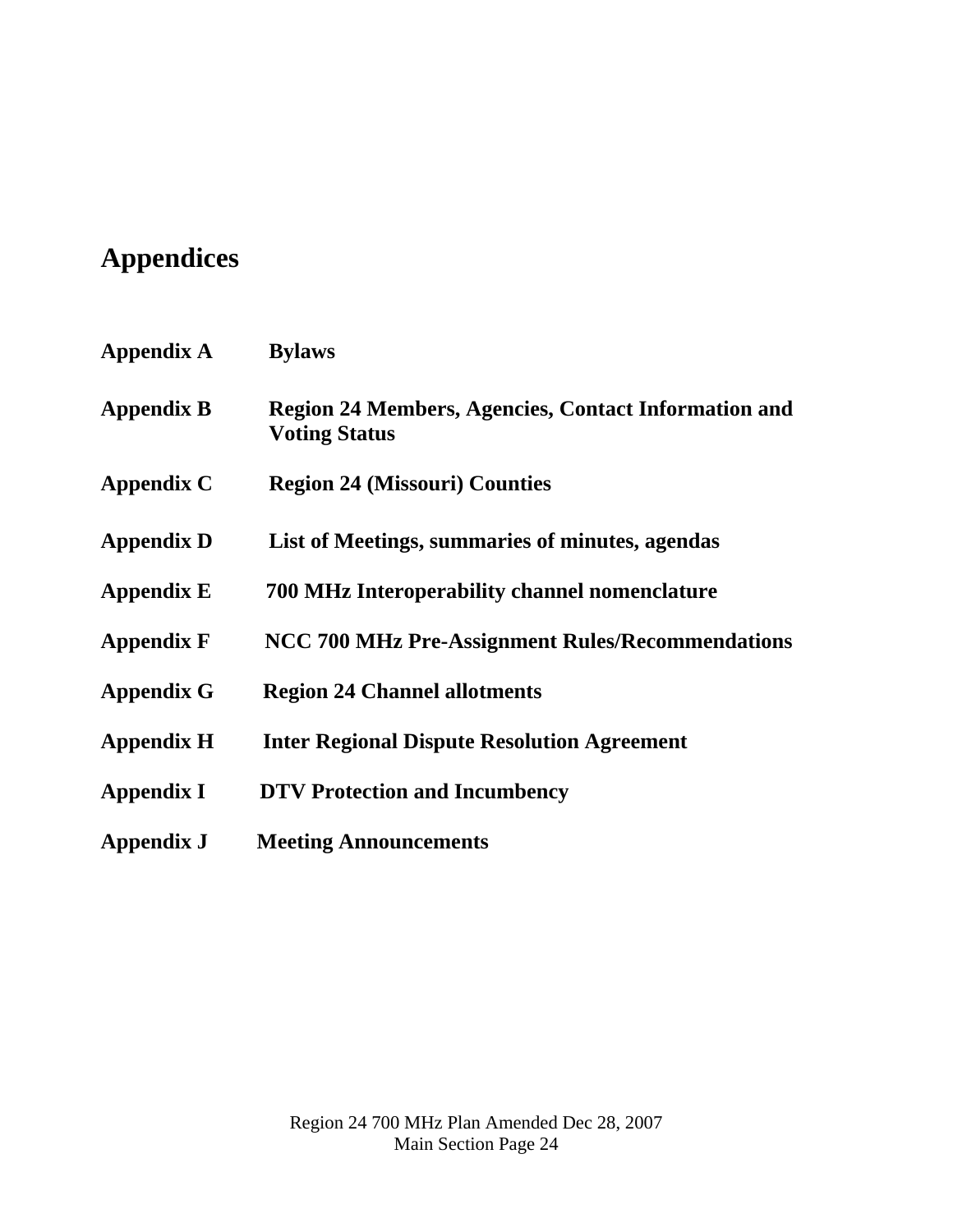### **Appendix A**

#### **Bylaws of the 700 MHz Regional Planning Committee-Region 24 (State of Missouri)**

#### **Revised September 16, 2002 BYLAWS OF REGION 24**

#### **NAME & PURPOSE**

**1.1 Name and purpose**. The name of this Region shall be Region 24-Regional Planning Committee. Its primary purpose is to foster and promote cooperation, planning, development and evolution of Regional Plans and the implementation of these plans in the 700 MHz Public Safety Band within the State of Missouri.

#### **MEMBERS**

For purposes of this document, the term "member," unless otherwise specified, refers to both voting and non-voting members.

**2.1 Numbers, Election and Qualification**. The Regional 24 700 MHz Regional Planning Committee shall have two classes of members, "voting members" and "non-voting members." New members may be added at annual, special, or regular meetings. Tools to promote participation and involvement in the Region 24 700 MHz Committee in the form of a list-serve and/or regional newsletters will be researched by the committee. The newsletter may be distributed both electronically and in print form.

Region 24 700 MHz Plan Amended Dec 28, 2007 **Voting Members.** Voting members shall consist of one (1) representative from any single agency engaged in public safety eligible to hold a license under 47 CFR 90.20, 47 CFR 90.523 or 47 CFR 2.103. Except that a single agency shall be allowed no more than one vote for each distinct eligibility category (e.g. police, fire, EMS, highway) within the agency's organization or political jurisdiction. In voting on any issue, the individual must identify himself/herself and the agency and eligibility category in which he or she represents. **Voting members may not vote on issues involving their entity. To become a member of Region 24 700 MHz Regional** 

Main Section Page 25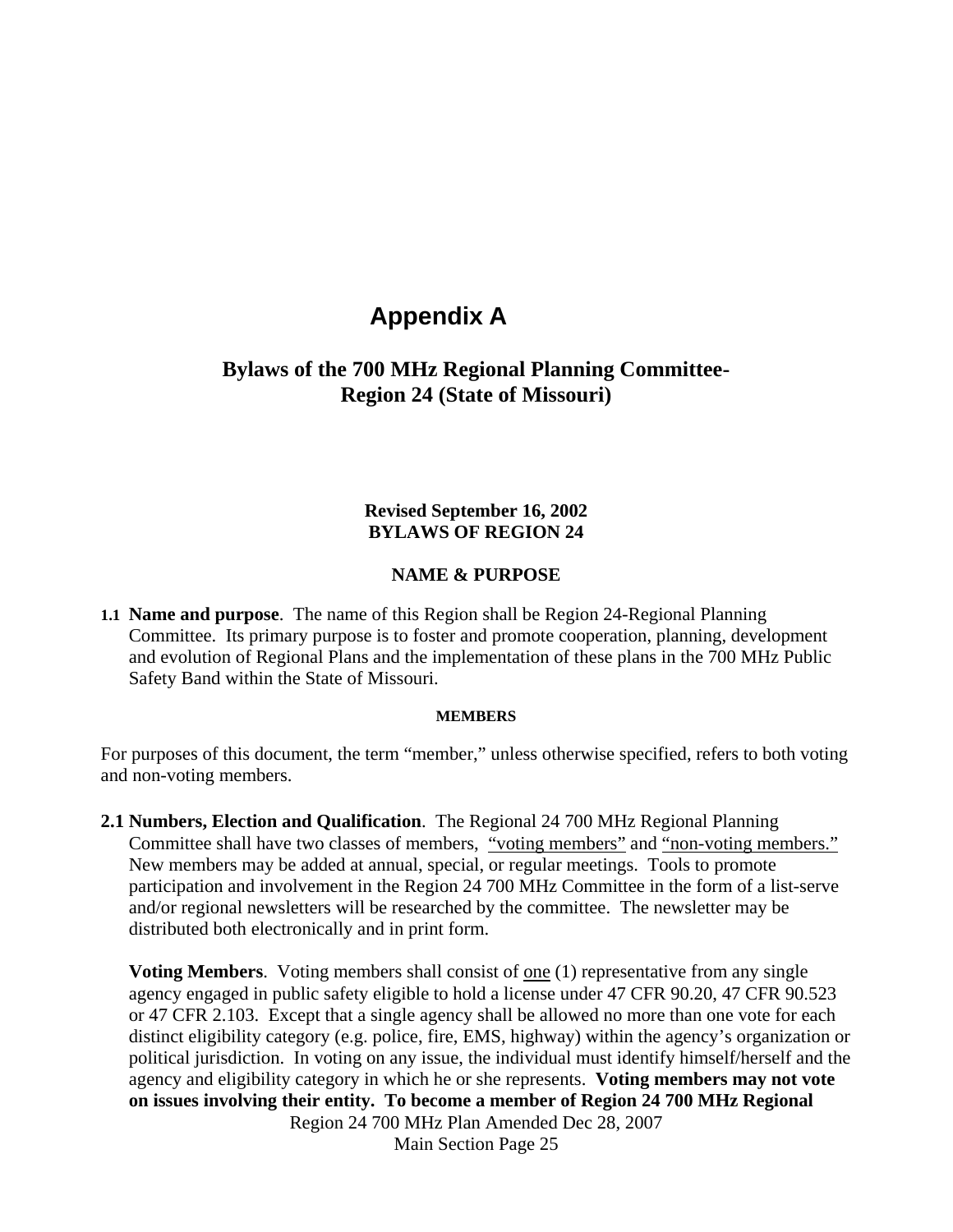**Planning Committee to represent their agency, a representative simply has to attend a meeting. See attendance and voting rights procedures below.** 

**Non-Voting Members**. Non-voting members are all other non-public safety personnel interested in furthering the goals of public safety communications.

- **2.2 Tenure**. In general, each member shall hold MEMBERSHIP from the date of acceptance until resignation or removal.
- **2.3 Powers and Rights.** In addition to such powers and rights as are vested in them by law, or these bylaws, the members shall have such other powers and rights as the membership may determine.
- **2.4 Suspensions and Removal.** A representative may be suspended or removed with cause by vote of a majority of members after reasonable notice and opportunity to be heard. Region 24 will hold at least two  $(2)$  meetings in a calendar year. To retain consistent voting rights, members should attend one (1) meeting in a 24-month period**. After the date of approval of this Regional Plan by the Federal Communications Commission, all previous attendees are voting members, with the exception of non-voting commercial members. After the acceptance of this Regional Plan, voting members that do not attend one meeting in a 24 month period that starts on the date of plan acceptance, will lose Region 24 voting rights for either a 6 month period or when the member attends the next Regional Planning Committee meeting, whichever comes first. Attending a meeting is all that is required to immediately reinstate voting members voting rights**. The loss of voting rights does not remove a member from active status; it simply requires attendance at a meeting (Special or Regular) to reinstate voting privileges. The voting limitations of an individual have no effect on the voting ability of a public safety entity. The public safety entity reserves the right to send another representative to vote on issues regarding 700 MHz implementation, or send the original voting representative to the next special or regular meeting.

 A vote of the committee is the final determining factor regarding removal a member from Region 24. A period of 6 months from the first day of removal is required before a removed member is eligible for reinstatement for membership in the Regional Planning Committee.

- **2.5 Resignation**. A member may resign by delivering written resignation to the chairman, vicechairman, treasurer or secretary of the Regional Committee or to a meeting of the members. A resigning member is eligible for reinstatement to the Regional Planning Committee after a period of six months has lapsed, beginning on the first day of resignation.
- **2.6 Meetings.** After Regional Plan approval, the Region 24 700 MHz Planning Committee will meet no less than two (2) times every twelve (12) months. **One meeting in each calendar year may be held in Jefferson City, Missouri. This is centrally located within Region 24 and will provide the maximum opportunity for regional participation. The remaining meeting(s) are to be located in a different city or town within the Region to attract and promote involvement in the committee decided on by members of the committee.**  Committee meetings will not be held on holidays or weekend days, unless called by the Region 24 Chairperson. At any time and when deemed necessary by the Chairperson, an additional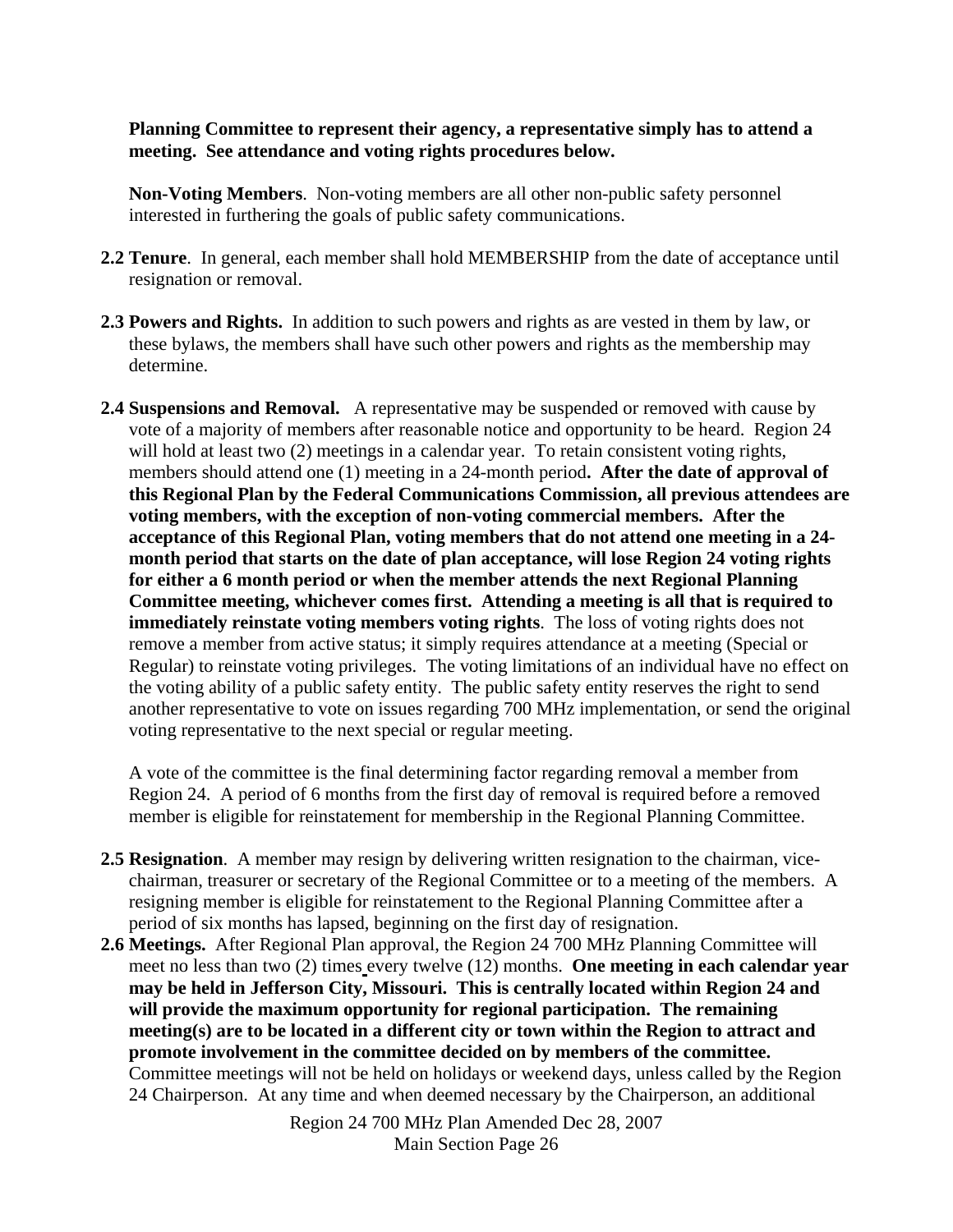meeting of the Region 24 Regional Planning Committee may be called. Video and/or Audio Teleconferencing may be conducted at meetings to include as many people as possible in the 700 MHz allocation process. The use of electronic E-mail and the Region 24 list-servers (**[RPC24@yahoogroups.com](mailto:RPC24@yahoogroups.com), region24siec@yahoogroups.com and** 

**NPSPACregion24@yahoogrous.com**) will be utilized by members and officers of Region 24 as needed to convey regional issues at hand. **It should be noted the use of E-mail and/or video-audio teleconferencing does not remove the voting eligibility requirement of the member to attend at least one (1) of the Region 24 annual meetings.** 

**2.7 Special Meetings**. **The Chairperson has the authority to call a meeting of the Regional Planning Committee when he deems it in the best interest of the Region and will provide notice of the special meeting to existing members of the Region (and the public) at least 5**  days prior to the meeting. Special meetings of the members may be held at any time and at any place within the Regional Committee area. Special meetings of the members may be called by the chairman or by the vice-chairman, or in case of death, absence, incapacity, by any other officer or, upon written application of two or more members.

#### **2.8 Call and Notice.**

- A. Semi Annual meetings. Reasonable notice of the time and place of scheduled meetings of the members, not being less than 60 days, shall be given to each member. Such notice may specify the purposes of a meeting, but will specify meeting content if required by law or these bylaws or unless there is to be considered at the meeting (i) amendments to these bylaws or (ii) removal or suspension of a member who is an officer. Announcements of meetings, stating the time and place where the meeting is to be held, may be published in newspapers and land mobile radio periodicals. **In addition, a press release may be issued, urging parties interested in public safety communications to attend**. **Region 24 is will notify the Federal Communications Commission, Chief of the Wireless Telecommunications Bureau, when a meeting time and place has been established for the Region 24 700 MHz Regional Planning Committee**.
- B. **Reasonable and sufficient notice**. Except as otherwise expressly provided, it shall be reasonable and sufficient notice to a member to send notice by mail at least five days or by e-mail/facsimile at least three days before any special meetings, addressed to such member at his or her usual or last known business address, or, to give notice to such member in person or by telephone at least three days before the meeting.
- **2.9 Quorum**. **At any meeting of the members, a majority of the officers and a minimum of at least three (3) voting members shall constitute a quorum**. Any meeting may be adjourned to such date or dates not more than ninety days after the first session of the meeting by a majority of the votes cast upon the question, whether or not a quorum is present, and the meeting may be held as adjourned without further notice.
- **2.10 Action by Vote**. Each voting member, representing a particular agency (one vote per agency) shall have one vote; non-voting members have no voting rights. When a quorum is present at any meeting, a majority of the votes properly cast by voting members present shall decide any question, including election to any office, unless otherwise provided by law or these bylaws.
- **2.11 Action by Writing**. Any action required or permitted to be taken at any meeting of the members may be taken without a meeting if all members entitled to vote on the matter consent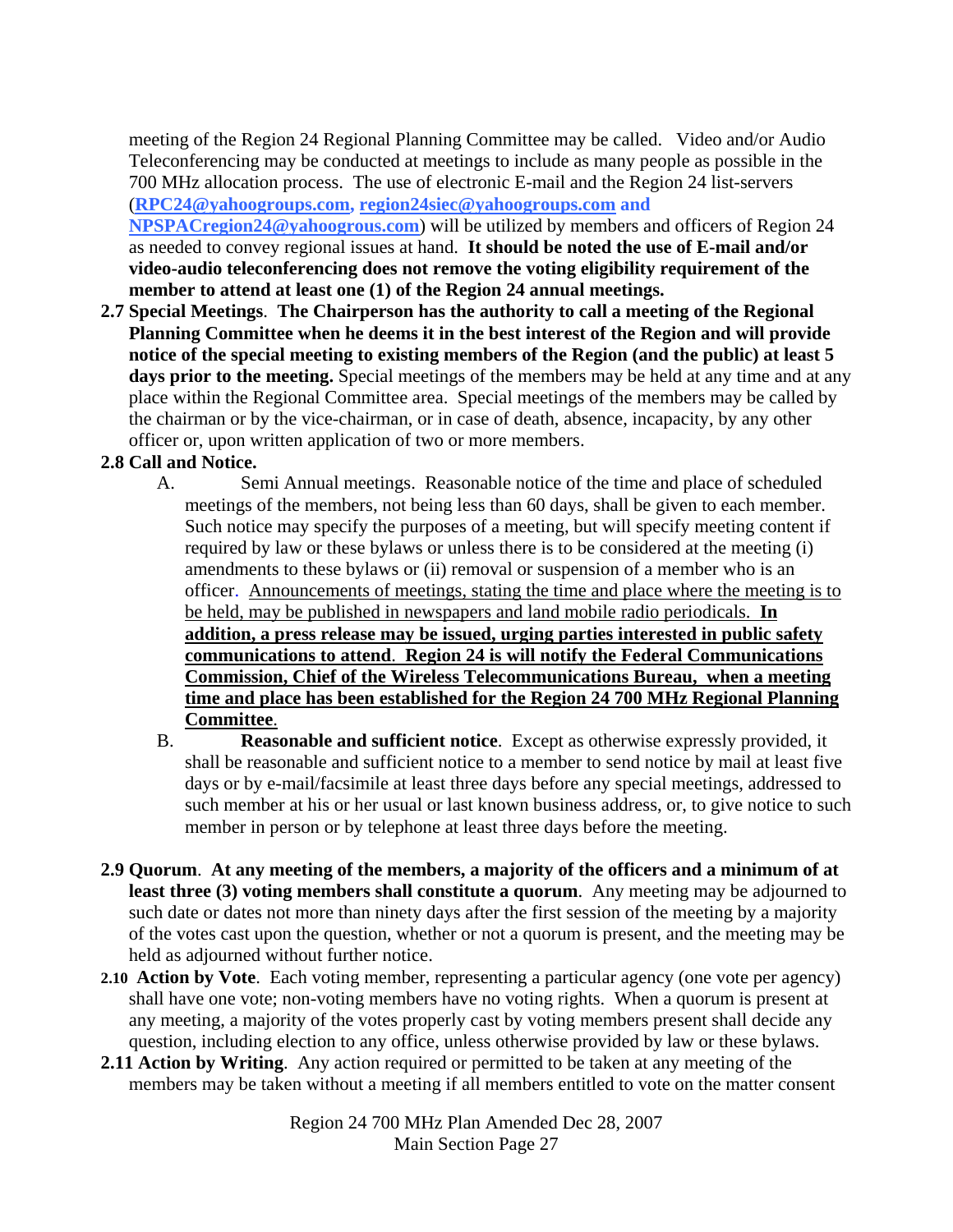to the action in writing and the written consents are filed with the records of the meetings of the members. **Such consents shall be treated for all purposes as a vote at a meeting.** 

- **2.12 Proxies**. Voting members may vote either in person or by written proxy dated not more than one month before the meeting named therein, which proxies shall be filed before being noted with the secretary or other person responsible for recording the proceedings of the meeting. **A RPC member present via teleconference (audio or video) shall have voting status parallel to a member present at the meeting**. **If the facility is unable to accommodate teleconferencing (audio or video), or for any other reason teleconferencing cannot be accommodated in the meeting place, it is the responsibility of the member to attend the meeting in person or to vote by written proxy to have full voting rights.** Unless otherwise specifically limited by their terms, such proxies shall entitle the holders thereof to vote at any adjournment of the meeting for which the proxy exists and the proxy shall terminate after the final adjournment of such meeting.
- **2.13 Voting on One's Own Application. At no time can a voting member vote on his/her application**.
- **2.14 Special Interest Voting**. A voting member **cannot** have a commercial interest in any of his/her Region and/or adjacent Region's application(s) on which he/she is reviewing, approving and/or voting.

#### **OFFICERS AND AGENTS**

#### **3.1 Number and qualification. The officers of the Region 24 700 MHz Regional Planning Committee shall consist of a chairman, a vice-chairman and a secretary. All officers must be voting members of the Regional Committee.**

- **3.2 Election**. The officers shall be elected by the voting members at their first meeting and, thereafter, at a meeting determined by the membership. The terms of the officers in the Region 24 700 MHz RPC will be for two (2) years. In order to allow for consistency in the plan creation and initialization process, the terms of elected officers will begin on the date of the FCC's approval of the Region 24 plan.
- **3.3 Tenure.** The officers shall each hold office until the biannual election meeting of the members held within two years from the adoption of these bylaws, or until their successor, if any, is chosen, or in each case until he or she sooner dies, resigns, is removed or becomes disqualified.
- **3.4 Chairman and Vice Chairman**. The chairman shall be the chief executive officer of the Regional Committee and, subject to the control of the voting members, shall have general charge and supervision of the affairs of the Regional Committee. The chairman shall preside at all meetings of the Regional Committee. The Vice Chairman, if any, shall have such duties and powers, as the voting members shall determine. The Vice-Chairman shall have and may exercise all the powers and duties of the chairman during the absence of the chairman or in the event of his or her inability to act.
- **3.5 Treasurer.** The treasurer shall be the chief financial officer and the chief accounting officer of the Regional Committee. The treasurer shall be in charge of its financial affairs, funds, and valuable papers and shall keep full and accurate records thereof. **In the absence of a treasurer within the Region 24 700 MHz Planning Committee, the Chairperson shall assign Region 24 treasurer duties as deemed necessary.**
- **3.6 Secretary.** The secretary shall record and maintain records of all proceedings of the members in a file or series of files kept for that purpose, which file or files shall be kept within the Region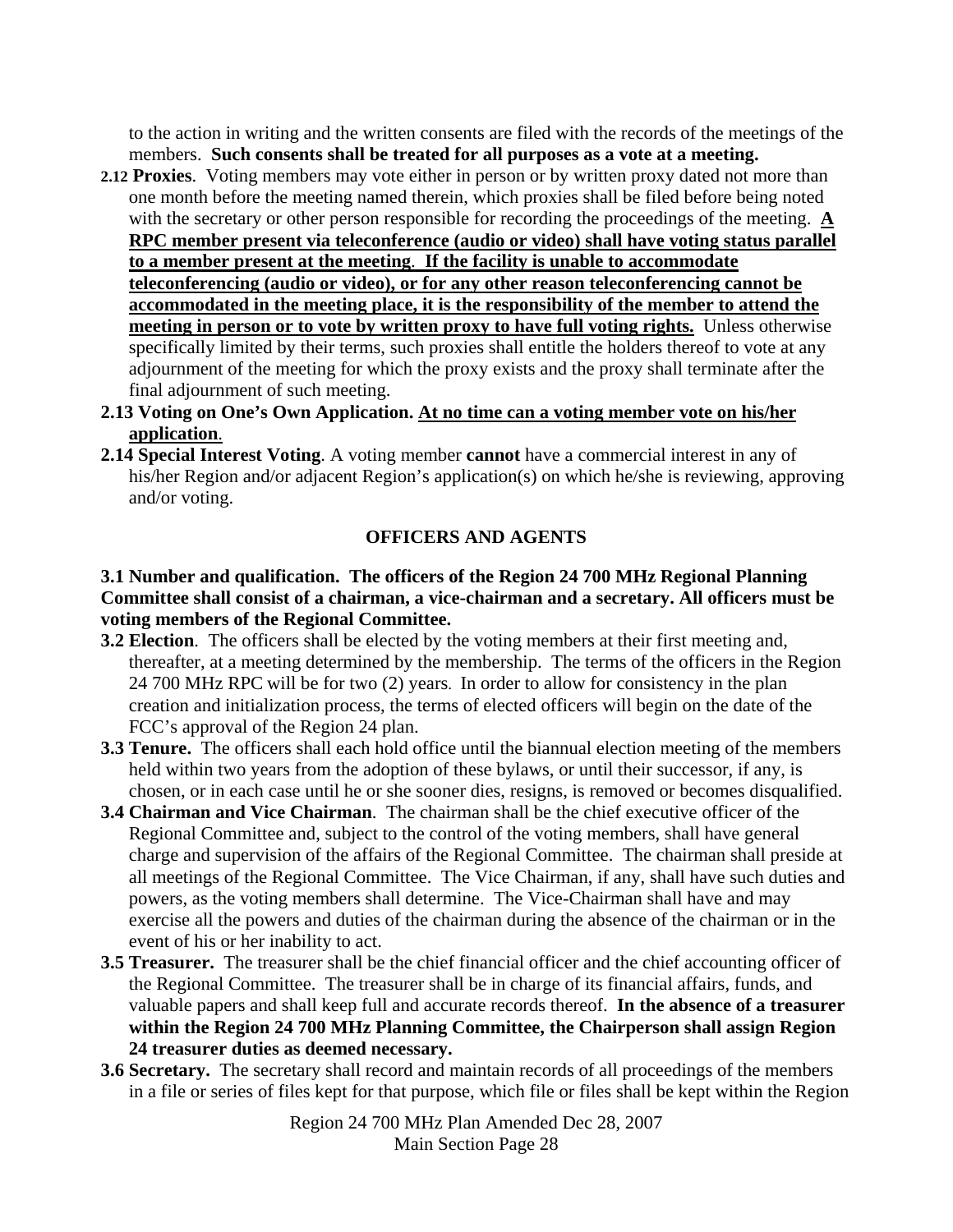and shall be open at all reasonable times to the inspection of any member. Such file or files shall also contain records of all meetings and the original, or attested copies, of bylaws and names of all members and the address (including e-mail address, if available) of each. If the secretary is absent from any meeting of members, a temporary secretary chosen at the meeting shall exercise the duties of the secretary at the meeting. In the absence of a secretary within the Region 24 700 MHz Planning Committee, the Chairperson shall assign Region 24 Secretary duties as deemed necessary.

- **3.7 Suspensions or Removal**. An officer of the Region 24 Regional Planning Committee may be suspended with cause by vote of a majority of the voting members in attendance.
- **3.8 Resignation.** An officer may resign by delivering his or her written resignation to the chairman, vice-chairman, treasurer, or secretary of the Regional Committee. Such resignation shall be effective upon receipt (unless specified to be effective at some other time), and acceptance thereof shall not be necessary to make it effective unless it so states.
- **3.9 Vacancies**. If the office of any officer becomes vacant, the voting members may elect a successor. Each such successor shall hold office for the remainder terms, and in the case of the chairman, vice chairman, treasurer and clerk until his or her successor is elected and qualified, or in each case until he or she sooner dies, resigns, is removed or become disqualified.

#### **AMENDMENTS**

These bylaws may be altered, amended or repealed in whole or in part by vote. The voting members may by a two-thirds vote of a quorum, alter, amend, or repeal any bylaws adopted by the Regional Committee members or otherwise adopt, alter, amend or repeal any provision which FCC regulation or these bylaws requires action by the voting members.

#### **DISSOLUTION**

This Regional Committee may be dissolved by the consent of two-thirds plus one of an assembled quorum of the membership at a special meeting called for such purpose. The FCC shall be notified.

#### **RULES OF PROCEDURES**

The Conduct of Regional Meetings including without limitation, debate and voting, shall be governed by Robert's Rules of Order, newly revised 1990 edition, ninth edition, Sarah Corbin Robert, Henry M. Robert III, and William J. Evans.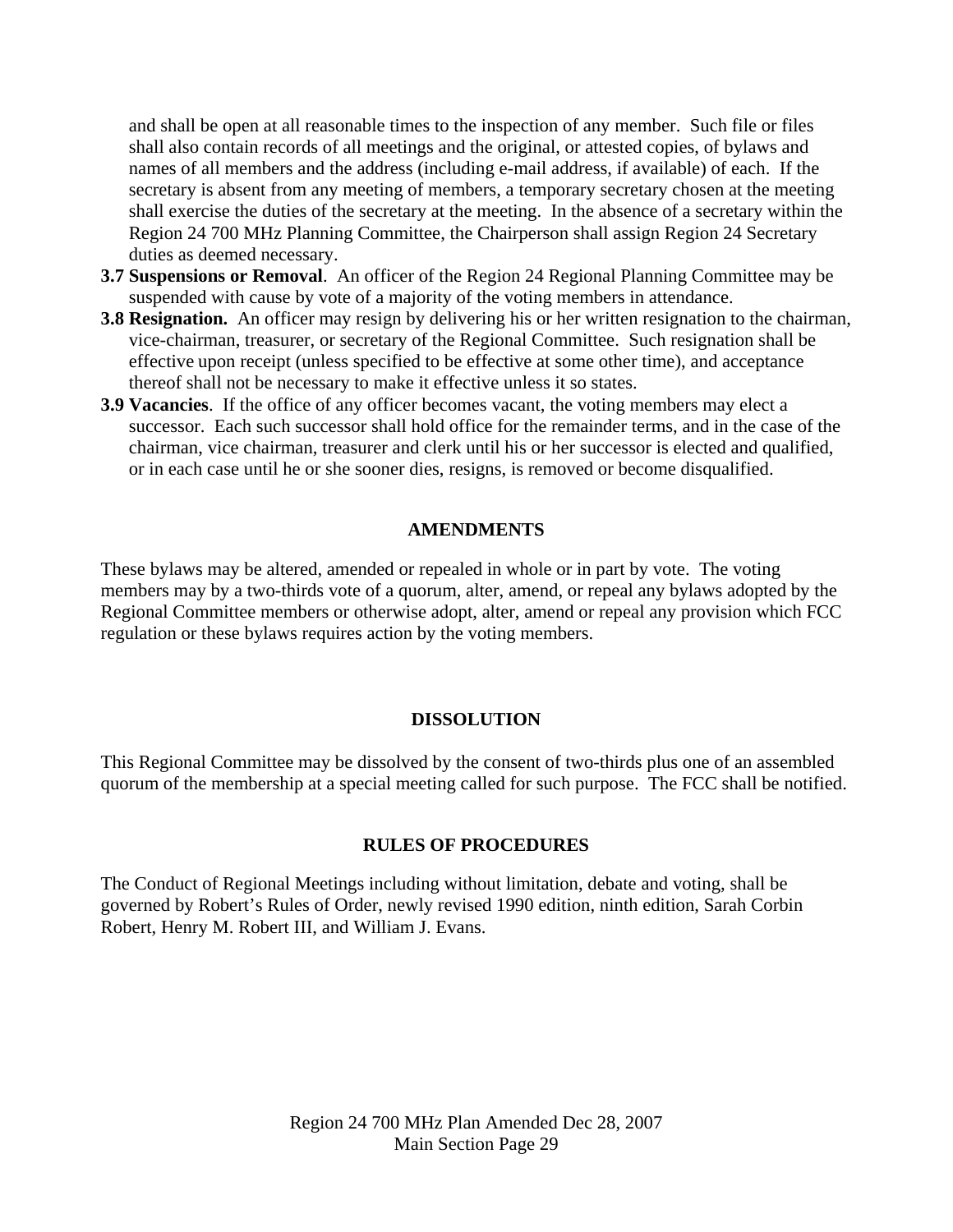## **Appendix B**

## **Region 24 member list and Contact information**

Peter Albera Motorola C&E, Inc. 1129 SW Sunflower Dr. Lee's Summit MO 64081 816-246-1350 [peter.albera@motorola.com](mailto:peter.albera@motorola.com) (Commercial/ Non-voting)

William Bauer North Central Fire Alarm 101 E Maple St. Wentzville MO 63385

Tim Bechler Central County E9-1-1 22 Weis Av Ellisville MO 63011 636-207-7911 [tim@cce911.org](mailto:tim@cce911.org)

Rick Bennett Missouri Department of Transportation 2211 St. Mary's Blvd Jefferson City MO 65102 573-526-4842 [richard.bennett@modot.mo.gov](mailto:richard.bennett@modot.mo.gov)

James C. Biggerstaff, Director Missouri State Highway Patrol 1510 East Elm St. Jefferson City MO 65101 573-526-6100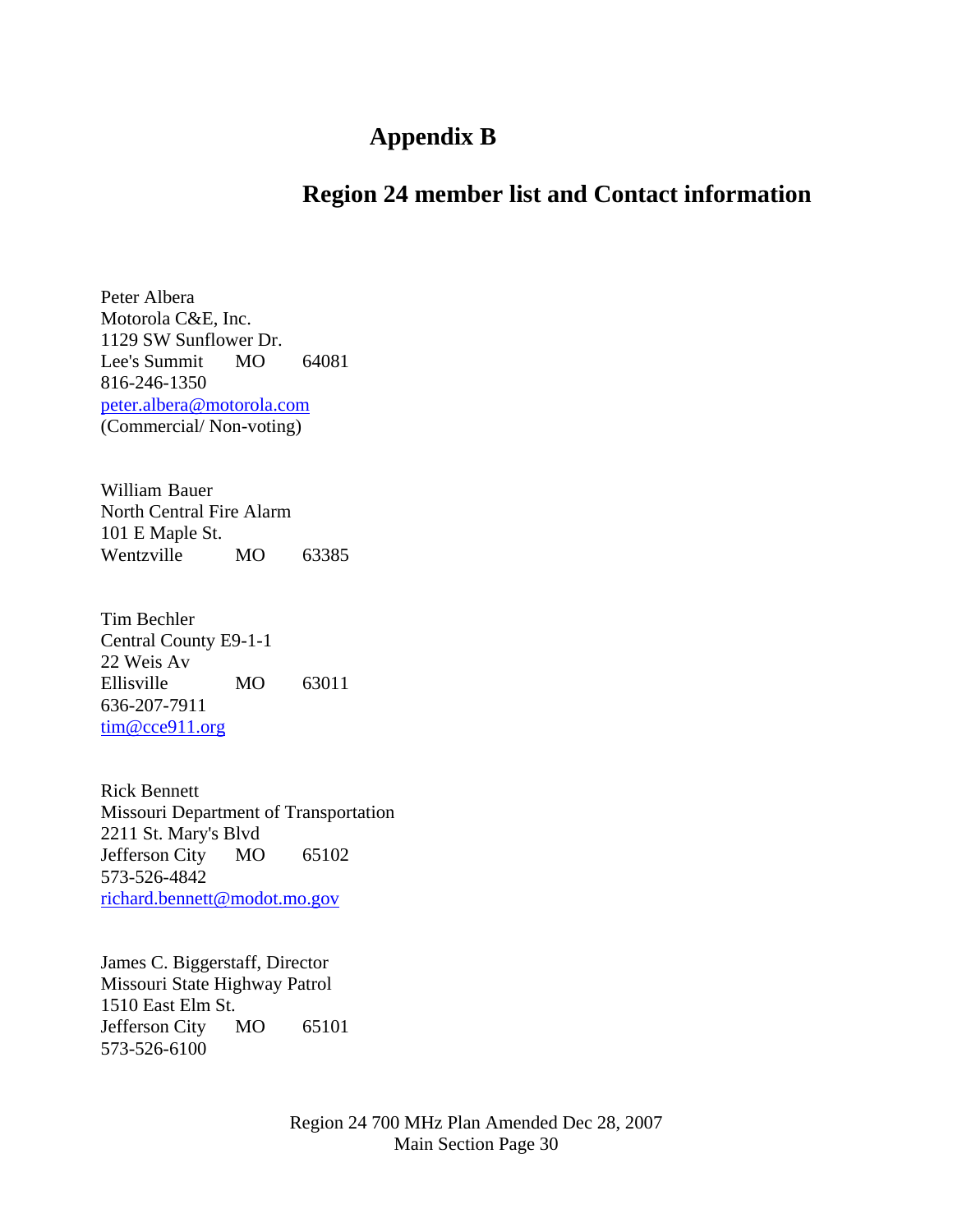Scott Bigham Missouri State Highway Patrol P.O. Box 3756 Kirkwood MO 63122

Ed Brundage Kansas City Police Department 1125 Locust St Kansas City MO 64106 816-234-5000 [ebrunadge@kcpd.org](mailto:ebrunadge@kcpd.org)

Norman Buehre Clayton Fire Department 10 N Bemiston Av Clayton MO 63105 [nbuehre@ci.clayton.mo.us](mailto:nbuehre@ci.clayton.mo.us)

Terry Buhr Motorola C&E, Inc. 5691 Sunnywood Drive Cedar Hill MO 63106 636-274-4986 (Commercial/ Non-voting)

William Cade Jasper County 911 13870 Dispatch Lane Carthage MO 64836 417-358-7000 417-359-9116 [911@jasco.org](mailto:911@jasco.org)

Rex Capen City of Joplin 303 East Third St Joplin MO 64801 417-624-0820 [rcapen@joplin.mo.org](mailto:rcapen@joplin.mo.org)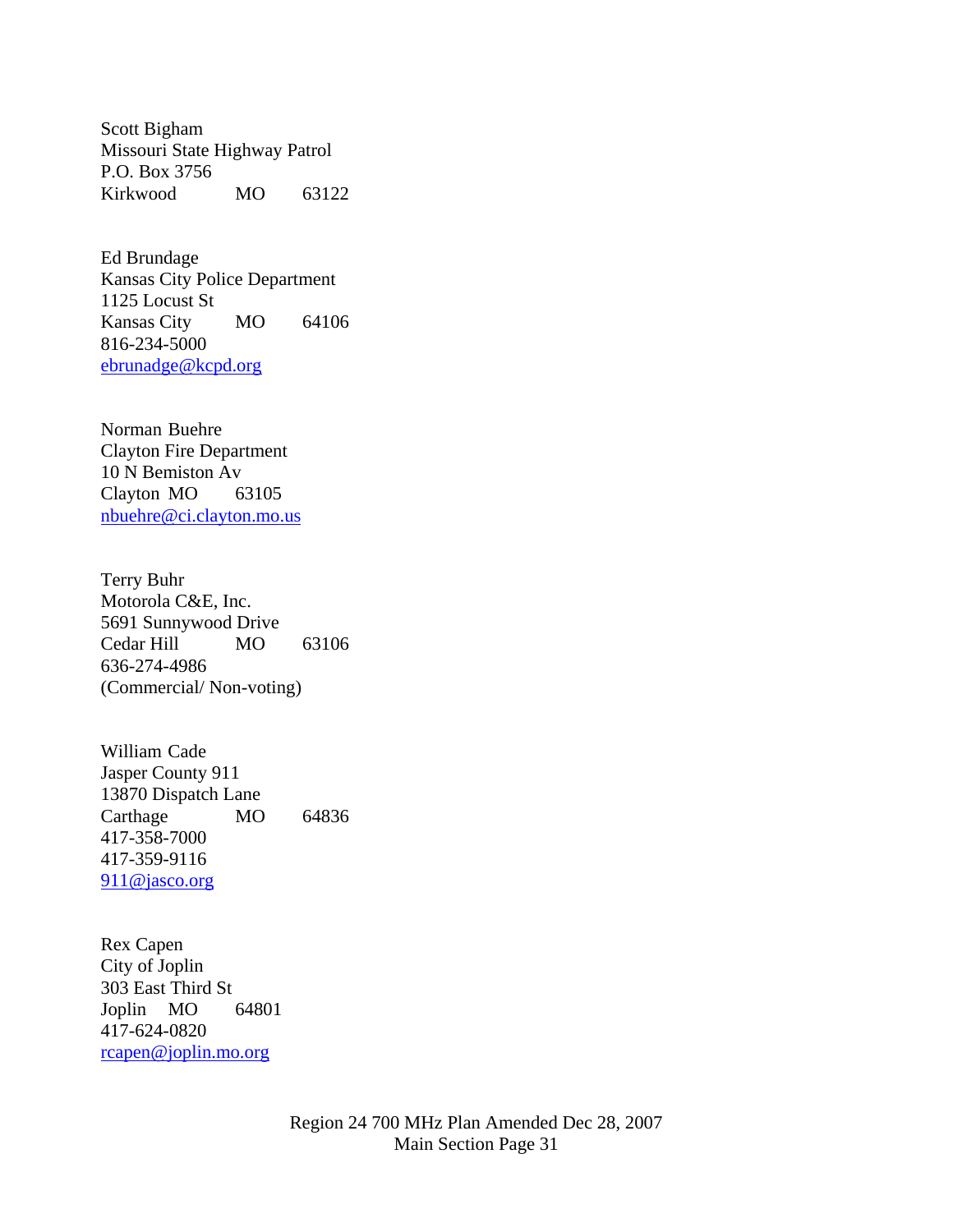David Cerqua M/A-Com 8105 N Beltline Rd., Ste. 170 Irving TX 75063 972-550-2323 972-550-2364 (Commercial/ Non-voting)

Jonathan Chaney Missouri State Highway Patrol P.O. Box 3756 Kirkwood MO 63122 314-340-4000 Fax 314 340 4010

Michael Clinard St. Peters Police Department 1020 Kimberley Dr. St. Peters MO 63376 636-477-6600

Chuck Collins Springfield/ Greene County Emergency Communications Department 319 East Chestnut Expressway Springfield MO 65802 417-864-1708 417-864-1824

Tom Dailey Kansas City Police Department 1125 Locust St Kansas City MO 64106 816-234-5000 [tadiley@kcpd.org](mailto:tadiley@kcpd.org)

Stephen T. Devine, Chair Missouri State Highway Patrol 1510 East Elm St. Jefferson City MO 65101 573-526-6105 573-526-1112 steve.devine@mshp.dps.mo.gov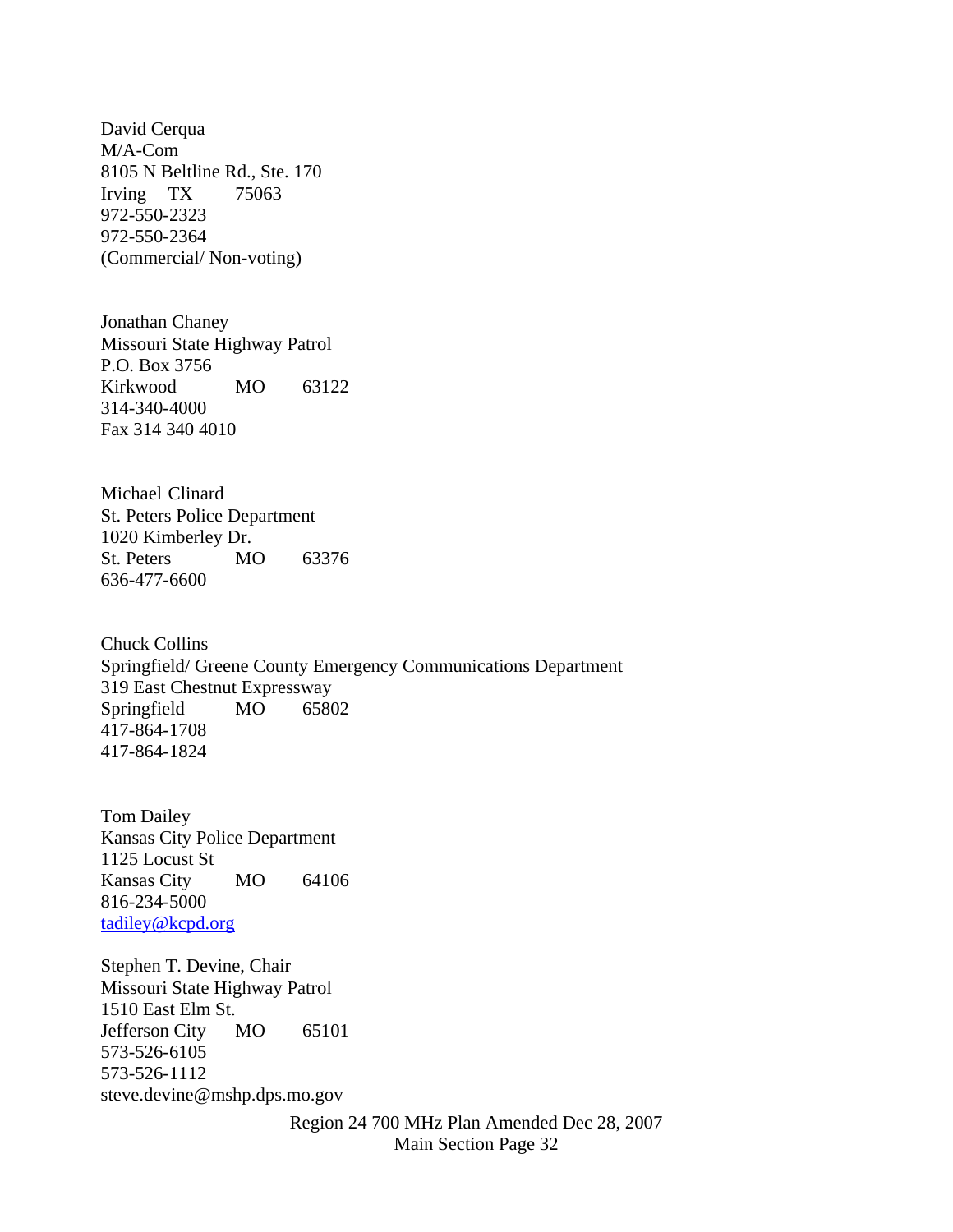John Diggs Missouri Department of Transportation 105 W Capitol Av Jefferson City MO 65102 573-526-0125 john.diggs@modot.mo.gov

Tom Dollus Missouri Department of Transportation 105 W Capitol Av Jefferson City MO 65102 Kent Forde Valle Ambulance District P.O. Box 460 DeSoto MO 63020 636-586-2312 636-337-0808

David Funk **NLECTC** 2050 E. Iliff Ave Denver, Colorado 80208 dafunk@du.edu 303 871 2439

Charles Gastler St. Louis Metropolitan Police Department 1200 Clark Av St. Louis MO 63103 314-444-5993 314-444-2919 [cdgastler@slmpd.org](mailto:cdgastler@slmpd.org)

David Gelyana RCC Consulting 515 Newtown Drive Buffalo Grove IL 60089 [dgelyana@rcc.com](mailto:dgelyana@rcc.com) (Commercial/ Non-voting)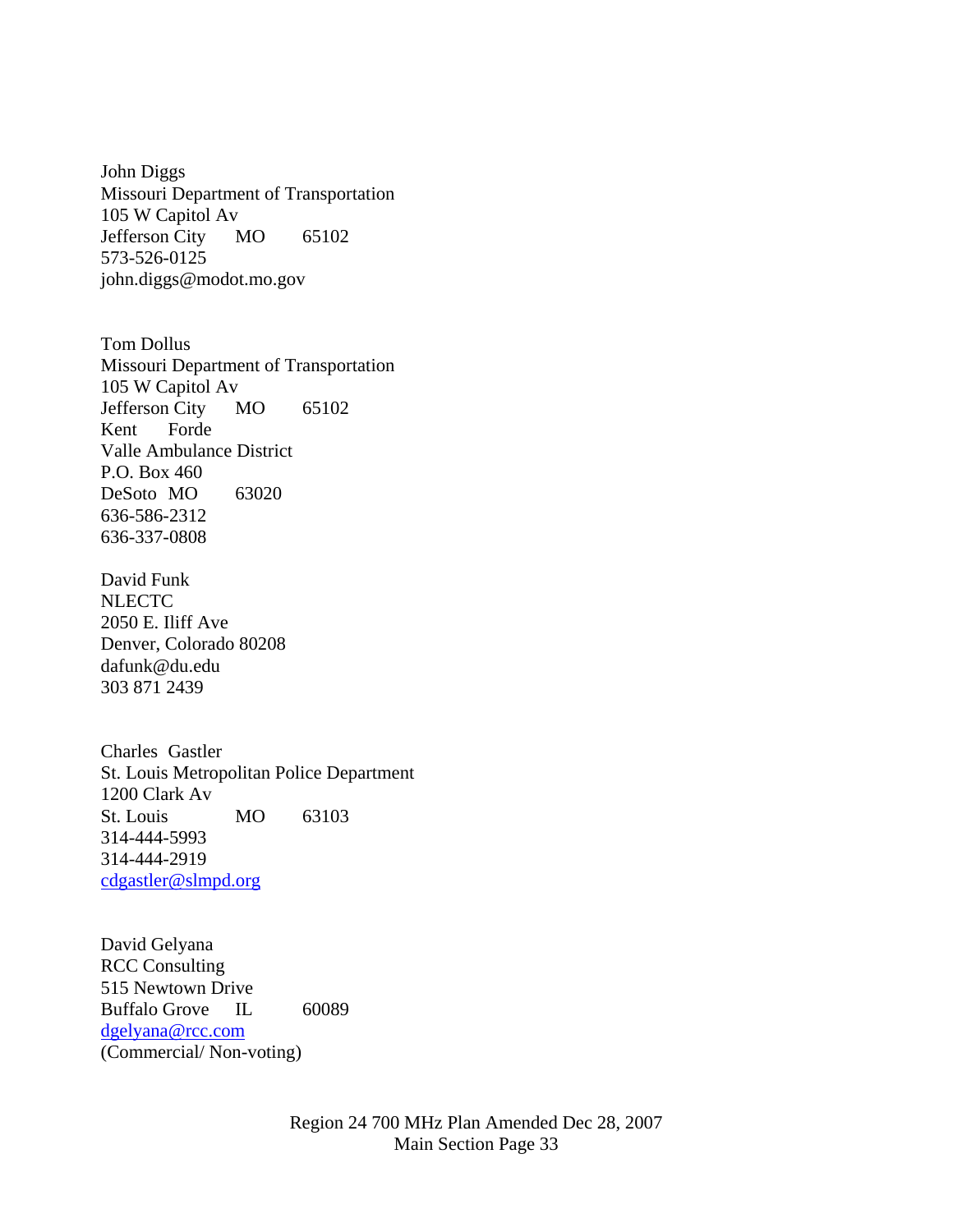Pam Gilligan Jefferson City Police Department 401 Monroe Jefferson City MO 65101 573 634 6400 leadop@jeffcitymo.org

William Harlan St. Louis County Police Department 7900 Forsyth Blvd. Clayton MO 63105 314 6t15 3562

Bill Holcomb Commenco 4901 Bristol Av Kansas City MO 64129 816-753-2166 [billh@commenco.com](mailto:billh@commenco.com) (Commercial/ Non-voting)

Drew Juden City of Sikeston 215 N New Madrid Sikeston MO 63801 573-471-6200 [drewj@sikeston.org](mailto:drewj@sikeston.org)

Thomas Kearns M/A-Com 15511 W 89th Terrace Lenexa KS 66291 913-541-8146 [tkearns@discoverynet.com](mailto:tkearns@discoverynet.com) (Commercial/ Non-voting)

Doug Keeney Jefferson City Police Department 401 Monroe Jefferson City MO 65101 573 634 6400 dkeeney@jeffcitymo.org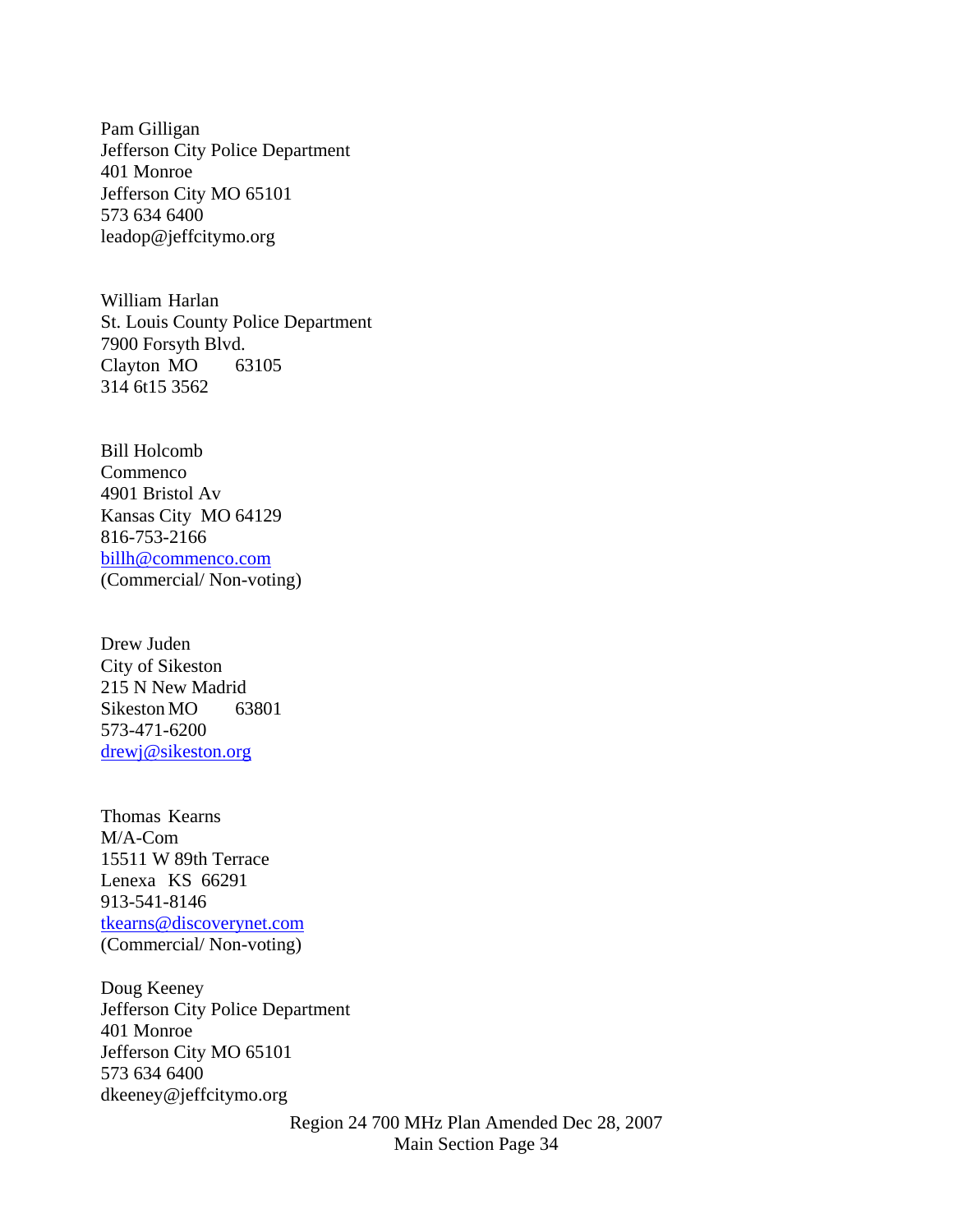Keith Kemmerline Motorola C&E, Inc. 2995 Telber Ct. Stow OH 44224 330-678-0960 (Commercial/ Non-voting)

Ronald Kronenberger, Nextel One City Place Drive, Suite # 100 St Louis, MO 63141 314 568 4550 Fax 314 787 3501 ronald.kronenberger@nextel.com (Commercial/ Non-voting)

Robert Lawery Kansas City Police Department 1125 Locust St Kansas City MO 64106 816-234-5000 [rlawrey@kcpd.org](mailto:rlawrey@kcpd.org)

James A. Lundsted Missouri State Highway Patrol 1510 East Elm St. Jefferson City MO 65101 573-526-6104

Paul Luttrell City of Joplin 303 East Third St Joplin MO 64801 417-624-0820 [pluttrell@joplin.mo.org](mailto:pluttrell@joplin.mo.org)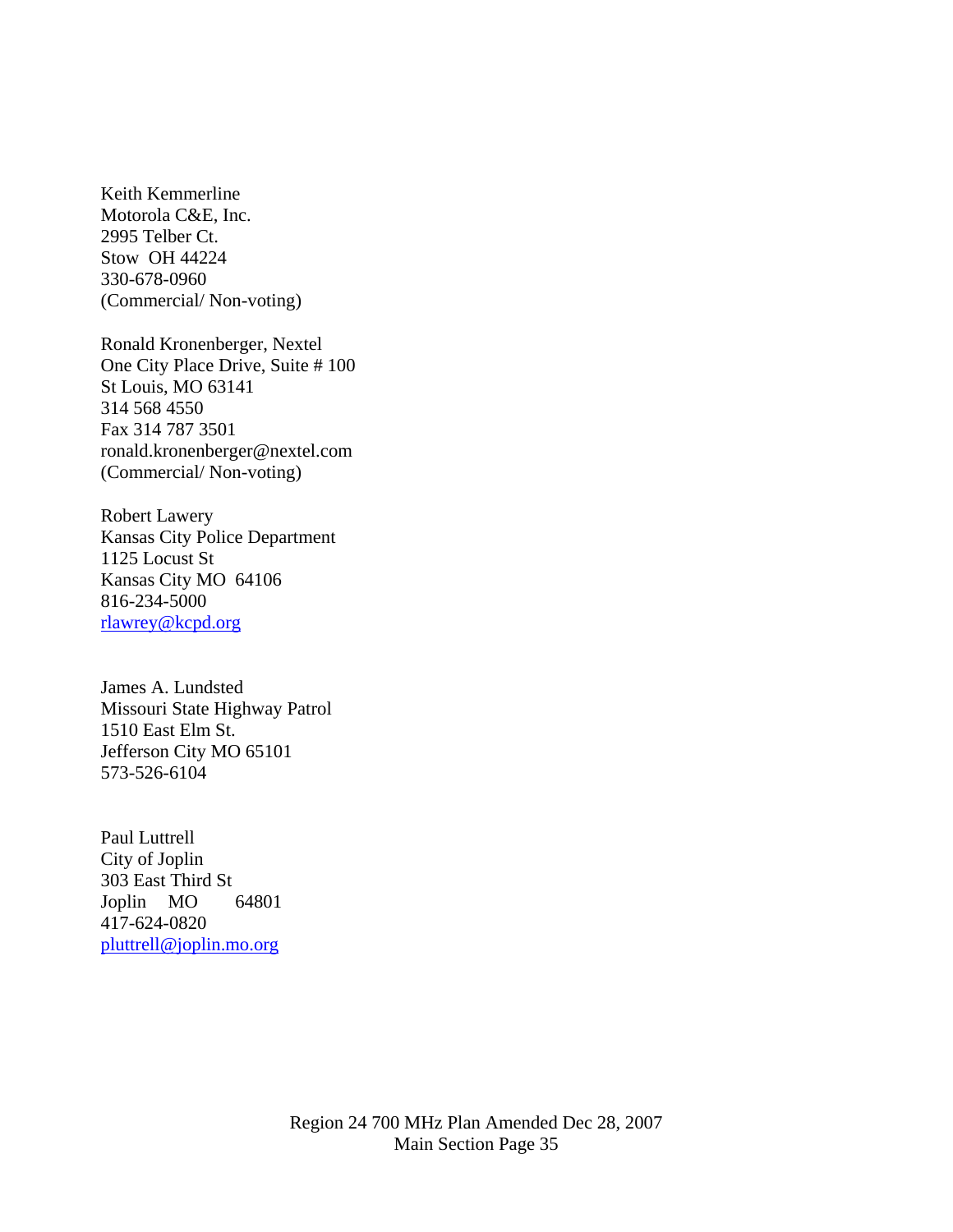Steven J. Makky, Sr., Vice-Chair St. Charles County Government 301 N Second St., Rm. 280 St. Charles MO 63301-5410 636-949-3031 636-949-3021 [smakky@saintcharlescounty.org](mailto:smakky@saintcharlescounty.org)

Jon Martin Motorola C&E, Inc. 1292 Poseidon Ct St. Peters MO 63367 636-970-7904 636-279-3309 [jon.martin@motorola.com](mailto:jon.martin@motorola.com) (Commercial/ Non-voting)

Tony Martinez Communications Associates 3343 S Scenic Springfield MO 65807 417 882 1401 tony@commassocradio.com (Commercial/ Non-voting)

Pat McKenzie Kansas City Police Department 1125 Locust St Kansas City MO 64106 816-234-5000 [pmckenzie@kcpd.org](mailto:pmckenzie@kcpd.org)

Joe Moncado M/A-Com 15745 W Beckett Lane Olathe KS 66062 913-764-0026 913-599-6280 (Commercial/ Non-voting)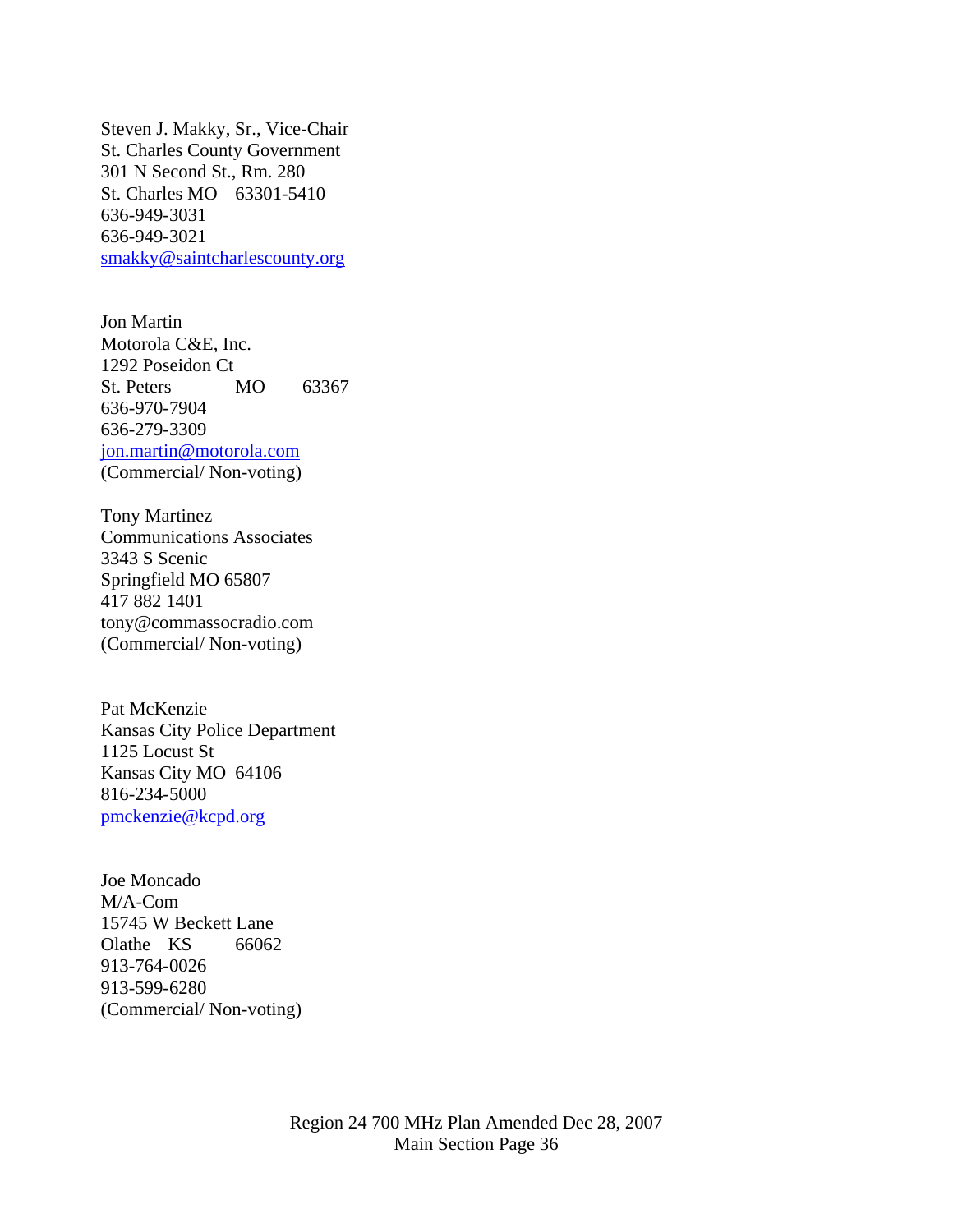Sharon Murray Republic Police Department 540 Civic Blvd Republic MO 65738 417-732-2642

Jim Nesselrode Commenco 4901 Bristol Av Kansas City MO 64129 816-753-2166 ness@commenco.com (Commercial/ Non-voting)

Chad Powelson Commenco 4901 Bristol Av Kansas City MO 64129 816-753-2166 chad@commenco.com (Commercial/ Non-voting)

Karen Raines Federal Communications Commission-Kansas city Field Office 520 NE Colbern Rd, 2 FL Lee's Summit MO 64086 816-316-1256 [kraines@fcc.gov](mailto:kraines@fcc.gov) (Honorary/ Non-Voting)

Tim Raymer Missouri Department of Health & Senior Services P.O. Box 570 Jefferson City MO 65102 573-526-7387 [raymet@dss.mo.gov](mailto:raymet@dss.mo.gov)

Michael Redman St. Louis County Police Department 7900 Forsyth Blvd. Clayton MO 63105 314 615 5362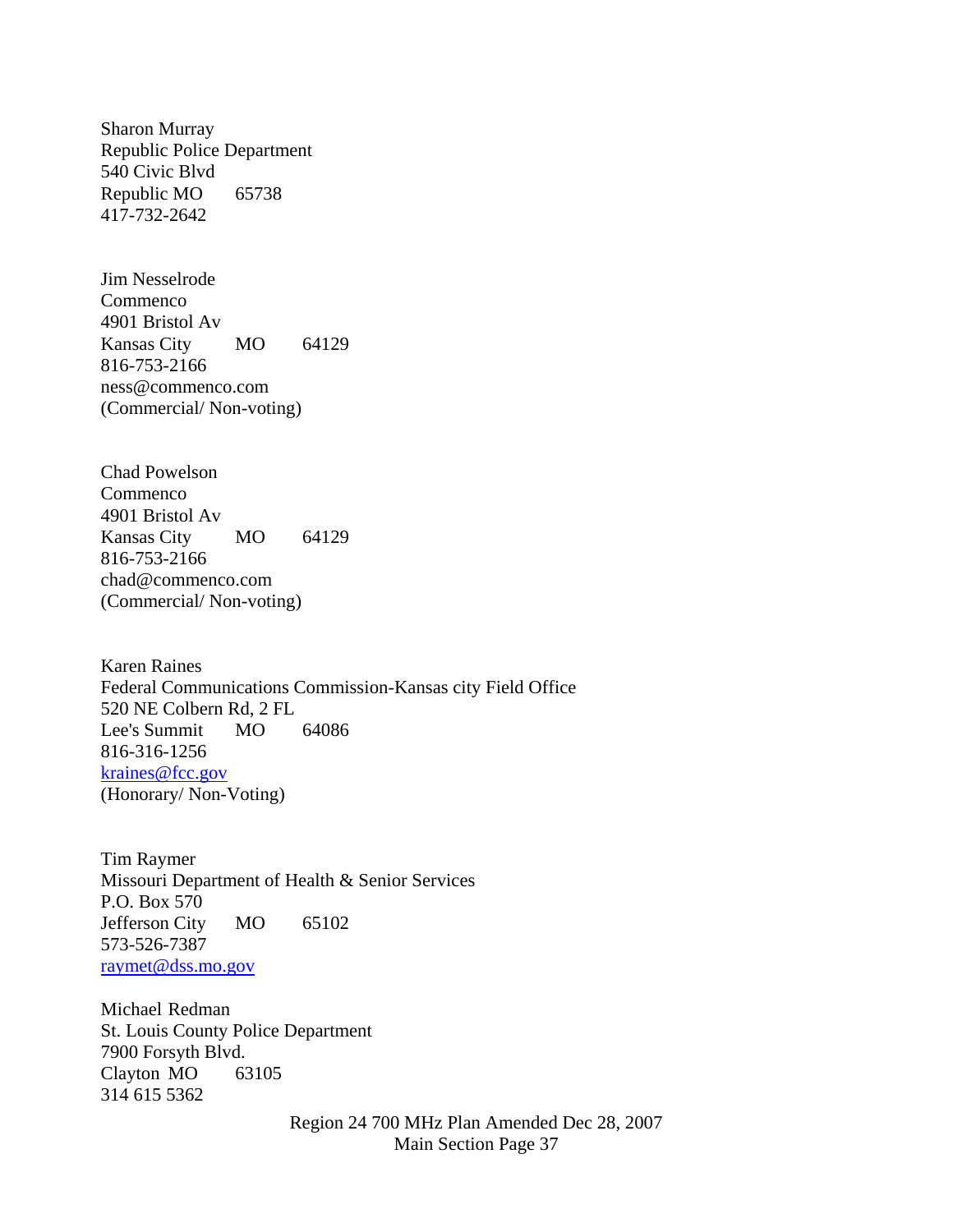Kurt Rellergert, Motorola C&E, 4 Gills Inn Drive O'Fallon MO 63366 636-240-9315 [kurtis.rellergert@motorola.com](mailto:kurtis.rellergert@motorola.com)

Stephen Richey St. Joseph Fire Department 401 S 7th St. St. Joseph MO 64501 816-271-4603 [srichey@ci-st-joseph.mo.us](mailto:srichey@ci-st-joseph.mo.us)

Bette Rinehart Motorola C&E, Inc. 28 Twin Lakes Drive Gettysburg PA 17325 c18923@email.mot.com (Commercial/ Non-voting)

Daniel Rowden St. Charles County Department of Dispatch & Alarm 1605 Wentzville Parkway Wentzville MO 63385 636-949-3018 636-949-7328 [drowden@saintcharlescounty.org](mailto:drowden@saintcharlescounty.org)

Steve Ruskin M/A-Com 9100 East Panorama Dr., Ste. 200 Englewood CO 80112 303-980-3022 303-980-3039 [sruskin@tycoelectronics.com](mailto:sruskin@tycoelectronics.com) (Commercial/ Non-voting)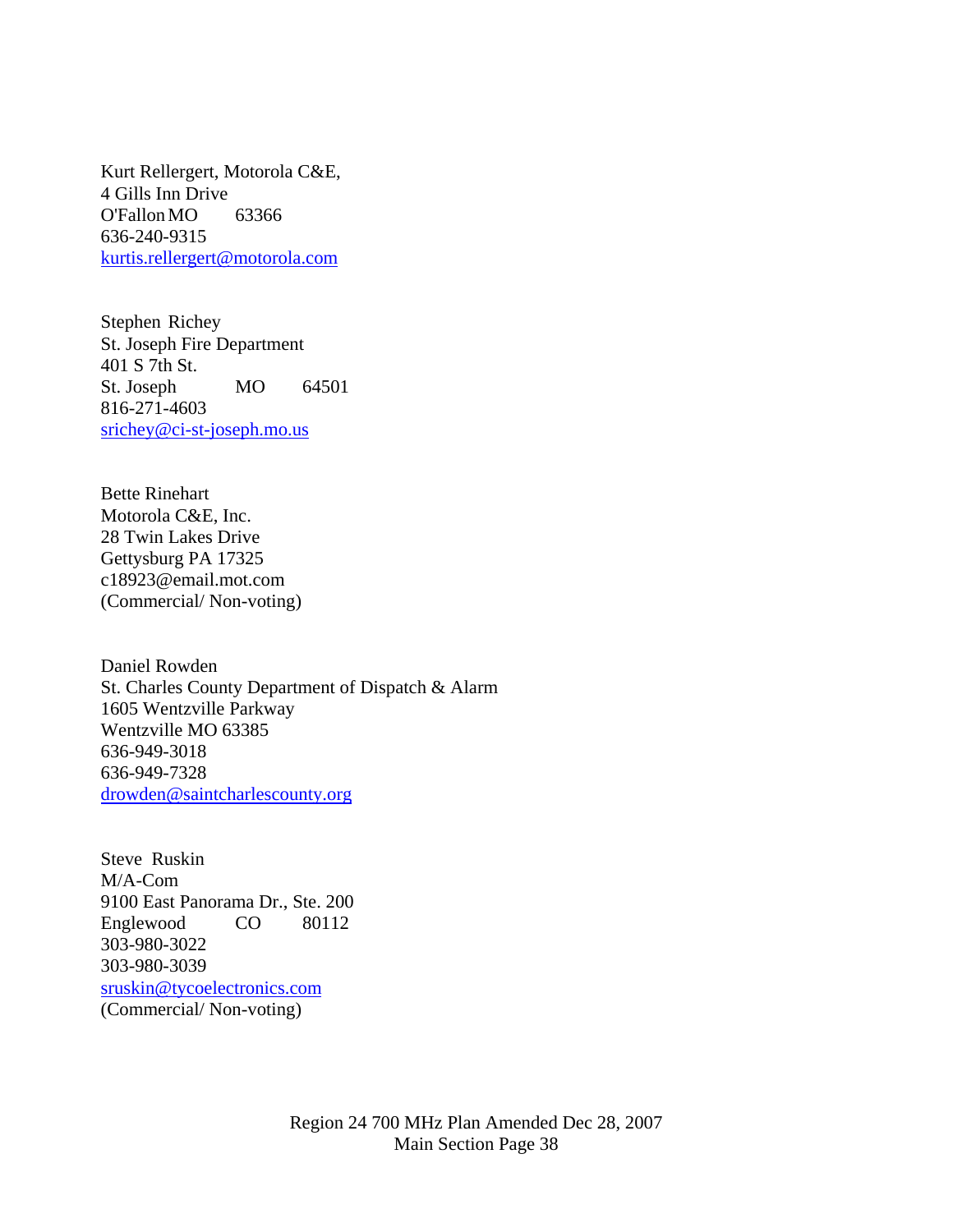Ron Shook-Retired Greene County 833 Boonville Springfield MO 65802 417-869-6040 [rshook@greenecounty.org](mailto:rshook@greenecounty.org)

Steve Sloan Missouri State Emergency Management Agency 2302 Militia Drive Jefferson City MO 65102 573-526-9144 [steve.sloan@sema.dps.mo.gov](mailto:steve.sloan@sema.dps.mo.gov)

Robert Speidel M/A-Com P.O. Box 2000; 221 Jefferson Ridge Pkwy Lynchburg VA 24501 434-455-9465 434-455-6764 speidelbo@tycoelectronics.com (Commercial/ Non-voting)

Roger Strope, Chief Projects Engineer Missouri State Highway Patrol 1510 East Elm St. Jefferson City MO 65101 573-526-6104

Richard Stump, Communications Officer Missouri State Emergency Management Agency 2302 Militia Drive Jefferson City MO 65102 573-526-9201 [richard.stump@sema.dps.mo.gov](mailto:richard.stump@sema.dps.mo.gov)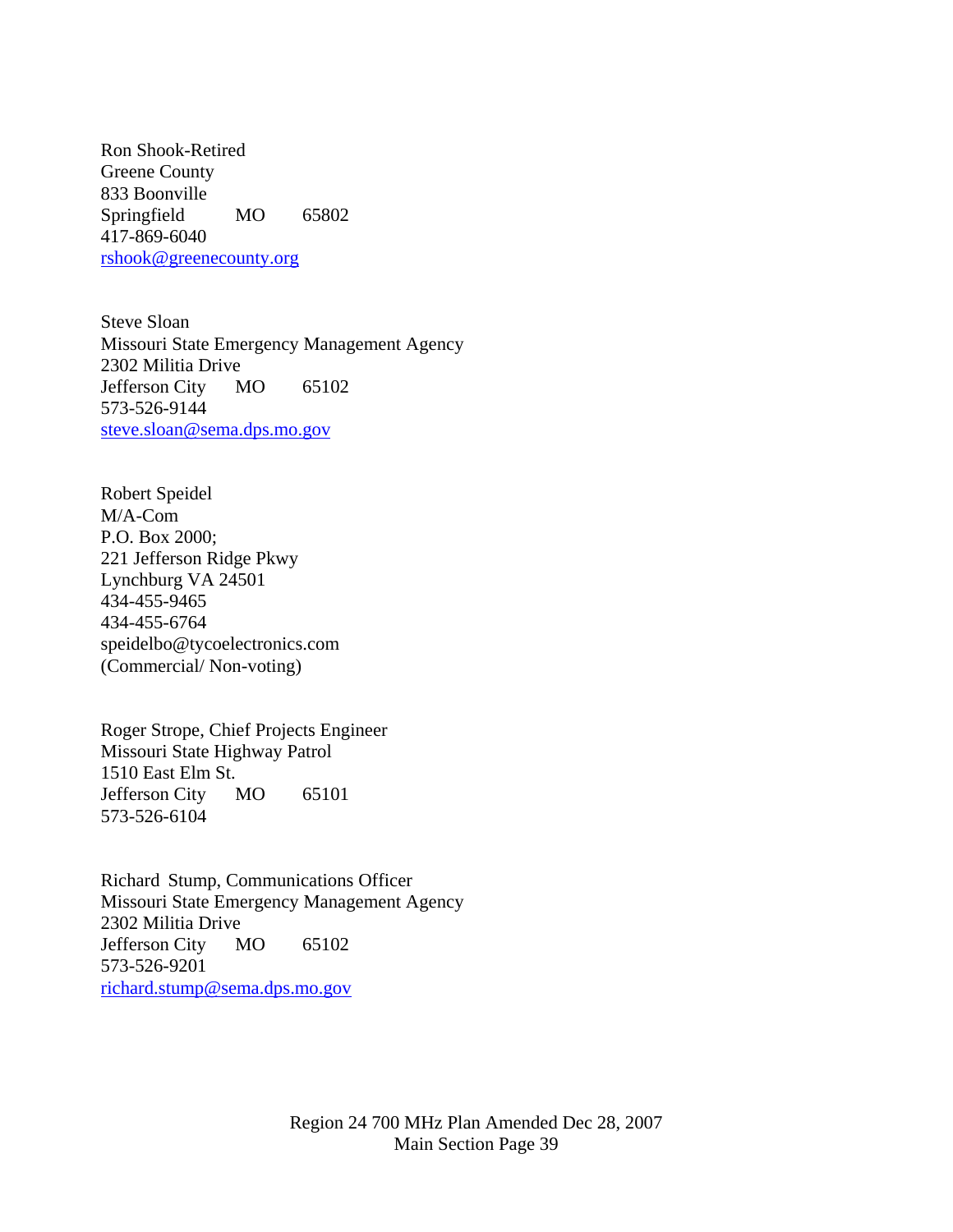Reg Swan Johnson Communications Service/ Tel-Link 1606 North Kingshighway Cape Girardeau MO 63701 573-335-5555 [regswan@jcstel.com](mailto:regswan@jcstel.com) (Commercial/ Non-voting)

Chris Teel Springfield/ Greene County 9-1-1 319 East Chestnut Expressway Springfield MO 65802 417-864-1708 417-864-1824

Michael Turner Central County E9-1-1 22 Weis Av Ellisville MO 63011 636-207-7911 [mturner@cce911.org](mailto:mturner@cce911.org)

T.J. Ward State of Illinois 531 Sangamon Av Springfield IL 62702 217-782-5742 217-524-4396 [wardt@apco911.org](mailto:wardt@apco911.org) (Honorary/ Non-Voting)

J.R.Webb Springfield/ Greene County 9-1-1 319 East Chestnut Expressway Springfield MO 65802 417-874-1222 417-864-1572 [jrwebb@ci.springfield.mo.us](mailto:jrwebb@ci.springfield.mo.us)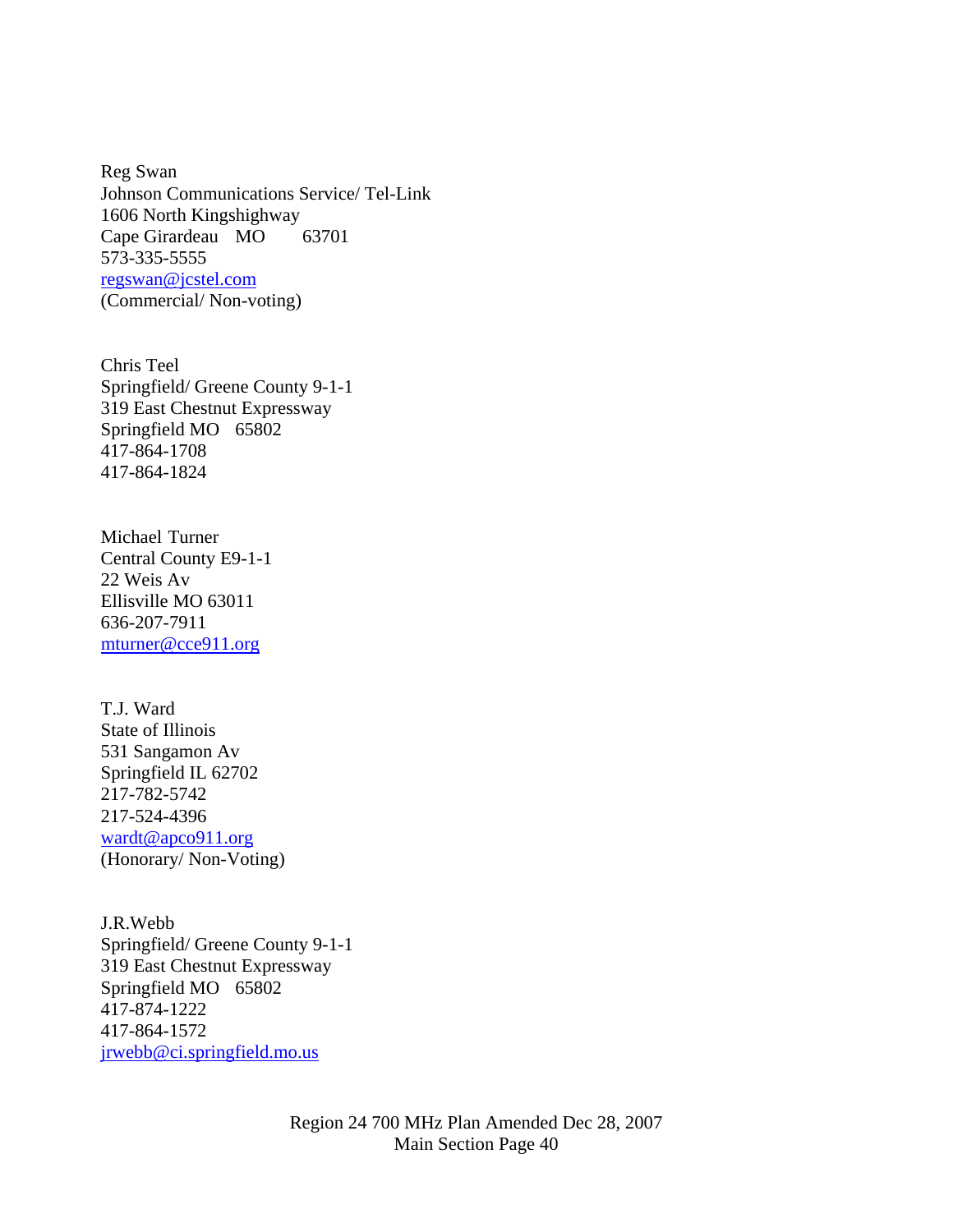Tom White, Director Cooper County Emergency Management 200 Main Street Boonville MO 65233 660-882-2614 660-882-2610 [ema@undata.com](mailto:ema@undata.com)

David Wunderlin Radio Communications Specialists 1122 Illinois, Ste. 104 Joplin MO 64801 417-781-3797 417-781-8631 [rcs@rcsonline.net](mailto:rcs@rcsonline.net) (Commercial/ Non-voting)

Chuck Zang Kansas City Fire Department 635 Woodland Av, Suite 2100 Kansas City MO 64106 816-784-9200 816-784-9230 [chuck\\_zang@kcmo.org](mailto:chuck_zang@kcmo.org)

Rodney Zerr St. Charles County Emergency Management Agency 301 N Second St., Rm. 280 St. Charles MO 63301-5410 636-949-3023 636-949-3021 [rzerr@saintcharlescounty.org](mailto:rzerr@saintcharlescounty.org)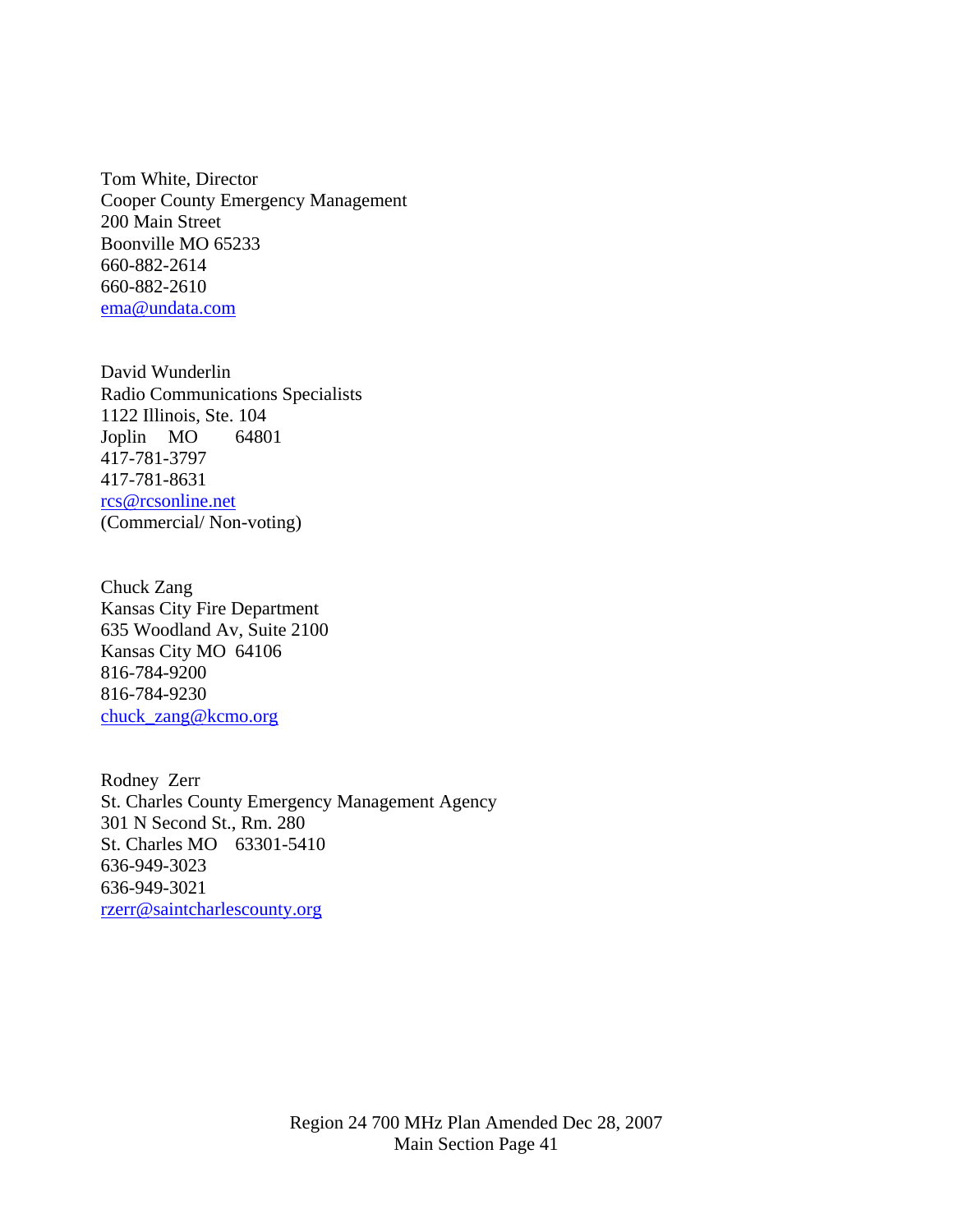# **Meeting attendees by meeting**

June 7, 2000 Jefferson City, Missouri

**Attendees** 

Stephen T. Devine, Patrol Frequency Coordinator, Missouri State Highway Patrol, 800 MHz NPSPAC Chairperson Michael Redman, Communications Coordinator, St Louis County Police Ron Shook, Emergency Management Agency, Greene County Missouri William Cade, Jasper County 911, Jasper County Missouri Chris Teel, Springfield/Greene County 911, Springfield, Missouri J.R. Webb, Greene County Missouri Sheriff's Office James C. Biggerstaff, Director of Radio, Missouri State Highway Patrol James A. Lundsted, Chief Projects Engineer, Missouri State Highway Patrol Charles Gastler, Communications Manager, St Louis Metropolitan Police Department

October 5, 2000 Jefferson City, Missouri

Ron Shook, Convenor, Greene County Emergency Management Stephen T. Devine, (Elected Chairperson at meeting) J.R. Webb, Greene County Sheriff's Office Chuck Collins, Springfield/Greene County Emergency Communications Department Charles Gastler, St Louis Metropolitan Police Department James C. Biggerstaff, Director of Radio, Missouri State Highway Patrol Michael Redman, Communications Coordinator, St Louis police Steve Makky Sr. St Charles County Government William Cade, Jasper County 911, Jasper County Missouri Chris Teel, Springfield/Greene County 911 James A. Lundsted, Chief Projects Engineer, Missouri State Highway Patrol

January 11, 2001(St Louis County, Missouri)

Region 24 700 MHz Plan Amended Dec 28, 2007 Main Section Page 42 Stephen Devine, Missouri State Highway Patrol-Chairperson Jonathan Chaney, Missouri State Highway Patrol-St Louis Scott Bigham, Missouri State Highway Patrol-St Louis Rodney Zerr, St Charles County Emergency Management Steven Makky Sr. St Charles County Emergency Management Tom Dollus, Missouri Department of Transportation Tim Bechler, Central St Louis County Fire Alarm/911 Roger Strope, Chief Projects Engineer, Missouri State Highway Patrol Richard Stump, Communications Officer, Missouri State Emergency Management Agency Dan Rowden, Director, St Charles County Department of Dispatch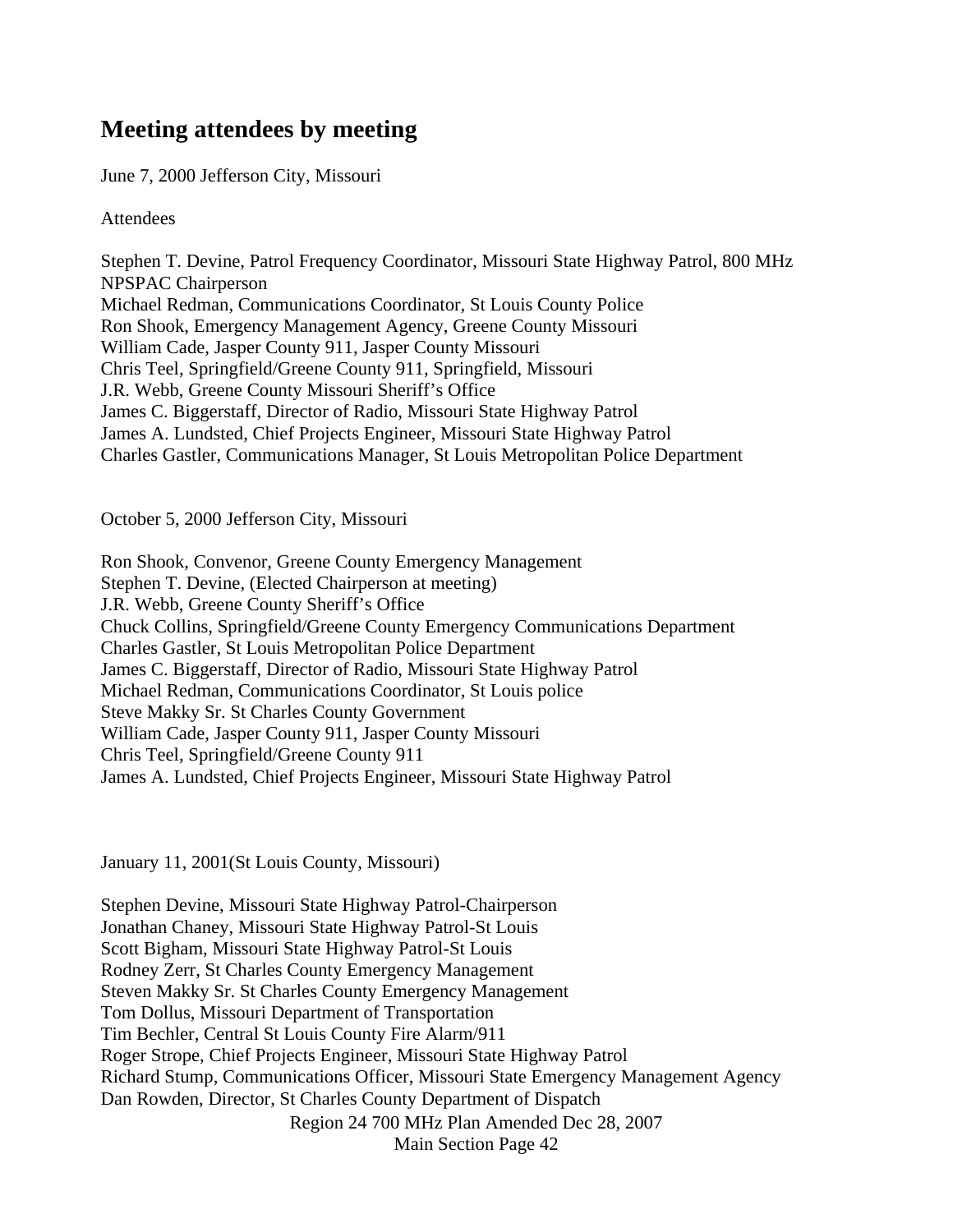Sgt. Mike Clinnard, St Peters Police Department **David Wunderlin, Radio Communications Specialists, Joplin, Missouri**  William Cade, Jasper County 911, Jasper County, Missouri **Terry Buhr, Motorola Jon Martin, Motorola Keith Kemmerline, Motorola** Drew Juden, City of Sikeston, Missouri Michael Redman, Communications Coordinator, St Louis County Police Department William Bauer, North St Louis County Fire Alarm, **Tom Kearns, Com-Net Ericsson**  Tom Ward, State of Illinois Kent Forde, Valle Ambulance District, Jefferson County, Missouri Lt William Harlan, St Louis County Police Charles Gastler, St Louis Metropolitan Police Department

March 29, 2001 (Springfield, Missouri)

Ron Shook, Greene Co. EMA J.R. Webb, Greene Co. Sheriff's Dep't. Stephen T. Devine, Chairperson, Missouri State Highway Patrol **Pete Albera, Motorola C&E, Inc**. Bill Cade, Jasper County E9-1-1 Sharon Murray, Republic Police Department Steve Sloan, Missouri State Emergency Management Agency Steve Makky, Sr., St. Charles County Emergency Management Mike Turner, Central County E9-1-1 (St. Louis Co.)

June 28, 2001 Jefferson City, Missouri

Stephen T. Devine, Chairperson, Missouri State Highway Patrol Charles Gastler, St Louis Metropolitan Police Department **Tom Kearns, MA/COM Wireless Kurt Rellagert, Motorola Pete Albera, Motorola** J.R. Webb, Greene County Sheriff's Department, Greene County, Missouri Ron Shook, Greene County Emergency Management James C. Biggerstaff, Director of Radio, Missouri State Highway Patrol

September 18, 2001, Branson, Missouri

Stephen T. Devine - MSHP - RPC Chairperson/ Chair Implementation Subcommittee Steve Makky, Sr. - SCCG/ EMA - RPC Secretary/ Chair Technology Subcommittee Mike Turner - Central [St. Louis] County E9-1-1 **Terry Buhr - Motorola**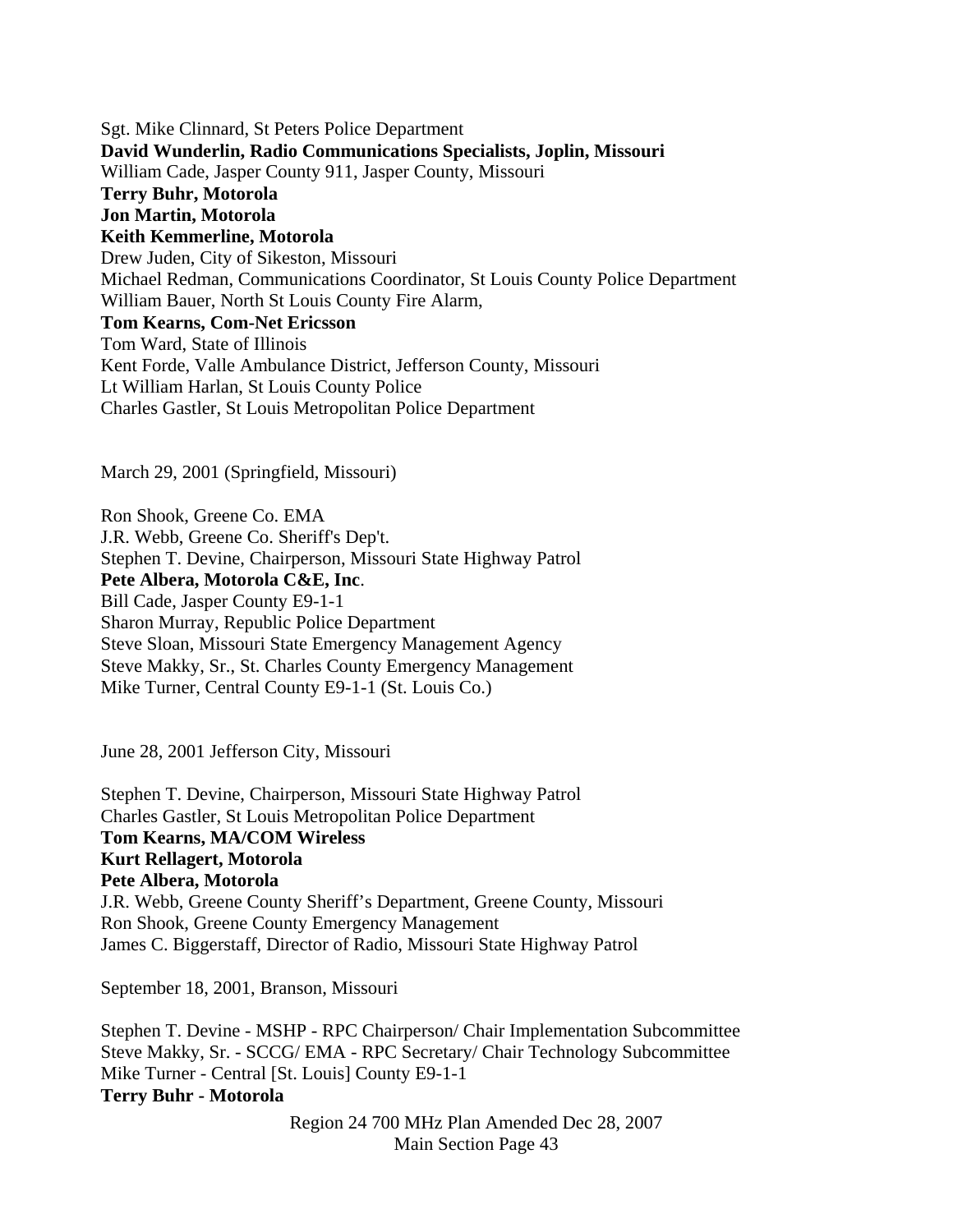Charles Gastler - St. Louis Metropolitan Police Department **Tom Kearns - M/A Com Wireless**  J.R. Webb - Greene Co. Sheriff's Office Roger Strope - Missouri State Highway Patrol **Peter Albera - Motorola**  Ed Brundage - Kansas City, Mo. Police Department Chuck Zang - Kansas City, Mo. Fire Department **David Cerqua - M/A Com Wireless** 

January 10, 2002 Jefferson City, Missouri

**Tom Kearns - M/A Com - kearnsth@tycoelectronics.com Joe Mancato - M/A Com - e-mail not given Pete Albera - Motorola - peter.albera@motorola.com Jon Martin - Motorola - jon.martin@motorola.com**  Roger Strope - MSHP - stropr@mshp.state.mo.us Stephen T. Devine - Chairperson, MSHP - devins@mshp.state.mo.us Ed Brundage - Kansas City Police Department - ebrundage@kcpd.org Chuck Zang - Kansas City Fire Department - chuck\_zang@kcmo.org Bob Lawrey - Kansas City Police Department - rlawrey@kcpd.org Chuck Gastler - St. Louis Metropolitan Police Department - cdgastler@slmpd.org Jim Lundsted - Missouri Department of Conservation - jlundste@mail.state.mo.us Steve Makky, Sr. - St. Charles County - smakky@pipeline.com

April 11, 2002 Kansas City, Missouri

Those in attendance: Stephen T. Devine, MSHP [sdevine@mail.state.mo.us](mailto:sdevine@mail.state.mo.us) Steven J. Makky, Sr., St. Charles County, Mo [smakky@pipeline.com](mailto:smakky@pipeline.com) Stephen Richey, Fire Chief, St. Joseph, Mo [srichey@ci.st-joseph.mo.us](mailto:srichey@ci.st-joseph.mo.us) **Jon Martin, Motorola** *[jon.martin@motorola.com](mailto:jon.martin@motorola.com)* **Bob Speidel, Tyco M/A Com** [speidelbo@tycoelectronics.com](mailto:speidelbo@tycoelectronics.com) **Tom Kearns, Tyco M/A Com** [kearnsth@tycoelectronics.com](mailto:kearnsth@tycoelectronics.com) Chuck Zang, Kansas City Fire Dept. [chuck\\_zang@kcmo.org](mailto:chuck_zang@kcmo.org) Robert Lawrey, Kansas City Police [rlawrey@kcpd.org](mailto:rlawrey@kcpd.org) Tom Dailey, Kansas City Police [tdailey@kcpd.org](mailto:tdailey@kcpd.org) Ed Brundage, Kansas City Police [ebrundage@kcpd.org](mailto:ebrundage@kcpd.org) Pat McKenzie, Kansas City Police [pmckenzie@kcpd.org](mailto:pmckenzie@kcpd.org) **Jim Nesselrobe, Commenco, Inc.** [ness@commenco.com](mailto:ness@commenco.com) **Chad Powelson, Commenco, Inc.** [chad@commenco.com](mailto:chad@commenco.com)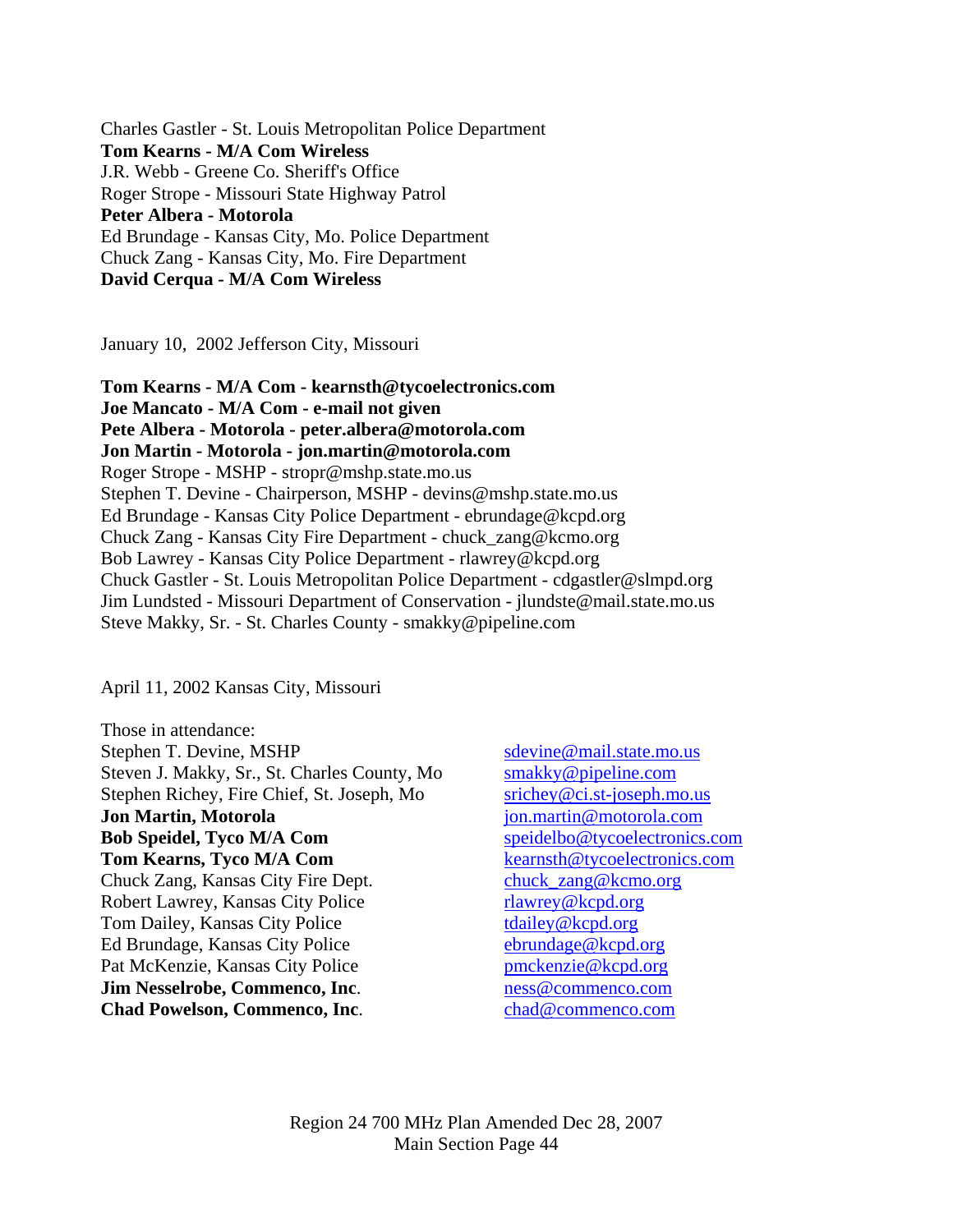September 24, 2002 Jefferson City

Stephen Devine, Chairperson, MSHP sdevine@mail.state.mo.us Steve Makky, Sr. St Charles County EMA smakky@pipeline.com Richard Stump, MO SEMA rstump@mail.state.mo.us Karen Raines, FCC kraines@fcc.gov Ron Shook, Greene County The Shook @greencounty.org Tom Kearns, MA/COM kearnsth@tycoelectronics.com **Robert Speidel, MA/COM** speidelbo@tycoelectronics.com J.R. Webb jrwebb@ci.springfield.mo.us Paul Luttrell, Joplin, Mo pluttrel@joplinmo.org **David Gleyana, RCC Consultants** dgelyana@rcc.com Ed Brundage, KCPD ebrundage@kcpd.org Bob Lowery [rlawrey@kcpd.org](mailto:rlawrey@kcpd.org) **Pete Albera, Motorola peter.albera@motorola.com** 

January 14, 2003 Jefferson City, Missouri

Stephen Devine sdevine@mail.state.mo.us MSHP Steve Makky, Sr. Smakky@pipeline.com St Charles County EMA Roger Strope stropr@mshp.state.mo.us MSHP Norman Buehre nbuehre@ci.clayton.mo.us City of Clayton Rick Bennett benner1@mail.modot.state.mo.us Missouri DOT John Diggs diggsj@mail.modot.state.mo.us Missouri DOT Richard Stump rstump@mail.state.mo.us State Emergency Management J.R. Webb jrwebb@ci.springfield.mo.us City of Springfield, Missouri Dan Rowden drowden ewin.org St Charles County Fire Alarm **Tom Kearns** kearnsth@tycoelectronics.com MA/COM **Steve Ruskin** ruskinst@tycoelectronics.com MA/COM Ed Brundage ebrundage@kcpd.org Kansas City Police Dept Karen Raines **Kraines@fcc.gov** FCC Enforcement Bureau-KC Drew Juden drewj@sikeston.org City of Sikeston **Reg Swan** regswan@jcstel.com **JCS** Tel Link **Peter Albera peter.albera@motorola.com** Motorola **Kurt Rellergert** kurtis.rellergert@motorola.com Motorola **Jon Martin** *jon.martin@motorola.com* Motorola Paul Luttrell pluttrel@joplinmo.org City of Joplin Rex Capen rcapen@joplinmo.org City of Joplin **Bette Rinehart** c18923@email.mot.com Motorola Tom White ema@undata.com Cooper County, Missouri Ron Shook rshook@greencounty.org Greene County EMA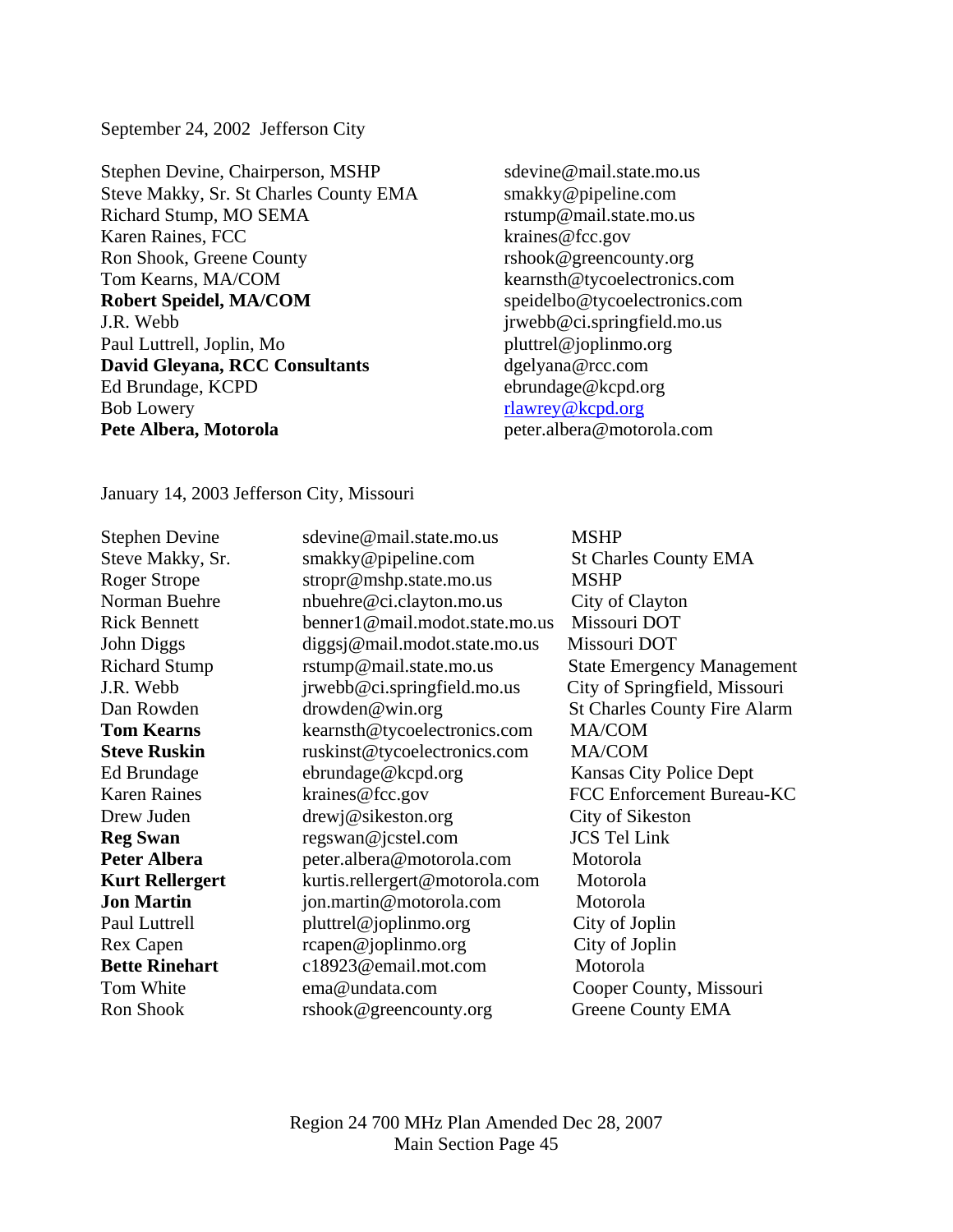July 1, 2003, Jefferson City, Missouri

|                      | Stephen T. Devine, Chair devins@mshp.state.mo.us        | <b>MSHP</b>                            |
|----------------------|---------------------------------------------------------|----------------------------------------|
| Roger Strope         | stropr@mshp.state.mo.us                                 | <b>MSHP</b>                            |
| Tim Raymer           | raymet@dhss.state.mo.us                                 | <b>MO Div of Health-Human Services</b> |
| J.R. Webb            | jrwebb@ci.springfield.mo.us                             | Springfield-Greene County 911          |
| <b>Bill Holcomb</b>  | billh@commenco.com                                      | Commenco                               |
| <b>Peter Albera</b>  | peter.albera@motorola.com                               | Motorola                               |
| <b>Jon Martin</b>    | jon.martin@motorola.com                                 | Motorola                               |
| <b>Richard Stump</b> | rstump@mail.state.mo.us                                 | <b>MO State Emergency Management</b>   |
| <b>Karen Raines</b>  | kraines@fcc.gov                                         | FCC Kansas City Field Office           |
|                      | Steve Makky, Sr, Secretary/Vice Chair smakky@ka2otd.org | <b>St Charles County</b>               |

December 8, 2004 St Louis City Police Department

.

| <b>Jon Martin</b>      | jon.martin@motorola.com        | <b>Motorola</b>                        |
|------------------------|--------------------------------|----------------------------------------|
| Ron Kronenberger       | ronald.kronenberger@nextel.com | <b>Nextel</b>                          |
| Pam Gilligan           | leadop@jeffcitymo.org          | Jefferson City Police Dept             |
| <b>Roger Strope</b>    | roger.strope@mshp.dps.mo.gov   | Missouri State Highway Patrol          |
| <b>Charles Gastler</b> | cdgastler@slmpd.org            | <b>St Louis City Police Department</b> |
| David Funk             | dafunk@du.edu                  | <b>NLECTC</b>                          |
| <b>Steve Devine</b>    | steve.devine@mshp.dps.mo.gov   | Missouri State Highway Patrol          |
| <b>Steve Ruskin</b>    | ruskinst@tycoelectronics.com   | <b>MA/COM</b>                          |
| <b>Tony Martinez</b>   | tony@commassocradio.com        | <b>Communications Associates</b>       |
| Douglas Keeney         | dkeeney@jeffcitymo.org         | Jefferson City Police Dept             |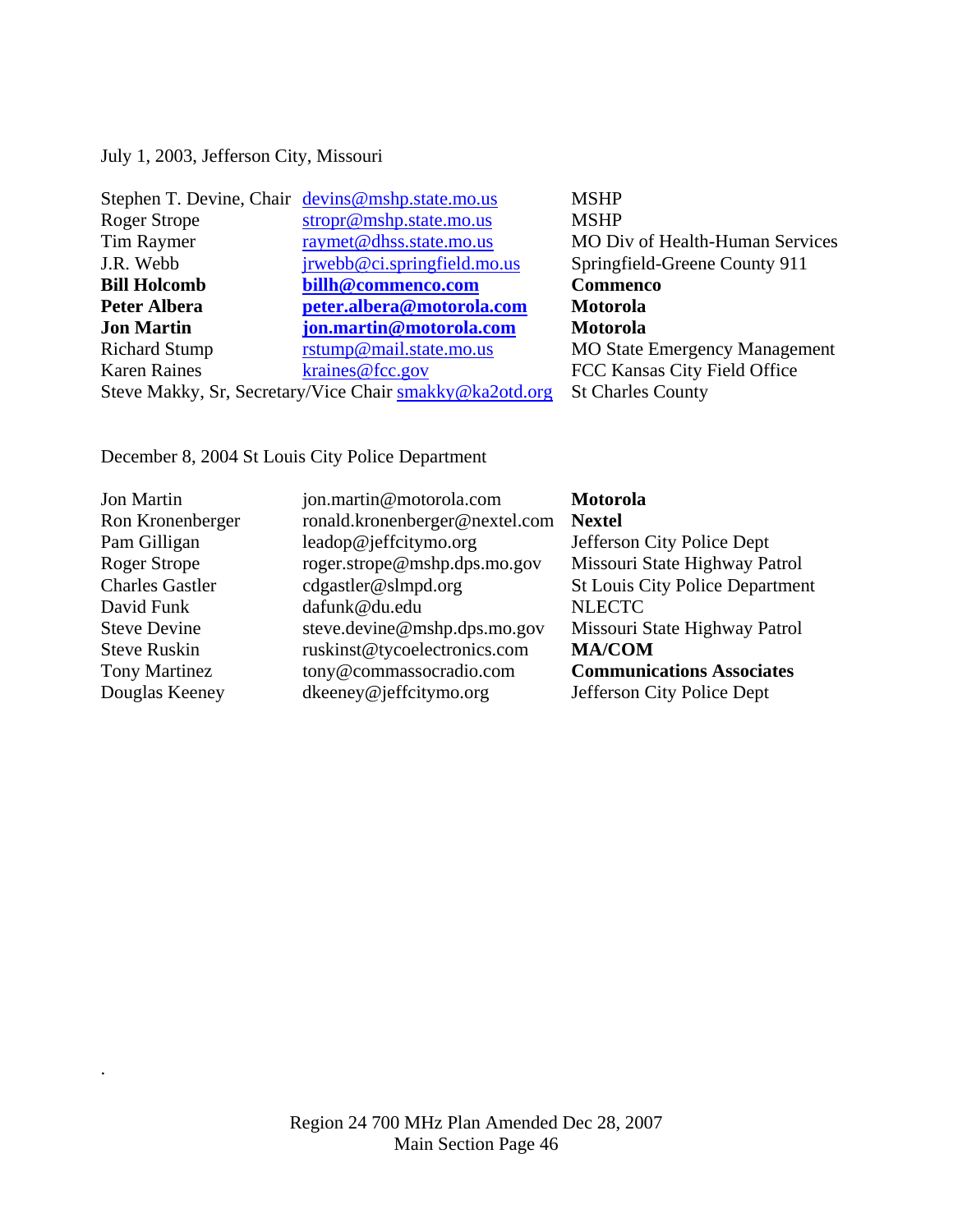# **Appendix C**

## **List of counties areas within Region 24:**

Note: The City of St Louis is the only city in the State of Missouri that is not located within a Missouri county and it has an individual allotment. **Pool channel allotments are allotted by "County Areas" in Region 24. County areas and their definitions are listed in Section 6.3** 

 Adair Andrew Atchison Audrain Barry Barton **Bates** Benton Bollinger Boone Buchanan Butler Caldwell Callaway Camden Cape Girardeau Carroll **Carter** Cass Cedar Chariton Christian Clark Clay Clinton Cole Cooper Crawford Dade Dallas Daviess Dekalb Dent Douglas Dunklin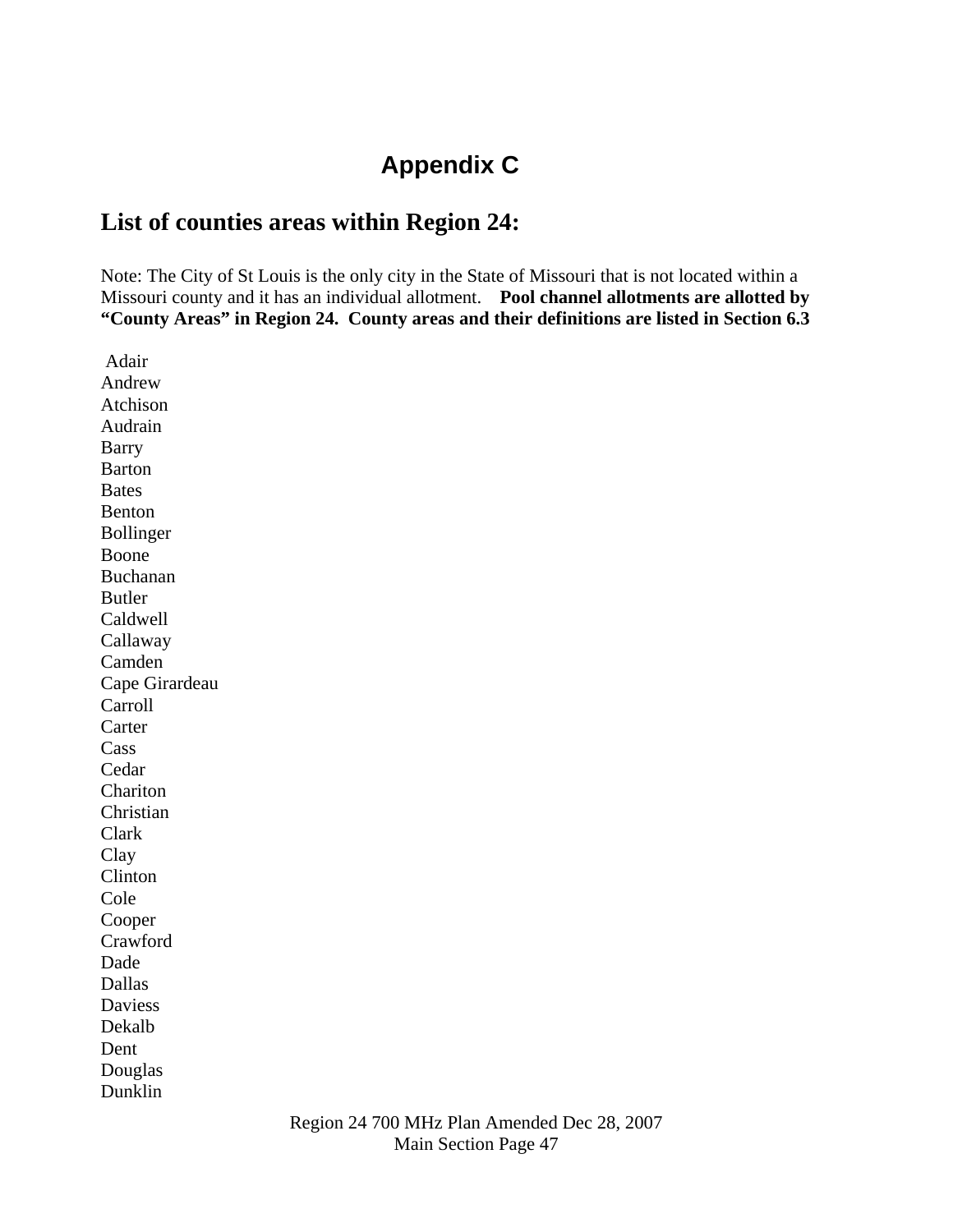Franklin Gasconade Gentry Greene Grundy Harrison Henry Hickory Holt Howard Howell Iron Jackson Jasper Jefferson Johnson Knox Laclede Lafayette Lawrence Lewis Lincoln Linn Livingston Macon Madison Maries Marion McDonald Mercer Miller Mississippi Moniteau Monroe Montgomery Morgan New Madrid Newton Nodaway Oregon Osage Ozark Pemiscot Perry Pettis Phelps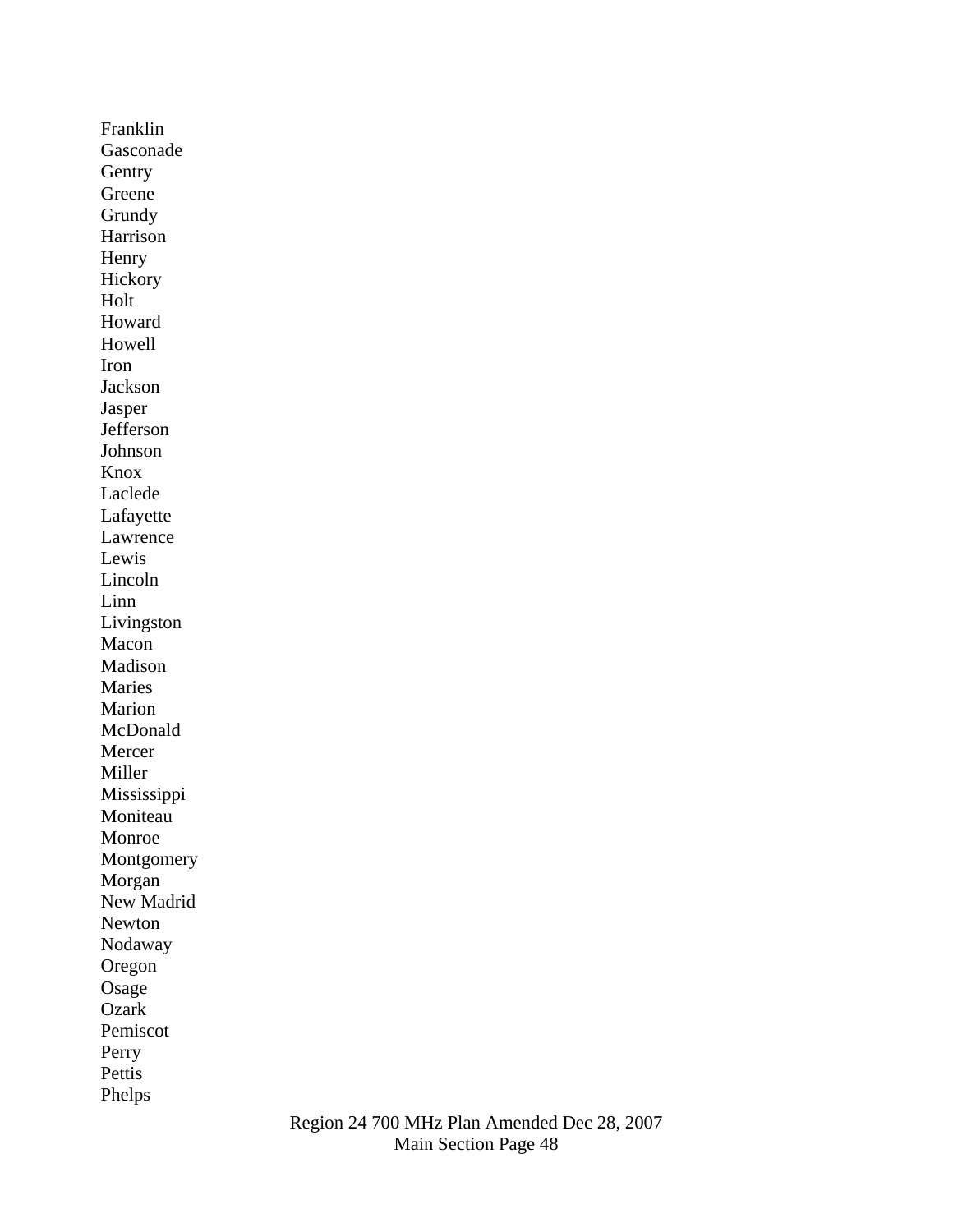Pike Platte Polk Pulaski Putnam Ralls Randolph Ray Reynolds Ripley Saline Schuyler Scotland Scott Shannon Shelby St. Charles St. Louis St. Francois St. Clair Ste. Genevieve Stoddard Stone Sullivan Taney Texas Vernon Warren Washington Wayne Webster Worth Wright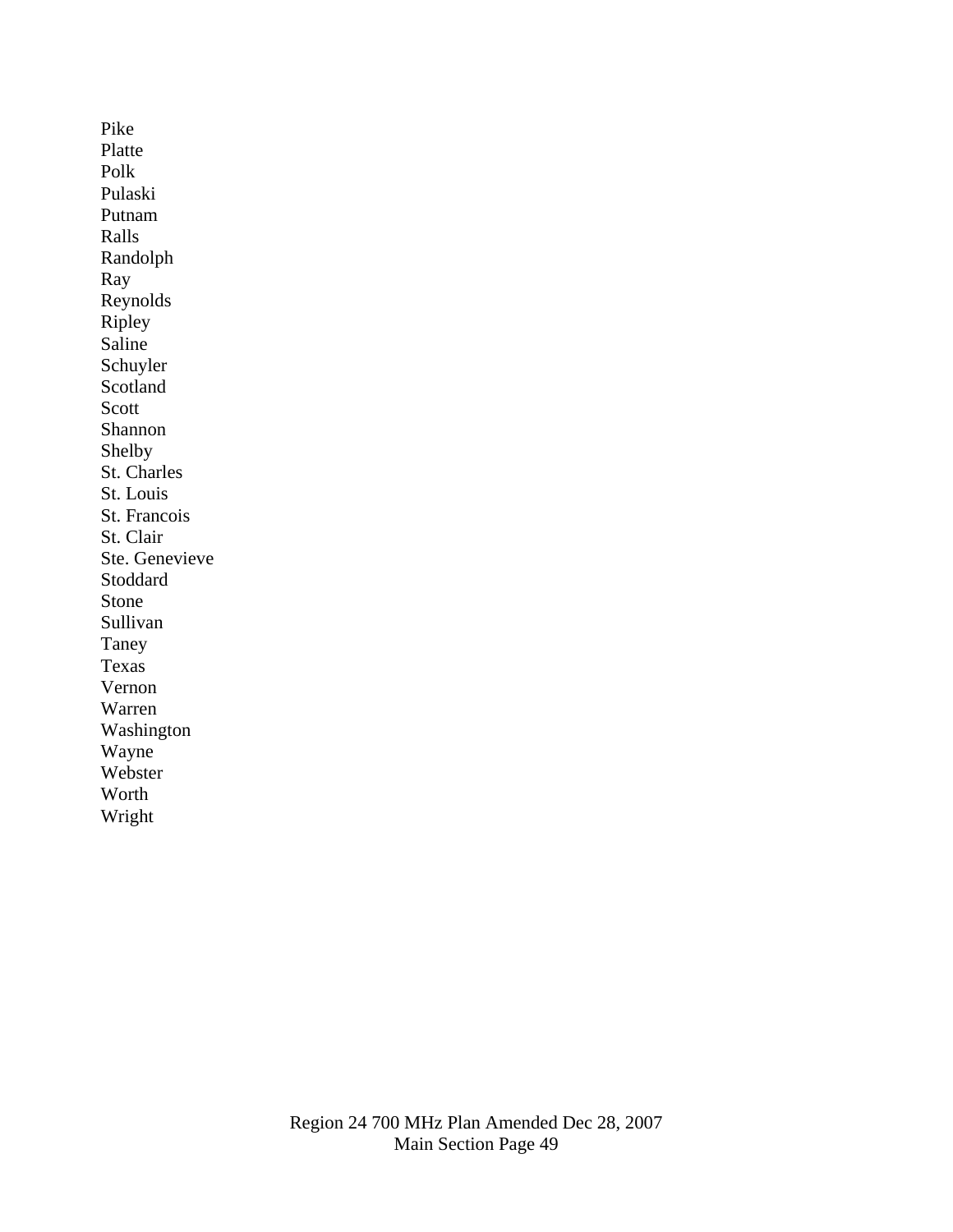# **Appendix D**

Meeting attendance, agendas and other events where 700MHz information was disseminated.

June 7, 2000 800 MHz NPSPAC Regional Planning Committee meeting in Jefferson City, Missouri Called by Acting Chairperson of 800 MHz NPSPAC Region Stephen Devine, who is standing in for Mr. John Gerke, as he withdrew from the 800 MHz Chair due to ill health, elected Chairperson of 800 MHz Committee. FCC Wireless Bureau notified. Meeting topics included discussion of Region 24's status, the appointment of a new Regional Chairperson and a review of national planning requirements. A discussion of the upcoming 700 MHz public safety spectrum was introduced and the Chairperson advised the committee he would be appointing a convener. Letter from Chairperson Stephen T. Devine to Chief of the Wireless Telecommunications Bureau dated June 12, 2000 prematurely stated that Stephen Devine was named convener of the 700 MHz Region 24 Planning Committee. This did not allow for enough notice between meeting announcement and initial meeting per FCC issued guidelines. July 1, 2000 800 MHz Region 24 Chairperson Stephen T. Devine appoints Ron Shook of Emergency Management, Greene County, Missouri Convener of the 700 MHz Regional Planning Committee and sets first meeting date for October 5, thereby allowing 90 days notice of first meeting. FCC Wireless Bureau notified of the appointment of Convener in letter to Chief dated October 6, 2000. Convener Ron Shook, Greene County, Missouri Emergency Management 940 Booneville Road, Springfield, Missouri 65802 Work phone 417 829 6209 E-mail rshook@greenecountymo.org August 28, 2000 Missouri State Highway Patrol issues Press release for meeting dated August 28, 2000. APCO notified of meeting announcement FCC Wireless Bureau notified of announcement Missouri State Highway Patrol issues Statewide teletype message announcing 700 MHz committee formation on October 5, 2000.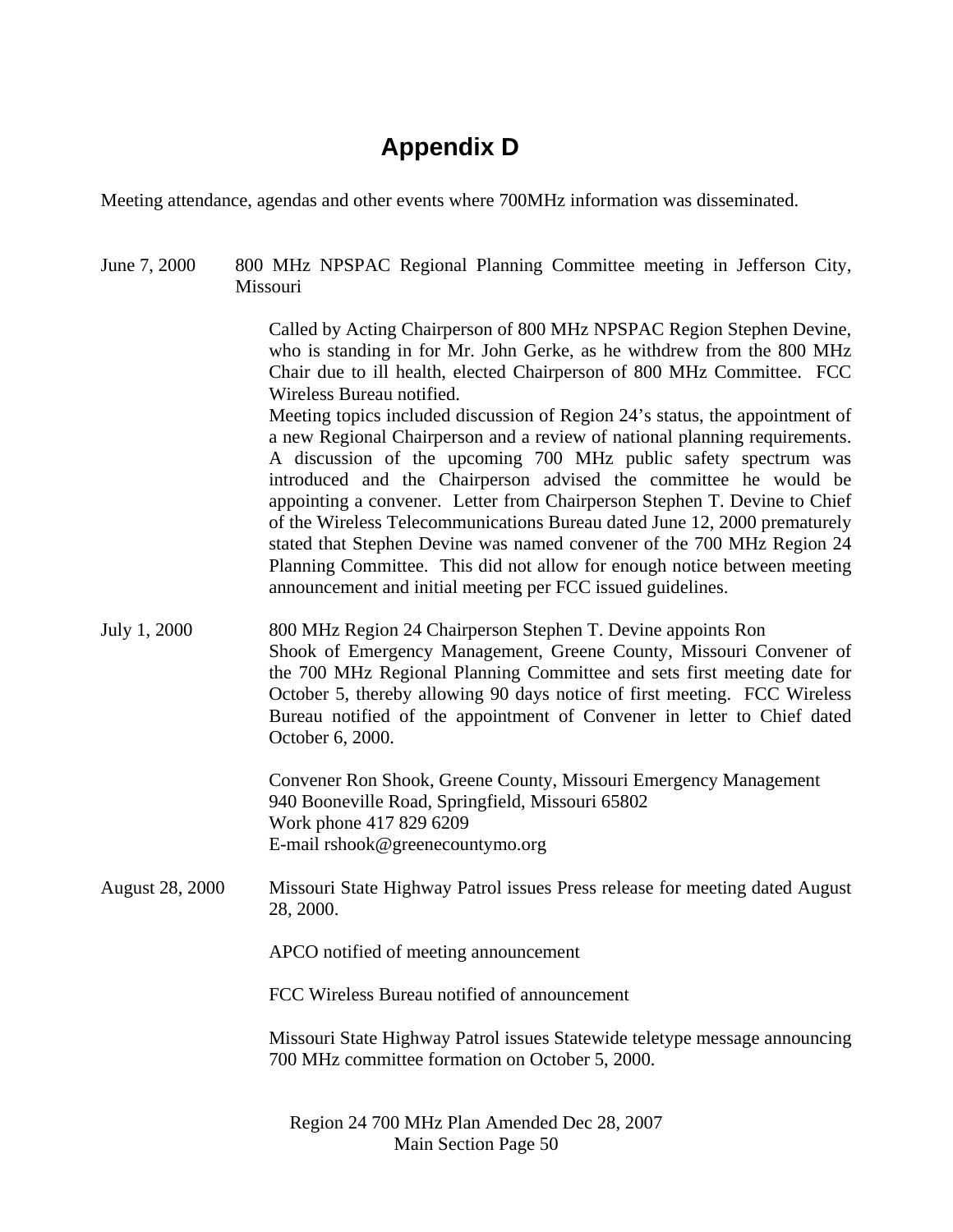October 5, 2000 700 MHz Region 24 Planning Committee convened by Ron Shook of Greene County Emergency Management. 700 MHz Meeting began at 1145 hrs CDT. Stephen T. Devine, Missouri State Highway Patrol Frequency Coordinator was elected Chairperson of the 700 MHz Region 24 Planning Committee.

The list of attendees were as follows:

**Stephen T. Devine**, Chairperson Region 24 800 MHz and Frequency Coordinator-Missouri State Highway Patrol **Michael Redman**, St Louis County Police **Ron Shook**, Convener, Greene County Emergency Management Agency **William Cade**, Jasper County 911 **Chris Teel**, Springfield/Greene County 911 **J.R. Webb**, Greene County Sheriff's Office **James C. Biggerstaff**, Director of Radio, Missouri State Highway Patrol **James A. Lundsted**, Chief Projects Engineer, Missouri State Highway Patrol **Charles A. Gastler**-Communications-St Louis Metropolitan Police **Steve Makky Sr**. St Charles County Emergency Management

Meeting topics included election of 700 MHz Chairperson and approaching NCC to ask if meeting in the Midwest (St Louis or Kansas City, preferably) See letter to NCC DFO Michael Wilhelm dated June 12, 2000.

January 11, 2001 700 MHz Region 24 meeting schedule for January 11, 2001 in St Louis County Missouri at the St Louis County Emergency Operations Center, 14847 Olive Street Road, Chesterfield, Missouri beginning called to order at 11:30 by Chairperson Devine.

> Missouri State Highway Patrol issues news release indicating date, time and meeting agenda of January 11 meeting to news media throughout Missouri and surrounding areas dated November 7, 2000. Copies of news release faxed to all APCO Frequency Coordinators in Missouri's eight (8) adjacent states on December 13, 2000.

> MRT, Radio Resource magazine and the APCO magazine are all notified of the meeting date time and agenda. FCC Wireless Bureau also notified. A list of fire agencies within the St Louis area is obtained and 70 copies of the MSHP news release are faxed to the fire agencies making them aware of the meeting on November 14, 2000

> A letter is sent to Region 13 (Southern Illinois) convener T.J. Ward to invite his participation in the meeting as they have begun the convening process and have areas of interest in southern Illinois adjacent to the area of the meeting. Meeting attendee list on file.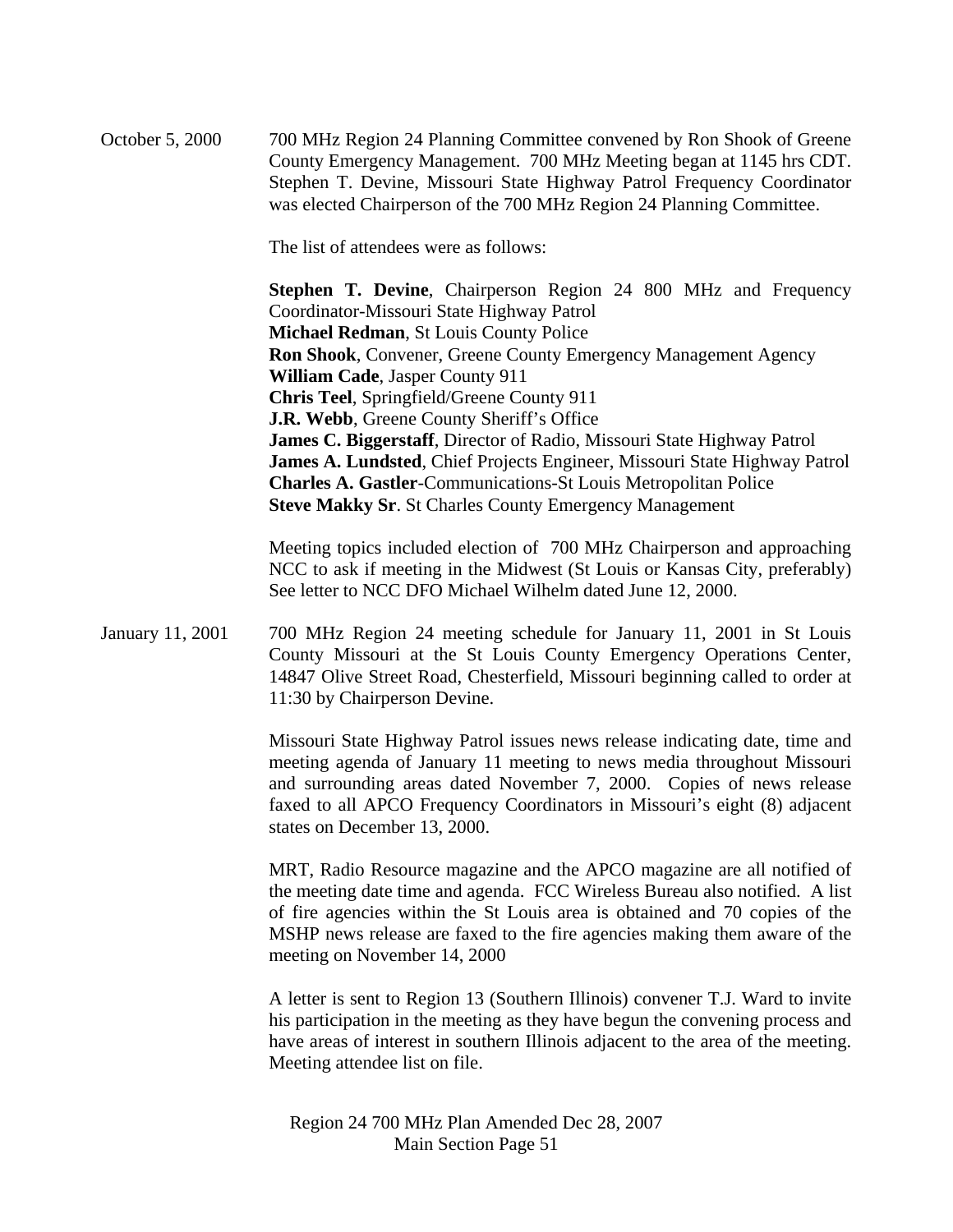Meeting topics include updating NCC information, presentation on 700 MHz band and frequency allotments (Interoperability, State license and General Use) and Regional Plan requirements.

- February 2-3, 2001 700 MHz Chairperson Stephen T. Devine gives two presentations at the Missouri State Emergency Management Agency Annual Communications Conference at the Inn at the Grand Glaize Hotel in Lake Ozark, Missouri. Information regarding the 700 MHz Regional Planning Committee in Region 24 was discussed and attendees were invited to the meeting in Springfield, Missouri set for March 29, 2001 and to participate in Region 24 700 MHz meetings.
- March 29, 2001 700 MHz Regional Planning Committee Meeting convenes on March 29 in Springfield, Missouri at the Greene County Emergency Management Agency. Attendee list is on file.

Missouri State Highway Patrol issues Tele-type message statewide announced meeting date, time, location and agenda on March 15, 2001.

Meeting topics include sub-committee formation (Interoperability, Implementation and Technology) and Election of Region 24 Committee Secretary.

Subcommittee Chairpersons elected:

**Technology** – Steve Makky, Sr. St Charles County Emergency Management **Interoperability** – William Cade, Jasper County 911 (Ron Shook, Greene County Emergency Management)

**Implementation** – Stephen T. Devine, Missouri State Highway Patrol

Email sent to FCC Wireless Bureau and Radio Resource, MRT and APCO Magazine with meeting announcement including date, location and time of meeting.

FCC issues Public Notice (DA 01-343) on Region 24 meeting set for March 29, 2001 on February 13, 2001.

- April 16, 2001 Region 24 Chairperson Stephen T. Devine attends the Missouri State Emergency Management Agency Annual Conference at Lake Ozark and attends Region 24 display table providing information on the 700 MHz planning committee that is formed within Missouri. A banner is used to advertise the Committee and questions from conference attendees are answered. The hours of the display table are 8 am through 2 pm.
- June 28, 2001 Region 24 700 MHz Regional Planning Committee meeting is announced for June 28, 2001 at the Missouri State Highway Patrol Headquarters located at 1510 East Elm, Jefferson City, Missouri 65101. Attendee list is on file.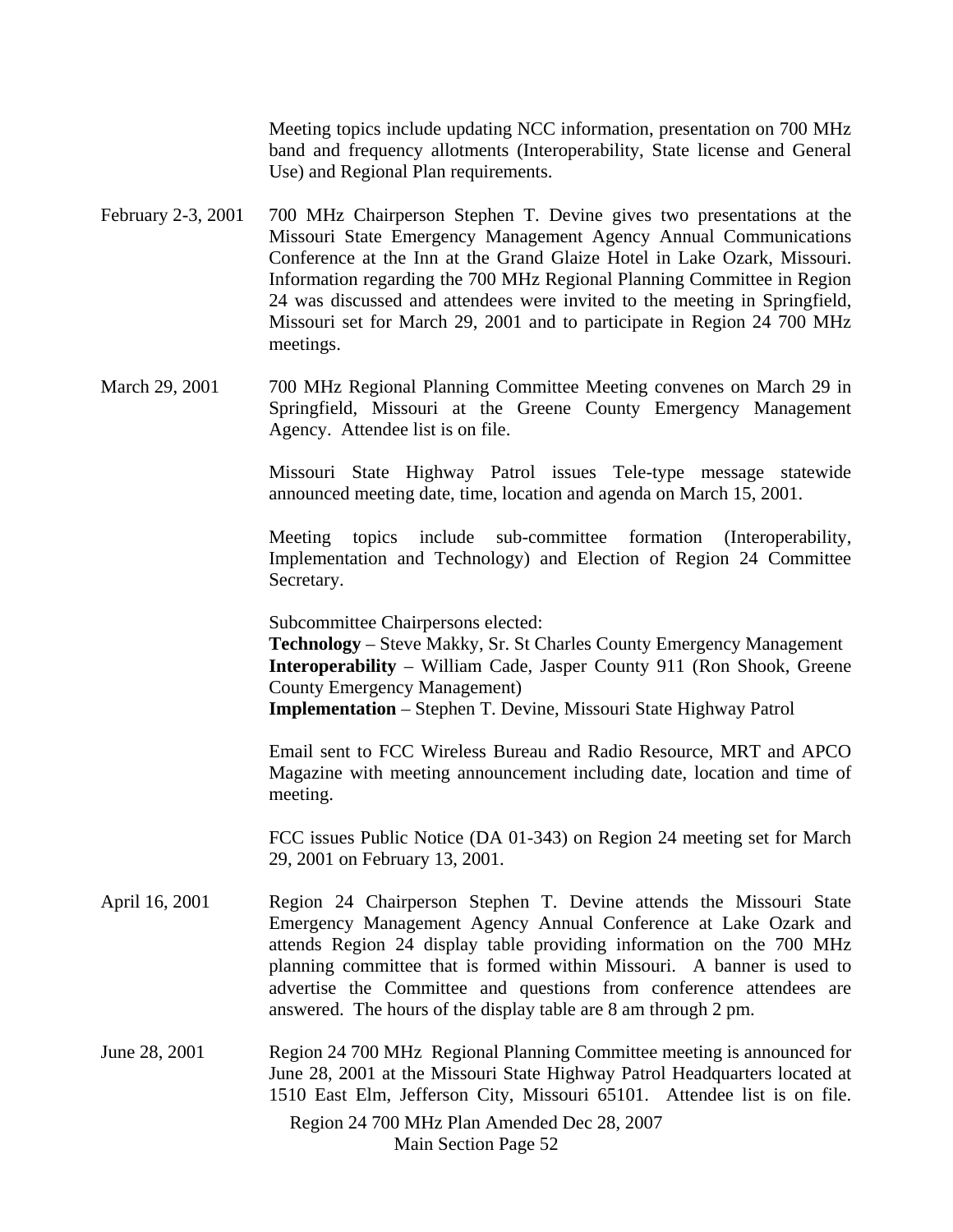Meeting convened at 12:39 PM. Meeting topics included discussed were several documents initiated by the NCC that are before the FCC, particularly the NPSTC request to not allow commercial wireless providers to use high powered base stations in areas of commercial spectrum adjacent to public safety mobile users.

Missouri State Highway Patrol issues a news release announcing date, time and location June 28, 2001 Region 24 700 MHz meeting.

FCC Wireless Bureau issues Public Notice (DA 01-1043) for meeting.

Radio Resource, MRT magazine and APCO magazine post meeting information for June 28 meeting after receiving E-mail from Chairperson.

Other meeting topics include:

NCC standing documents, Progress reports on NCC status Region 24 planned use of the NPSTC pre-coordination database Interference issues Coordination licensing Regional funding

- July 27, 2001 The list-serve for Region 24 is rpc 24 @yahoogroups.com It is a forum for members and other interested parties to exchange 700 MHz public safety information along with updated NCC information. The National Public safety Telecommunications Council created the website for the Region.
- September 18, 2001 NPSPAC Region 24 held meetings at the Chateau on the Lake Resort in Branson, Missouri, which is the site of the Missouri APCO Chapter's annual conference. 700 MHz meeting topics included NCC progress updates, information from APCO Intl. National Conference in Salt Lake City which introduced a packing plan for General Use spectrum to be implemented on The NPSTC CAPRAD database.

The packing program establishes an average terrain within a county (or any geographic area) and then determines predicted coverage based on the 40 dBu contours. For co co-channel use, the 40-dBu contours can touch, but not overlap the 5-dBu contour of the co channel "victim" site. County boundaries will be used for coverage determination and terrain will be used for interference contours. This new packing technology is estimated to have a channel gain of five times that of the packing method employed for 800 MHz NPSPAC.

The topic of Canada's movement onto 700 MHz and its effect on states near Line A was discussed as well. The State of New York is leading an effort to intervene and negotiate with the Canadian government. Other issues discussed.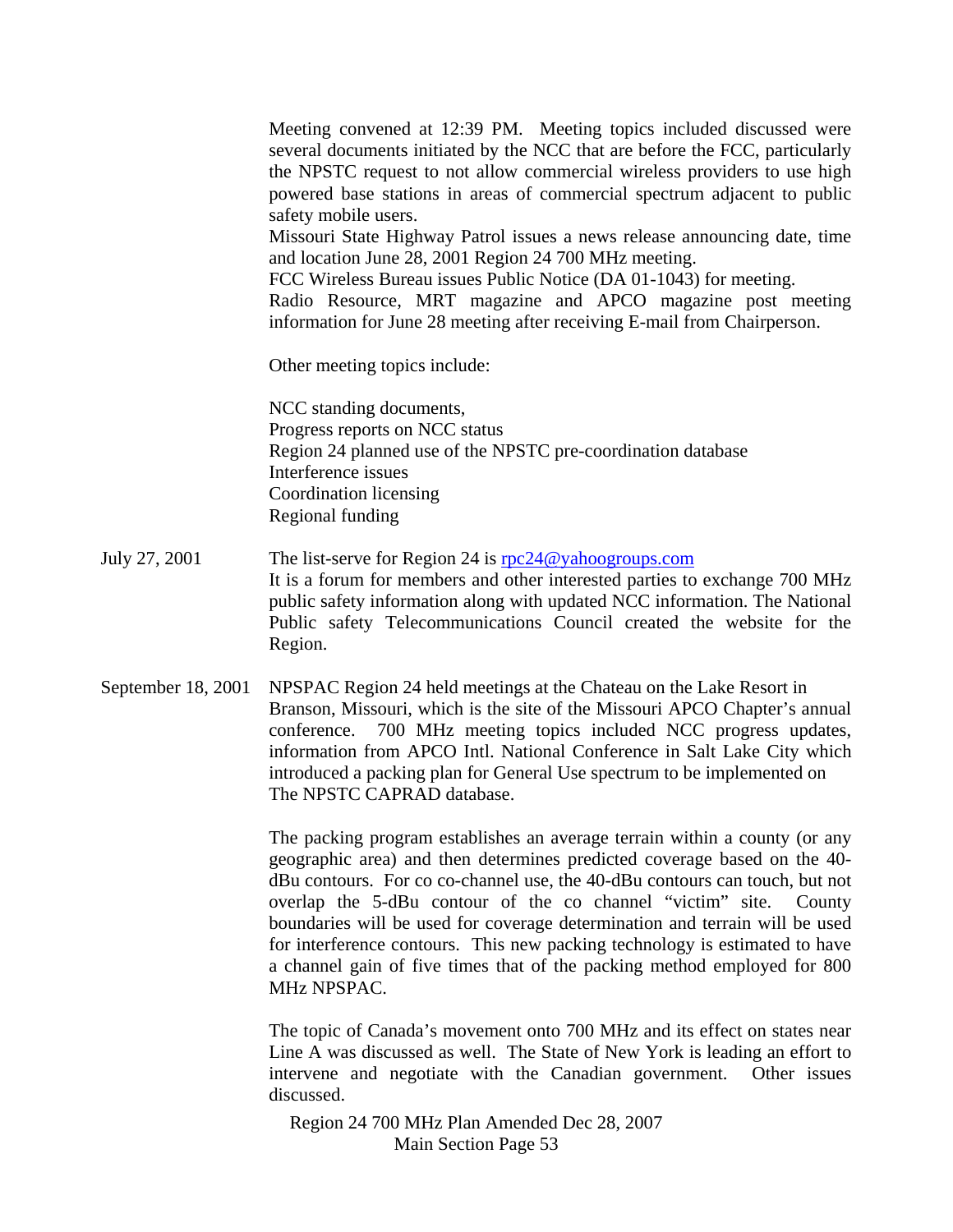The Missouri State Highway Patrol issued a press release throughout Missouri on this 700 MHz Regional Planning Committee meeting on August 2, 2001

They also issued an announcement on the State Law Enforcement Teletype Network announcing the meeting and inviting all interested parties. Notices regarding this meeting were also posted in Radio Resource magazine, MRT magazine and the APCO Intl. magazine.

The Federal Communications Commissions Wireless Telecommunications Bureau issued a Public Notice (DA 01-1608) on July 6, 2001 announcing this meeting.

Minutes of meeting are on file

Next meeting set for January 10, 2002

January 10, 2002 Region 24 700 MHz Regional Planning Committee meeting was held at the Missouri State Highway Patrol General Headquarters in Jefferson City, Missouri on January 10, 2002 and was called to order at 0927 hrs.

> An E mail message announcing the meeting for January 10, 2002 was sent to the FCC's WTB on 092701 to the Wireless Telecommunications Bureau (WTB), along with the previously mentioned trade publications, however there was no Public Notice issued by the WTB. This could have been due to the September 11 attacks. Topics of the Region 24 700 MHz meeting are as follows:

> Acceptance of Bylaws of the Region 24 700 MHz Regional Plan Final Decisions on content of the Regional Plan Development of criteria needed for applicant eligibility Update on NCC progress and current status of 700 MHz in Missouri along with Broadcaster issues. Updates on CAPRAD database being developed by National Public Safety Telecommunications Council. Minutes of meeting are on file.

Next meeting set for April 11, 2002 in Kansas City, Missouri

April 11, 2002 Region 24 700 MHz Committee meeting was held in Kansas City, Missouri at the Kansas City Police Department Communications Office. FCC Public Notice DA 02-278 issued February 7, 2002. The Meeting minutes are on file. A press release was issued by the State of Missouri indicating the date, time and location of the meeting on January 31, 2002. All major industry periodicals (Radio Resource Magazine, MFT Magazine and APCO-Public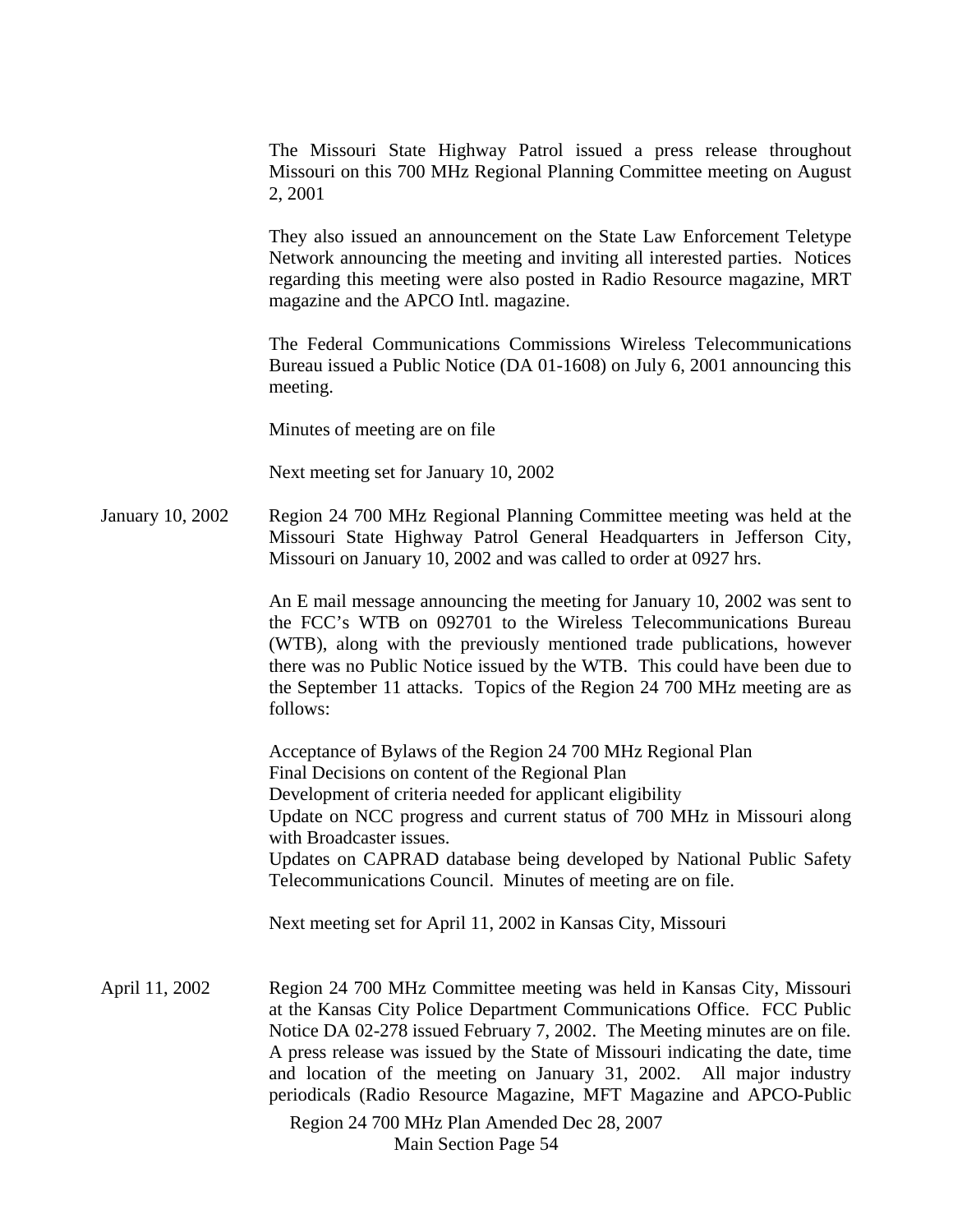Safety Bulletin) were notified and posted the meeting announcement in their publications. Plan updates were discussed, as were anticipated channel allotment parameters for the CAPRAD database general Use channels. Also discussed were FCC designated Interoperability channels and how they would be implemented in the region.

The uncertainty of use for the interoperability data channels was a topic of discussion as was the future use of the 150 KHz channel aggregated data channels. Training for the CAPRAD database will be in June and Steve Makky of St Charles County Emergency Management, Chairman of Technical Region 24 Subcommittee and Stephen Devine, Region 24 Chairperson will attend.

A discussion on the band plan and the location of the reserve channels adjacent to the designated interoperability channels needed for 25 KHz implementation ensued.

A short discussion of the Motorola Greenhouse project and adjacent TV channel 62 provided committee members an update on DTV transition.

Meeting adjourned with next meeting scheduled for

September 24, 2002 700 MHz Regional Committee meeting held at the State Emergency Management Agency at 10 am. Announcements were sent to Radio Resource Magazine, APCO Public Safety Magazine and MRT Magazine as well as the FCC's Wireless Bureau, announcing the meeting. The Missouri State Highway Patrol issued a news release to all the major news media in Missouri with details of the meeting including location, time and content.

> There was a discussion on the 700 MHz allotment process and how it would allot channels to each individual county area. It was also decided that the Regional Planning Committee Writing Group would create an allotment for the committee to review while waiting for the NPSTC CAPRAD channel packing plan was completed.

> Wideband data standards were also discussed and several committee members commented on NCC preliminary channel loading figures that would require 180 users per 50 KHz wideband data channel. These figures are preliminary and will probably be revised when better information is available.

> A meeting was called for January 10, 2003 at 10 am in the State Emergency Management Agency. This meeting will be to review the Region 24 channel allotment from the CAPRAD/NPSTC packing plan and the packing plan created in by Region 24. A discussion on the benefits of each packing plan will be encouraged.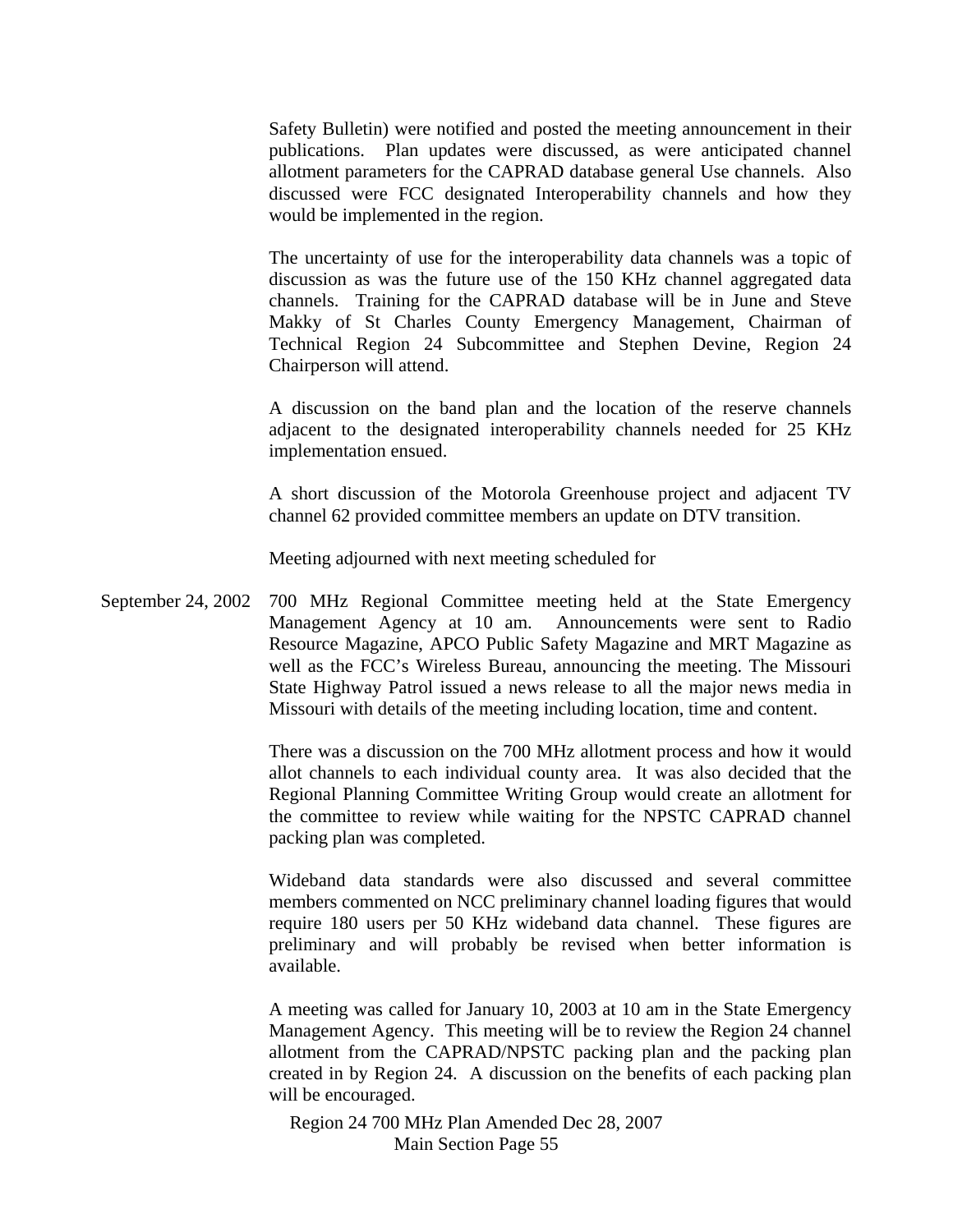It is anticipated Regional Planning Committee members will take both plans to their respective regions for review and a second meeting, at the State Emergency Management Agency's Annual Communications Conference at the Tan Tara Resort on February 14, will be held. At this meeting, the Regional Plan will be reviewed in its entirety and the Regional Planning Committee will approve one of the channel allotment plans for Region 24.

January 14, 2003 The Region 24 Regional Planning Committee held a meeting on January 10, 2003 at 10 AM to review two potential channel packing plans for Region 24. The NYSTEC channel packing plan sponsored by the National Public Safety Telecommunications Council (NPSTC) was reviewed as was the packing plan created by members of the Region 24 Writing Group. A vote of the members present indicated the Regional Planning Committee overwhelmingly supported the packing plan developed by the Regional Planning Committee as it provided a greater number of channels in the metropolitan areas located within Region 24. The committee decided to vote on the plan they preferred to use in the Region 24 Plan, and voted (unanimously) to implement the Region 24 packing plan and the number of channels indicated on the internally developed plan. The members in attendance also voted in favor of including technical material, in accordance with NCC guidelines, in the final version of the Plan so applicants could review the Region's expectations with regard to expected service area coverage, system contours etc. It was decided at the January 10, 2003 meeting that the Region, under the direction of the Chairperson, should file the Region 24 700 MHz plan with the FCC under Docket 02-378, per the FCC's Public Notice DA 02-3497 dated 12-31-2002.

> The FCC issued a public notice on this meeting, DA 02-3195 dated November 19, 2002.

The meeting was adjourned

- April 22, 2003 Region 24 700 MHz Regional Planning Committee is again represented at the Missouri State Emergency Management Agency Annual Conference at the Lake of the Ozarks April 21-23, 2003. The Regional Chairperson was provided a table in the exhibit area and displayed channel plans, information regarding channel allotments and pamphlets supporting the 700 MHz process in Missouri.
- July 1, 2003 Region 24 held a 700 MHz meeting at the State Emergency Management Agency facility in Jefferson City, Missouri on July 1, 2003. Items discussed were: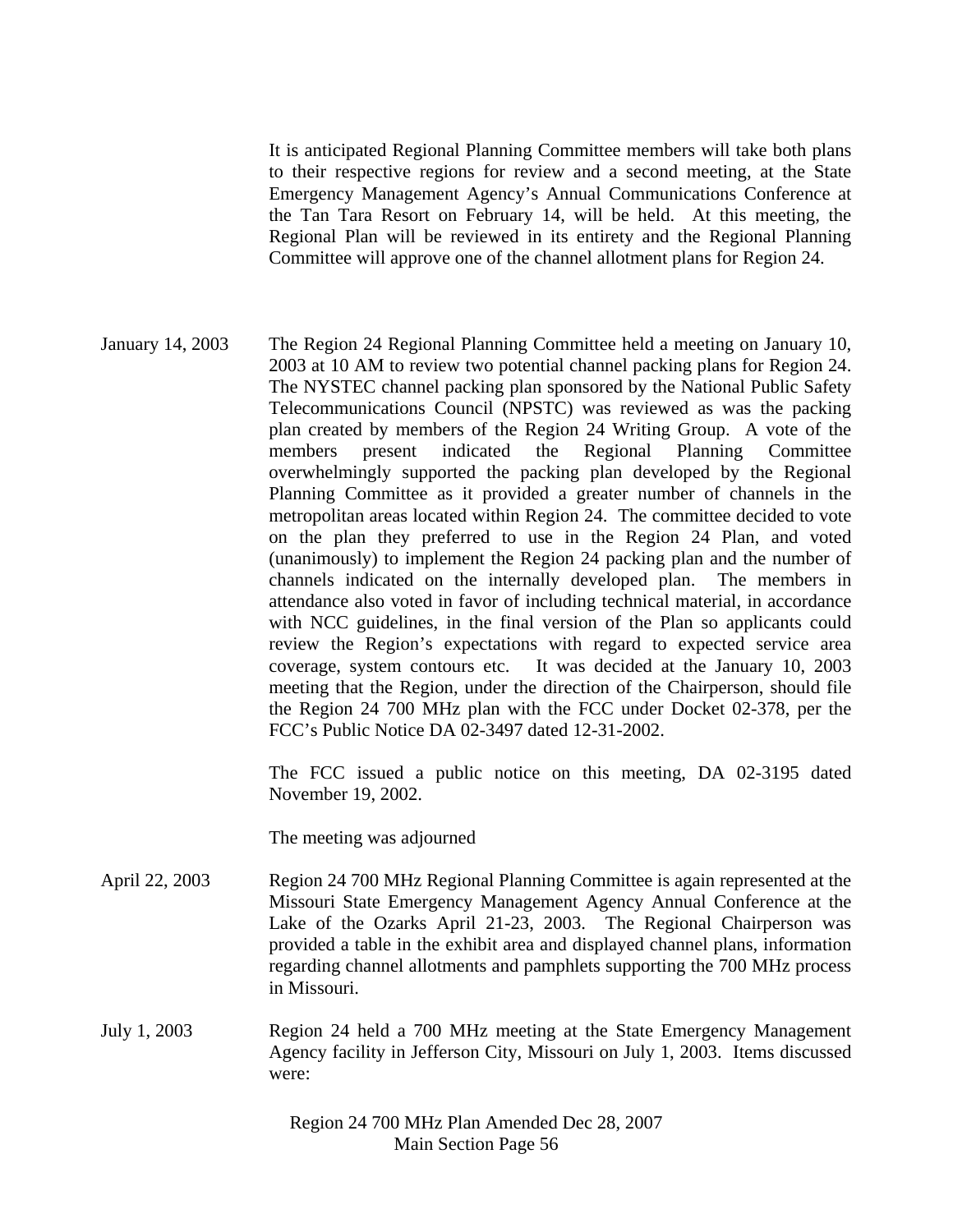The approval process for acceptance of the regional plan by the FCC and what was the time frame involved. Chairperson Devine advised the committee on the process of approval, adjacent region concurrence and a time frame to expect before being able to file. The inter-regional dispute resolution form and the purpose for obtaining adjacent state concurrence was discussed and several questions were answered.

Chairperson Devine and Vice Chair Steve Makky discussed the CAPRAD database and its function in assisting regional planning committees in the 700 MHz process. The committee members in attendance had questions regarding the licensing process and channel allotments for their respective county. All information was provided to the satisfaction of the committee.

Chairperson Devine announced that he would make the Committee aware via the rpc24@yahoogroups.com list-serve when the plan has been filed with the FCC.

- February 4, 2004 Region 24 Chairperson Steve Devine traveled to Little Rock Arkansas to attend the initial Region 4 (Arkansas) Regional Planning meeting. He provided information on Missouri's pending plan and how border issues with Region 4, as well as other bordering regions, will be worked out through the use of the CAPRAD channel packing sort. He also provided Region 4 attendees information on Missouri's wideband data sort of indicated that the sort offered a significant number of channels along Missouri's adjacent borders.
- March 29, 2004 FCC Wireless Telecommunications Bureau returns Region 24's plan for several reasons and require adjacent region concurrence to be obtained from all eight (8) adjacent states.
- April 8, 2004 Region 24 files a Petition for Reconsideration with the Wireless Telecommunications Bureau to reconsider the return of the Region 24 application. The main concern of Region 24 is the requirement of the adjacent region coordination with the six (6) adjacent regions Region24 submitted previously.
- October 2004 Region 24 Chairperson Stephen Devine speaks with FCC Wireless Telecommunications Bureau and clarifies what Region 24 needs to accomplish regarding its plan prior to re-filing.
- Region 24 700 MHz Plan Amended Dec 28, 2007 December 8 2004 Region 24 700 MHz meeting held at St Louis City Police Department 1 PM. The 700 MHz regional planning committee meeting was called to order at 1 PM. In the absence of RPC Secretary Steve Makky, Chairperson Steve Devine took meeting minutes. Discussions on the 700 MHz regional plan

Main Section Page 57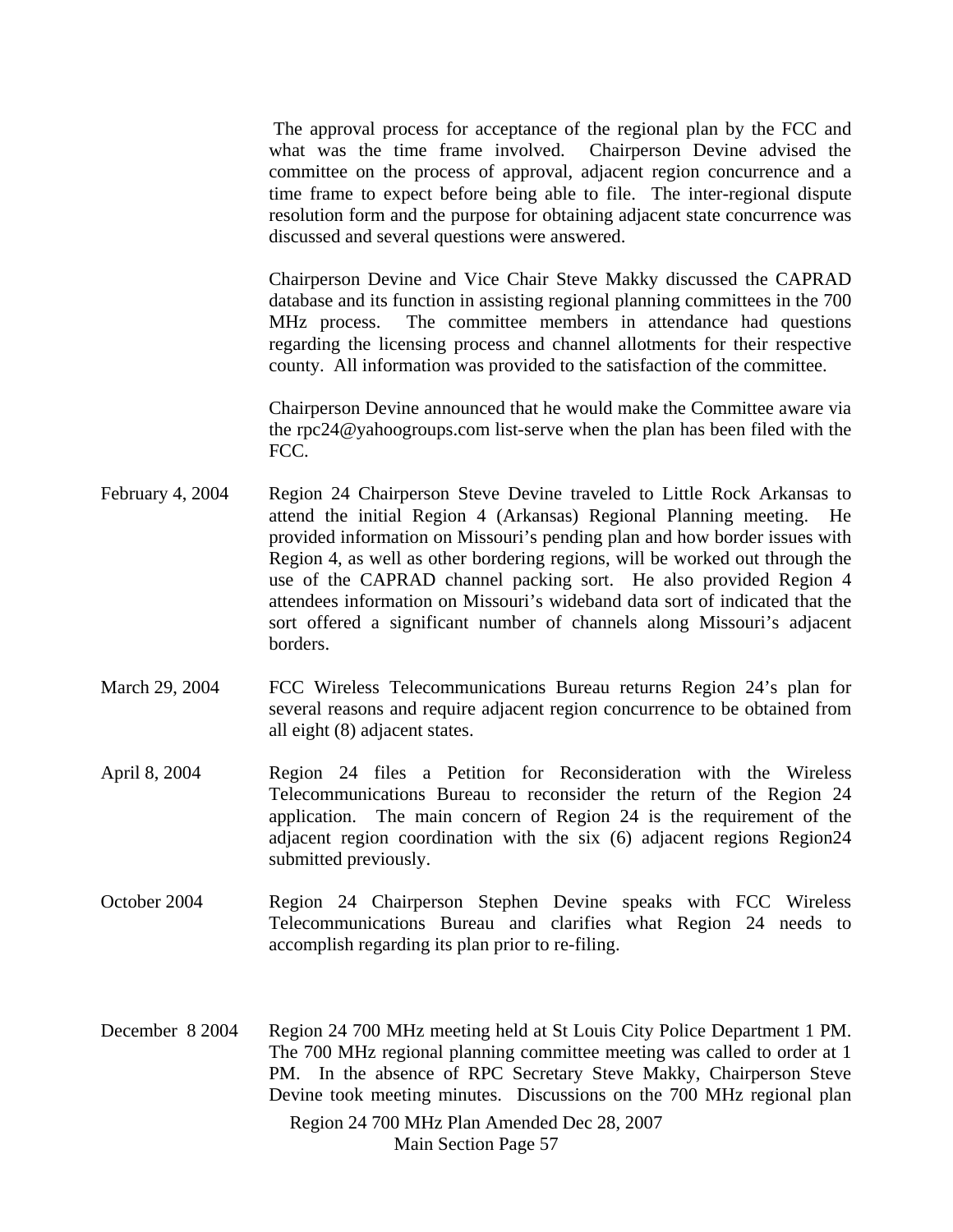and the Missouri SIEC's role in the administration of the 700 MHz narrowband interoperability channels took place with the committee voting to support the Chairperson modifying and re-submitting the 700 MHz regional plan to the FCC. Discussions also took place on 4.9 GHz and the Chairperson asked the RPC members in attendance what they felt was the most appropriate was for the RPC to address 4.9 GHz regional planning. The group was brought up to date with the FCC's most recent document accepting both the DSRC "A" mask and the DSRC "C" for 4.9 GHz public safety use. They were also made aware of the FCC's decision to not require regional planning in the administration of 4.9 GHz public safety spectrum and that while the FCC thinks the RPC approach might benefit the implementation across the country, they would not mandate that users adhere to a regional plan.

 Chairperson Devine suggested a plan be filed that explained the 4.9 GHz band, its anticipated use and benefits to the Region 24 public safety community, the geographic licenses issued based on jurisdictional boundaries and how those differ from previous licenses and how the RPC would be a "clearinghouse" to the users community and assist those that wanted to implement 4.9 GHz. The RPC is planning on utilizing the CAPRAD database to document the use within the region, but will need the help of the users to accomplish this.

 The RPC members in attendance supported this approach and recommended the Chairperson DRAFT a 4.9 GHz plan that included guidelines for use and explained how the RPC would not develop a plan, but rather assist in the development in the band while documenting its use across Region 24.

#### **Meeting adjourned at 250 PM CST**

March 7, 2005 Region 24 re-files 700 MHz plan with FCC WTB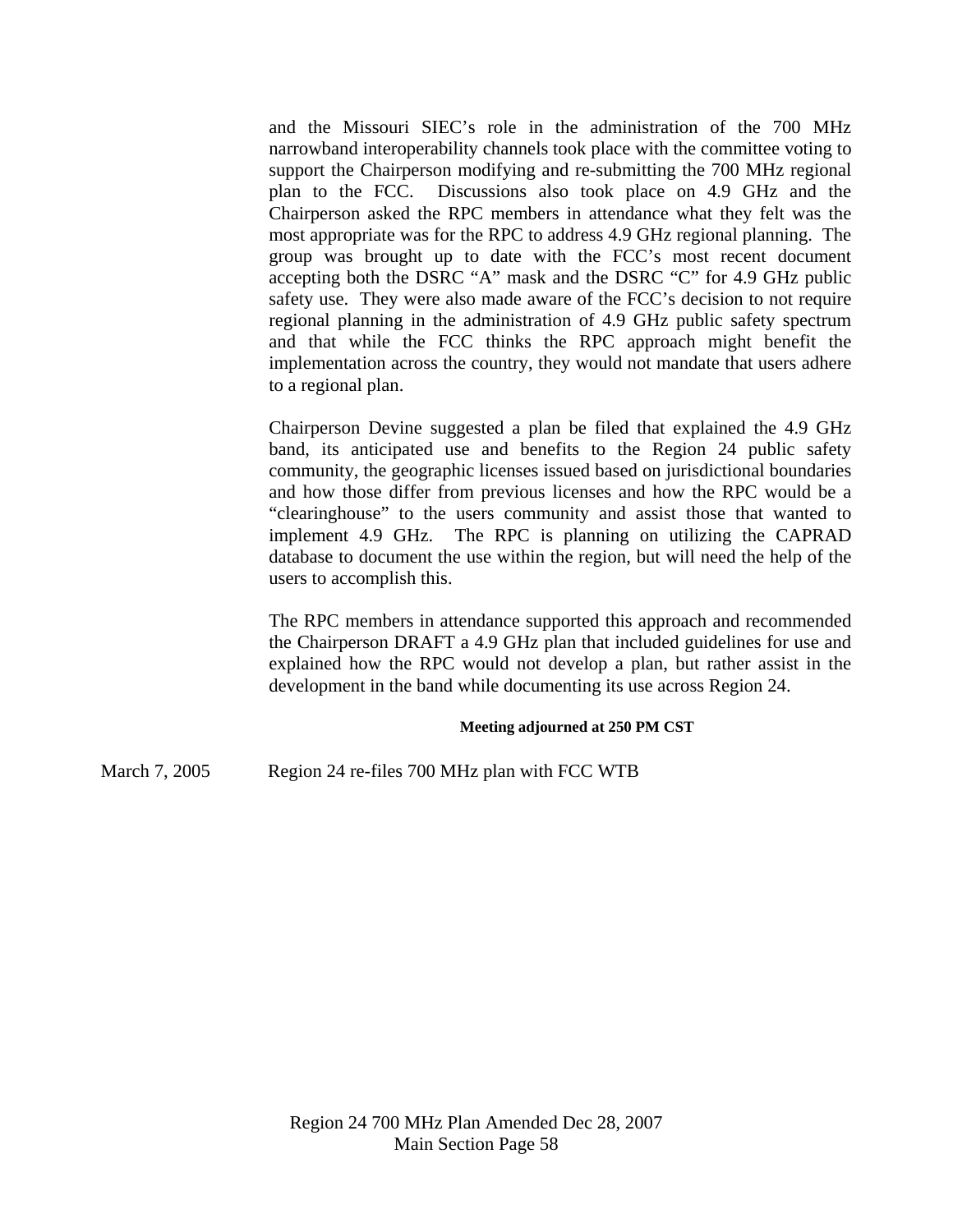## **Appendix E Table of Interoperability Channels**

NOTE: The interoperability nomenclature identified below is for reference only pending finalization of channel labeling recommendations currently before the FCC. These recommendations originated from the National Coordination Committee (NCC) Interoperability Subcommittee asking for standardized channel nomenclature and labeling. The Federal Communications Commission's decisions on channel labeling can alter these values accordingly. The FCC designated 700 MHz interoperability channels will be administered by the Missouri Statewide Interoperability Executive Committee with Federal Communications Commission rules. The FCC's final ruling on interoperability channel labeling and interoperability channel designations and the Missouri Statewide Interoperability Executive Committee interpretation of those rules take precedence over any Region 24 recommendation in this plan.

| <b>16 CHANNEL</b><br><b>SETS</b> | <b>DESCRIPTION</b>                                                   | <b>LABEL</b>  |
|----------------------------------|----------------------------------------------------------------------|---------------|
| Channel $23 & 24$                | General Public Safety Services (secondary<br><i>trunked</i> )        | <b>7TAC58</b> |
| Channel 103 & 104                | General Public Safety Services (secondary<br><i>trunked</i> )        | 7TAC62        |
| Channel 183 & 184                | <b>General Public Safety Services (secondary</b><br><i>trunked</i> ) | 7TAC66        |
| Channel 263 & 264                | <b>General Public Safety Services (secondary</b><br>trunked)         | <b>7TAC70</b> |
|                                  |                                                                      |               |
| Channel 39 & 40                  | <b>Calling Channel</b>                                               | 7CALL1        |
| Channel 119 & 120                | <b>General Public Safety Service</b>                                 | 7TAC63        |
| Channel 199 & 200                | <b>General Public Safety Service</b>                                 | 7TAC67        |
| Channel 279 & 280                | Mobile Data                                                          | 7DAT71        |
|                                  |                                                                      |               |
| Channel $63 & 64$                | <b>Emergency Medical Service</b>                                     | <b>7EMS60</b> |
| Channel 143 & 144                | <b>Fire Service</b>                                                  | <b>7FIR64</b> |
| Channel 223 & 224                | <b>Law Enforcement Service</b>                                       | <b>7LAW68</b> |
| Channel 303 & 304                | Mobile Repeater                                                      | 7MOB68        |
|                                  |                                                                      |               |

**For Specific Uses/Services**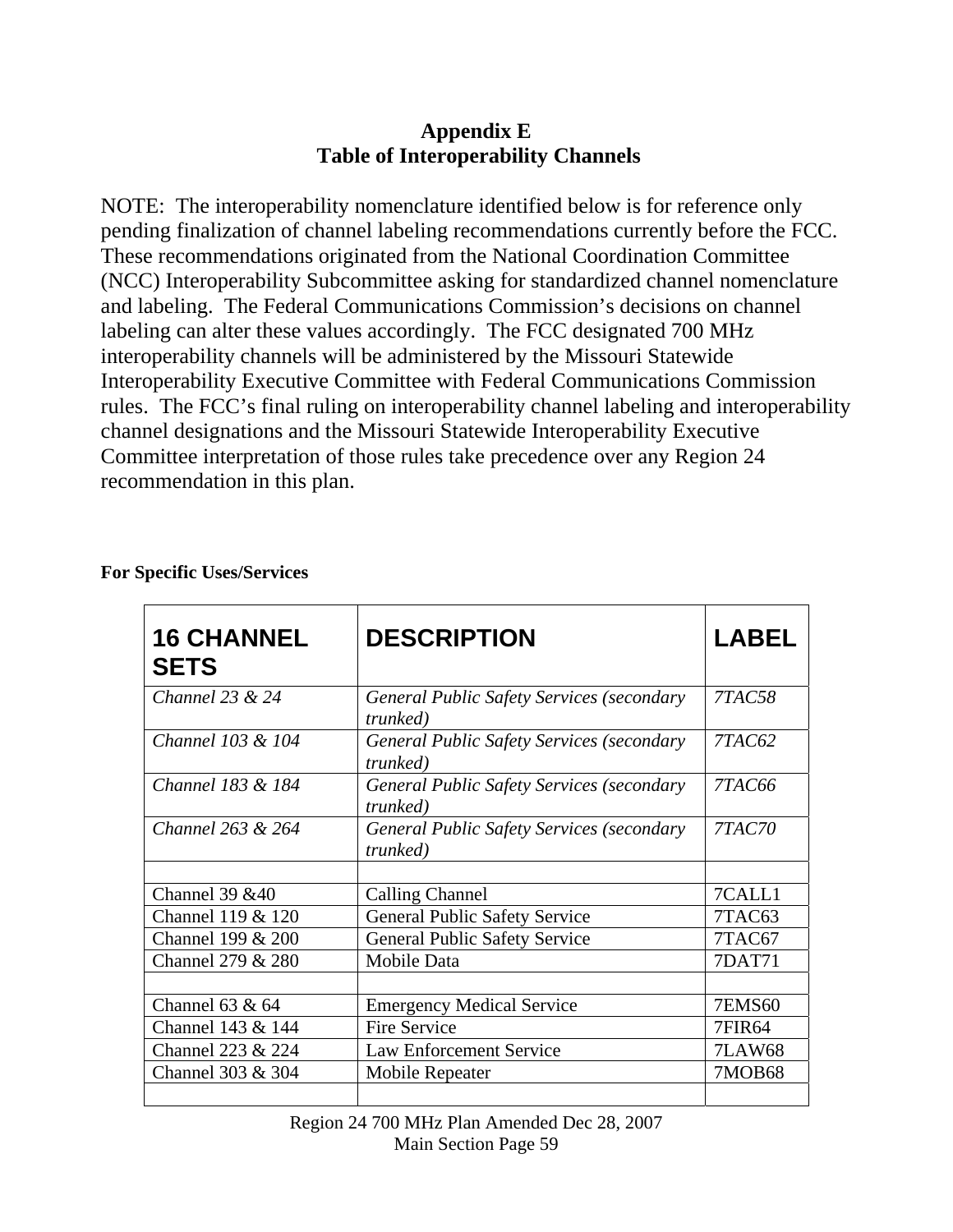| Channel 79 & 80   | <b>Emergency Medical Service</b>                                     | <b>7EMS61</b> |
|-------------------|----------------------------------------------------------------------|---------------|
| Channel 159 & 160 | <b>Fire Service</b>                                                  | <b>7FIR65</b> |
| Channel 239 & 240 | <b>Law Enforcement Service</b>                                       | <b>7LAW69</b> |
| Channel 319 & 320 | <b>Other Public Service</b>                                          | 7TAC73        |
| Channel 657 & 658 | <b>General Public Safety Services (secondary</b><br><i>trunked</i> ) | <b>7TAC74</b> |
| Channel 737 & 738 | <b>General Public Safety Services (secondary</b><br><i>trunked</i> ) | <b>7TAC78</b> |
| Channel 817 & 818 | <b>General Public Safety Services (secondary</b><br>trunked)         | <b>7TAC82</b> |
| Channel 897 & 898 | <b>General Public Safety Services (secondary</b><br>trunked)         | <b>7TAC86</b> |
|                   |                                                                      |               |
| Channel 681 & 682 | <b>Calling Channel</b>                                               | 7CALL2        |
| Channel 761 & 762 | <b>General Public Safety Service</b>                                 | 7TAC79        |
| Channel 841 & 842 | <b>General Public Safety Service</b>                                 | 7TAC83        |
| Channel 921 & 922 | Mobile Data                                                          | <b>7DAT87</b> |
|                   |                                                                      |               |
| Channel 641 & 642 | <b>Emergency Medical Service</b>                                     | <b>7EMS76</b> |
| Channel 721 & 742 | Fire Service                                                         | <b>7FIR80</b> |
| Channel 801 & 802 | <b>Law Enforcement Service</b>                                       | <b>7LAW84</b> |
| Channel 881 & 882 | Mobile Data                                                          | <b>7MOB88</b> |
| Channel 697 & 698 | <b>Emergency Medical Service</b>                                     | <b>7EMS77</b> |
| Channel 777 & 778 | <b>Fire Services</b>                                                 | <b>7FIR81</b> |
| Channel 857 & 858 | <b>Law Enforcement Service</b>                                       | <b>7LAW85</b> |
| Channel 937 & 938 | <b>Other Public Services</b>                                         | 7TAC89        |
|                   |                                                                      |               |

*Trunking is permitted on the 10 channel sets indicated in italic*

### **Project 25 Common Air Interface**

#### **Interoperability channel parameters**

Certain common P25 parameters need to be defined to ensure digital radios operating on the 700 MHz Interoperability Channels can communicate. This is analogous to defining the common CTCSS tone used on NPSPAC analog Interoperability channels.

#### **Network Access Code**

 In the Project 25 Common Air Interface definition, the Network Access Code is analogous to the use of CTCSS and CDCSS signals in analog radio systems. It is a code transmitted in the pre-amble of the P25 signal and repeated periodically throughout the transmission. Its purpose is to provide selective access to and maintain access to a receiver. It is also used to block nuisance and other co-channel signals. There are up to 4096 of these NAC codes. For ease of migration in other frequency bands, a NAC code table was developed which shows a mapping of CTCSS and CDCSS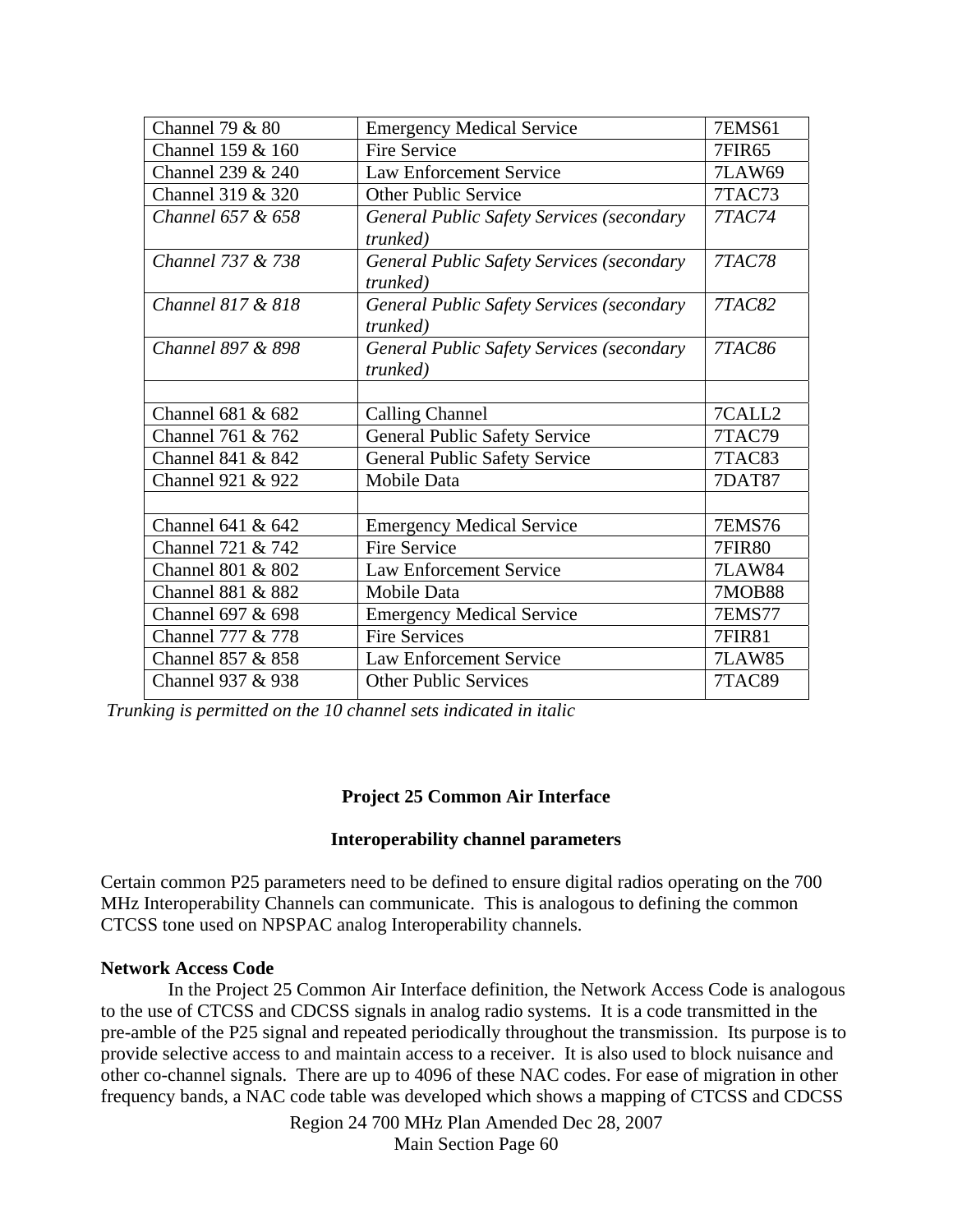signals into corresponding NAC codes. Document TIA/EIA TSB102.BAAC contains NAC code table and other Project 25 Common Air Interface Reserve Values.

Use of corresponding NAC code \$293 is required for the 700 MHz Interoperability Channel NAC code.

#### **Talk group ID**

 In the Project 25 Common Air Interface definition, the Talk group ID on conventional channels is analogous to the use of talk groups in trunking. In order to ensure that all users can communicate, all units should use a common Talk group ID.

Recommendation: Use P25 default value for Talk group  $ID = $0001$ 

#### **Manufacturer's ID**

 The Project 25 Common Air Interface allows the ability to define manufacturer specific functions. In order to ensure that all users can communicate, all units should not use a specific Manufacturer's ID, but should use the default value of \$00.

#### **Message ID**

 The Project 25 Common Air Interface allows the ability to define specific message functions. In order to ensure that all users can communicate, all units should use the default Message ID for unencrypted messages of \$00000000000000000000.

#### **Encryption Algorithm ID and Key ID**

 The Project 25 Common Air Interface allows the ability to define specific encryption algorithms and encryption keys. In order to ensure that all users can communicate, encryption should not be used on the Interoperability Calling Channels, all units should use the default Algorithm ID for unencrypted messages of \$80 and default Key ID for unencrypted messages 0000. These same defaults may be used for the other Interoperability channels when encryption is not used.

Use of encryption is allowed on the other Interoperability channels. Regional Planning Committees need to define appropriate Message ID, Encryption Algorithm ID, and Encryption Key ID to be used in the encrypted mode on Interoperability channels.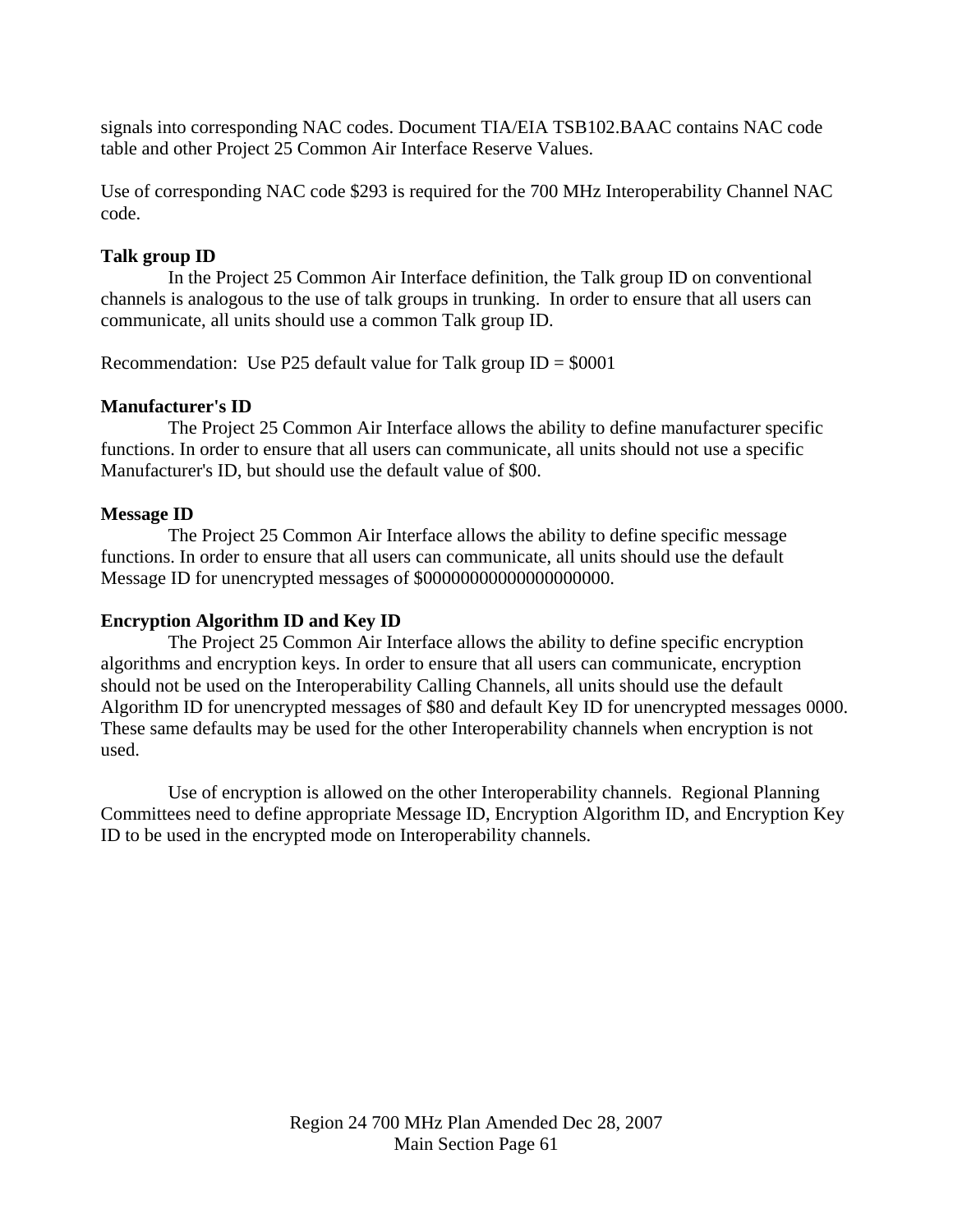## **Appendix F NCC 700 MHz Pre-Assignment Rules/Recommendations**

## **Introduction**

 A process for doing the initial block assignments of 700 MHz channels before details of actual system deployments is required. In this initial phase, there is little actual knowledge of what specific equipment is to be deployed and where the sites will be. As a result, a high level simplified method is proposed to establish guidelines for frequency coordination. When actual systems are deployed, additional details will be known and the system designers will be required to select specific sites and supporting hardware to control interference.

**Overview** 

Assignments will be based on a defined service area of each applicant. For Public Safety entities this will normally be a geographically defined area such as city, county or by a data file consisting of line segments creating a polygon that encloses the defined area. TIA/EIA TSB88-A (or latest version) will be used to determine harmful interference assuming 40 dBμ, or greater, signal in all systems coverage areas.

For co-channel assignments, the 40dBμ contour will be allowed to extend beyond the defined service area by 3 to 5 miles, depending on the type of environment, urban, suburban or low density. The interfering co-channel 15  $d$ B $\mu$  contour will be allowed to touch but not overlap the 40  $d$ B $\mu$ contour of the system being evaluated. All contours are (50,50). TIA/EIA TSB88-A (or latest version) will be used to determine harmful interference assuming 40 dBμ, or greater, signal in all systems coverage areas.

For adjacent and alternate channels, the interfering channels 60 dBμ will be allowed to touch but not overlap the 40 dBμ contour of the system being evaluated. All contours are (50,50). TIA/EIA TSB88-A (or latest version) will be used to determine harmful interference assuming 40 dBμ, or greater, signal in all systems coverage areas.

## **7.4.1.1 Discussion**

The FCC limits the maximum field strength to 40 dB relative to  $1\mu$ V/m (customarily denoted as 40  $dB\mu$ ). It is assumed that this limitation will be applied similarly to the way it is applied in the 821-824/866/869 MHz band. That is, a 40 dBμ field strength can be deployed up to a defined distance from the edge of the service area, based on the size of the service area or type of applicant, i.e. city, county or statewide system. This is important as the potential for interference from CMRS infrastructure demands that public safety systems have adequate margins for reliability in the presence of interference. The value of 40 dBμ corresponds to a signal of -92.7 dBm, received by a half-wavelength dipole  $(\lambda/2)$  antenna. The thermal noise floor for a 6.25 kHz receiver would be in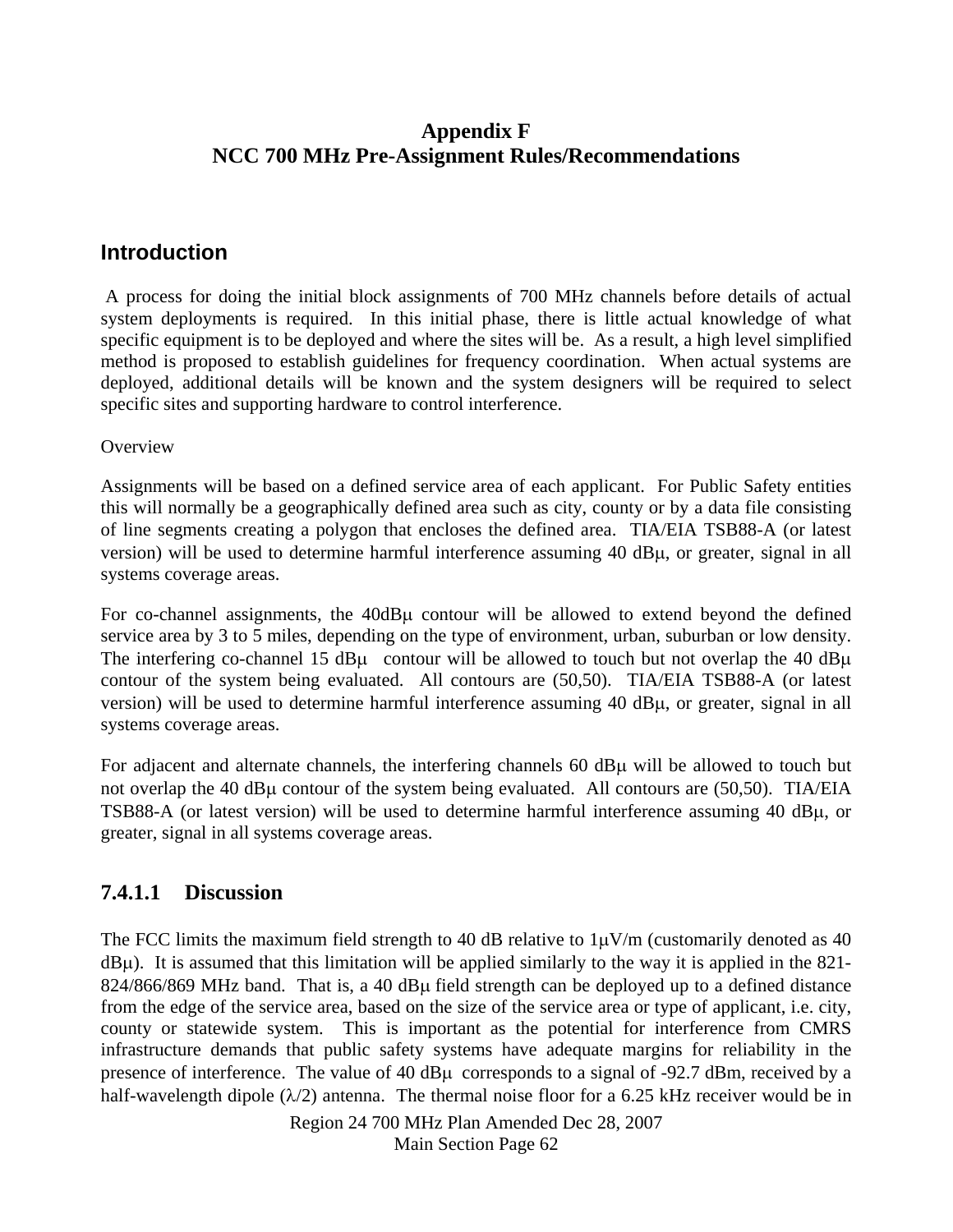the range of -126 dBm, so there is a margin of approximately 33 dB available for "noise limited" reliability. Figure 1 shows show the various interfering sources and how they accumulate to form a composite noise floor that can be used to determine the "reliability" or probability of achieving the desired performance in the presence of various interfering sources with differing characteristics.

Allowing for a 3 dB reduction in the available margin due to CMRS OOBE noise lowers the reliability and/or the channel performance of Public Safety systems. TIA TR8 made this allowance during the meetings in Mesa, AZ, January 2001. In addition, there are various channel bandwidths with different performance criteria and unknown adjacent and alternate channel assignments need to be accounted for. The co-channel and adjacent/alternate sources are shown in the right hand side of Figure 1. There would be a single co-channel source, but potentially several adjacent or alternate channel sources involved.



Figure 1 - Interfering Sources Create A "Noise" Level Influencing Reliability

It is recommended that co-channel assignments limit the C/I at the edge (worst case mile) be sufficient to limit that interference to  $\langle 1\% \rangle$ . A C/I ratio of 26.4 dB plus the required capture value required to achieve this goal.. A 17 - 20 dB C/N is required to achieve channel performance. Table 1 shows estimated performance considering the 3 dB noise floor rise at the 40 dBμ signal level. Performance varies due to the different Cf/N requirements of the different modulations and channel bandwidths. These values are appropriate for a mobile on the street, but are considerably short to provide reliable communications to portables inside buildings.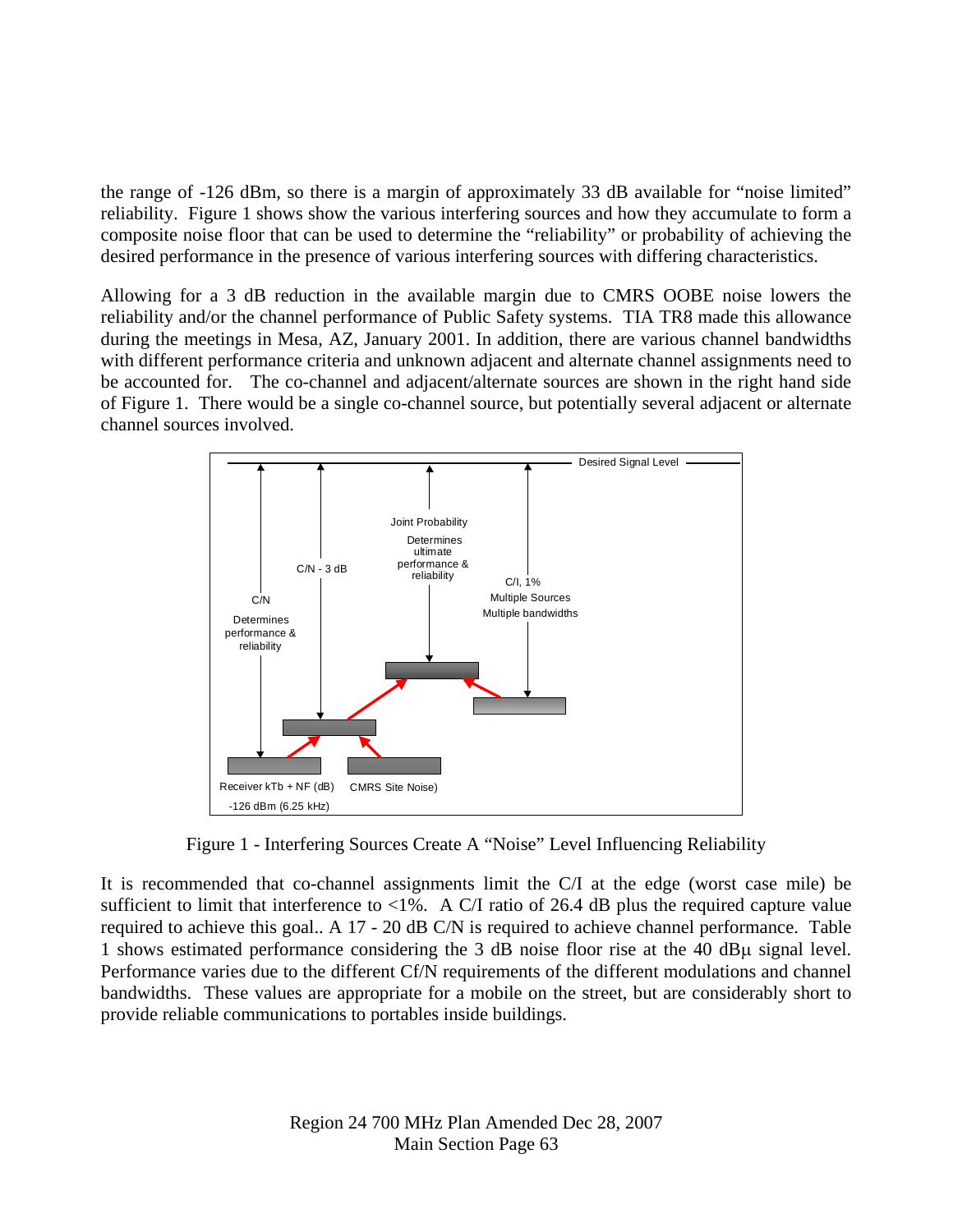| <b>Comparison of Joint Reliability for various configurations</b> |            |           |           |           |
|-------------------------------------------------------------------|------------|-----------|-----------|-----------|
| <b>Channel Bandwidth</b>                                          | $6.25$ kHz | 12.5 kHz  | 12.5 kHz  | 25.0 kHz  |
| Receiver ENBW (kHz)                                               | 6          | 6         | 9         | 18        |
| Noise Figure (10 dB)                                              | 10         | 10        | 10        | 10        |
| Receiver Noise Floor (dBm)                                        | $-126.22$  | $-126.22$ | $-124.46$ | $-121.45$ |
| Rise in Noise Floor (dB)                                          | 3.00       | 3.00      | 3.00      | 3.00      |
| New Receiver Noise Floor (dB)                                     | $-123.22$  | $-123.22$ | $-121.46$ | $-118.45$ |
| 40 $dBu = -92.7$ dBm                                              | $-92.7$    | $-92.7$   | $-92.7$   | $-92.7$   |
| Receiver Capture (dB)                                             | 10.0       | 10.0      | 10.0      | 10.0      |
| Noise Margin (dB)                                                 | 30.52      | 30.52     | 28.76     | 25.75     |
| $C/N$ Required for DAQ = 3                                        | 17.0       | 17.0      | 18.0      | 20.0      |
| C/N Margin (dB)                                                   | 13.52      | 13.52     | 10.76     | 5.75      |
| Standard deviation (8 dB)                                         | 8.0        | 8.0       | 8.0       | 8.0       |
|                                                                   | 1.690      | 1.690     | 1.345     | 0.718     |
| Noise Reliability (%)                                             | 95.45%     | 95.45%    | 91.06%    | 76.37%    |
| $C/I$ for $<$ 1% prob of capture                                  | 36.4       | 36.4      | 36.4      | 36.4      |
| I (dBu)                                                           | 3.7        | 3.7       | 3.7       | 3.7       |
| I (dBm)                                                           | $-129.0$   | $-129.0$  | $-129.0$  | $-129.0$  |
| Joint Probability (C & I)                                         | 94.2%      | 94.2%     | 90.4%     | 75.8%     |
| 40 dBu = -92.7 dBm @ 770 MHz                                      |            |           |           |           |

Table 1 Joint Probability For Project 25, 700 MHz Equipment Configurations.

To analyze the impact of requiring portable in building coverage, several scenarios are presented. The different scenarios involve a given separation from the desired sites. Then the impact of simulcast is included to show that the 40 dBμ must be able to fall outside the edge of the service area. From the analysis, recommendations of how far the 40 dBμ extensions should be allowed to occur are made.

Table 2 Estimates urban coverage where simulcast is required to achieve the desired portable in building coverage. Several assumptions are required to use this estimate.

- Distance from the location to each site. Equal distance is assumed.
- CMRS noise is reduced when entering buildings. This is not a guarantee as the type of deployments is unknown. It is possible that CMRS units may have transmitters inside buildings. This could be potentially a large contributor unless the CMRS OOBE is suppressed to TIA's most recent recommendation and the "site isolation" is maintained at 65 dB minimum.
- The 40 dBμ is allowed to extend beyond the edge of the service area boundary.
- Other configurations may be deployed utilizing additional sites, lower tower heights, lower ERP and shorter site separations.

| Estimated Performance at 2.5 miles from each site |            |           |           |           |
|---------------------------------------------------|------------|-----------|-----------|-----------|
| <b>Channel Bandwidth</b>                          | $6.25$ kHz | 12.5 kHz  | 12.5 kHz  | 25.0 kHz  |
| Receiver Noise Floor (dBm)                        | $-126.20$  | $-126.20$ | $-124.50$ | $-118.50$ |
| Signal at 2.5 miles (dBm)                         | $-72.7$    | $-72.7$   | $-72.7$   | $-72.7$   |
| Margin $(dB)$                                     | 53.50      | 53.50     | 51.80     | 45.80     |
| C/N Required for DAQ = $3$                        | 17.0       | 17.0      | 18.0      | 20.0      |
| Building Loss (dB)                                | 20         | 20        | 20        | 20        |
| Antenna Loss (dBd)                                |            |           |           |           |

Region 24 700 MHz Plan Amended Dec 28, 2007 Main Section Page 64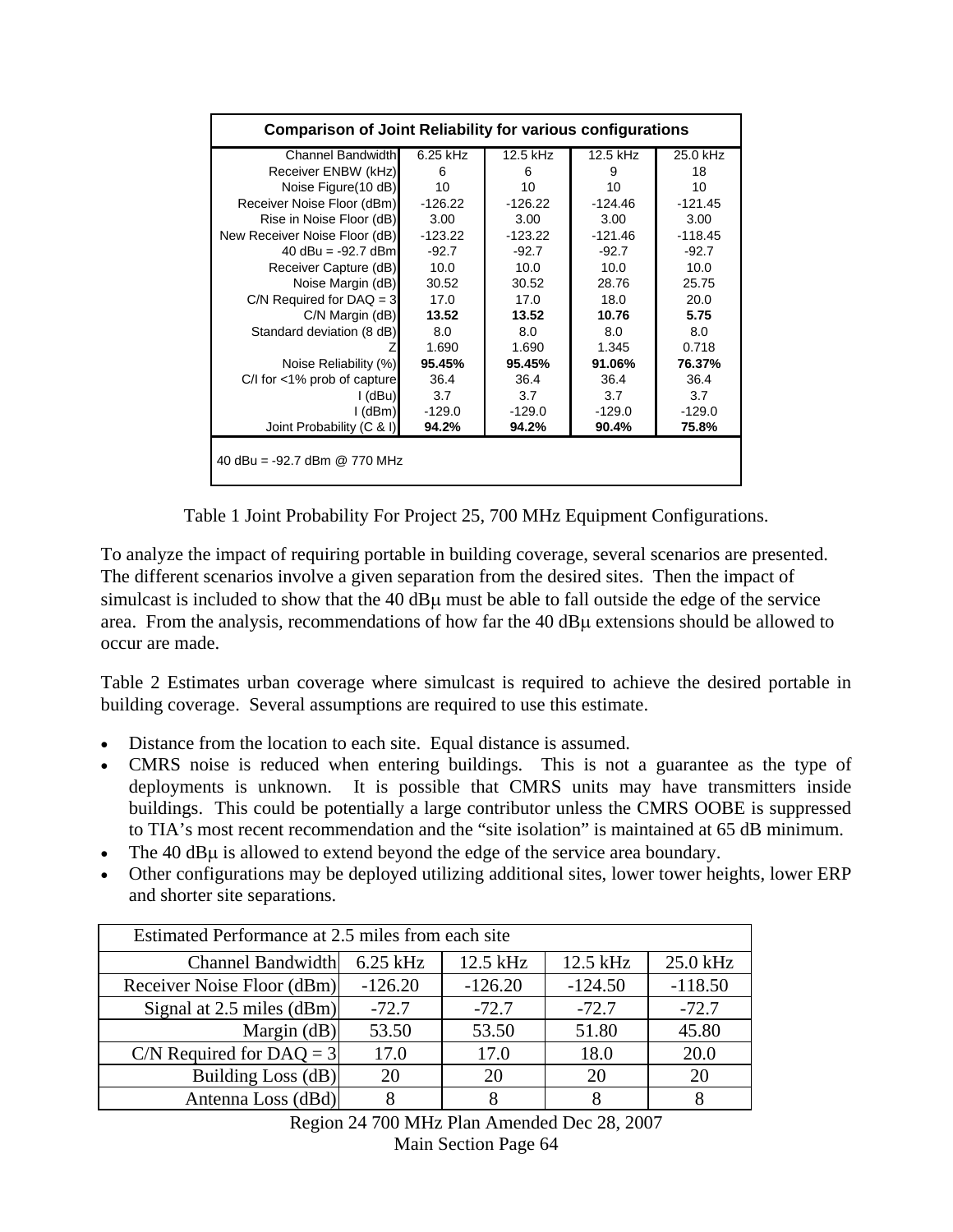| <b>Reliability Margin</b>     | 8.50   | 8.50   | 5.80   | $-2.20$  |
|-------------------------------|--------|--------|--------|----------|
|                               | 1.0625 | 1.0625 | 0.725  | $-0.275$ |
| Single Site Noise Reliability | 85.60% | 85.60% | 76.58% | 39.17%   |
| $\left( \% \right)$           |        |        |        |          |
| Simulcast with 2 sites        | 97.93% | 97.93% | 94.51% | 62.99%   |
| Simulcast with 3 sites        | 99.70% | 99.70% | 98.71% | 77.49%   |
| Simulcast with 4 sites        | 99.96% | 99.96% | 99.70% | 86.30%   |

Table 2, Estimated Performance From Site(s) 2.5 Miles From Typical Urban Buildings.

Table 2 shows for the example case of 2.5 miles that simulcast is required to achieve public safety levels of reliability. The difference in performance margin requirements would require more sites and closer site-to-site separation for wider bandwidth channels.

Figures 2 and 3 show how the configurations would potentially be deployed for a typical site with 240 Watts ERP. This is based on:

| • 75 Watt transmitter,                                                                     | 18.75 dBW |
|--------------------------------------------------------------------------------------------|-----------|
| $0.00$ $\ell$ $\rightarrow$ $\ell$ $\rightarrow$ $\rightarrow$ $\rightarrow$ $\rightarrow$ |           |

- 200 foot tower
- 10 dBd 180 degree sector antenna +10.0 dBd
- 5 dB of cable/filter loss.  $-$  5.0 dB



Figure 2 - Field Strength From Left Most Site.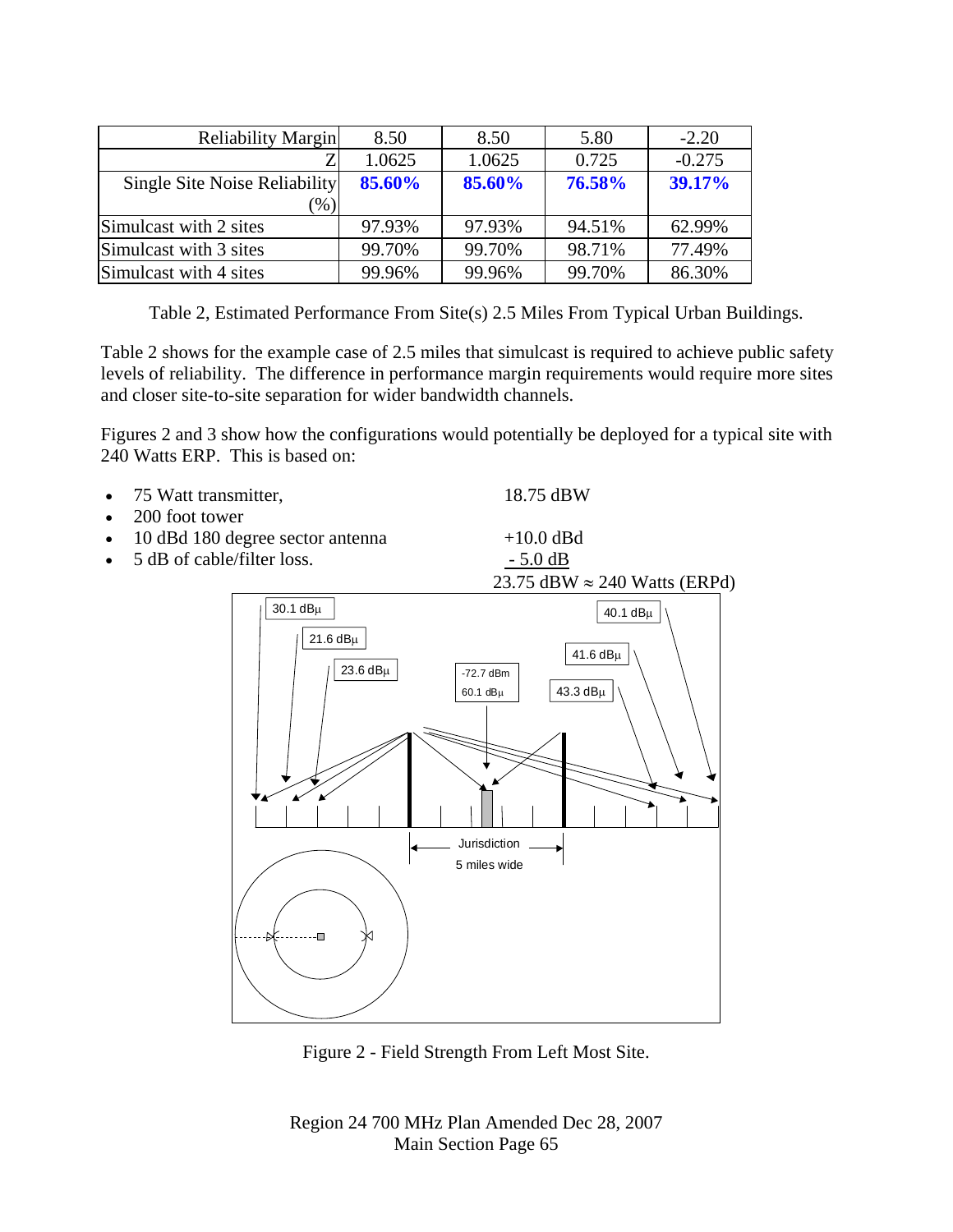

Figure 3 - Antenna Configuration Required To Limit Field Strength Off "Backside"

Figure 2 is for an urbanized area with a jurisdiction of a 5-mile circle. To provide the necessary coverage to portables in buildings at the center of the jurisdiction requires that the sites be placed along the edge of the service area utilizing direction antennas oriented toward the center of the service area (Figure 3). In this case, at 5 miles beyond the edge of the service area, the sites would produce composite field strength of approximately 40 dBμ. Since one site is over 10 dB dominant, the contribution from the other site is not considered. The control of the field strength behind the site relies on a 20 dB antenna with a Front to Back Ratio (F/B) specification as shown in Figure 3. This performance may be optimistic due to backscatter off local obstructions in urbanized areas. However, use of antennas on the sides of buildings can assist in achieving better F/B ratios and the initial planning is not precise enough to prohibit using the full 20 dB.

The use of a single site at the center of the service area is not normally practical. To provide the necessary signal strength at the edge of the service area would produce field strength 5 miles beyond in excess of 44 dBμ. However, if the high loss buildings were concentrated at the service area's center, then potentially a single site could be deployed, assuming that the building loss sufficiently decreases near the edge of the service area allowing a reduction in ERP to achieve the desired reliability.

The down tilting of antennas to control the 40 dBμ is not practical as the difference in angular discrimination from a 200-foot tall tower at 2.5 miles and 10 miles is approximately 0.6 degrees.

Tables 3 and 4 represent the same configuration, but for less dense buildings. In these cases, the distance to extend the 40 dBm can be determined from Table Z. Recommendations are made in Table 6.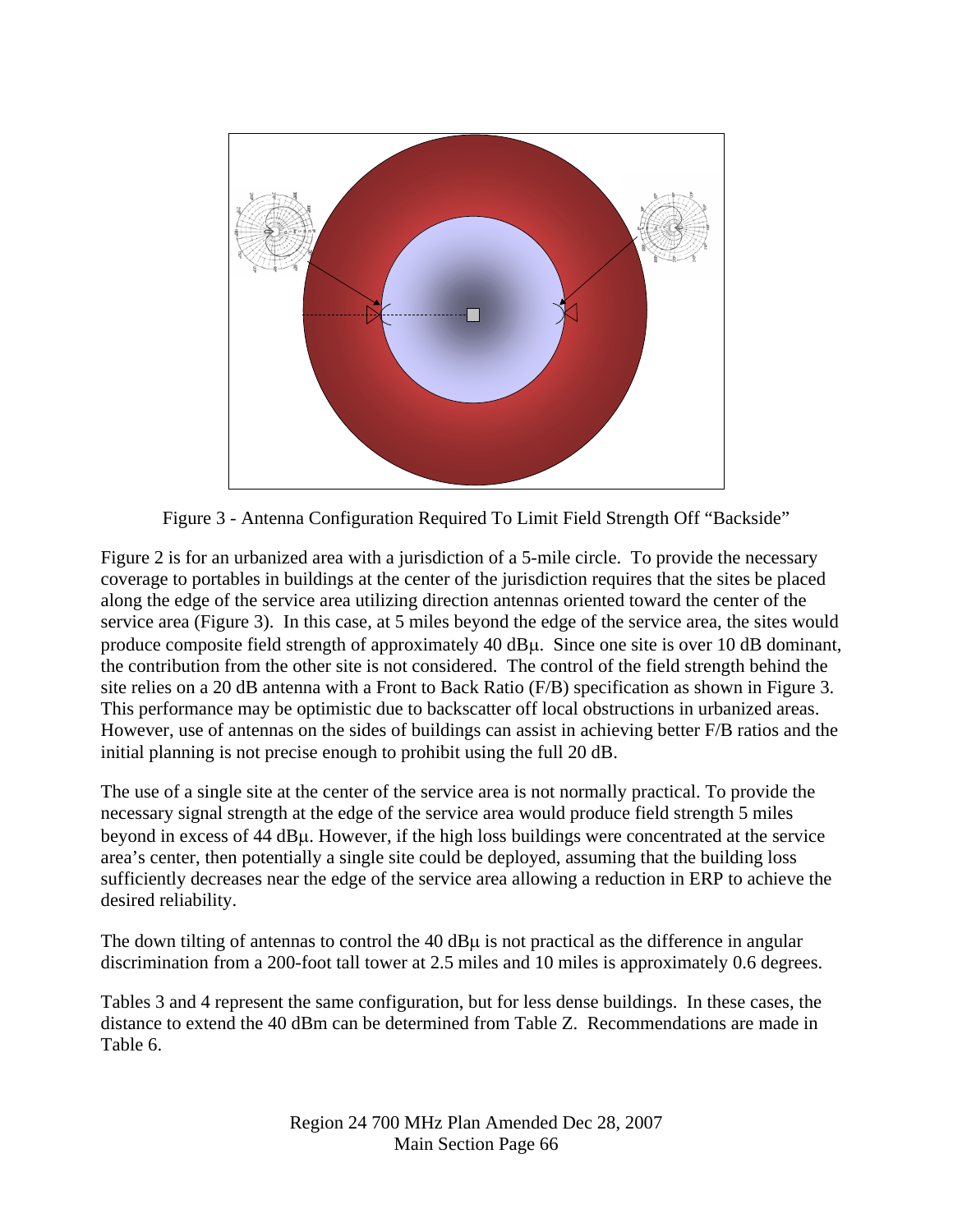| Estimated Performance at 3.5 miles from each site |            |           |           |           |
|---------------------------------------------------|------------|-----------|-----------|-----------|
| Channel Bandwidth                                 | $6.25$ kHz | 12.5 kHz  | 12.5 kHz  | 25.0 kHz  |
| Receiver Noise Floor (dBm)                        | $-126.20$  | $-126.20$ | $-124.50$ | $-118.50$ |
| Signal at 2.5 miles (dBm)                         | $-77.7$    | $-77.7$   | $-77.7$   | $-77.7$   |
| Margin (dB)                                       | 48.50      | 48.50     | 46.80     | 40.80     |
| C/N Required for $DAQ = 3$                        | 17.0       | 17.0      | 18.0      | 20.0      |
| Building Loss (dB)                                | 15         | 15        | 15        | 15        |
| Antenna Loss (dBd)                                | 8          | 8         | 8         | 8         |
| <b>Reliability Margin</b>                         | 8.50       | 8.50      | 5.80      | $-2.20$   |
|                                                   | 1.0625     | 1.0625    | 0.725     | $-0.275$  |
| Single Site Noise Reliability (%)                 | 85.60%     | 85.60%    | 76.58%    | 39.17%    |
| Simulcast with 2 sites                            | 97.93%     | 97.93%    | 94.51%    | 62.99%    |
| Simulcast with 3 sites                            | 99.70%     | 99.70%    | 98.71%    | 77.49%    |
| Simulcast with 4 sites                            | 99.96%     | 99.96%    | 99.70%    | 86.30%    |

Table 3 - Lower Loss Buildings, 3.5 Mile From Site(s)

| Estimated Performance at 5.0 miles from each site |            |           |           |           |
|---------------------------------------------------|------------|-----------|-----------|-----------|
| Channel Bandwidth                                 | $6.25$ kHz | 12.5 kHz  | 12.5 kHz  | 25.0 kHz  |
| Receiver Noise Floor (dBm)                        | $-126.20$  | $-126.20$ | $-124.50$ | $-118.50$ |
| Signal at 2.5 miles (dBm)                         | $-82.7$    | $-82.7$   | $-82.7$   | $-82.7$   |
| Margin (dB)                                       | 43.50      | 43.50     | 41.80     | 35.80     |
| $C/N$ Required for $DAQ = 3$                      | 17.0       | 17.0      | 18.0      | 20.0      |
| Building Loss (dB)                                | 10         | 10        | 10        | 10        |
| Antenna Loss (dBd)                                | 8          | 8         | 8         | 8         |
| Reliability Margin                                | 8.50       | 8.50      | 5.80      | $-2.20$   |
|                                                   | 1.0625     | 1.0625    | 0.725     | $-0.275$  |
| Single Site Noise Reliability (%)                 | 85.60%     | 85.60%    | 76.58%    | 39.17%    |
| Simulcast with 2 sites                            | 97.93%     | 97.93%    | 94.51%    | 62.99%    |
| Simulcast with 3 sites                            | 99.70%     | 99.70%    | 98.71%    | 77.49%    |
| Simulcast with 4 sites                            | 99.96%     | 99.96%    | 99.70%    | 86.30%    |

Table 4 - Low Loss Buildings, 5.0 Miles From Site(s)

Note that the receive signals were adjusted to offset the lowered building penetration loss. This produces the same numerical reliability results, but allows increasing the site to building separation and this in turn lowers the magnitude of the "overshoot" across the service area.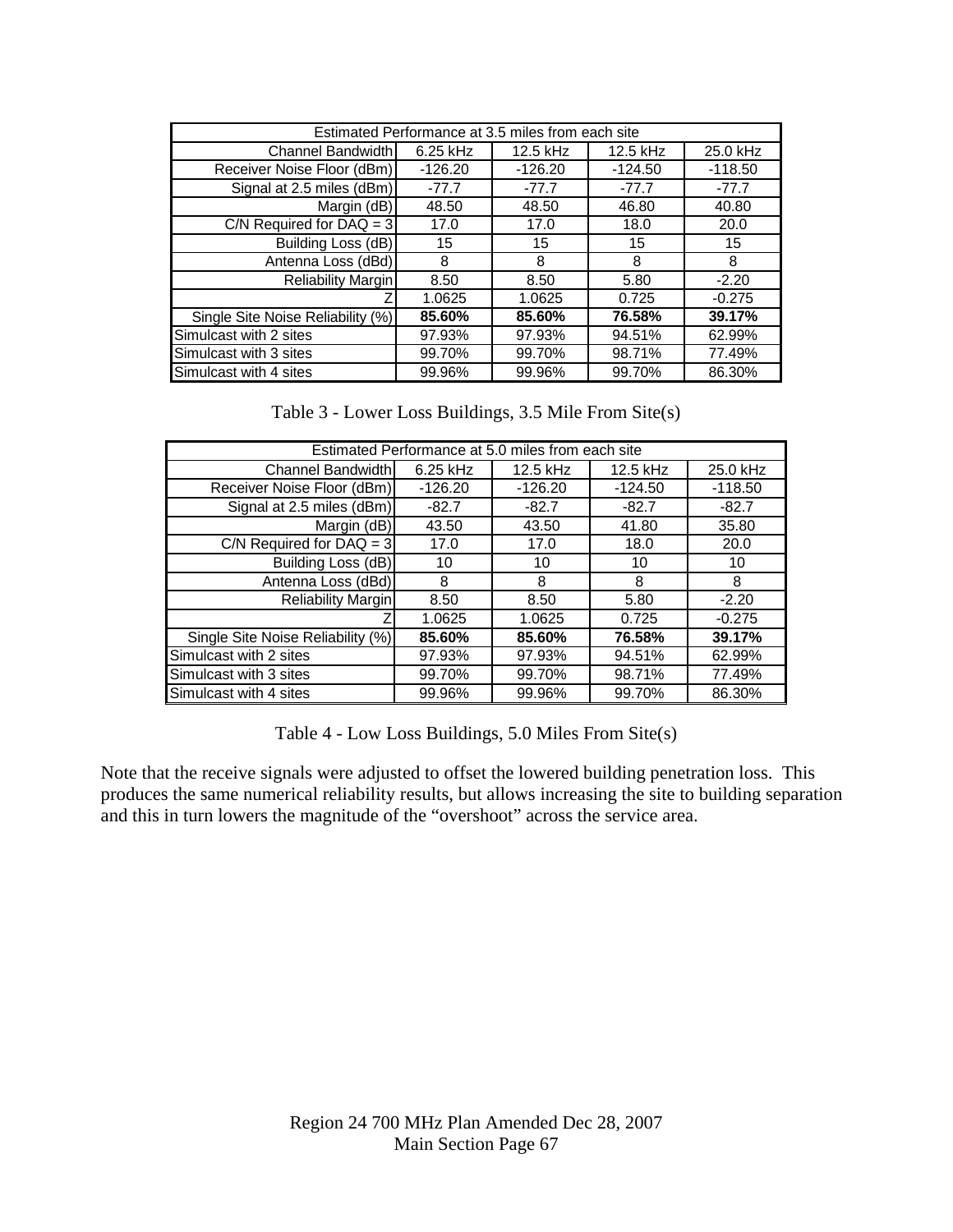| Overshoot Distance (mi) | Field Strength | $20$ dB F/B |
|-------------------------|----------------|-------------|
|                         | $(dB\mu)$      | $(dB\mu)$   |
| 1                       | 73.3           | 53.3        |
| $\overline{c}$          | 63.3           | 43.3        |
| 2.5                     | 60.1           | 40.1        |
| 3                       | 57.5           | 37.5        |
| 4                       | 53.3           | 33.5        |
| 5                       | 50.1           | 30.1        |
| $\ddotsc$               | $\cdots$       |             |
| 10                      | 40.1           |             |
| 11                      | 38.4           |             |
| 12                      | 37.5           |             |
| 13                      | 36.0           |             |
| 14                      | 34.5           |             |
| 15                      | 33.0           |             |

Table 5 shows the field strength for a direct path and for a path reduced by a 20 dB F/B antenna. This allows the analysis to be simplified for the specific example being discussed.

Table 5 - Field Strength Vs. Distance From Site

This allows the overshoot to be 11 miles so the extension of the 40 dbm can be 4 miles for suburbanized territory. For the more rural territory, the limit is the signal strength off the back of the antenna. So the result is that for various types of urbanized areas the offset of the 40 dbm should be:

| Type of Area            | Extension (mi.) |
|-------------------------|-----------------|
| Urban (20 dB Buildings) |                 |
| Suburban (15 dB)        |                 |
| Buildings)              |                 |
| Rural (10 dB Buildings) |                 |

Table 6 - Recommended Extension Distance Of 40 Dbμ Field Strength

The 40 dBμ can then be constructed based on the defined service area without having to perform an actual prediction. Since the 40 dBμ is beyond the edge of the service area, some relaxation in the level of I is reasonable. Therefore a 35 dB ration is recommended and is consistent with what is currently being licensed in the 821-824/866-869 MHz Public Safety band.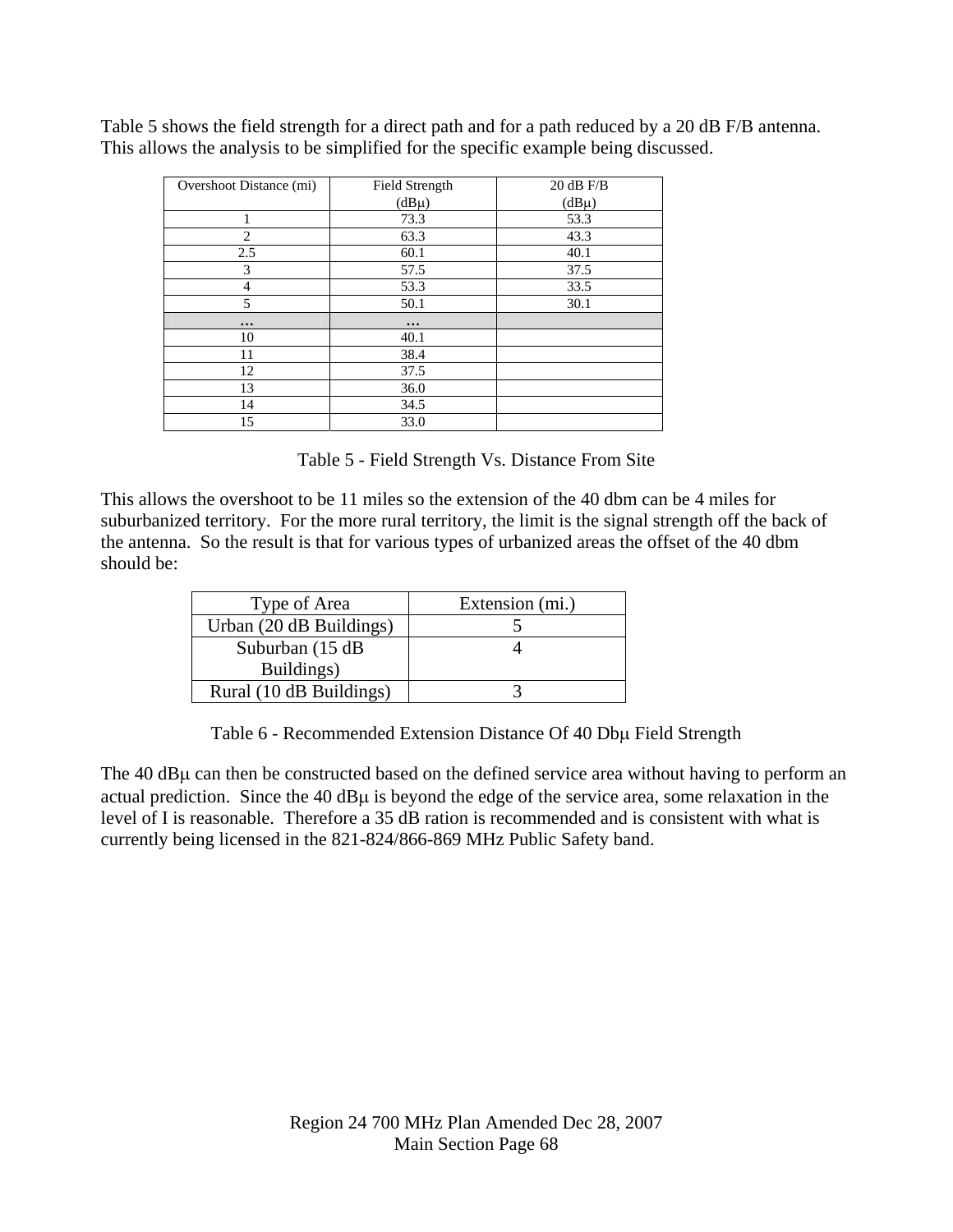Co-Channel Recommendation

- Allow the constructed 40 dB $\mu$  (50,50) to extend beyond the edge of the defined service area by the distance indicated in Table 6.
- Allow the Interfering 15 dB $\mu$  (50,50) to intercept but not overlap the 40 dB $\mu$  contour.





### **Adjacent and alternate Channel Considerations**

Adjacent and alternate channels are treated as being noise sources that alter the composite noise floor of a victim receiver. Using the 47 CFR § 90.543 values of ACCP can facilitate the coordination of adjacent and alternate channels. The C/I requirements for <1% interference can be reduced by the value of ACCPR. For example to achieve an X dB C/I for the adjacent channel that is -40 dBc a C/I of [X-40] dB is required. Where the alternate channel ACP value is -60 dBc, then the  $C/I = [X-60]$  dB is the goal for assignment(s). There is a compounding of interference energy, as there are numerous sources, i.e. co channel, adjacent channels and alternate channels plus the noise from CMRS OOBE.

There is insufficient information in 47 CFR  $\S$  90.543 to include the actual receiver performance. Receivers typically have "skirts" that allow energy outside the bandwidth of interest to be received. In addition, the FCC defines ACCP differently than does the TIA. The term used by the FCC is the same as the TIA definition of ACP. The subtle difference is that ACCP defines the energy intercepted by a defined receiver filter. ACP defines the energy in a measured bandwidth that is typically wider than the receiver. As a result, the FCC values are optimistic at very close spacing and somewhat pessimistic at wider spacing, as the typical receiver filter is less than the channel bandwidth.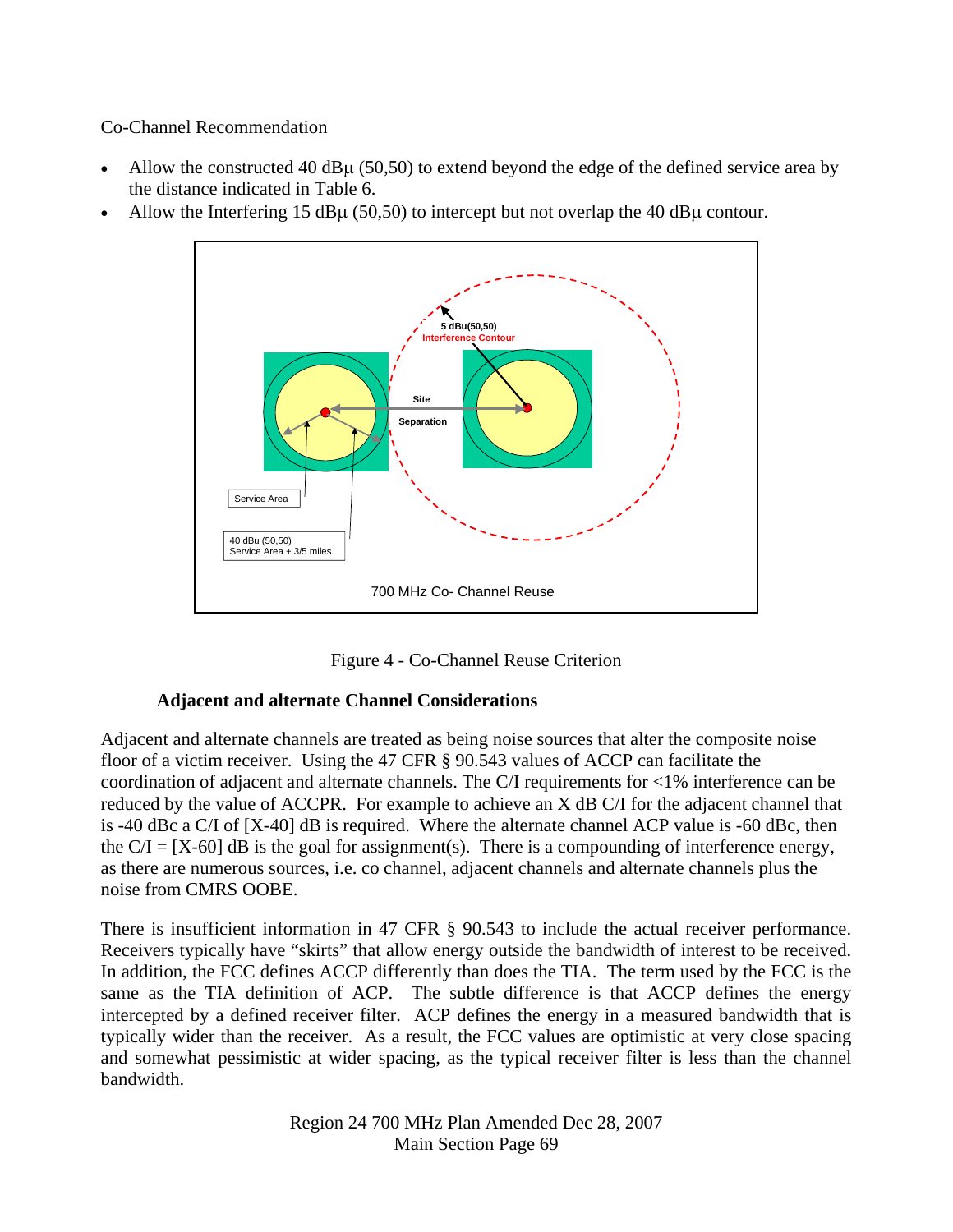In addition, as a channel bandwidth is increased, the total noise is allowed to rise, as it is initially defined in a 6.25 kHz channel bandwidth. However, the effect is diminished at very close spacing as the noise is rapidly falling off. At greater spacing, the noise is essentially flat and the receiver's filter limits the noise to the specified 3 dB rise in the thermal noise floor.

Digital receivers tend to be less tolerant to interference than analog. Therefore a 3 dB reduction in the  $C/(I+N)$  can reduce a DAQ = 3 to a DAQ = 2 which is threshold to complete receiver muting. Therefore at least 17 dB plus the margin for keeping the interference below 1% probability requires a total margin of 43.4 dB. However, this margin would be at the edge of the service area and the 40 dBμ is allowed to extend past the edge of the service area.

Frequency drift is controlled by the FCC requirement for 0.4-ppm stability when locked. This equates to approximately a 1 dB standard deviation, which is negligible when associated with the recommended initial lognormal standard deviation of 8 dB and can be ignored.

Project 25 requires that a transceiver receiver have an ACIPR of 60 dB. This implies that an  $ACCPR \ge 65$  dB will exist for a "companion receiver". A companion receiver is one that is designed for the specific modulation. At this time the highest likelihood is that receivers will be deploying the following receiver bandwidths at the following channel bandwidths.

| <b>Estimated Receiver Parameters</b> |                    |
|--------------------------------------|--------------------|
| <b>Channel Bandwidth</b>             | Receiver Bandwidth |
| $6.25$ kHz                           | $5.5$ kHz          |
| $12.5$ kHz                           | 5.5 or 9 kHz       |
| $25$ kHz                             | 18.0 kHz           |

#### Table 7 - Estimated Receiver Parameters

Based on 47 CFR ¶ 90.543 and the P25 requirement for an ACCPR  $\geq$  65 dB into a 6.0 kHz channel bandwidth and leaving room for a migration from Phase 1 to Phase 2, allows for making the simplifying assumption that 65 dB ACCPR is available for both adjacent 25 kHz block.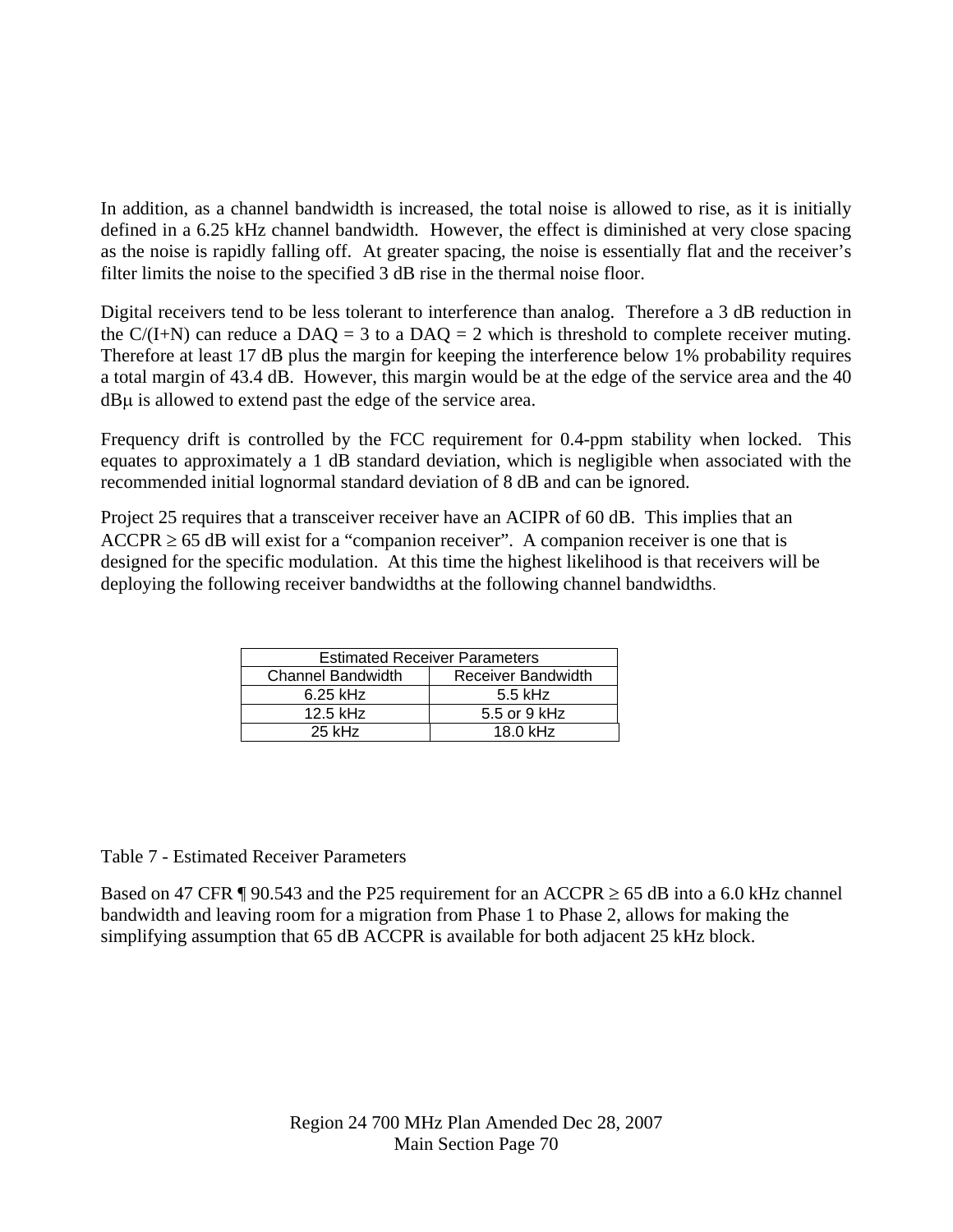

Figure 5, Potential Frequency Separations

Base initial (presorts) on 25 kHz channels. This provides the maximum flexibility by using 65 dB ACCPR for all but one possible combination of 6.25 kHz channels within the 25 kHz allotment.

| Case       | <b>ACCPR</b> |
|------------|--------------|
| $25$ kHz   | 65 dB        |
| 18.725 kHz | 65 dB        |
| 15.625 kHz | $>40$ dB     |
| 12.5 kHz   | 65 dB        |
| 9.375 kHz  | $>40$ dB     |
| $6.25$ kHz | 65 dB        |

Table 8 - ACCPR Values For Potential Frequency Separations

All cases meet or exceed the FCC requirement. The most troublesome cases occur where the wider bandwidths are working against a Phase 2 narrowband 6.25 kHz channel. If system designers keep this consideration in mind and move the edge 6.25 kHz channels inward on their own systems, then a constant value of 65 dB ACCPR can be applied across all 25 kHz channels regardless of what is eventually deployed.

For other blocks, it must be assumed that transmitter filtering in addition to transmitter performance improvements with greater frequency separation will further reduce the ACCPR.

Therefore it is recommended that a consistent value of 65 dB ACCPR be used for coordinating adjacent 25 kHz channel blocks. Rounding to be conservative due to the possibility of multiple sources allows the "I" contour to be approximately 20 dB above the 40 dB $\mu$  contour, 60 dB $\mu$ .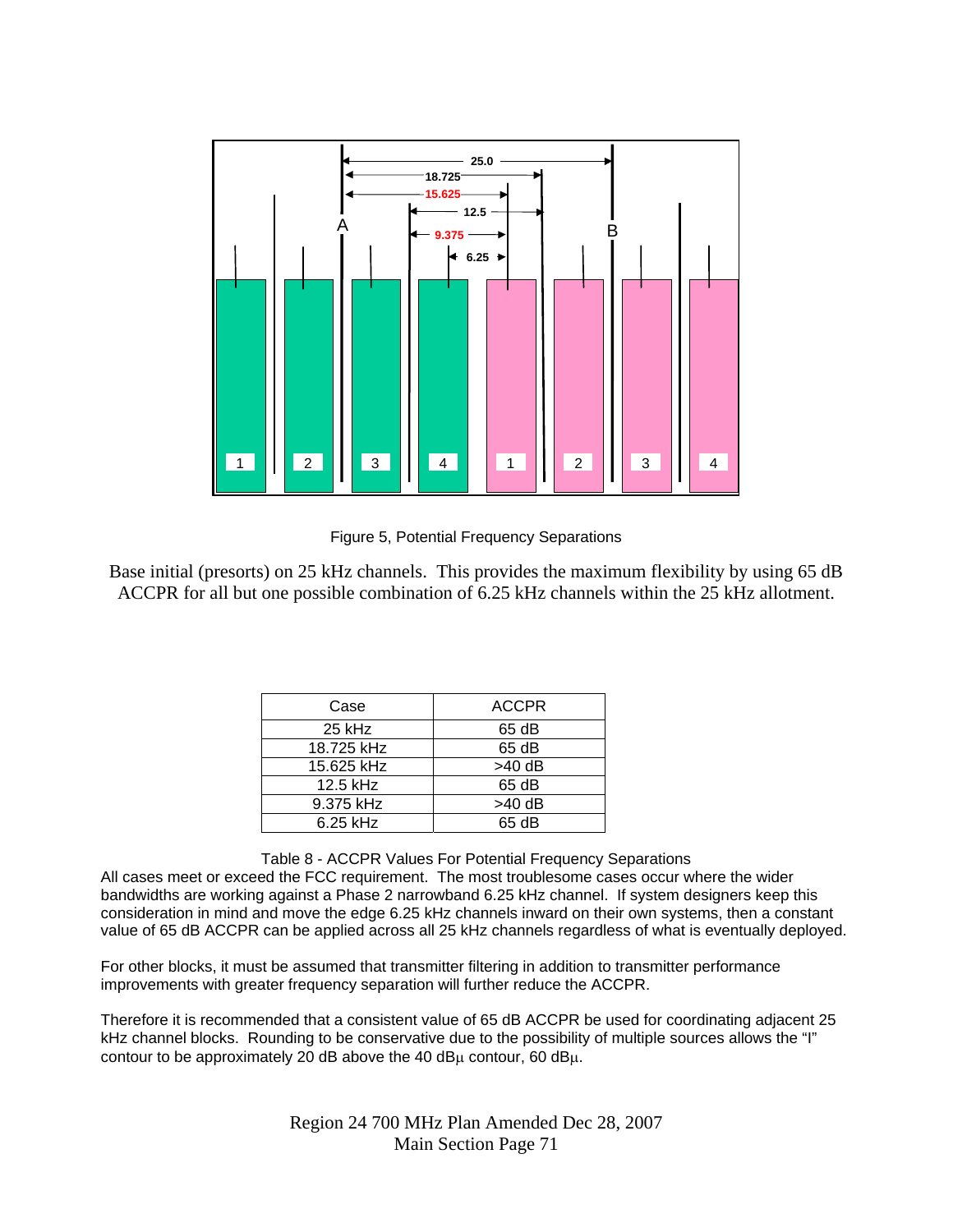

Figure 6 - Adjusted Adjacent 25 kHz Channel Interfering Contour Value

An adjacent Interfering (25 kHz) channel shall be allowed to have its 60 dBμ (50,50) contour touch but not overlap the 40 dBμ (50,50) contour of a system being evaluated. Evaluations should be made in both directions.



Region 24 700 MHz Plan Amended Dec 28, 2007 Main Section Page 72 Figure 7 - Example Of Adjacent/Alternate Overlap Criterion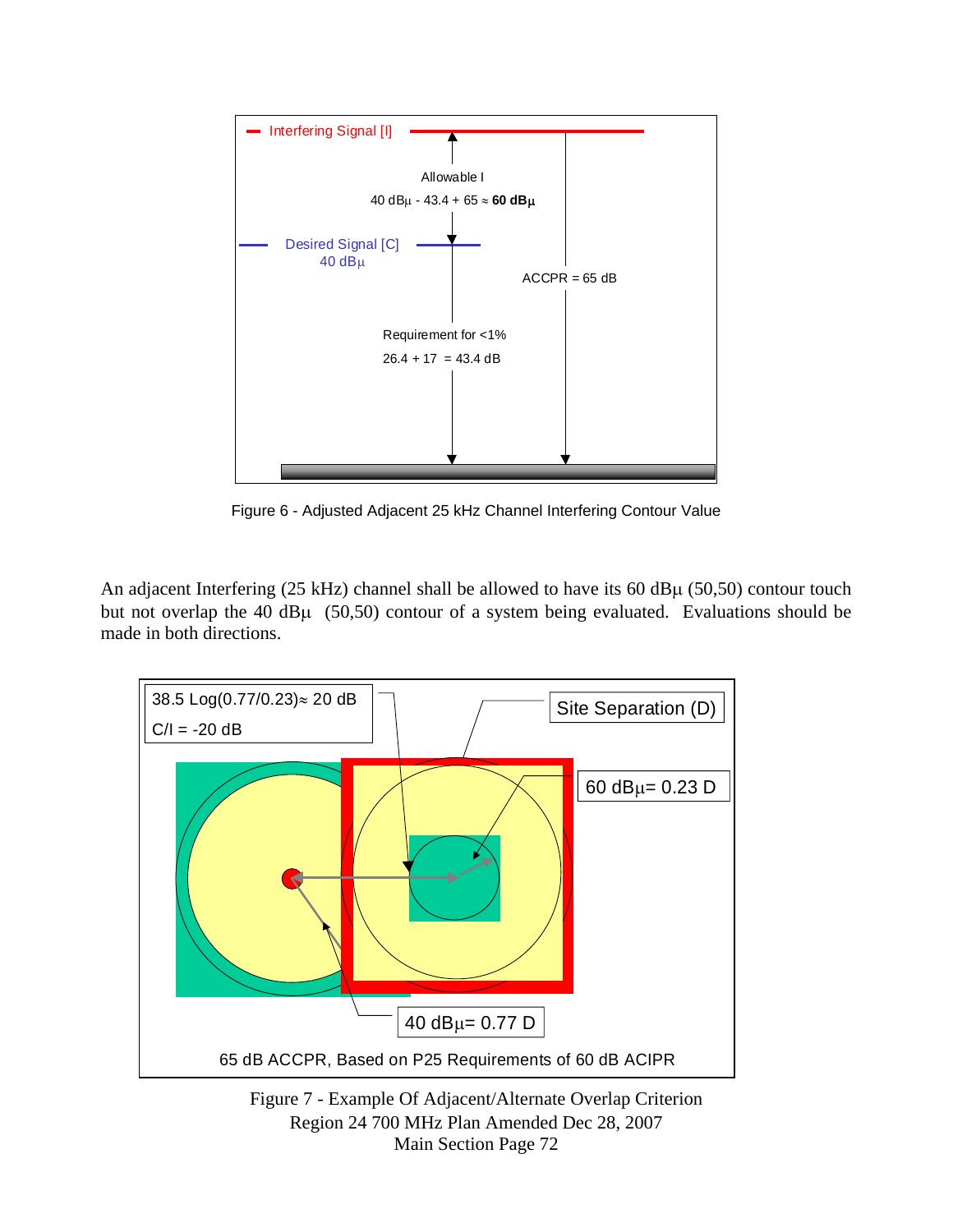This simple method is only adequate for presorting large blocks to potential entities. A more detailed analysis should be executed in the actual design phase to take all the issues into consideration. Additional factors that should be considered include:

- Degree of Service Area Overlap
- Different size of Service Areas
- Different ERP's and HAAT's
- Actual Terrain and Land Usage
- Differing User Reliability Requirements
- Migration from Project 25 Phase 1 to Phase 2
- Actual ACCP
- Balanced Systems
- Mobiles vs. Portables
- Use of voting
- Use of simulcast
- Radio specifications
- Simplex Operation
- Future unidentified requirements.

Special attention needs to be paid to the use of simplex operation. In this case, an interferer can be on an offset adjacent channel and in extremely close proximity to the victim receiver. This is especially critical in public safety where simplex operations are frequently used at a fire scene or during police operation. This type operation is also quite common in the lower frequency bands. In those cases, evaluation of base-to-base as well as mobile-to-mobile interference should be considered and evaluated.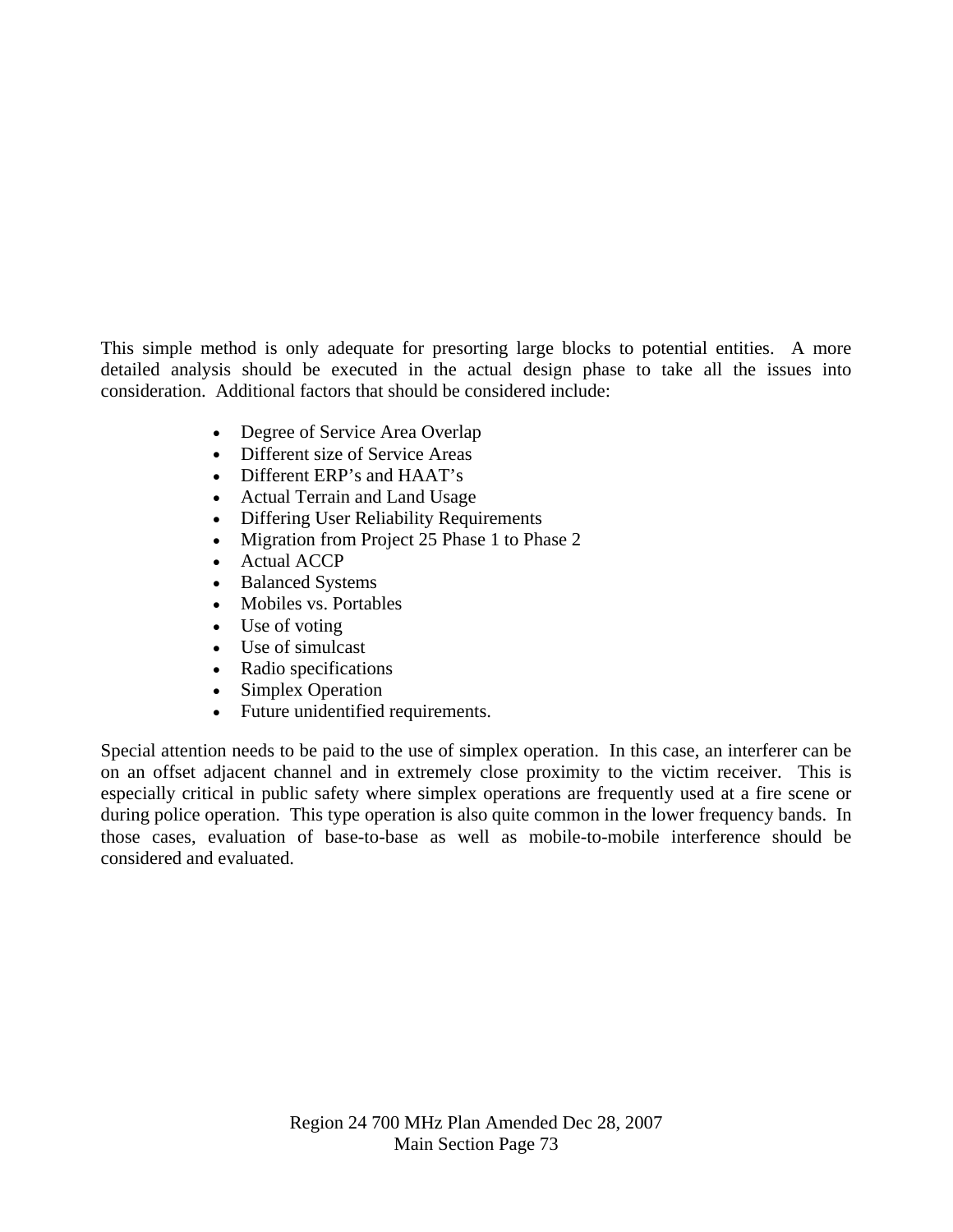Carrier to Interference Requirements

There are two different ways that interference is considered.

- Co Channel
- Adjacent and Alternate Channels

Both involve using a C/I ratio. The C/I ratio requires a probability be assigned. For example, a 10% Interference is specified; the C/I implies 90% probability of successfully achieving the desired ratio. At 1% interference, means that there is a 99% probability of achieving the desired C/I.

$$
\frac{C}{I}\% = \frac{1}{2} \cdot \text{erfc}\left(\frac{C}{I} \text{margin}\right)
$$
\n(1)

This can also be written in a form using the standard deviate unit (*Z*). In this case the *Z* for the desired probability of achieving the C/I is entered. For example, for a 90% probability of achieving the necessary C/I,  $Z = 1.28$ .

$$
\frac{C}{I}\% = Z \cdot \sqrt{2} \cdot \sigma \tag{2}
$$

The most common requirements for several typical lognormal standard deviations  $(\sigma)$  are included in the following table based on Equation (2).

| Location Standard Deviation $(\sigma)$<br>dB | 5.6        | 6.5      | 8          | 10         |
|----------------------------------------------|------------|----------|------------|------------|
| Probability %                                |            |          |            |            |
| 10%                                          | $10.14$ dB | 11.77 dB | 14.48 dB   | 18.10 dB   |
| 5%                                           | 13.07 dB   | 15.17 dB | 18.67 dB   | 23.33 dB   |
| 4%                                           | 13.86 dB   | 16.09 dB | 19.81 dB   | 24.76 dB   |
| 3%                                           | 14.90 dB   | 17.29 dB | 21.28 dB   | $26.20$ dB |
| 2%                                           | 16.27 dB   | 18.88 dB | 23.24 dB   | 29.04 dB   |
| 1%                                           | 18.45 dB   | 21.42 dB | $26.36$ dB | 32.95 dB   |

Table A1 - Probability Of Not Achieving C/I For Various Location Lognormal Standard Deviations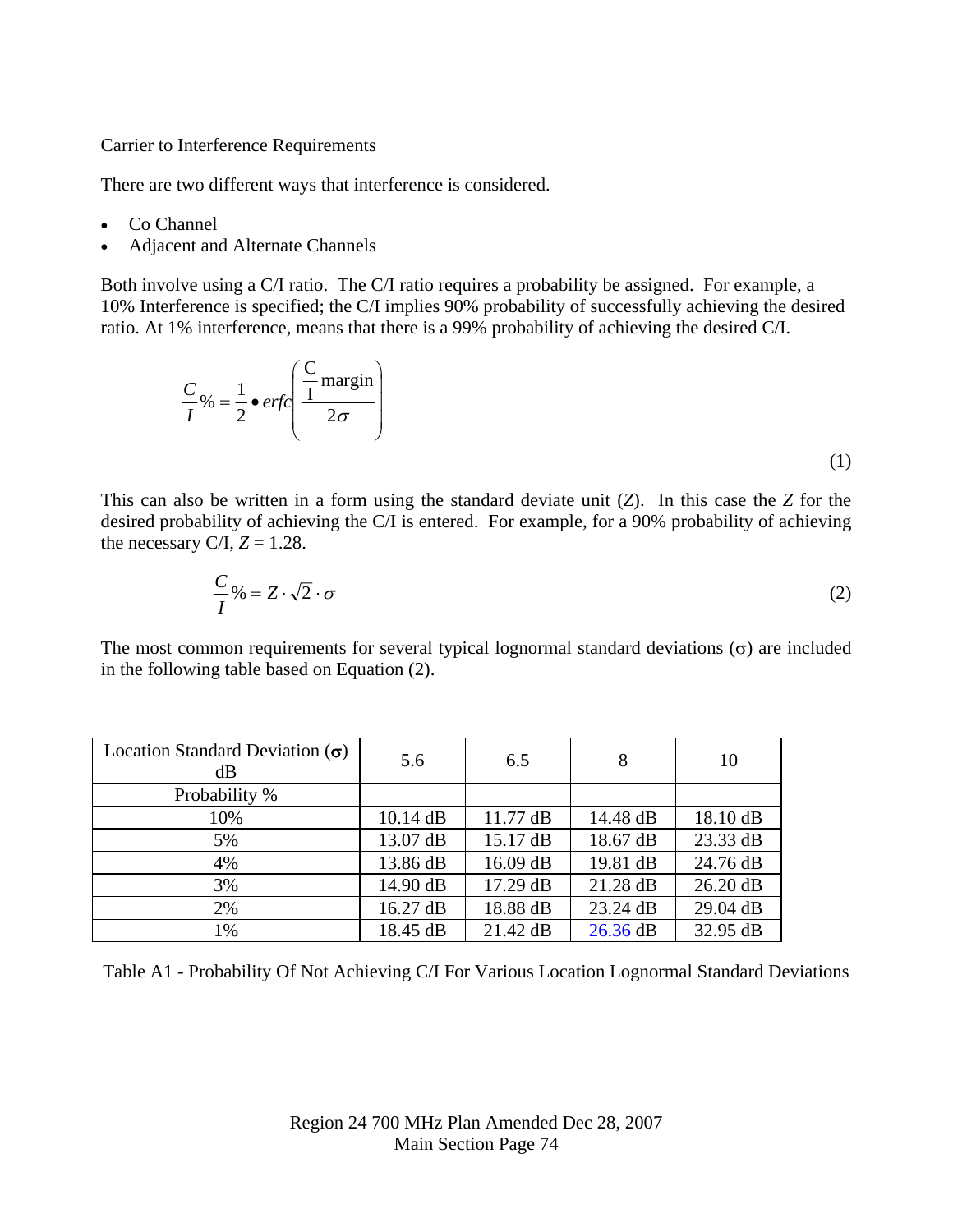

Figure A1, Probability Of Achieving Required C/I As A Function Of Location Standard Deviation

For co-channel the margin needs to include the "capture" requirement. When this is done, then a 1% probability of co channel interference can be rephrased to mean, there is a 99% probability that the "capture ratio" will be achieved. The capture ratio varies with the type of modulation. Older analog equipment has a capture ratio of approximately 7 dB. Project 25 FDMA is specified at 9 dB. Figure A1 shows the C/I requirement without including the capture requirement.

The 8 dB values for lognormal location standard deviation is reasonable when little information is available. Later when a detailed design is required, additional details and high-resolution terrain and land usage databases will allow a lower value to be used. The TIA recommended value is 5.6 dB. This provides the additional flexibility necessary to complete the design

To determine the desired probability that both the C/N and C/I will be achieved requires that a joint probability be determined. Figure A2 shows the effects of a family of various levels of C/N reliability and the joint probability (Y-axis) in the presence of various probabilities of Interference. Note that at 99% reliability with 1% interference (X-axis) that the reduction is nearly the difference. This is because the very high noise reliability is degraded by the interference, as there is little probability that the noise criterion will not be satisfied. At 90%, the 1% interference has a greater likelihood that it will occur simultaneously when the noise criterion not being met, resulting is a less degradation of the 90%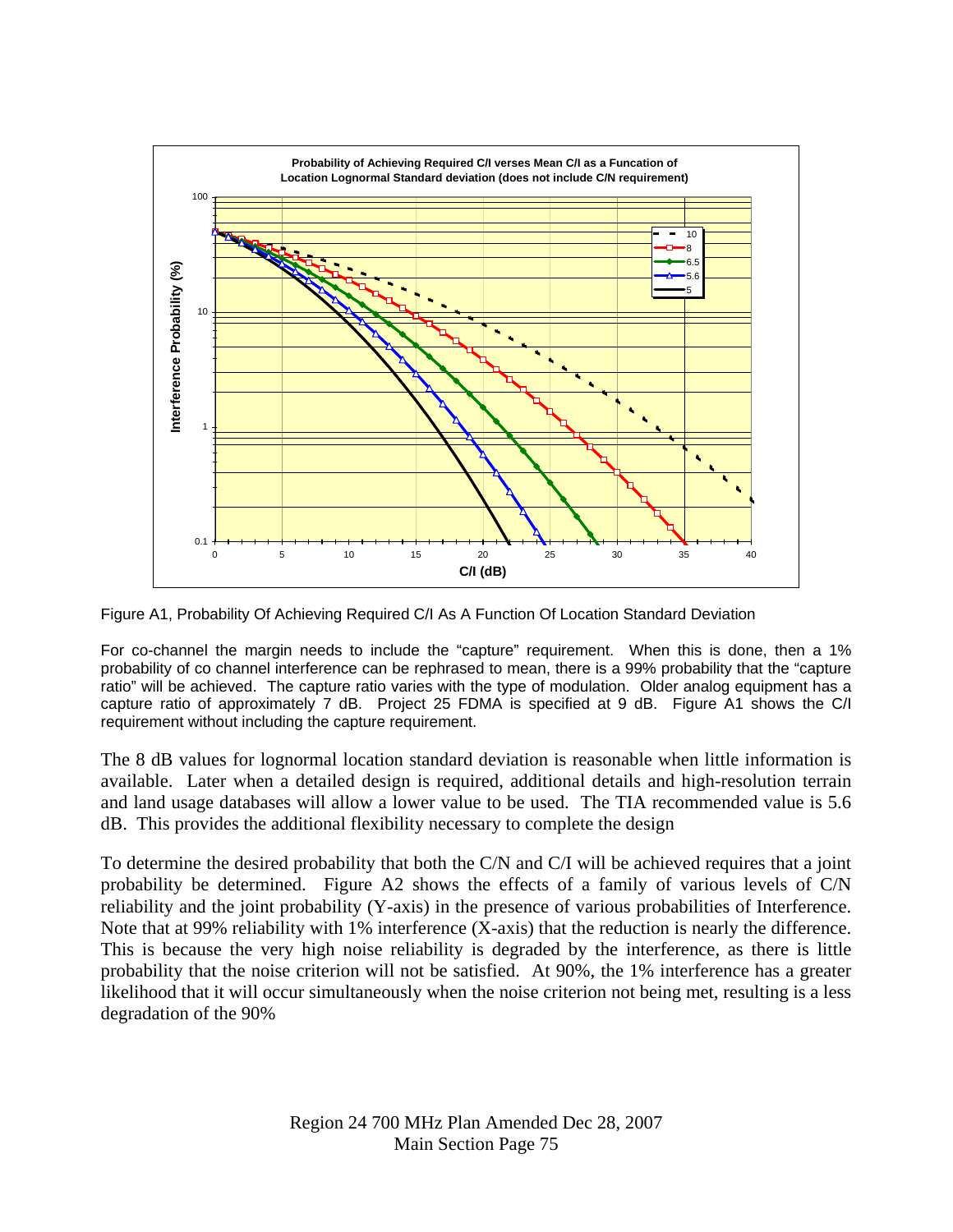

Figure A2 - Effect Of Joint Probability On The Composite Probability

For adjacent and alternate channels, the channel performance requirement must be added to the C/I ratio. When this is applied, then a 1% probability of adjacent/alternate channel interference can be rephrased to mean, there is a 99% probability that the "channel performance ratio" will be achieved.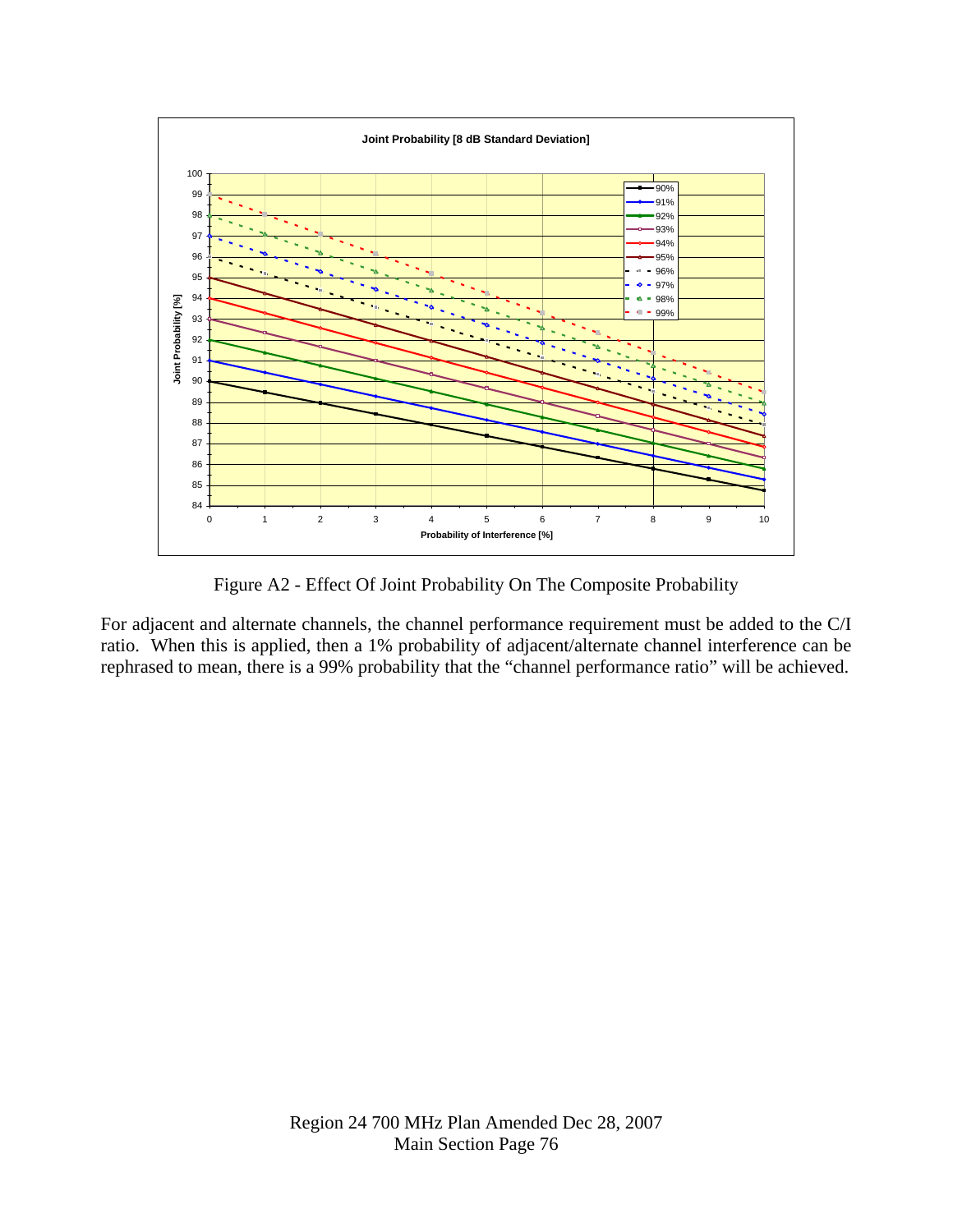**The Region 24 Channel allocations have been established by the National Public Safety Telecommunications Council's channel packing program. Region 24 anticipates an open filing window where applicants can apply for available channels in their county area, until all channels are depleted. A "County Area" is defined as an area consisting of the area within the county as well as a distance of up to 10 miles outside of the county. It is anticipated this extended county area will enable Region 24 to maximize channel re-use of any "orphan" remainders.** 

| 12/16/2007 | Region<br>Channel | 24<br>Allotments |             |             |            |
|------------|-------------------|------------------|-------------|-------------|------------|
|            | General           | Use              |             |             |            |
|            |                   |                  |             |             |            |
|            | <b>FCC</b>        | Channel          | <b>Base</b> | <b>New</b>  | <b>New</b> |
| County     | <b>Band</b>       | Number           | Frequency   | <b>Base</b> | Mobile     |
| Adair      | Voice             | 25KHz            | 17-20       | 769.1125    | 799.1125   |
|            | Voice             | 25KHz            | 57-60       | 769.3625    | 799.3625   |
|            | Voice             | 25KHz            | 125-128     | 769.7875    | 799.7875   |
|            | Voice             | 25KHz            | 177-180     | 770.1125    | 800.1125   |
|            | Voice             | 25KHz            | 281-284     | 770.7625    | 800.7625   |
|            | Voice             | 25KHz            | 329-332     | 771.0625    | 801.0625   |
|            | Voice             | 25KHz            | 385-388     | 771.4125    | 801.4125   |
|            | Voice             | 25KHz            | 437-440     | 771.7375    | 801.7375   |
|            | Voice             | 25KHz            | 477-480     | 771.9875    | 801.9875   |
|            | Voice             | 25KHz            | 501-504     | 772.1375    | 802.1375   |
|            | Voice             | 25KHz            | 577-580     | 772.6125    | 802.6125   |
|            | Voice             | 25KHz            | 617-620     | 772.8625    | 802.8625   |
|            | Voice             | 25KHz            | 709-712     | 773.4375    | 803.4375   |
|            | Voice             | 25KHz            | 793-796     | 773.9625    | 803.9625   |
|            | Voice             | 25KHz            | 861-864     | 774.3875    | 804.3875   |
|            | Voice             | 25KHz            | 913-916     | 774.7125    | 804.7125   |
| Andrew     | Voice             | 25KHz            | 93-96       | 769.5875    | 799.5875   |
|            | Voice             | 25KHz            | 173-176     | 770.0875    | 800.0875   |
|            | Voice             | 25KHz            | 281-284     | 770.7625    | 800.7625   |
|            | Voice             | 25KHz            | 353-356     | 771.2125    | 801.2125   |
|            | Voice             | 25KHz            | 397-400     | 771.4875    | 801.4875   |
|            | Voice             | 25KHz            | 437-440     | 771.7375    | 801.7375   |
|            | Voice             | 25KHz            | 597-600     | 772.7375    | 802.7375   |
|            | Voice             | 25KHz            | 673-676     | 773.2125    | 803.2125   |
|            | Voice             | 25KHz            | 797-800     | 773.9875    | 803.9875   |
|            | Voice             | 25KHz            | 861-864     | 774.3875    | 804.3875   |
|            | Voice             | 25KHz            | 945-948     | 774.9125    | 804.9125   |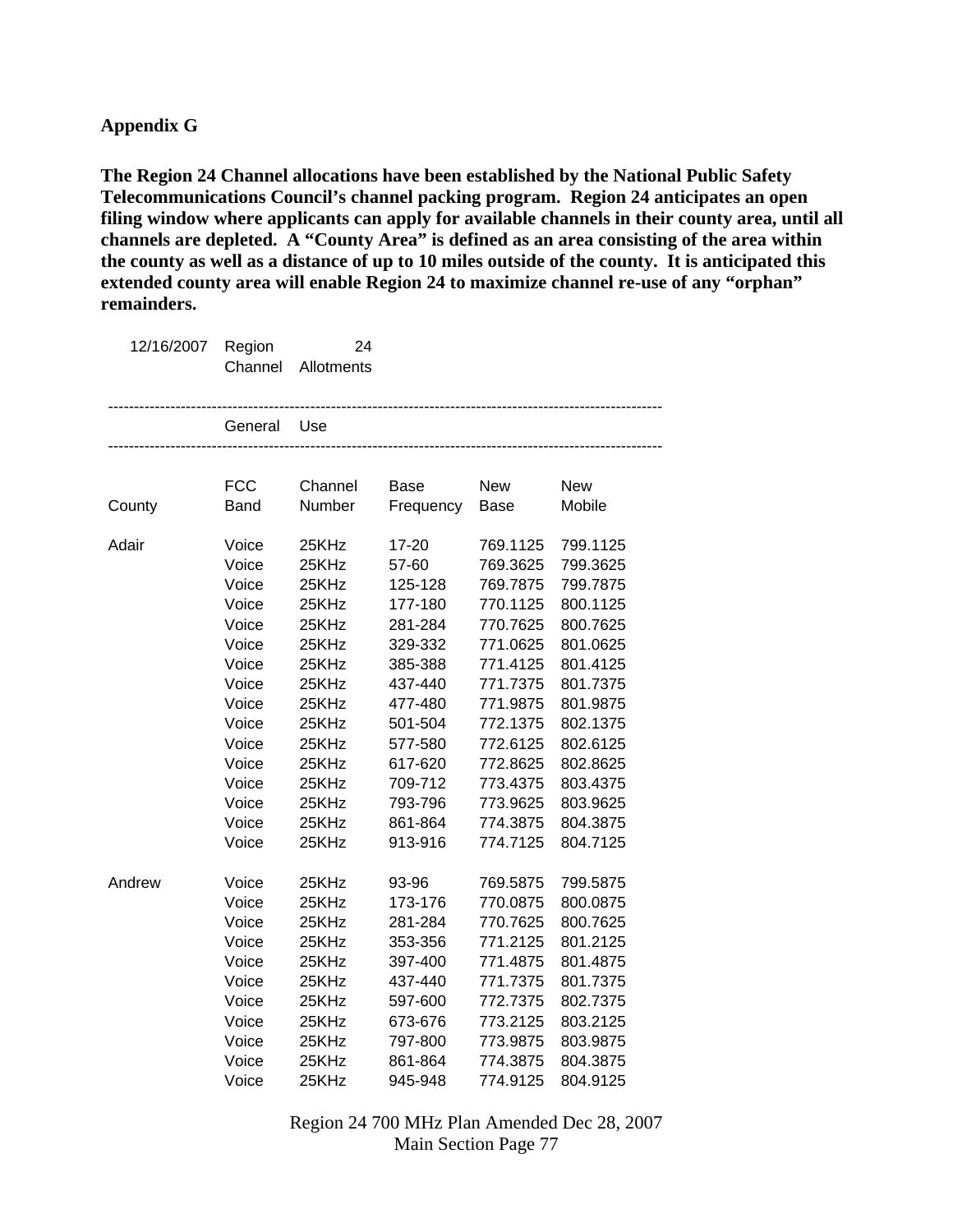| Atchison      | Voice | 25KHz | 341-344 | 771.1375 | 801.1375 |        |
|---------------|-------|-------|---------|----------|----------|--------|
|               | Voice | 25KHz | 385-388 | 771.4125 | 801.4125 |        |
|               | Voice | 25KHz | 509-512 | 772.1875 | 802.1875 |        |
|               | Voice | 25KHz | 589-592 | 772.6875 | 802.6875 |        |
|               | Voice | 25KHz | 717-720 | 773.4875 | 803.4875 |        |
|               | Voice | 25KHz | 825-828 | 774.1625 | 804.1625 |        |
| Audrain       | Voice | 25KHz | 97-100  | 769.6125 | 799.6125 |        |
|               | Voice | 25KHz | 245-248 | 770.5375 | 800.5375 |        |
|               | Voice | 25KHz | 329-332 | 771.0625 | 801.0625 |        |
|               | Voice | 25KHz | 421-424 | 771.6375 | 801.6375 |        |
|               | Voice | 25KHz | 465-468 | 771.9125 | 801.9125 |        |
|               | Voice | 25KHz | 513-516 | 772.2125 | 802.2125 |        |
|               | Voice | 25KHz | 617-620 | 772.8625 | 802.8625 |        |
|               | Voice | 25KHz | 705-708 | 773.4125 | 803.4125 |        |
|               | Voice | 25KHz | 821-824 | 774.1375 | 804.1375 |        |
|               | Voice | 25KHz | 901-904 | 774.6375 | 804.6375 |        |
| <b>Barry</b>  | Voice | 25KHz | 49-52   | 769.3125 | 799.3125 |        |
|               | Voice | 25KHz | 169-172 | 770.0625 | 800.0625 |        |
|               | Voice | 25KHz | 289-292 | 770.8125 | 800.8125 |        |
|               | Voice | 25KHz | 357-360 | 771.2375 | 801.2375 |        |
|               | Voice | 25KHz | 473-476 | 771.9625 | 801.9625 |        |
|               | Voice | 25KHz | 481-484 | 772.0125 | 802.0125 |        |
|               | Voice | 25KHz | 537-540 | 772.3625 | 802.3625 |        |
|               | Voice | 25KHz | 625-628 | 772.9125 | 802.9125 |        |
|               | Voice | 25KHz | 901-904 | 774.6375 | 804.6375 |        |
|               | Voice | 25KHz | 941-944 | 774.8875 | 804.8875 |        |
| <b>Barton</b> | Voice | 25KHz | 125-128 | 769.7875 | 799.7875 |        |
|               | Voice | 25KHz | 321-324 | 771.0125 | 801.0125 |        |
|               | Voice | 25KHz | 369-372 | 771.3125 | 801.3125 |        |
|               | Voice | 25KHz | 513-516 | 772.2125 | 802.2125 |        |
|               | Voice | 25KHz | 569-572 | 772.5625 | 802.5625 | Campus |
|               | Voice | 25KHz | 701-704 | 773.3875 | 803.3875 |        |
|               | Voice | 25KHz | 705-708 | 773.4125 | 803.4125 | Campus |
|               | Voice | 25KHz | 789-792 | 773.9375 | 803.9375 |        |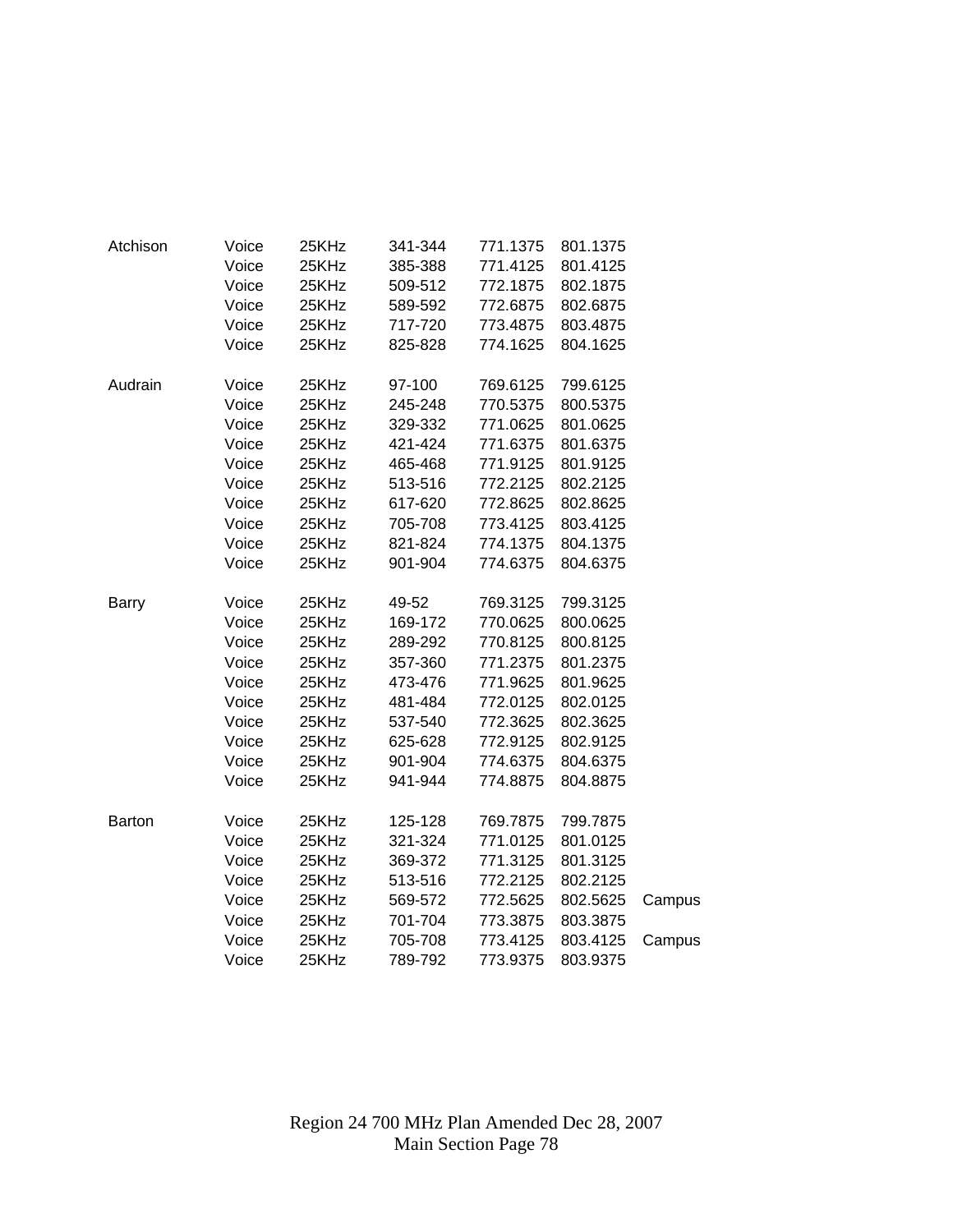| <b>Bates</b>     | Voice | 25KHz | 89-92   | 769.5625 | 799.5625 |        |
|------------------|-------|-------|---------|----------|----------|--------|
|                  | Voice | 25KHz | 325-328 | 771.0375 | 801.0375 | Campus |
|                  | Voice | 25KHz | 333-336 | 771.0875 | 801.0875 |        |
|                  | Voice | 25KHz | 377-380 | 771.3625 | 801.3625 | Campus |
|                  | Voice | 25KHz | 417-420 | 771.6125 | 801.6125 |        |
|                  | Voice | 25KHz | 465-468 | 771.9125 | 801.9125 | Campus |
|                  | Voice | 25KHz | 473-476 | 771.9625 | 801.9625 |        |
|                  | Voice | 25KHz | 509-512 | 772.1875 | 802.1875 |        |
|                  | Voice | 25KHz | 521-524 | 772.2625 | 802.2625 | Campus |
|                  | Voice | 25KHz | 633-636 | 772.9625 | 802.9625 | Campus |
|                  | Voice | 25KHz | 677-680 | 773.2375 | 803.2375 |        |
|                  | Voice | 25KHz | 717-720 | 773.4875 | 803.4875 | Campus |
|                  | Voice | 25KHz | 741-744 | 773.6375 | 803.6375 |        |
|                  | Voice | 25KHz | 821-824 | 774.1375 | 804.1375 | Campus |
|                  | Voice | 25KHz | 833-836 | 774.2125 | 804.2125 | Campus |
|                  | Voice | 25KHz | 869-872 | 774.4375 | 804.4375 |        |
|                  | Voice | 25KHz | 909-912 | 774.6875 | 804.6875 |        |
|                  |       |       |         |          |          |        |
| Benton           | Voice | 25KHz | 81-84   | 769.5125 | 799.5125 |        |
|                  | Voice | 25KHz | 257-260 | 770.6125 | 800.6125 |        |
|                  | Voice | 25KHz | 297-300 | 770.8625 | 800.8625 |        |
|                  | Voice | 25KHz | 341-344 | 771.1375 | 801.1375 |        |
|                  | Voice | 25KHz | 345-348 | 771.1625 | 801.1625 | Campus |
|                  | Voice | 25KHz | 369-372 | 771.3125 | 801.3125 | Campus |
|                  | Voice | 25KHz | 381-384 | 771.3875 | 801.3875 |        |
|                  | Voice | 25KHz | 425-428 | 771.6625 | 801.6625 |        |
|                  | Voice | 25KHz | 477-480 | 771.9875 | 801.9875 | Campus |
|                  | Voice | 25KHz | 497-500 | 772.1125 | 802.1125 |        |
|                  | Voice | 25KHz | 501-504 | 772.1375 | 802.1375 | Campus |
|                  | Voice | 25KHz | 541-544 | 772.3875 | 802.3875 | Campus |
|                  | Voice | 25KHz | 565-568 | 772.5375 | 802.5375 | Campus |
|                  | Voice | 25KHz | 569-572 | 772.5625 | 802.5625 |        |
|                  | Voice | 25KHz | 785-788 | 773.9125 | 803.9125 | Campus |
|                  |       |       |         |          |          |        |
| <b>Bollinger</b> | Voice | 25KHz | 41-44   | 769.2625 | 799.2625 |        |
|                  | Voice | 25KHz | 177-180 | 770.1125 | 800.1125 |        |
|                  | Voice | 25KHz | 357-360 | 771.2375 | 801.2375 |        |
|                  | Voice | 25KHz | 517-520 | 772.2375 | 802.2375 |        |
|                  | Voice | 25KHz | 829-832 | 774.1875 | 804.1875 |        |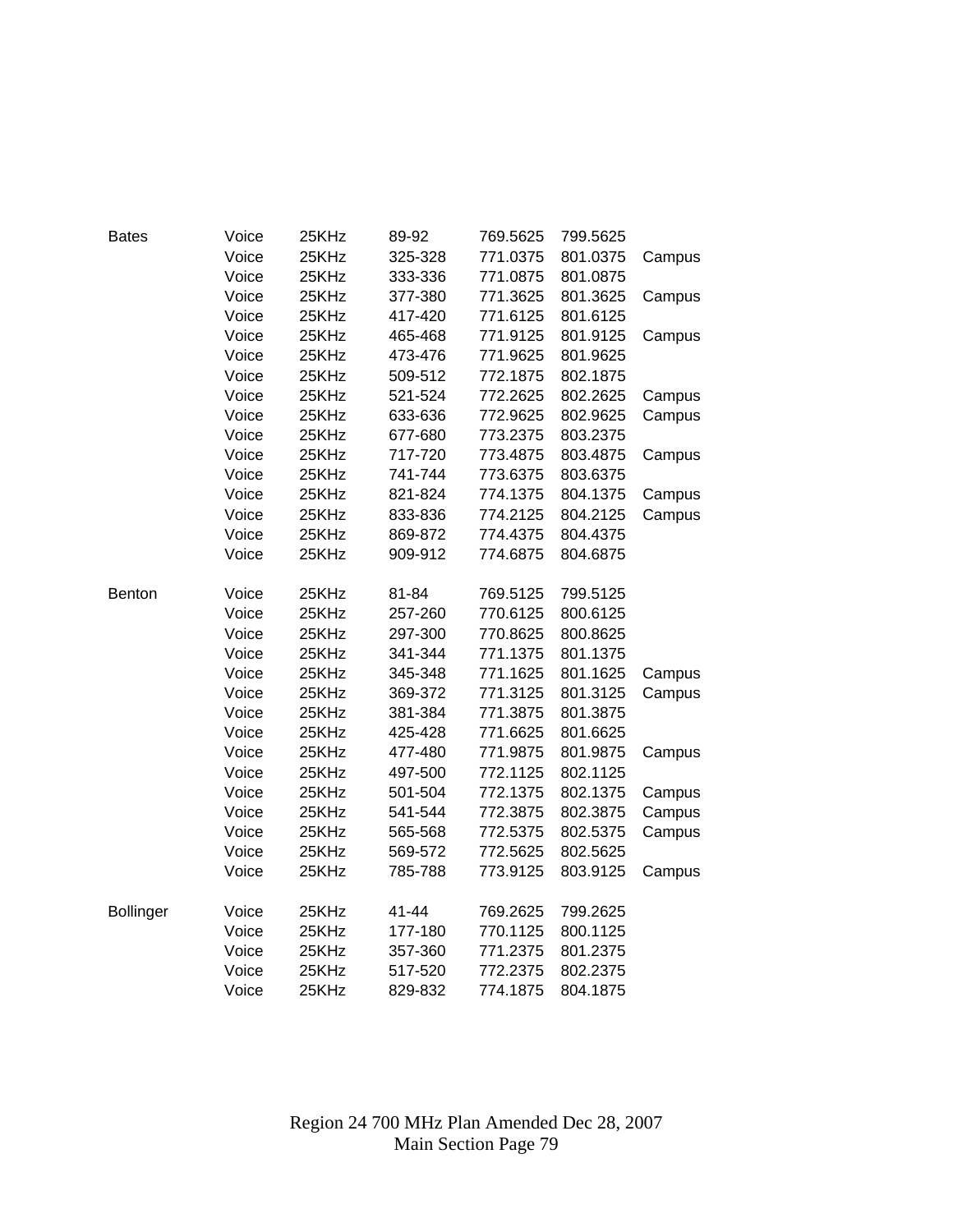| Boone           | Voice | 25KHz | 41-44                | 769.2625 | 799.2625                                    |
|-----------------|-------|-------|----------------------|----------|---------------------------------------------|
|                 | Voice | 25KHz | 81-84                | 769.5125 | 799.5125                                    |
|                 | Voice | 25KHz | 137-140              | 769.8625 | 799.8625                                    |
|                 | Voice | 25KHz | 177-180              | 770.1125 | 800.1125                                    |
|                 | Voice | 25KHz | 217-220              | 770.3625 | 800.3625                                    |
|                 | Voice | 25KHz | 257-260              | 770.6125 | 800.6125                                    |
|                 | Voice | 25KHz | 297-300              | 770.8625 | 800.8625                                    |
|                 | Voice | 25KHz | 349-352              | 771.1875 | 801.1875                                    |
|                 | Voice | 25KHz | 389-392              | 771.4375 | 801.4375                                    |
|                 | Voice | 25KHz | 437-440              | 771.7375 | 801.7375                                    |
|                 | Voice | 25KHz | 477-480              | 771.9875 | 801.9875                                    |
|                 | Voice | 25KHz | 501-504              | 772.1375 | 802.1375                                    |
|                 | Voice | 25KHz | 549-552              | 772.4375 | 802.4375                                    |
|                 | Voice | 25KHz | 625-628              | 772.9125 | 802.9125                                    |
|                 | Voice | 25KHz | 665-668              | 773.1625 | 803.1625                                    |
|                 | Voice | 25KHz | 713-716              | 773.4625 | 803.4625                                    |
|                 | Voice | 25KHz | 785-788              | 773.9125 | 803.9125                                    |
|                 | Voice | 25KHz | 833-836              | 774.2125 | 804.2125                                    |
|                 | Voice | 25KHz | 873-876              | 774.4625 | 804.4625                                    |
|                 | Voice | 25KHz | 913-916              | 774.7125 | 804.7125                                    |
|                 |       |       |                      |          |                                             |
| <b>Buchanan</b> | Voice | 25KHz | 121-124              | 769.7625 | 799.7625                                    |
|                 | Voice | 25KHz | 161-164              | 770.0125 | 800.0125                                    |
|                 | Voice | 25KHz | 201-204              | 770.2625 | 800.2625                                    |
|                 | Voice | 25KHz | 253-256              | 770.5875 | 800.5875                                    |
|                 | Voice | 25KHz | 333-336              | 771.0875 | 801.0875                                    |
|                 | Voice | 25KHz | 389-392              | 771.4375 | 801.4375                                    |
|                 | Voice | 25KHz | 473-476              | 771.9625 | 801.9625                                    |
|                 | Voice | 25KHz | 497-500              | 772.1125 | 802.1125                                    |
|                 | Voice | 25KHz | 537-540              | 772.3625 | 802.3625                                    |
|                 | Voice | 25KHz | 577-580              | 772.6125 | 802.6125                                    |
|                 | Voice | 25KHz | 633-636              | 772.9625 | 802.9625                                    |
|                 | Voice | 25KHz | 749-752              | 773.6875 | 803.6875                                    |
|                 | Voice | 25KHz | 789-792              | 773.9375 | 803.9375                                    |
|                 | Voice | 25KHz | 913-916              | 774.7125 | 804.7125                                    |
|                 |       |       |                      |          |                                             |
| <b>Butler</b>   | Voice | 25KHz | 45-48                | 769.2875 | 799.2875                                    |
|                 | Voice | 25KHz | 133-136              | 769.8375 | 799.8375                                    |
|                 | Voice | 25KHz | 201-204              | 770.2625 | 800.2625                                    |
|                 | Voice | 25KHz | 249-252              | 770.5625 | 800.5625                                    |
|                 | Voice | 25KHz | 345-348              | 771.1625 | 801.1625                                    |
|                 | Voice | 25KHz | 445-448              | 771.7875 | 801.7875                                    |
|                 | Voice | 25KHz | 501-504              | 772.1375 | 802.1375                                    |
|                 | Voice | 25KHz | 545-548              | 772.4125 | 802.4125                                    |
|                 | Voice | 25KHz | 609-612              | 772.8125 | 802.8125                                    |
|                 | Voice | 25KHz | 713-716              | 773.4625 | 803.4625                                    |
|                 | Voice | 25KHz | 785-788              | 773.9125 | 803.9125                                    |
|                 | Voice | 25KHz | 833-836              | 774.2125 | 804.2125                                    |
|                 | Voice | 25KHz | 905-908              | 774.6625 | 804.6625                                    |
|                 |       |       |                      |          | Region 24 700 MHz Plan Amended Dec 28, 2007 |
|                 |       |       | Main Section Page 80 |          |                                             |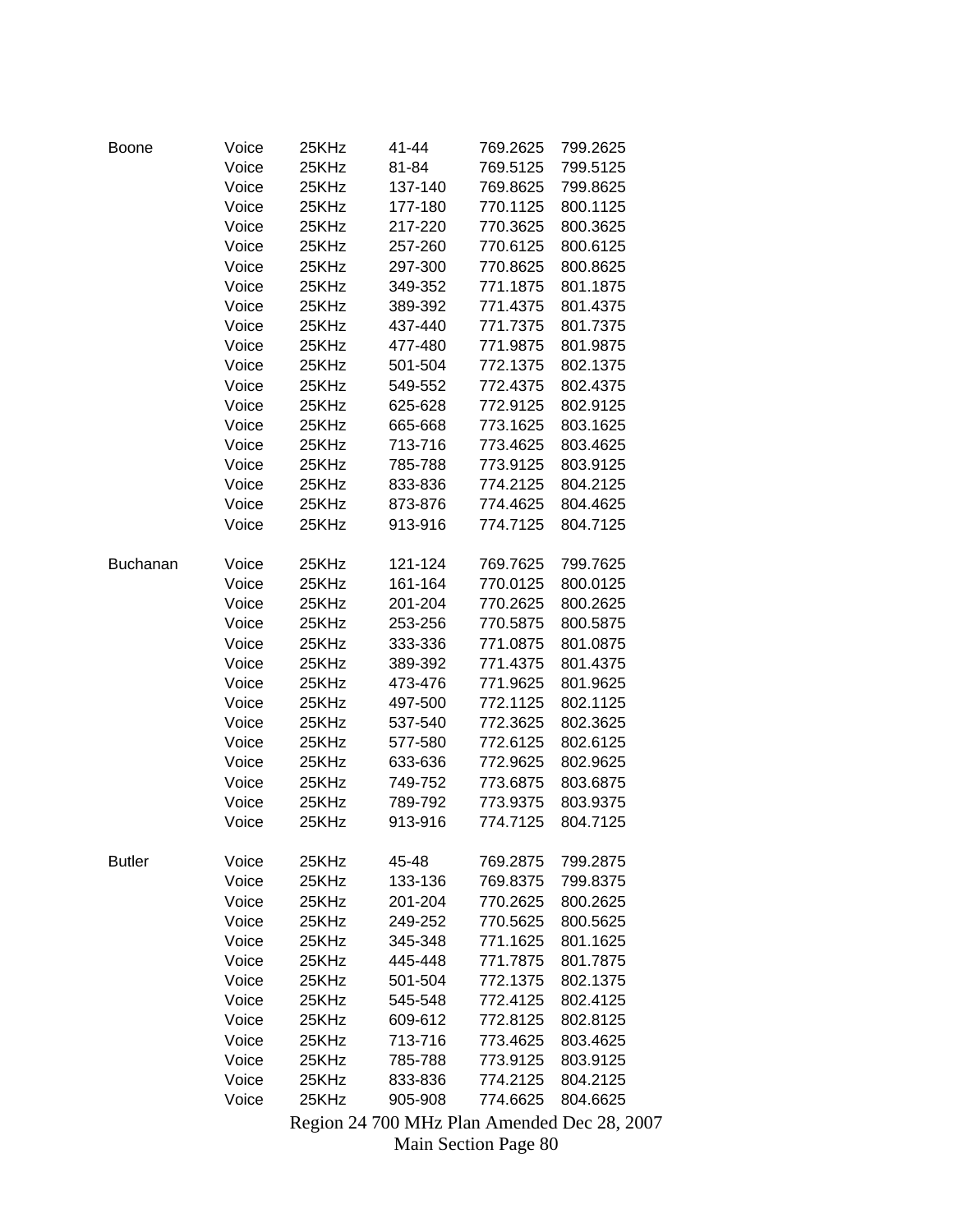| Caldwell | Voice | 25KHz | 89-92     | 769.5625 | 799.5625 |        |
|----------|-------|-------|-----------|----------|----------|--------|
|          | Voice | 25KHz | 349-352   | 771.1875 | 801.1875 | Campus |
|          | Voice | 25KHz | 393-396   | 771.4625 | 801.4625 |        |
|          | Voice | 25KHz | 465-468   | 771.9125 | 801.9125 |        |
|          | Voice | 25KHz | 489-492   | 772.0625 | 802.0625 |        |
|          | Voice | 25KHz | 553-556   | 772.4625 | 802.4625 |        |
|          | Voice | 25KHz | 557-560   | 772.4875 | 802.4875 | Campus |
|          | Voice | 25KHz | 613-616   | 772.8375 | 802.8375 | Campus |
|          | Voice | 25KHz | 781-784   | 773.8875 | 803.8875 |        |
|          | Voice | 25KHz | 909-912   | 774.6875 | 804.6875 |        |
|          | Voice | 25KHz | 941-944   | 774.8875 | 804.8875 | Campus |
| Callaway | Voice | 25KHz | 17-20     | 769.1125 | 799.1125 |        |
|          | Voice | 25KHz | 89-92     | 769.5625 | 799.5625 |        |
|          | Voice | 25KHz | 165-168   | 770.0375 | 800.0375 |        |
|          | Voice | 25KHz | 209-212   | 770.3125 | 800.3125 |        |
|          | Voice | 25KHz | 321-324   | 771.0125 | 801.0125 |        |
|          | Voice | 25KHz | 369-372   | 771.3125 | 801.3125 |        |
|          | Voice | 25KHz | 457-460   | 771.8625 | 801.8625 |        |
|          | Voice | 25KHz | 481-484   | 772.0125 | 802.0125 |        |
|          | Voice | 25KHz | 521-524   | 772.2625 | 802.2625 |        |
|          | Voice | 25KHz | 565-568   | 772.5375 | 802.5375 |        |
|          | Voice | 25KHz | 609-612   | 772.8125 | 802.8125 |        |
|          | Voice | 25KHz | 677-680   | 773.2375 | 803.2375 |        |
|          | Voice | 25KHz | 753-756   | 773.7125 | 803.7125 |        |
|          | Voice | 25KHz | 793-796   | 773.9625 | 803.9625 |        |
| Camden   | Voice | 25KHz | $13 - 16$ | 769.0875 | 799.0875 |        |
|          | Voice | 25KHz | 177-180   | 770.1125 | 800.1125 |        |
|          | Voice | 25KHz | 217-220   | 770.3625 | 800.3625 |        |
|          | Voice | 25KHz | 333-336   | 771.0875 | 801.0875 |        |
|          | Voice | 25KHz | 389-392   | 771.4375 | 801.4375 |        |
|          | Voice | 25KHz | 441-444   | 771.7625 | 801.7625 |        |
|          | Voice | 25KHz | 489-492   | 772.0625 | 802.0625 |        |
|          | Voice | 25KHz | 549-552   | 772.4375 | 802.4375 |        |
|          | Voice | 25KHz | 601-604   | 772.7625 | 802.7625 |        |
|          | Voice | 25KHz | 661-664   | 773.1375 | 803.1375 |        |
|          | Voice | 25KHz | 821-824   | 774.1375 | 804.1375 |        |
|          | Voice | 25KHz | 861-864   | 774.3875 | 804.3875 |        |
|          | Voice | 25KHz | 909-912   | 774.6875 | 804.6875 |        |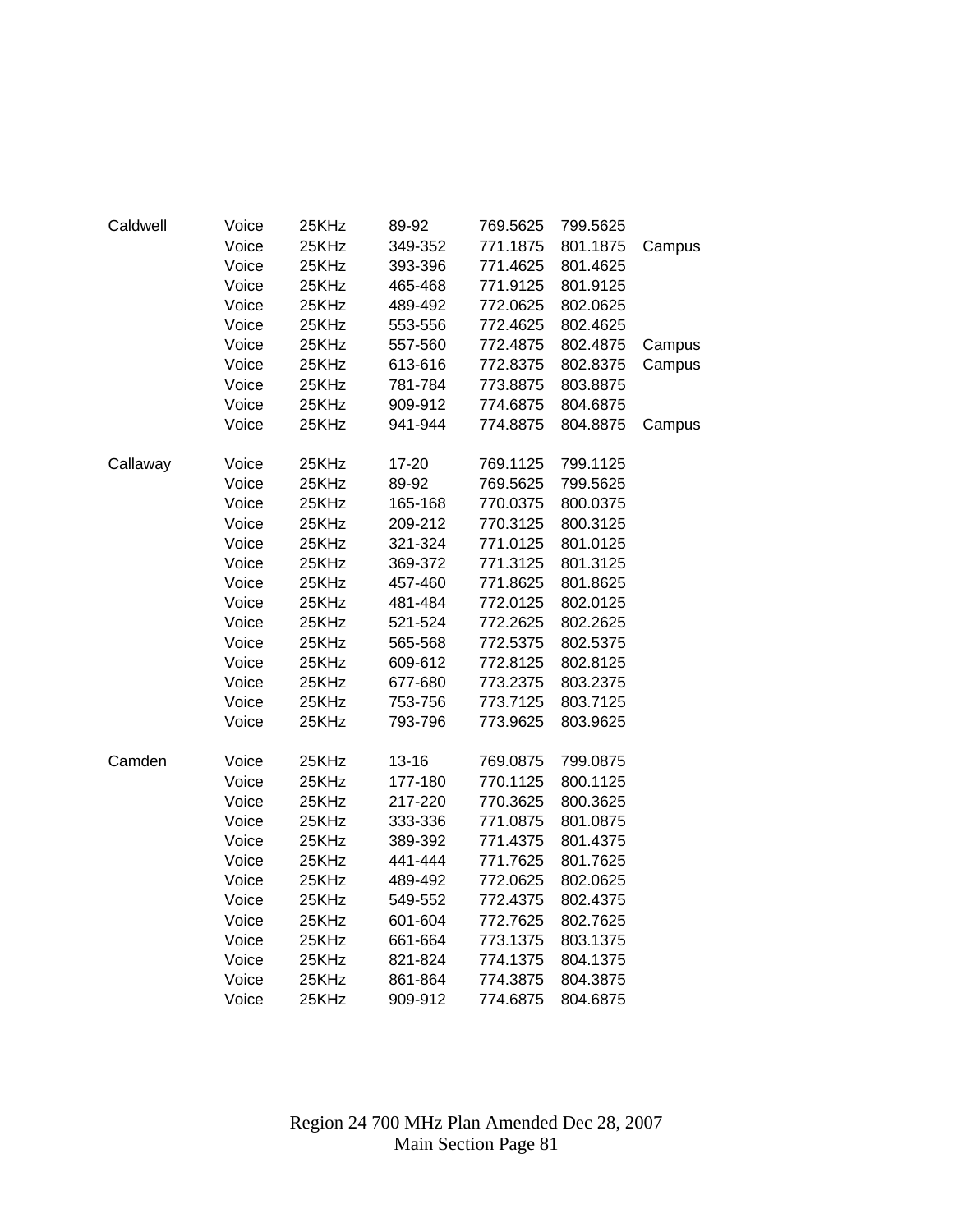| Cape      |       |       |         |          |          |
|-----------|-------|-------|---------|----------|----------|
| Girardeau | Voice | 25KHz | 81-84   | 769.5125 | 799.5125 |
|           | Voice | 25KHz | 121-124 | 769.7625 | 799.7625 |
|           | Voice | 25KHz | 165-168 | 770.0375 | 800.0375 |
|           | Voice | 25KHz | 205-208 | 770.2875 | 800.2875 |
|           | Voice | 25KHz | 253-256 | 770.5875 | 800.5875 |
|           | Voice | 25KHz | 321-324 | 771.0125 | 801.0125 |
|           | Voice | 25KHz | 369-372 | 771.3125 | 801.3125 |
|           | Voice | 25KHz | 409-412 | 771.5625 | 801.5625 |
|           | Voice | 25KHz | 449-452 | 771.8125 | 801.8125 |
|           | Voice | 25KHz | 489-492 | 772.0625 | 802.0625 |
|           | Voice | 25KHz | 529-532 | 772.3125 | 802.3125 |
|           | Voice | 25KHz | 569-572 | 772.5625 | 802.5625 |
|           | Voice | 25KHz | 621-624 | 772.8875 | 802.8875 |
|           | Voice | 25KHz | 717-720 | 773.4875 | 803.4875 |
|           | Voice | 25KHz | 757-760 | 773.7375 | 803.7375 |
|           | Voice | 25KHz | 821-824 | 774.1375 | 804.1375 |
|           | Voice | 25KHz | 869-872 | 774.4375 | 804.4375 |
|           | Voice | 25KHz | 917-920 | 774.7375 | 804.7375 |
|           |       |       |         |          |          |
| Carroll   | Voice | 25KHz | 165-168 | 770.0375 | 800.0375 |
|           | Voice | 25KHz | 213-216 | 770.3375 | 800.3375 |
|           | Voice | 25KHz | 353-356 | 771.2125 | 801.2125 |
|           | Voice | 25KHz | 409-412 | 771.5625 | 801.5625 |
|           | Voice | 25KHz | 521-524 | 772.2625 | 802.2625 |
|           | Voice | 25KHz | 569-572 | 772.5625 | 802.5625 |
|           | Voice | 25KHz | 625-628 | 772.9125 | 802.9125 |
|           | Voice | 25KHz | 713-716 | 773.4625 | 803.4625 |
|           | Voice | 25KHz | 869-872 | 774.4375 | 804.4375 |
|           |       |       |         |          |          |
| Carter    | Voice | 25KHz | 93-96   | 769.5875 | 799.5875 |
|           | Voice | 25KHz | 369-372 | 771.3125 | 801.3125 |
|           | Voice | 25KHz | 409-412 | 771.5625 | 801.5625 |
|           | Voice | 25KHz | 529-532 | 772.3125 | 802.3125 |
|           | Voice | 25KHz | 629-632 | 772.9375 | 802.9375 |
|           | Voice | 25KHz | 705-708 | 773.4125 | 803.4125 |
|           | Voice | 25KHz | 873-876 | 774.4625 | 804.4625 |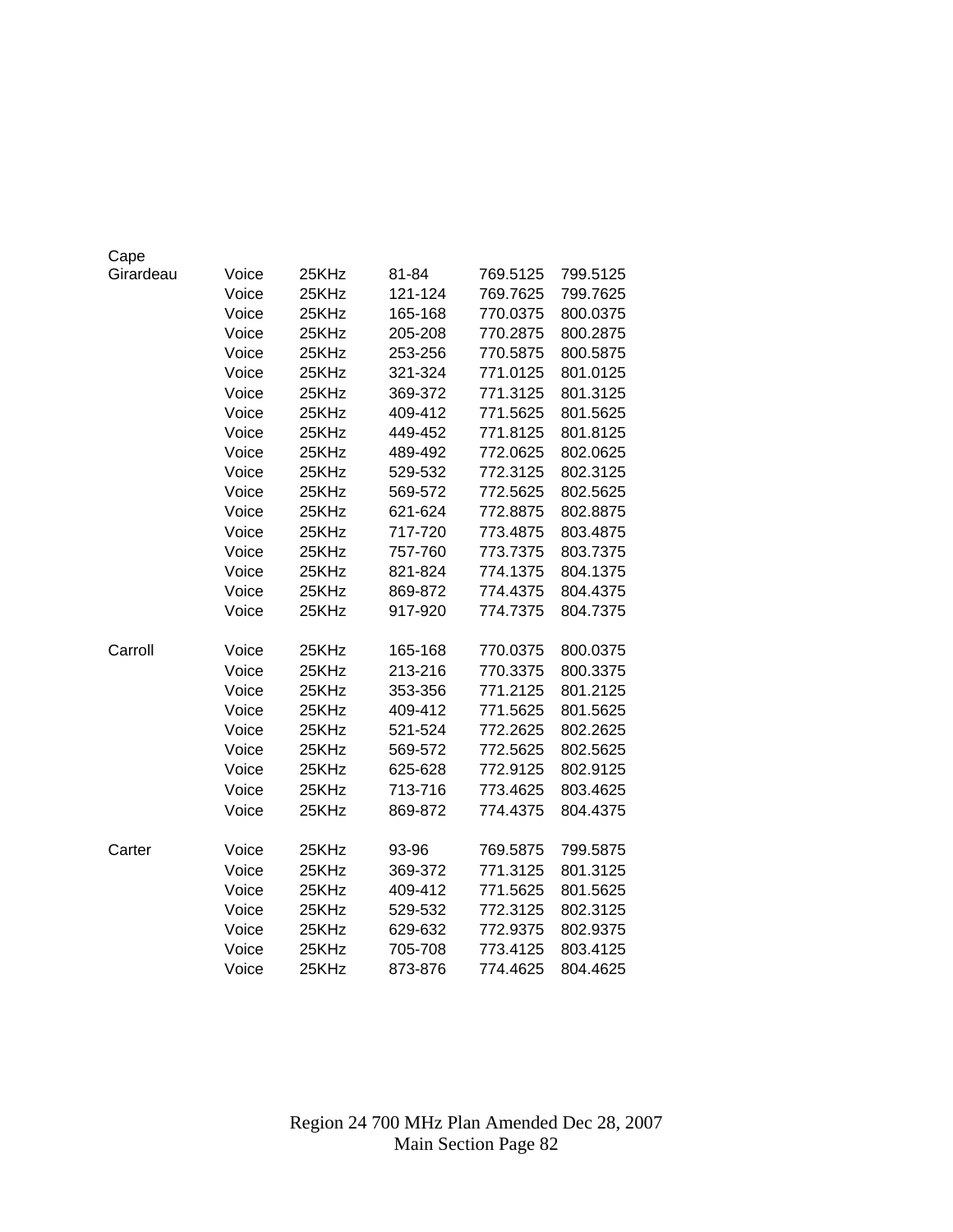| Cass      | Voice | 25KHz | 137-140 | 769.8625 | 799.8625 |        |
|-----------|-------|-------|---------|----------|----------|--------|
|           | Voice | 25KHz | 245-248 | 770.5375 | 800.5375 |        |
|           | Voice | 25KHz | 349-352 | 771.1875 | 801.1875 |        |
|           | Voice | 25KHz | 389-392 | 771.4375 | 801.4375 |        |
|           | Voice | 25KHz | 393-396 | 771.4625 | 801.4625 | Campus |
|           | Voice | 25KHz | 441-444 | 771.7625 | 801.7625 |        |
|           | Voice | 25KHz | 489-492 | 772.0625 | 802.0625 |        |
|           | Voice | 25KHz | 553-556 | 772.4625 | 802.4625 | Campus |
|           | Voice | 25KHz | 565-568 | 772.5375 | 802.5375 |        |
|           | Voice | 25KHz | 597-600 | 772.7375 | 802.7375 | Campus |
|           | Voice | 25KHz | 605-608 | 772.7875 | 802.7875 |        |
|           | Voice | 25KHz | 661-664 | 773.1375 | 803.1375 |        |
|           | Voice | 25KHz | 861-864 | 774.3875 | 804.3875 | Campus |
| Cedar     | Voice | 25KHz | 249-252 | 770.5625 | 800.5625 |        |
|           | Voice | 25KHz | 293-296 | 770.8375 | 800.8375 |        |
|           | Voice | 25KHz | 421-424 | 771.6375 | 801.6375 |        |
|           | Voice | 25KHz | 461-464 | 771.8875 | 801.8875 |        |
|           | Voice | 25KHz | 625-628 | 772.9125 | 802.9125 |        |
|           | Voice | 25KHz | 749-752 | 773.6875 | 803.6875 |        |
|           | Voice | 25KHz | 917-920 | 774.7375 | 804.7375 |        |
| Chariton  | Voice | 25KHz | 333-336 | 771.0875 | 801.0875 |        |
|           | Voice | 25KHz | 377-380 | 771.3625 | 801.3625 |        |
|           | Voice | 25KHz | 441-444 | 771.7625 | 801.7625 |        |
|           | Voice | 25KHz | 585-588 | 772.6625 | 802.6625 |        |
|           | Voice | 25KHz | 661-664 | 773.1375 | 803.1375 |        |
|           | Voice | 25KHz | 701-704 | 773.3875 | 803.3875 |        |
|           | Voice | 25KHz | 789-792 | 773.9375 | 803.9375 |        |
|           | Voice | 25KHz | 905-908 | 774.6625 | 804.6625 |        |
| Christian | Voice | 25KHz | 57-60   | 769.3625 | 799.3625 |        |
|           | Voice | 25KHz | 209-212 | 770.3125 | 800.3125 |        |
|           | Voice | 25KHz | 345-348 | 771.1625 | 801.1625 |        |
|           | Voice | 25KHz | 385-388 | 771.4125 | 801.4125 |        |
|           | Voice | 25KHz | 425-428 | 771.6625 | 801.6625 |        |
|           | Voice | 25KHz | 493-496 | 772.0875 | 802.0875 |        |
|           | Voice | 25KHz | 553-556 | 772.4625 | 802.4625 |        |
|           | Voice | 25KHz | 593-596 | 772.7125 | 802.7125 |        |
|           | Voice | 25KHz | 673-676 | 773.2125 | 803.2125 |        |
|           | Voice | 25KHz | 757-760 | 773.7375 | 803.7375 |        |
|           | Voice | 25KHz | 837-840 | 774.2375 | 804.2375 |        |
|           | Voice | 25KHz | 877-880 | 774.4875 | 804.4875 |        |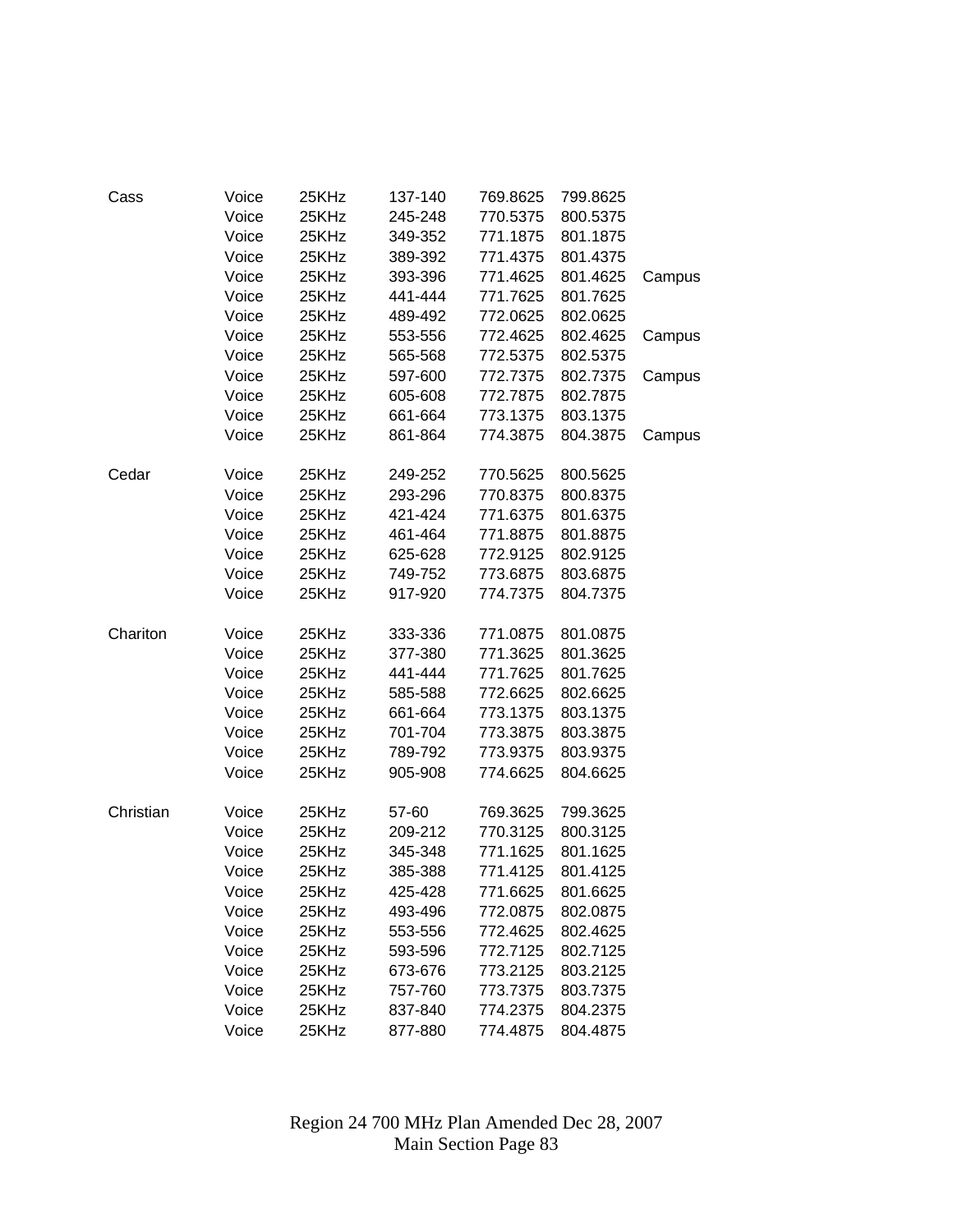| Clark   | Voice | 25KHz | 205-208 | 770.2875 | 800.2875 |        |
|---------|-------|-------|---------|----------|----------|--------|
|         | Voice | 25KHz | 389-392 | 771.4375 | 801.4375 |        |
|         | Voice | 25KHz | 441-444 | 771.7625 | 801.7625 |        |
|         | Voice | 25KHz | 545-548 | 772.4125 | 802.4125 |        |
|         | Voice | 25KHz | 585-588 | 772.6625 | 802.6625 |        |
|         | Voice | 25KHz | 665-668 | 773.1625 | 803.1625 |        |
|         | Voice | 25KHz | 745-748 | 773.6625 | 803.6625 |        |
|         |       |       |         |          |          |        |
| Clay    | Voice | 25KHz | 129-132 | 769.8125 | 799.8125 | Campus |
|         | Voice | 25KHz | 133-136 | 769.8375 | 799.8375 |        |
|         | Voice | 25KHz | 241-244 | 770.5125 | 800.5125 |        |
|         | Voice | 25KHz | 289-292 | 770.8125 | 800.8125 |        |
|         | Voice | 25KHz | 345-348 | 771.1625 | 801.1625 |        |
|         | Voice | 25KHz | 405-408 | 771.5375 | 801.5375 |        |
|         | Voice | 25KHz | 445-448 | 771.7875 | 801.7875 |        |
|         | Voice | 25KHz | 517-520 | 772.2375 | 802.2375 |        |
|         | Voice | 25KHz | 561-564 | 772.5125 | 802.5125 |        |
|         | Voice | 25KHz | 593-596 | 772.7125 | 802.7125 | Campus |
|         | Voice | 25KHz | 601-604 | 772.7625 | 802.7625 |        |
|         | Voice | 25KHz | 665-668 | 773.1625 | 803.1625 |        |
|         |       |       |         |          |          |        |
| Clinton | Voice | 25KHz | 41-44   | 769.2625 | 799.2625 |        |
|         | Voice | 25KHz | 81-84   | 769.5125 | 799.5125 |        |
|         | Voice | 25KHz | 377-380 | 771.3625 | 801.3625 |        |
|         | Voice | 25KHz | 509-512 | 772.1875 | 802.1875 |        |
|         | Voice | 25KHz | 585-588 | 772.6625 | 802.6625 |        |
|         | Voice | 25KHz | 709-712 | 773.4375 | 803.4375 |        |
|         | Voice | 25KHz | 821-824 | 774.1375 | 804.1375 |        |
|         | Voice | 25KHz | 901-904 | 774.6375 | 804.6375 |        |
|         |       |       |         |          |          |        |
| Cole    | Voice | 25KHz | 49-52   | 769.3125 | 799.3125 |        |
|         | Voice | 25KHz | 125-128 | 769.7875 | 799.7875 |        |
|         | Voice | 25KHz | 201-204 | 770.2625 | 800.2625 |        |
|         | Voice | 25KHz | 249-252 | 770.5625 | 800.5625 |        |
|         | Voice | 25KHz | 289-292 | 770.8125 | 800.8125 |        |
|         | Voice | 25KHz | 361-364 | 771.2625 | 801.2625 |        |
|         | Voice | 25KHz | 409-412 | 771.5625 | 801.5625 |        |
|         | Voice | 25KHz | 449-452 | 771.8125 | 801.8125 |        |
|         | Voice | 25KHz | 493-496 | 772.0875 | 802.0875 |        |
|         | Voice | 25KHz | 541-544 | 772.3875 | 802.3875 |        |
|         | Voice | 25KHz | 585-588 | 772.6625 | 802.6625 |        |
|         | Voice | 25KHz | 637-640 | 772.9875 | 802.9875 |        |
|         | Voice | 25KHz | 701-704 | 773.3875 | 803.3875 |        |
|         | Voice | 25KHz | 745-748 | 773.6625 | 803.6625 |        |
|         | Voice | 25KHz | 825-828 | 774.1625 | 804.1625 |        |
|         | Voice | 25KHz | 865-868 | 774.4125 | 804.4125 |        |
|         | Voice | 25KHz | 905-908 | 774.6625 | 804.6625 |        |
|         | Voice | 25KHz | 945-948 | 774.9125 | 804.9125 |        |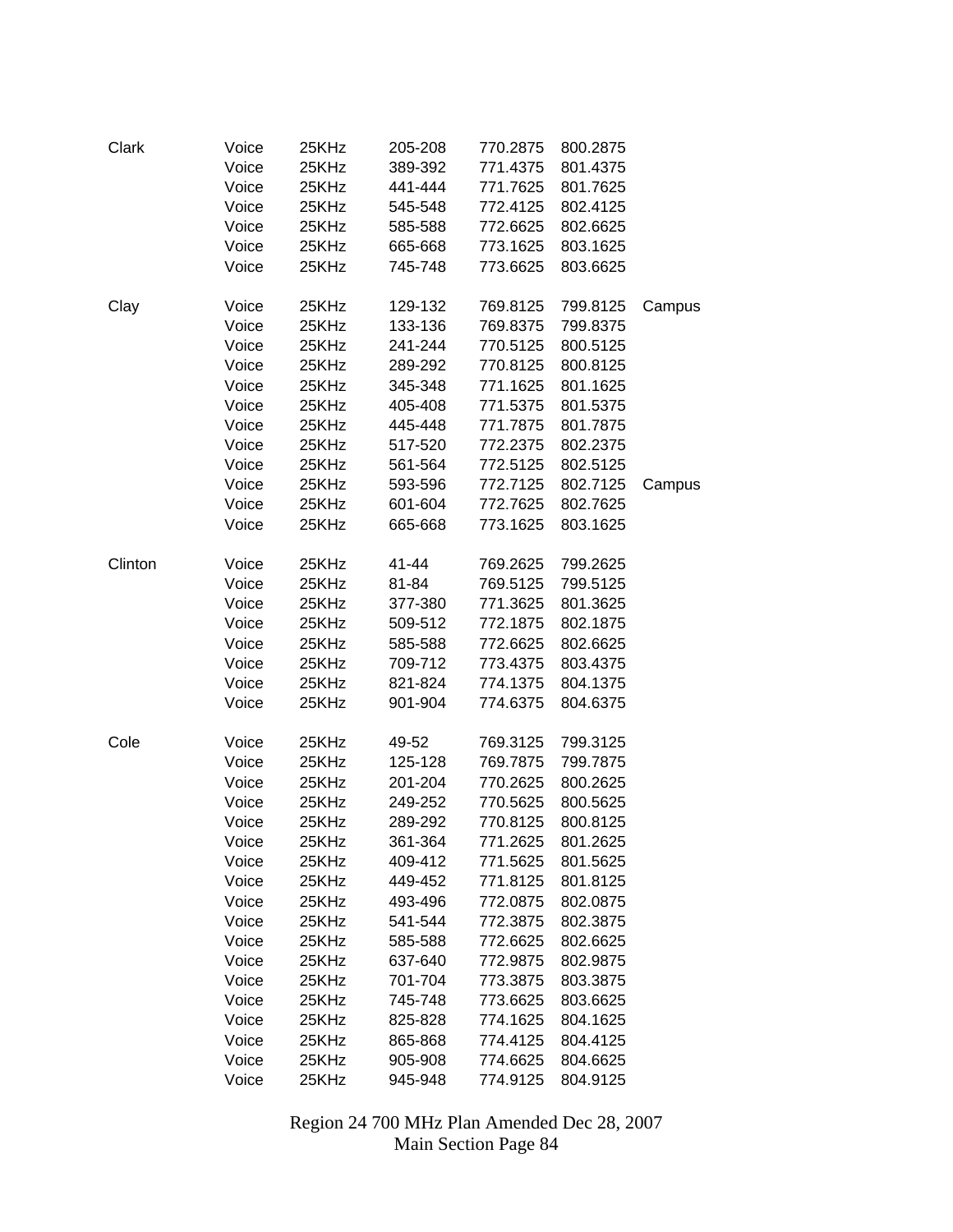| Cooper   | Voice | 25KHz | 205-208   | 770.2875 | 800.2875 |        |
|----------|-------|-------|-----------|----------|----------|--------|
|          | Voice | 25KHz | 281-284   | 770.7625 | 800.7625 |        |
|          | Voice | 25KHz | 405-408   | 771.5375 | 801.5375 |        |
|          | Voice | 25KHz | 445-448   | 771.7875 | 801.7875 |        |
|          | Voice | 25KHz | 517-520   | 772.2375 | 802.2375 |        |
|          | Voice | 25KHz | 589-592   | 772.6875 | 802.6875 |        |
|          | Voice | 25KHz | 673-676   | 773.2125 | 803.2125 |        |
|          | Voice | 25KHz | 749-752   | 773.6875 | 803.6875 |        |
|          |       |       |           |          |          |        |
| Crawford | Voice | 25KHz | 85-88     | 769.5375 | 799.5375 |        |
|          | Voice | 25KHz | 205-208   | 770.2875 | 800.2875 |        |
|          | Voice | 25KHz | 297-300   | 770.8625 | 800.8625 |        |
|          | Voice | 25KHz | 385-388   | 771.4125 | 801.4125 |        |
|          | Voice | 25KHz | 441-444   | 771.7625 | 801.7625 |        |
|          | Voice | 25KHz | 497-500   | 772.1125 | 802.1125 |        |
|          | Voice | 25KHz | 545-548   | 772.4125 | 802.4125 |        |
|          | Voice | 25KHz | 601-604   | 772.7625 | 802.7625 |        |
|          | Voice | 25KHz | 821-824   | 774.1375 | 804.1375 |        |
|          | Voice | 25KHz | 869-872   | 774.4375 | 804.4375 |        |
|          | Voice | 25KHz | 909-912   | 774.6875 | 804.6875 |        |
|          |       |       |           |          |          |        |
| Dade     | Voice | 25KHz | $13 - 16$ | 769.0875 | 799.0875 |        |
|          | Voice | 25KHz | 381-384   | 771.3875 | 801.3875 |        |
|          | Voice | 25KHz | 429-432   | 771.6875 | 801.6875 |        |
|          | Voice | 25KHz | 489-492   | 772.0625 | 802.0625 |        |
|          | Voice | 25KHz | 525-528   | 772.2875 | 802.2875 | Campus |
|          | Voice | 25KHz | 561-564   | 772.5125 | 802.5125 |        |
|          | Voice | 25KHz | 613-616   | 772.8375 | 802.8375 | Campus |
|          | Voice | 25KHz | 709-712   | 773.4375 | 803.4375 | Campus |
|          |       |       |           |          |          |        |
| Dallas   | Voice | 25KHz | 357-360   | 771.2375 | 801.2375 |        |
|          | Voice | 25KHz | 405-408   | 771.5375 | 801.5375 |        |
|          | Voice | 25KHz | 465-468   | 771.9125 | 801.9125 |        |
|          | Voice | 25KHz | 589-592   | 772.6875 | 802.6875 |        |
|          | Voice | 25KHz | 677-680   | 773.2375 | 803.2375 |        |
|          | Voice | 25KHz | 753-756   | 773.7125 | 803.7125 |        |
|          | Voice | 25KHz | 833-836   | 774.2125 | 804.2125 |        |
|          |       |       |           |          |          |        |
| Daviess  | Voice | 25KHz | 125-128   | 769.7875 | 799.7875 |        |
|          | Voice | 25KHz | 209-212   | 770.3125 | 800.3125 |        |
|          | Voice | 25KHz | 285-288   | 770.7875 | 800.7875 |        |
|          | Voice | 25KHz | 341-344   | 771.1375 | 801.1375 |        |
|          | Voice | 25KHz | 385-388   | 771.4125 | 801.4125 |        |
|          | Voice | 25KHz | 449-452   | 771.8125 | 801.8125 |        |
|          | Voice | 25KHz | 501-504   | 772.1375 | 802.1375 |        |
|          | Voice | 25KHz | 573-576   | 772.5875 | 802.5875 |        |
|          | Voice | 25KHz | 617-620   | 772.8625 | 802.8625 |        |
|          | Voice | 25KHz | 741-744   | 773.6375 | 803.6375 |        |
|          |       |       |           |          |          |        |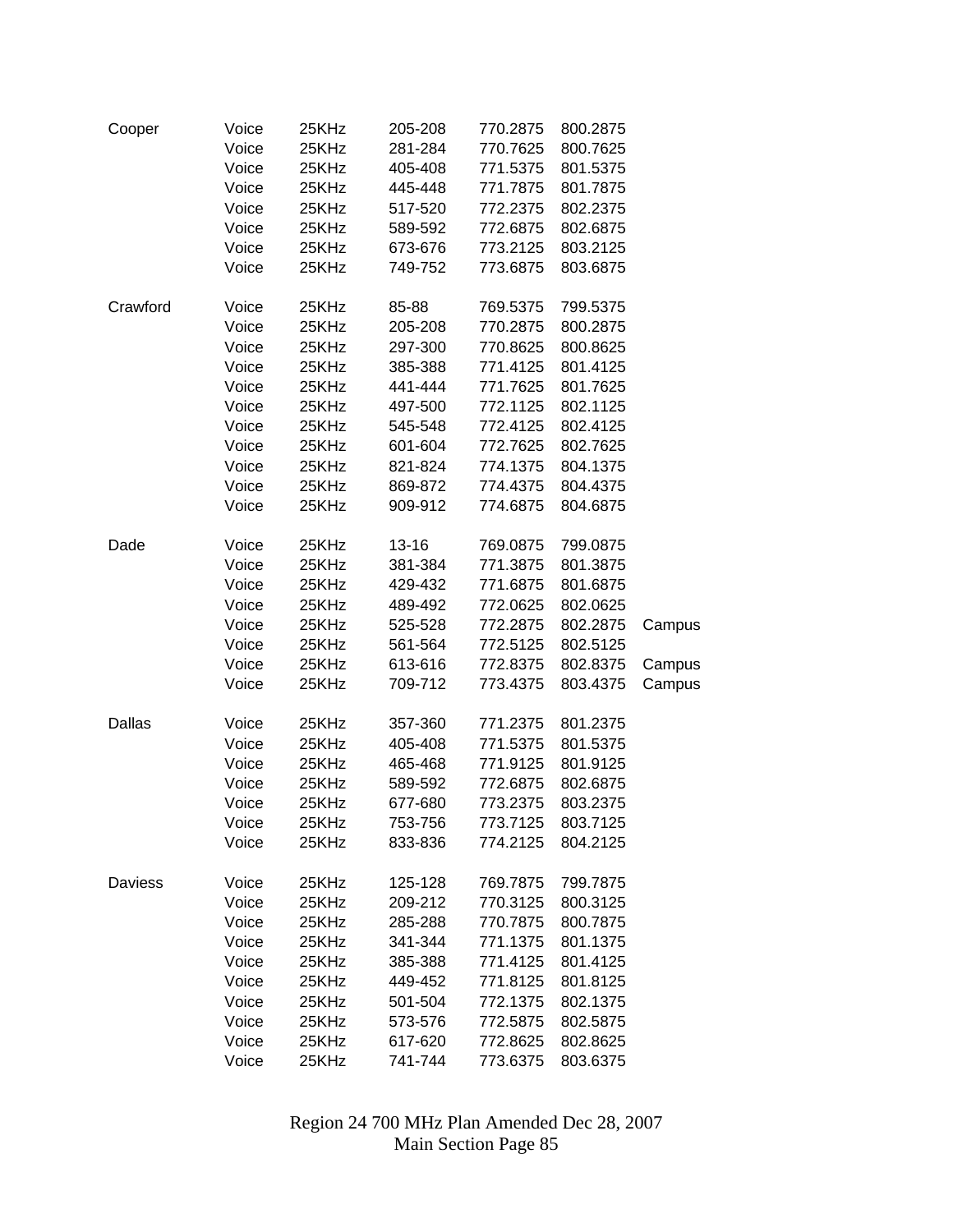| De Kalb | Voice | 25KHz | 13-16   | 769.0875 | 799.0875 |        |
|---------|-------|-------|---------|----------|----------|--------|
|         | Voice | 25KHz | 53-56   | 769.3375 | 799.3375 |        |
|         | Voice | 25KHz | 369-372 | 771.3125 | 801.3125 |        |
|         | Voice | 25KHz | 421-424 | 771.6375 | 801.6375 |        |
|         | Voice | 25KHz | 565-568 | 772.5375 | 802.5375 |        |
|         | Voice | 25KHz | 605-608 | 772.7875 | 802.7875 |        |
|         | Voice | 25KHz | 757-760 | 773.7375 | 803.7375 |        |
|         | Voice | 25KHz | 837-840 | 774.2375 | 804.2375 |        |
|         | Voice | 25KHz | 877-880 | 774.4875 | 804.4875 |        |
| Dent    | Voice | 25KHz | 121-124 | 769.7625 | 799.7625 |        |
|         | Voice | 25KHz | 289-292 | 770.8125 | 800.8125 |        |
|         | Voice | 25KHz | 337-340 | 771.1125 | 801.1125 |        |
|         | Voice | 25KHz | 341-344 | 771.1375 | 801.1375 | Campus |
|         | Voice | 25KHz | 401-404 | 771.5125 | 801.5125 |        |
|         | Voice | 25KHz | 465-468 | 771.9125 | 801.9125 |        |
|         | Voice | 25KHz | 481-484 | 772.0125 | 802.0125 | Campus |
|         | Voice | 25KHz | 525-528 | 772.2875 | 802.2875 | Campus |
|         | Voice | 25KHz | 573-576 | 772.5875 | 802.5875 | Campus |
|         | Voice | 25KHz | 581-584 | 772.6375 | 802.6375 |        |
|         | Voice | 25KHz | 677-680 | 773.2375 | 803.2375 |        |
|         | Voice | 25KHz | 749-752 | 773.6875 | 803.6875 | Campus |
|         | Voice | 25KHz | 753-756 | 773.7125 | 803.7125 | Campus |
|         | Voice | 25KHz | 825-828 | 774.1625 | 804.1625 | Campus |
|         | Voice | 25KHz | 833-836 | 774.2125 | 804.2125 |        |
|         | Voice | 25KHz | 913-916 | 774.7125 | 804.7125 | Campus |
|         | Voice | 25KHz | 945-948 | 774.9125 | 804.9125 |        |
|         |       |       |         |          |          |        |
| Douglas | Voice | 25KHz | 45-48   | 769.2875 | 799.2875 |        |
|         | Voice | 25KHz | 353-356 | 771.2125 | 801.2125 |        |
|         | Voice | 25KHz | 409-412 | 771.5625 | 801.5625 |        |
|         | Voice | 25KHz | 469-472 | 771.9375 | 801.9375 |        |
|         | Voice | 25KHz | 525-528 | 772.2875 | 802.2875 |        |
|         | Voice | 25KHz | 629-632 | 772.9375 | 802.9375 |        |
|         | Voice | 25KHz | 829-832 | 774.1875 | 804.1875 |        |
| Dunklin | Voice | 25KHz | 173-176 | 770.0875 | 800.0875 |        |
|         | Voice | 25KHz | 365-368 | 771.2875 | 801.2875 |        |
|         | Voice | 25KHz | 405-408 | 771.5375 | 801.5375 |        |
|         | Voice | 25KHz | 513-516 | 772.2125 | 802.2125 |        |
|         | Voice | 25KHz | 553-556 | 772.4625 | 802.4625 |        |
|         | Voice | 25KHz | 593-596 | 772.7125 | 802.7125 |        |
|         | Voice | 25KHz | 741-744 | 773.6375 | 803.6375 |        |
|         | Voice | 25KHz | 797-800 | 773.9875 | 803.9875 |        |
|         | Voice | 25KHz | 865-868 | 774.4125 | 804.4125 |        |
|         | Voice | 25KHz | 913-916 | 774.7125 | 804.7125 |        |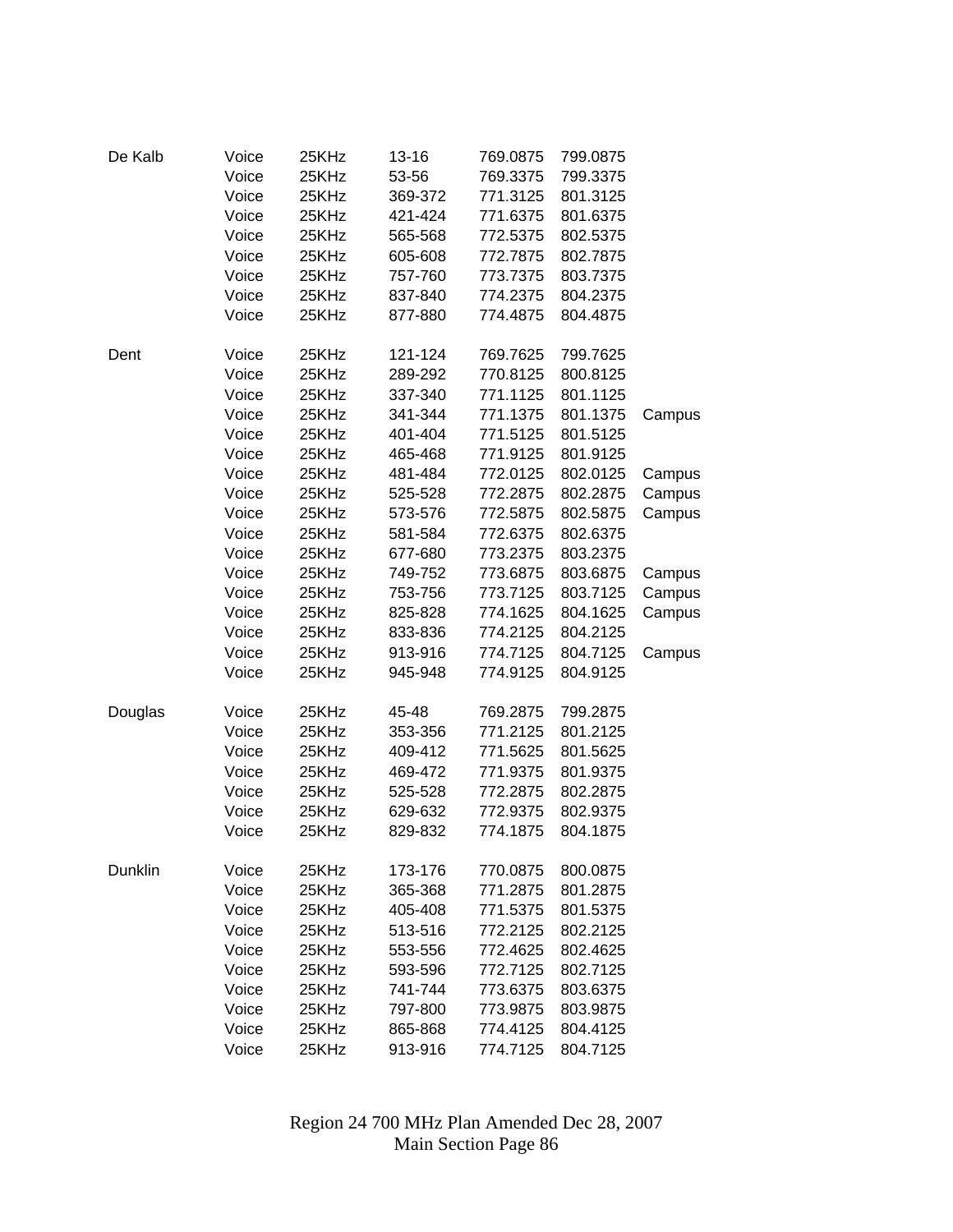| Franklin  | Voice | 25KHz | 129-132                                     | 769.8125 | 799.8125 |        |
|-----------|-------|-------|---------------------------------------------|----------|----------|--------|
|           | Voice | 25KHz | 349-352                                     | 771.1875 | 801.1875 |        |
|           | Voice | 25KHz | 397-400                                     | 771.4875 | 801.4875 |        |
|           | Voice | 25KHz | 461-464                                     | 771.8875 | 801.8875 |        |
|           | Voice | 25KHz | 529-532                                     | 772.3125 | 802.3125 |        |
|           | Voice | 25KHz | 577-580                                     | 772.6125 | 802.6125 |        |
|           | Voice | 25KHz | 621-624                                     | 772.8875 | 802.8875 |        |
|           | Voice | 25KHz | 669-672                                     | 773.1875 | 803.1875 |        |
|           | Voice | 25KHz | 837-840                                     | 774.2375 | 804.2375 |        |
|           |       |       |                                             |          |          |        |
| Gasconade | Voice | 25KHz | 285-288                                     | 770.7875 | 800.7875 |        |
|           | Voice | 25KHz | 357-360                                     | 771.2375 | 801.2375 |        |
|           | Voice | 25KHz | 405-408                                     | 771.5375 | 801.5375 |        |
|           | Voice | 25KHz | 469-472                                     | 771.9375 | 801.9375 |        |
|           | Voice | 25KHz | 589-592                                     | 772.6875 | 802.6875 |        |
|           | Voice | 25KHz | 717-720                                     | 773.4875 | 803.4875 |        |
|           | Voice | 25KHz | 941-944                                     | 774.8875 | 804.8875 |        |
|           |       |       |                                             |          |          |        |
| Gentry    | Voice | 25KHz | 165-168                                     | 770.0375 | 800.0375 |        |
|           | Voice | 25KHz | 329-332                                     | 771.0625 | 801.0625 |        |
|           | Voice | 25KHz | 477-480                                     | 771.9875 | 801.9875 |        |
|           | Voice | 25KHz | 493-496                                     | 772.0875 | 802.0875 |        |
|           | Voice | 25KHz | 561-564                                     | 772.5125 | 802.5125 | Campus |
|           | Voice | 25KHz | 581-584                                     | 772.6375 | 802.6375 |        |
|           | Voice | 25KHz | 829-832                                     | 774.1875 | 804.1875 |        |
|           | Voice | 25KHz | 905-908                                     | 774.6625 | 804.6625 |        |
| Greene    | Voice | 25KHz | 41-44                                       | 769.2625 | 799.2625 |        |
|           | Voice | 25KHz | 81-84                                       | 769.5125 | 799.5125 |        |
|           |       |       |                                             |          |          |        |
|           | Voice | 25KHz | 121-124                                     | 769.7625 | 799.7625 |        |
|           | Voice | 25KHz | 161-164                                     | 770.0125 | 800.0125 |        |
|           | Voice | 25KHz | 201-204                                     | 770.2625 | 800.2625 |        |
|           | Voice | 25KHz | 241-244                                     | 770.5125 | 800.5125 |        |
|           | Voice | 25KHz | 281-284                                     | 770.7625 | 800.7625 |        |
|           | Voice | 25KHz | 325-328                                     | 771.0375 | 801.0375 |        |
|           | Voice | 25KHz | 365-368                                     | 771.2875 | 801.2875 |        |
|           | Voice | 25KHz | 413-416                                     | 771.5875 | 801.5875 |        |
|           | Voice | 25KHz | 477-480                                     | 771.9875 | 801.9875 |        |
|           | Voice | 25KHz | 501-504                                     | 772.1375 | 802.1375 |        |
|           | Voice | 25KHz | 541-544                                     | 772.3875 | 802.3875 |        |
|           | Voice | 25KHz | 581-584                                     | 772.6375 | 802.6375 |        |
|           | Voice | 25KHz | 633-636                                     | 772.9625 | 802.9625 |        |
|           | Voice | 25KHz | 705-708                                     | 773.4125 | 803.4125 |        |
|           | Voice | 25KHz | 745-748                                     | 773.6625 | 803.6625 |        |
|           | Voice | 25KHz | 785-788                                     | 773.9125 | 803.9125 |        |
|           | Voice | 25KHz | 825-828                                     | 774.1625 | 804.1625 |        |
|           | Voice | 25KHz | 865-868                                     | 774.4125 | 804.4125 |        |
|           | Voice | 25KHz | 905-908                                     | 774.6625 | 804.6625 |        |
|           | Voice | 25KHz | 945-948                                     | 774.9125 | 804.9125 |        |
|           |       |       | Region 24 700 MHz Plan Amended Dec 28, 2007 |          |          |        |

Main Section Page 87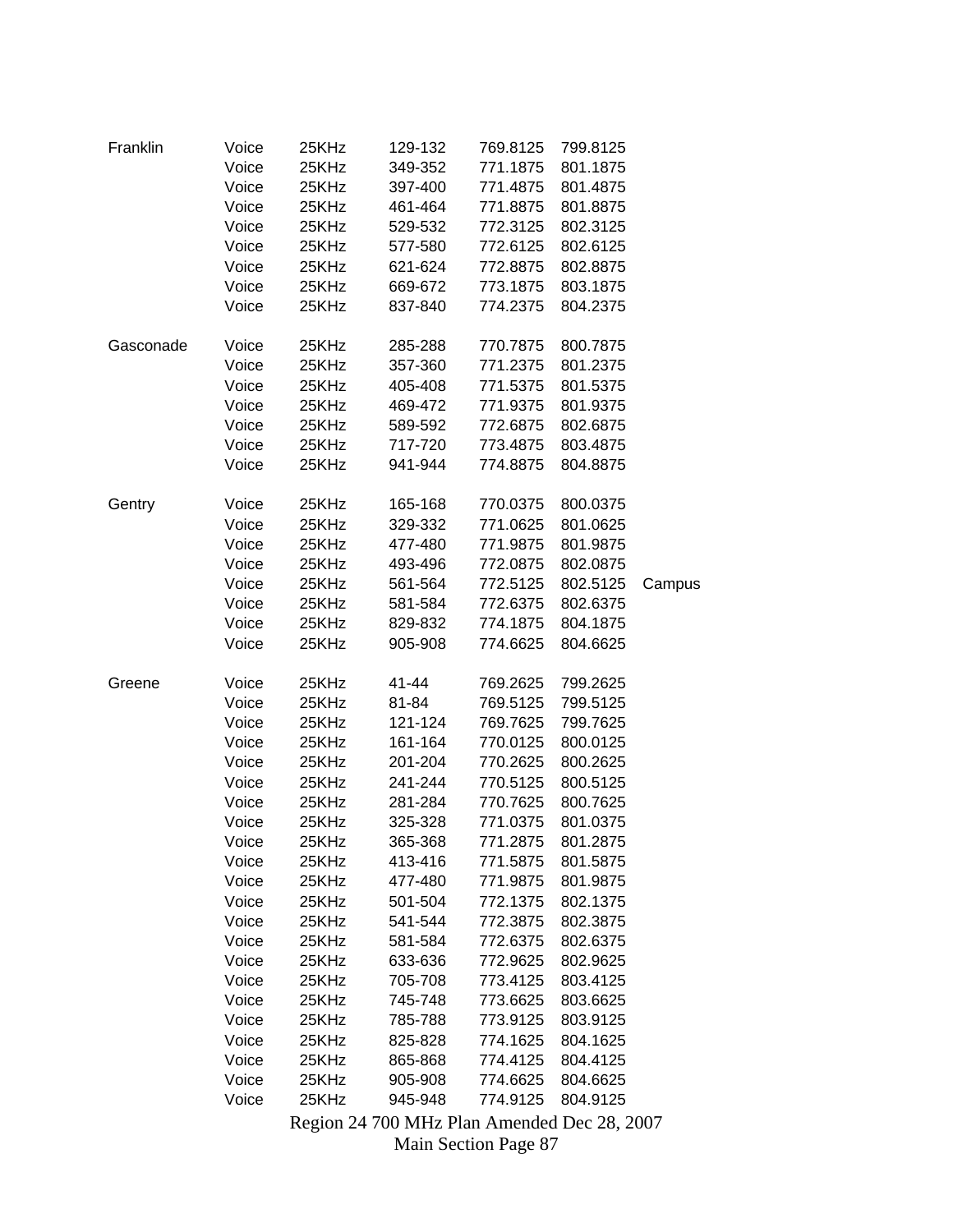| Grundy   | Voice | 25KHz | 85-88   | 769.5375 | 799.5375 |
|----------|-------|-------|---------|----------|----------|
|          | Voice | 25KHz | 161-164 | 770.0125 | 800.0125 |
|          | Voice | 25KHz | 217-220 | 770.3625 | 800.3625 |
|          | Voice | 25KHz | 357-360 | 771.2375 | 801.2375 |
|          | Voice | 25KHz | 413-416 | 771.5875 | 801.5875 |
|          | Voice | 25KHz | 525-528 | 772.2875 | 802.2875 |
|          | Voice | 25KHz | 589-592 | 772.6875 | 802.6875 |
|          | Voice | 25KHz | 629-632 | 772.9375 | 802.9375 |
|          | Voice | 25KHz | 669-672 | 773.1875 | 803.1875 |
|          | Voice | 25KHz | 797-800 | 773.9875 | 803.9875 |
|          |       |       |         |          |          |
| Harrison | Voice | 25KHz | 57-60   | 769.3625 | 799.3625 |
|          | Voice | 25KHz | 133-136 | 769.8375 | 799.8375 |
|          | Voice | 25KHz | 241-244 | 770.5125 | 800.5125 |
|          | Voice | 25KHz | 321-324 | 771.0125 | 801.0125 |
|          | Voice | 25KHz | 365-368 | 771.2875 | 801.2875 |
|          | Voice | 25KHz | 425-428 | 771.6625 | 801.6625 |
|          | Voice | 25KHz | 517-520 | 772.2375 | 802.2375 |
|          | Voice | 25KHz | 637-640 | 772.9875 | 802.9875 |
|          | Voice | 25KHz | 717-720 | 773.4875 | 803.4875 |
|          | Voice | 25KHz | 873-876 | 774.4625 | 804.4625 |
|          |       |       |         |          |          |
| Henry    | Voice | 25KHz | 41-44   | 769.2625 | 799.2625 |
|          | Voice | 25KHz | 321-324 | 771.0125 | 801.0125 |
|          | Voice | 25KHz | 365-368 | 771.2875 | 801.2875 |
|          | Voice | 25KHz | 457-460 | 771.8625 | 801.8625 |
|          | Voice | 25KHz | 529-532 | 772.3125 | 802.3125 |
|          | Voice | 25KHz | 585-588 | 772.6625 | 802.6625 |
|          | Voice | 25KHz | 637-640 | 772.9875 | 802.9875 |
|          | Voice | 25KHz | 701-704 | 773.3875 | 803.3875 |
|          | Voice | 25KHz | 829-832 | 774.1875 | 804.1875 |
|          | Voice | 25KHz | 941-944 | 774.8875 | 804.8875 |
| Hickory  | Voice | 25KHz | 137-140 | 769.8625 | 799.8625 |
|          | Voice | 25KHz | 205-208 | 770.2875 | 800.2875 |
|          | Voice | 25KHz | 505-508 | 772.1625 | 802.1625 |
|          | Voice | 25KHz | 557-560 | 772.4875 | 802.4875 |
|          | Voice | 25KHz | 617-620 | 772.8625 | 802.8625 |
|          |       |       |         |          |          |
| Holt     | Voice | 25KHz | 297-300 | 770.8625 | 800.8625 |
|          | Voice | 25KHz | 405-408 | 771.5375 | 801.5375 |
|          | Voice | 25KHz | 469-472 | 771.9375 | 801.9375 |
|          | Voice | 25KHz | 517-520 | 772.2375 | 802.2375 |
|          | Voice | 25KHz | 573-576 | 772.5875 | 802.5875 |
|          | Voice | 25KHz | 629-632 | 772.9375 | 802.9375 |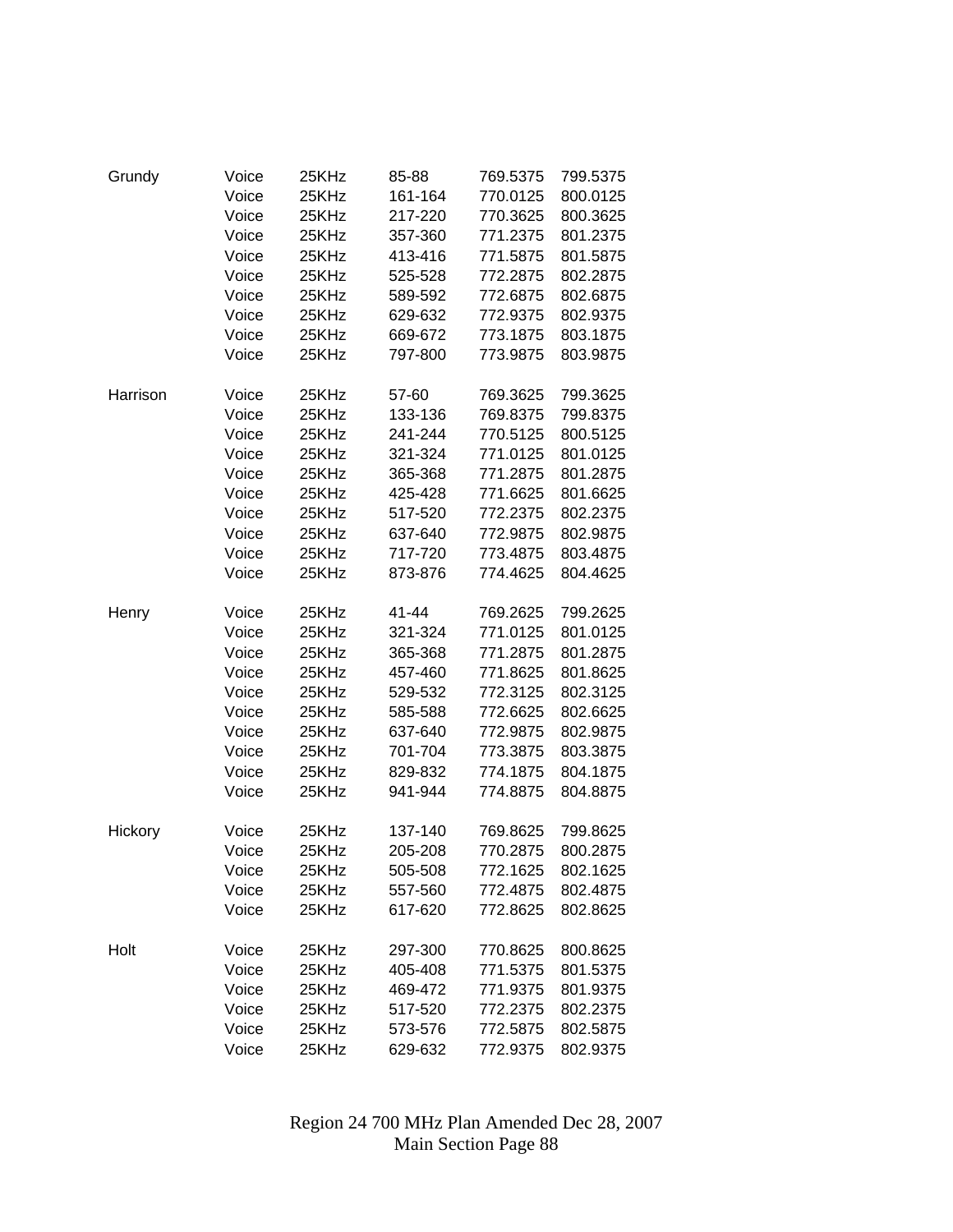| Howard | Voice | 25KHz | 129-132 | 769.8125 | 799.8125 |        |
|--------|-------|-------|---------|----------|----------|--------|
|        | Voice | 25KHz | 169-172 | 770.0625 | 800.0625 |        |
|        | Voice | 25KHz | 365-368 | 771.2875 | 801.2875 |        |
|        | Voice | 25KHz | 485-488 | 772.0375 | 802.0375 |        |
|        | Voice | 25KHz | 525-528 | 772.2875 | 802.2875 |        |
|        | Voice | 25KHz | 573-576 | 772.5875 | 802.5875 |        |
|        | Voice | 25KHz | 757-760 | 773.7375 | 803.7375 |        |
| Howell | Voice | 25KHz | 53-56   | 769.3375 | 799.3375 |        |
|        | Voice | 25KHz | 97-100  | 769.6125 | 799.6125 |        |
|        | Voice | 25KHz | 169-172 | 770.0625 | 800.0625 |        |
|        | Voice | 25KHz | 217-220 | 770.3625 | 800.3625 |        |
|        | Voice | 25KHz | 285-288 | 770.7875 | 800.7875 |        |
|        | Voice | 25KHz | 333-336 | 771.0875 | 801.0875 |        |
|        | Voice | 25KHz | 381-384 | 771.3875 | 801.3875 |        |
|        | Voice | 25KHz | 457-460 | 771.8625 | 801.8625 |        |
|        | Voice | 25KHz | 505-508 | 772.1625 | 802.1625 |        |
|        | Voice | 25KHz | 545-548 | 772.4125 | 802.4125 |        |
|        | Voice | 25KHz | 589-592 | 772.6875 | 802.6875 |        |
|        | Voice | 25KHz | 661-664 | 773.1375 | 803.1375 |        |
|        | Voice | 25KHz | 717-720 | 773.4875 | 803.4875 |        |
|        | Voice | 25KHz | 785-788 | 773.9125 | 803.9125 |        |
|        | Voice | 25KHz | 905-908 | 774.6625 | 804.6625 |        |
| Iron   | Voice | 25KHz | 217-220 | 770.3625 | 800.3625 |        |
|        | Voice | 25KHz | 353-356 | 771.2125 | 801.2125 |        |
|        | Voice | 25KHz | 417-420 | 771.6125 | 801.6125 |        |
|        | Voice | 25KHz | 553-556 | 772.4625 | 802.4625 |        |
|        | Voice | 25KHz | 557-560 | 772.4875 | 802.4875 | Campus |
|        | Voice | 25KHz | 625-628 | 772.9125 | 802.9125 | Campus |
|        | Voice | 25KHz | 633-636 | 772.9625 | 802.9625 |        |
|        | Voice | 25KHz | 789-792 | 773.9375 | 803.9375 |        |
|        | Voice | 25KHz | 877-880 | 774.4875 | 804.4875 | Campus |
|        | Voice | 25KHz | 905-908 | 774.6625 | 804.6625 | Campus |
|        | Voice | 25KHz | 917-920 | 774.7375 | 804.7375 | Campus |
|        |       |       |         |          |          |        |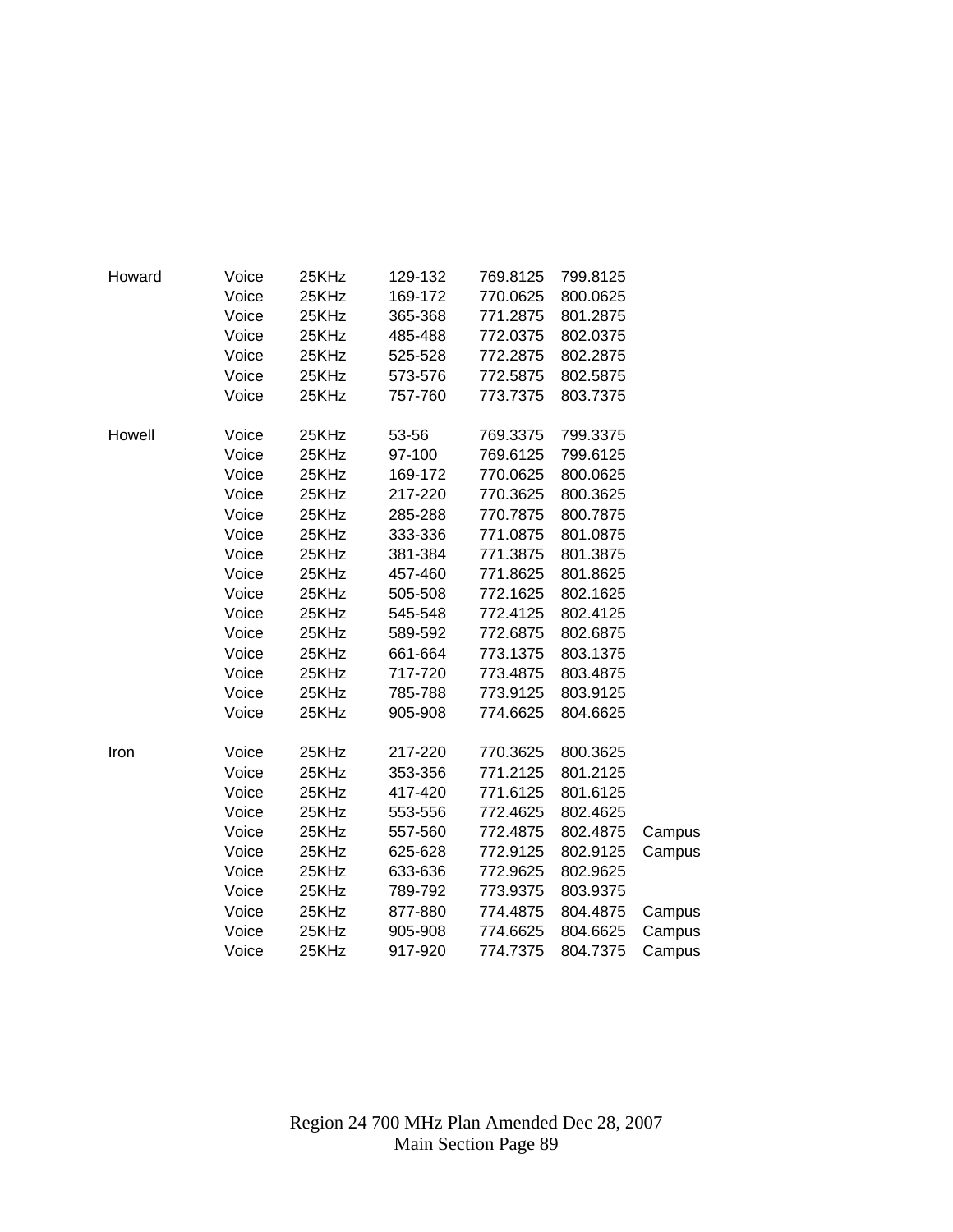| Jackson | Voice | 25KHz   | 45-48   | 769.2875 | 799.2875 |
|---------|-------|---------|---------|----------|----------|
|         | Voice | 25KHz   | 85-88   | 769.5375 | 799.5375 |
|         | Voice | 25KHz   | 125-128 | 769.7875 | 799.7875 |
|         | Voice | 25KHz   | 177-180 | 770.1125 | 800.1125 |
|         | Voice | 25KHz   | 217-220 | 770.3625 | 800.3625 |
|         | Voice | 25KHz   | 257-260 | 770.6125 | 800.6125 |
|         | Voice | 25KHz   | 297-300 | 770.8625 | 800.8625 |
|         | Voice | 25KHz   | 337-340 | 771.1125 | 801.1125 |
|         | Voice | 25KHz   | 381-384 | 771.3875 | 801.3875 |
|         | Voice | 25KHz   | 429-432 | 771.6875 | 801.6875 |
|         | Voice | 25KHz   | 469-472 | 771.9375 | 801.9375 |
|         | Voice | 12.5KHz | 501-502 | 772.1313 | 802.1313 |
|         | Voice | 12.5KHz | 503-504 | 772.1438 | 802.1438 |
|         | Voice | 25KHz   | 549-552 | 772.4375 | 802.4375 |
|         | Voice | 12.5KHz | 589-590 | 772.6813 | 802.6813 |
|         | Voice | 12.5KHz | 591-592 | 772.6938 | 802.6938 |
|         | Voice | 25KHz   | 629-632 | 772.9375 | 802.9375 |
|         | Voice | 12.5KHz | 705-706 | 773.4063 | 803.4063 |
|         | Voice | 12.5KHz | 707-708 | 773.4188 | 803.4188 |
|         | Voice | 25KHz   | 745-748 | 773.6625 | 803.6625 |
|         | Voice | 25KHz   | 785-788 | 773.9125 | 803.9125 |
|         | Voice | 12.5KHz | 825-826 | 774.1563 | 804.1563 |
|         | Voice | 12.5KHz | 827-828 | 774.1688 | 804.1688 |
|         | Voice | 25KHz   | 865-868 | 774.4125 | 804.4125 |
|         | Voice | 25KHz   | 905-908 | 774.6625 | 804.6625 |
|         | Voice | 12.5KHz | 945-946 | 774.9063 | 804.9063 |
|         | Voice | 12.5KHz | 947-948 | 774.9188 | 804.9188 |
| Jasper  | Voice | 25KHz   | 45-48   | 769.2875 | 799.2875 |
|         | Voice | 25KHz   | 89-92   | 769.5625 | 799.5625 |
|         | Voice | 25KHz   | 137-140 | 769.8625 | 799.8625 |
|         | Voice | 25KHz   | 177-180 | 770.1125 | 800.1125 |
|         | Voice | 25KHz   | 217-220 | 770.3625 | 800.3625 |
|         | Voice | 25KHz   | 297-300 | 770.8625 | 800.8625 |
|         | Voice | 25KHz   | 341-344 | 771.1375 | 801.1375 |
|         | Voice | 25KHz   | 405-408 | 771.5375 | 801.5375 |
|         | Voice | 25KHz   | 469-472 | 771.9375 | 801.9375 |
|         | Voice | 25KHz   | 505-508 | 772.1625 | 802.1625 |
|         | Voice | 25KHz   | 545-548 | 772.4125 | 802.4125 |
|         | Voice | 25KHz   | 585-588 | 772.6625 | 802.6625 |
|         | Voice | 25KHz   | 629-632 | 772.9375 | 802.9375 |
|         | Voice | 25KHz   | 677-680 | 773.2375 | 803.2375 |
|         | Voice | 25KHz   | 741-744 | 773.6375 | 803.6375 |
|         | Voice | 25KHz   | 781-784 | 773.8875 | 803.8875 |
|         | Voice | 25KHz   | 833-836 | 774.2125 | 804.2125 |
|         | Voice | 25KHz   | 873-876 | 774.4625 | 804.4625 |
|         | Voice | 25KHz   | 913-916 | 774.7125 | 804.7125 |
|         |       |         |         |          |          |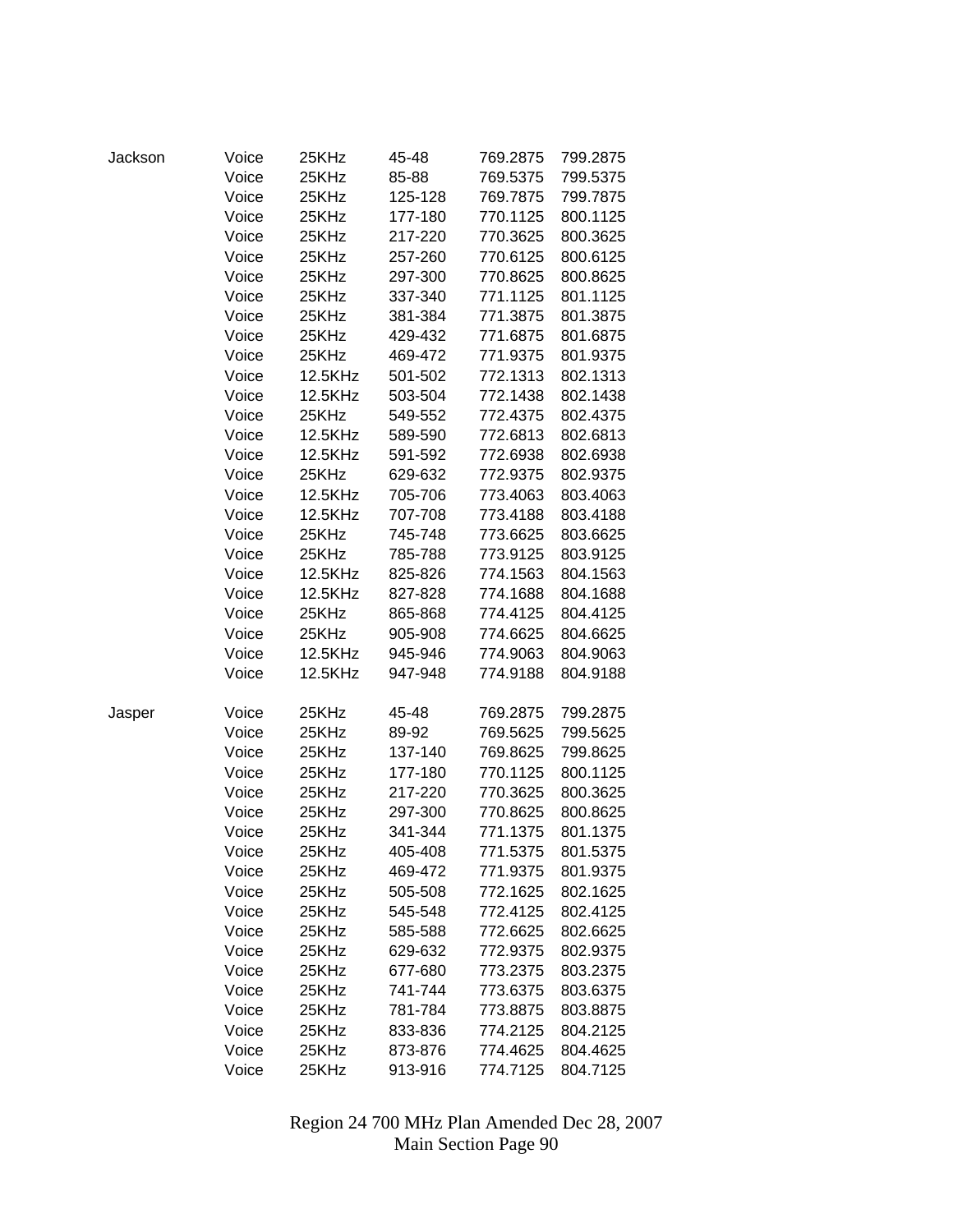| Jefferson | Voice | 25KHz | 137-140 | 769.8625 | 799.8625 |
|-----------|-------|-------|---------|----------|----------|
|           | Voice | 25KHz | 341-344 | 771.1375 | 801.1375 |
|           | Voice | 25KHz | 389-392 | 771.4375 | 801.4375 |
|           | Voice | 25KHz | 437-440 | 771.7375 | 801.7375 |
|           | Voice | 25KHz | 501-504 | 772.1375 | 802.1375 |
|           | Voice | 25KHz | 549-552 | 772.4375 | 802.4375 |
|           | Voice | 25KHz | 593-596 | 772.7125 | 802.7125 |
|           | Voice | 25KHz | 637-640 | 772.9875 | 802.9875 |
|           | Voice | 25KHz | 709-712 | 773.4375 | 803.4375 |
|           | Voice | 25KHz | 825-828 | 774.1625 | 804.1625 |
|           | Voice | 25KHz | 873-876 | 774.4625 | 804.4625 |
|           | Voice | 25KHz | 913-916 | 774.7125 | 804.7125 |
| Johnson   | Voice | 25KHz | 161-164 | 770.0125 | 800.0125 |
|           | Voice | 25KHz | 209-212 | 770.3125 | 800.3125 |
|           | Voice | 25KHz | 285-288 | 770.7875 | 800.7875 |
|           | Voice | 25KHz | 357-360 | 771.2375 | 801.2375 |
|           | Voice | 25KHz | 401-404 | 771.5125 | 801.5125 |
|           | Voice | 25KHz | 449-452 | 771.8125 | 801.8125 |
|           | Voice | 25KHz | 513-516 | 772.2125 | 802.2125 |
|           | Voice | 25KHz | 577-580 | 772.6125 | 802.6125 |
|           | Voice | 25KHz | 669-672 | 773.1875 | 803.1875 |
|           | Voice | 25KHz | 753-756 | 773.7125 | 803.7125 |
|           | Voice | 25KHz | 793-796 | 773.9625 | 803.9625 |
|           | Voice | 25KHz | 873-876 | 774.4625 | 804.4625 |
| Knox      | Voice | 25KHz | 361-364 | 771.2625 | 801.2625 |
|           | Voice | 25KHz | 417-420 | 771.6125 | 801.6125 |
|           | Voice | 25KHz | 465-468 | 771.9125 | 801.9125 |
|           | Voice | 25KHz | 485-488 | 772.0375 | 802.0375 |
|           | Voice | 25KHz | 673-676 | 773.2125 | 803.2125 |
| Laclede   | Voice | 25KHz | 89-92   | 769.5625 | 799.5625 |
|           | Voice | 25KHz | 165-168 | 770.0375 | 800.0375 |
|           | Voice | 25KHz | 293-296 | 770.8375 | 800.8375 |
|           | Voice | 25KHz | 429-432 | 771.6875 | 801.6875 |
|           | Voice | 25KHz | 481-484 | 772.0125 | 802.0125 |
|           | Voice | 25KHz | 529-532 | 772.3125 | 802.3125 |
|           | Voice | 25KHz | 577-580 | 772.6125 | 802.6125 |
|           | Voice | 25KHz | 625-628 | 772.9125 | 802.9125 |
|           | Voice | 25KHz | 741-744 | 773.6375 | 803.6375 |
|           | Voice | 25KHz | 789-792 | 773.9375 | 803.9375 |
|           | Voice | 25KHz | 901-904 | 774.6375 | 804.6375 |
|           | Voice | 25KHz | 941-944 | 774.8875 | 804.8875 |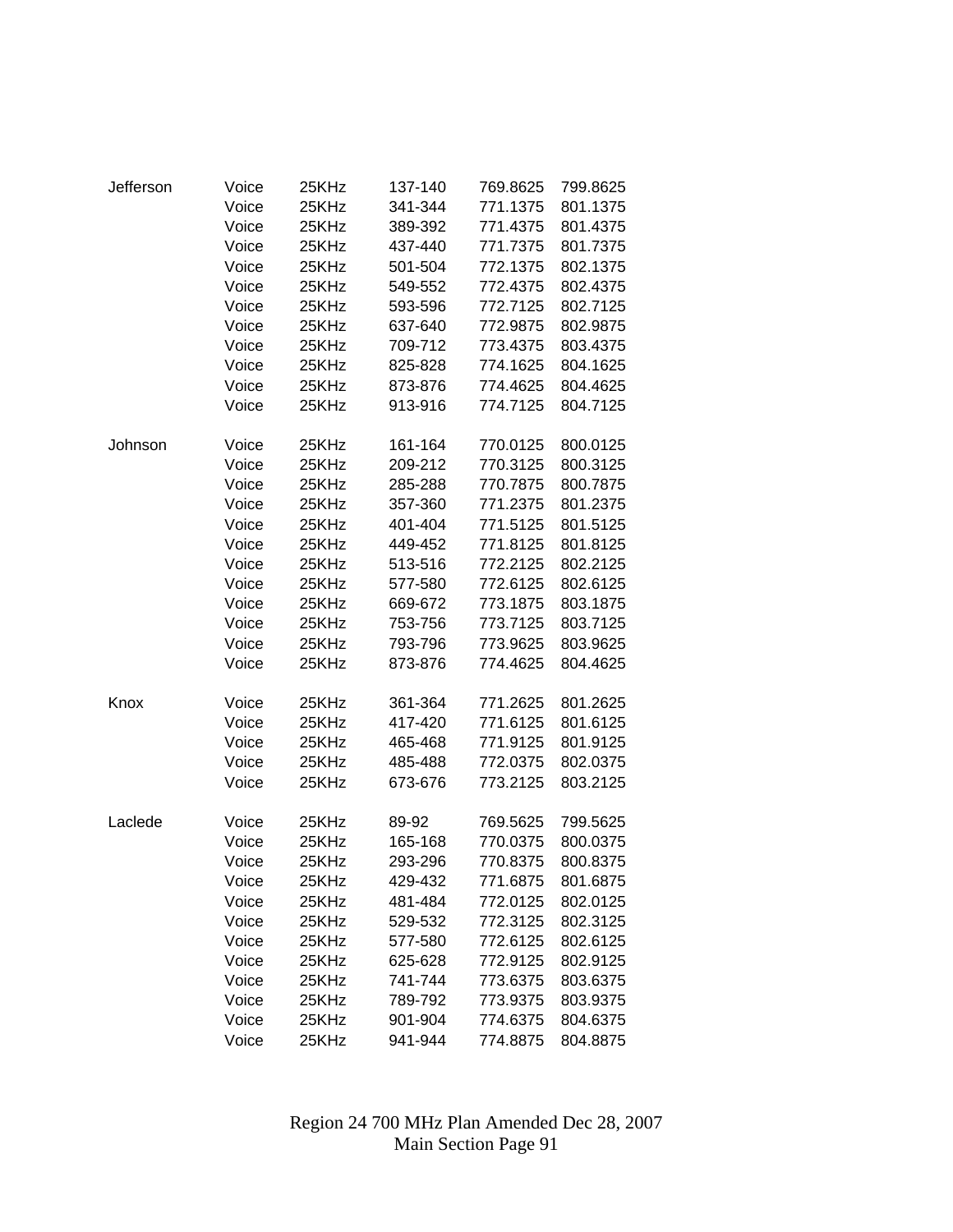| Lafayette | Voice | 25KHz | $13 - 16$ | 769.0875 | 799.0875 | Campus |
|-----------|-------|-------|-----------|----------|----------|--------|
|           | Voice | 25KHz | 53-56     | 769.3375 | 799.3375 | Campus |
|           | Voice | 25KHz | 93-96     | 769.5875 | 799.5875 |        |
|           | Voice | 25KHz | 121-124   | 769.7625 | 799.7625 | Campus |
|           | Voice | 25KHz | 201-204   | 770.2625 | 800.2625 |        |
|           | Voice | 25KHz | 373-376   | 771.3375 | 801.3375 |        |
|           | Voice | 25KHz | 421-424   | 771.6375 | 801.6375 |        |
|           | Voice | 25KHz | 461-464   | 771.8875 | 801.8875 |        |
|           | Voice | 25KHz | 537-540   | 772.3625 | 802.3625 |        |
|           | Voice | 25KHz | 581-584   | 772.6375 | 802.6375 | Campus |
|           | Voice | 25KHz | 617-620   | 772.8625 | 802.8625 |        |
|           | Voice | 25KHz | 913-916   | 774.7125 | 804.7125 |        |
| Lawrence  | Voice | 25KHz | 97-100    | 769.6125 | 799.6125 |        |
|           | Voice | 25KHz | 253-256   | 770.5875 | 800.5875 |        |
|           | Voice | 25KHz | 393-396   | 771.4625 | 801.4625 |        |
|           | Voice | 25KHz | 441-444   | 771.7625 | 801.7625 |        |
|           | Voice | 25KHz | 529-532   | 772.3125 | 802.3125 |        |
|           | Voice | 25KHz | 573-576   | 772.5875 | 802.5875 |        |
|           | Voice | 25KHz | 613-616   | 772.8375 | 802.8375 |        |
|           | Voice | 25KHz | 661-664   | 773.1375 | 803.1375 |        |
|           | Voice | 25KHz | 717-720   | 773.4875 | 803.4875 |        |
| Lewis     | Voice | 25KHz | 97-100    | 769.6125 | 799.6125 |        |
|           | Voice | 25KHz | 381-384   | 771.3875 | 801.3875 |        |
|           | Voice | 25KHz | 509-512   | 772.1875 | 802.1875 |        |
|           | Voice | 25KHz | 565-568   | 772.5375 | 802.5375 |        |
|           | Voice | 25KHz | 609-612   | 772.8125 | 802.8125 |        |
|           | Voice | 25KHz | 821-824   | 774.1375 | 804.1375 |        |
|           | Voice | 25KHz | 873-876   | 774.4625 | 804.4625 |        |
|           | Voice | 25KHz | 917-920   | 774.7375 | 804.7375 |        |
| Lincoln   | Voice | 25KHz | 57-60     | 769.3625 | 799.3625 |        |
|           | Voice | 25KHz | 253-256   | 770.5875 | 800.5875 |        |
|           | Voice | 25KHz | 293-296   | 770.8375 | 800.8375 |        |
|           | Voice | 25KHz | 401-404   | 771.5125 | 801.5125 |        |
|           | Voice | 25KHz | 473-476   | 771.9625 | 801.9625 |        |
|           | Voice | 25KHz | 485-488   | 772.0375 | 802.0375 |        |
|           | Voice | 25KHz | 561-564   | 772.5125 | 802.5125 |        |
|           | Voice | 25KHz | 605-608   | 772.7875 | 802.7875 |        |
|           | Voice | 25KHz | 673-676   | 773.2125 | 803.2125 |        |
|           | Voice | 25KHz | 785-788   | 773.9125 | 803.9125 |        |
|           | Voice | 25KHz | 869-872   | 774.4375 | 804.4375 |        |
|           | Voice | 25KHz | 909-912   | 774.6875 | 804.6875 |        |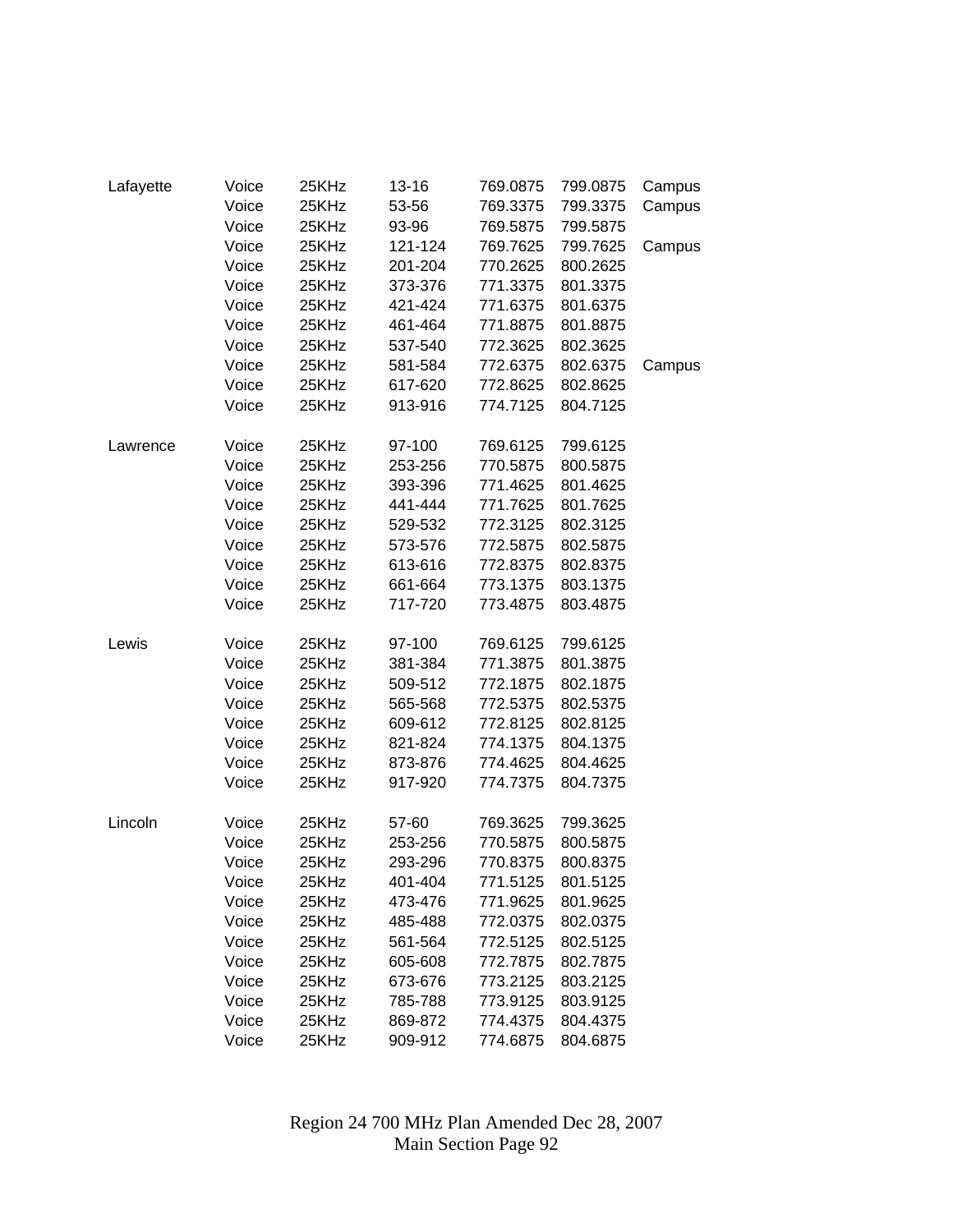| Linn       | Voice | 25KHz | 45-48   | 769.2875 | 799.2875 |
|------------|-------|-------|---------|----------|----------|
|            | Voice | 25KHz | 205-208 | 770.2875 | 800.2875 |
|            | Voice | 25KHz | 249-252 | 770.5625 | 800.5625 |
|            | Voice | 25KHz | 289-292 | 770.8125 | 800.8125 |
|            | Voice | 25KHz | 345-348 | 771.1625 | 801.1625 |
|            | Voice | 25KHz | 457-460 | 771.8625 | 801.8625 |
|            | Voice | 25KHz | 509-512 | 772.1875 | 802.1875 |
|            | Voice | 25KHz | 561-564 | 772.5125 | 802.5125 |
|            | Voice | 25KHz | 605-608 | 772.7875 | 802.7875 |
|            | Voice | 25KHz | 745-748 | 773.6625 | 803.6625 |
|            | Voice | 25KHz | 945-948 | 774.9125 | 804.9125 |
| Livingston | Voice | 25KHz | 97-100  | 769.6125 | 799.6125 |
|            | Voice | 25KHz | 173-176 | 770.0875 | 800.0875 |
|            | Voice | 25KHz | 257-260 | 770.6125 | 800.6125 |
|            | Voice | 25KHz | 297-300 | 770.8625 | 800.8625 |
|            | Voice | 25KHz | 401-404 | 771.5125 | 801.5125 |
|            | Voice | 25KHz | 481-484 | 772.0125 | 802.0125 |
|            | Voice | 25KHz | 541-544 | 772.3875 | 802.3875 |
|            | Voice | 25KHz | 597-600 | 772.7375 | 802.7375 |
|            | Voice | 25KHz | 677-680 | 773.2375 | 803.2375 |
|            | Voice | 25KHz | 753-756 | 773.7125 | 803.7125 |
|            | Voice | 25KHz | 917-920 | 774.7375 | 804.7375 |
| Macon      | Voice | 25KHz | 93-96   | 769.5875 | 799.5875 |
|            | Voice | 25KHz | 133-136 | 769.8375 | 799.8375 |
|            | Voice | 25KHz | 241-244 | 770.5125 | 800.5125 |
|            | Voice | 25KHz | 321-324 | 771.0125 | 801.0125 |
|            | Voice | 25KHz | 369-372 | 771.3125 | 801.3125 |
|            | Voice | 25KHz | 429-432 | 771.6875 | 801.6875 |
|            | Voice | 25KHz | 529-532 | 772.3125 | 802.3125 |
|            | Voice | 25KHz | 593-596 | 772.7125 | 802.7125 |
|            | Voice | 25KHz | 637-640 | 772.9875 | 802.9875 |
|            | Voice | 25KHz | 717-720 | 773.4875 | 803.4875 |
|            | Voice | 25KHz | 825-828 | 774.1625 | 804.1625 |
|            | Voice | 25KHz | 877-880 | 774.4875 | 804.4875 |
| Madison    | Voice | 25KHz | 169-172 | 770.0625 | 800.0625 |
|            | Voice | 25KHz | 281-284 | 770.7625 | 800.7625 |
|            | Voice | 25KHz | 393-396 | 771.4625 | 801.4625 |
|            | Voice | 25KHz | 505-508 | 772.1625 | 802.1625 |
|            | Voice | 25KHz | 573-576 | 772.5875 | 802.5875 |
|            | Voice | 25KHz | 617-620 | 772.8625 | 802.8625 |
|            | Voice | 25KHz | 865-868 | 774.4125 | 804.4125 |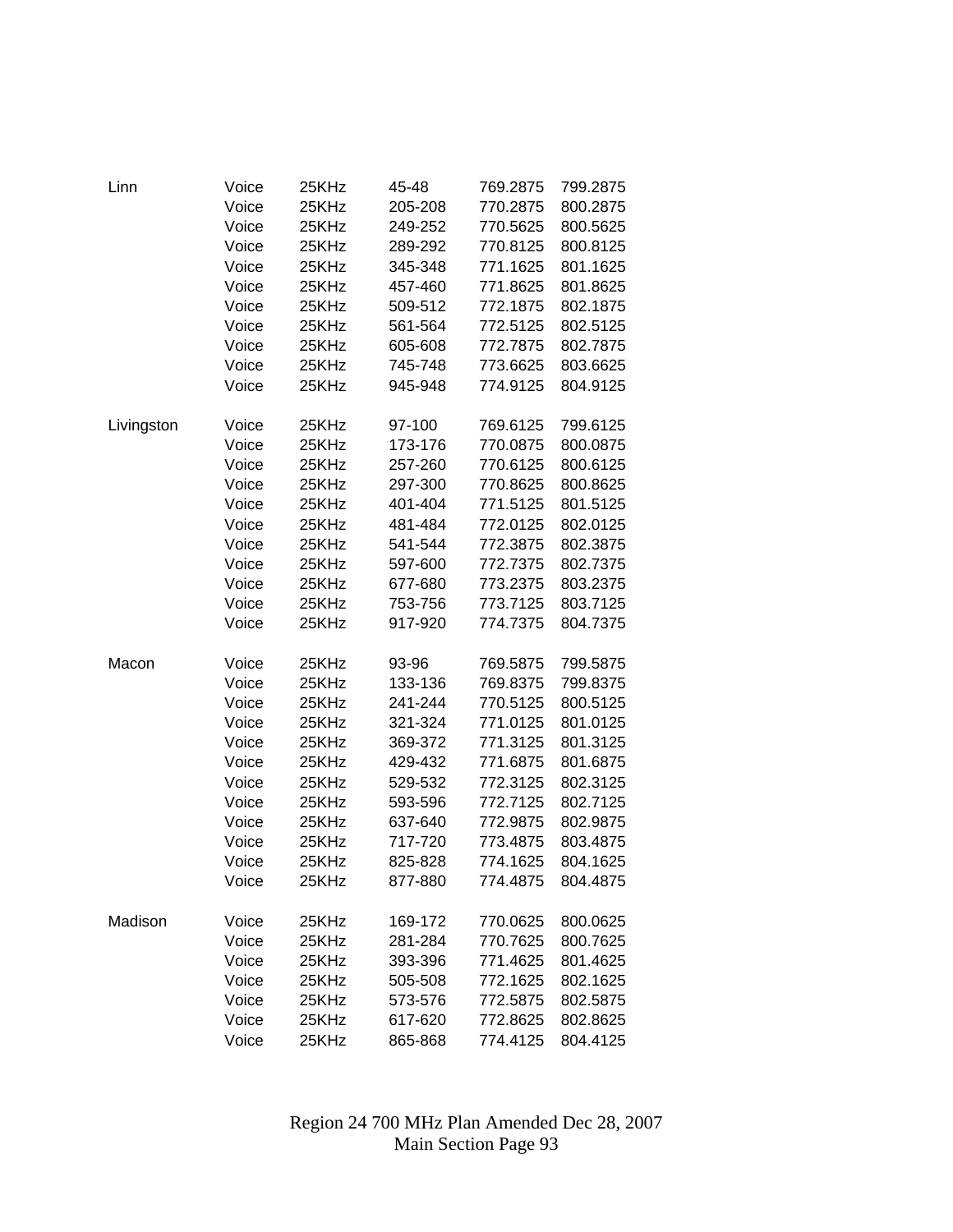| <b>Maries</b> | Voice<br>Voice<br>Voice | 25KHz<br>25KHz<br>25KHz | 169-172<br>241-244<br>345-348 | 770.0625<br>770.5125<br>771.1625 | 800.0625<br>800.5125<br>801.1625 |                  |
|---------------|-------------------------|-------------------------|-------------------------------|----------------------------------|----------------------------------|------------------|
|               | Voice<br>Voice          | 25KHz<br>25KHz          | 473-476<br>485-488            | 771.9625<br>772.0375             | 801.9625<br>802.0375             | Campus           |
|               | Voice<br>Voice          | 25KHz<br>25KHz          | 513-516<br>533-536            | 772.2125<br>772.3375             | 802.2125<br>802.3375             | Campus           |
|               | Voice<br>Voice          | 25KHz<br>25KHz          | 617-620<br>829-832            | 772.8625<br>774.1875             | 802.8625<br>804.1875             | Campus<br>Campus |
| Marion        | Voice                   | 25KHz                   | 45-48                         | 769.2875                         | 799.2875                         |                  |
|               | Voice                   | 25KHz                   | 201-204                       | 770.2625                         | 800.2625                         |                  |
|               | Voice                   | 25KHz                   | 249-252                       | 770.5625                         | 800.5625                         |                  |
|               | Voice                   | 25KHz                   | 289-292                       | 770.8125                         | 800.8125                         |                  |
|               | Voice                   | 25KHz                   | 345-348                       | 771.1625                         | 801.1625                         |                  |
|               | Voice                   | 25KHz                   | 393-396                       | 771.4625                         | 801.4625                         |                  |
|               | Voice                   | 25KHz                   | 445-448                       | 771.7875                         | 801.7875                         |                  |
|               | Voice                   | 25KHz                   | 517-520                       | 772.2375                         | 802.2375                         |                  |
|               | Voice                   | 25KHz                   | 581-584                       | 772.6375                         | 802.6375                         |                  |
|               | Voice                   | 25KHz                   | 629-632                       | 772.9375                         | 802.9375                         |                  |
|               | Voice                   | 25KHz                   | 701-704                       | 773.3875                         | 803.3875                         |                  |
|               | Voice                   | 25KHz                   | 749-752                       | 773.6875                         | 803.6875                         |                  |
|               | Voice                   | 25KHz                   | 789-792                       | 773.9375                         | 803.9375                         |                  |
|               | Voice                   | 25KHz                   | 905-908                       | 774.6625                         | 804.6625                         |                  |
| McDonald      | Voice                   | 25KHz                   | 249-252                       | 770.5625                         | 800.5625                         |                  |
|               | Voice                   | 25KHz                   | 397-400                       | 771.4875                         | 801.4875                         |                  |
|               | Voice                   | 25KHz                   | 465-468                       | 771.9125                         | 801.9125                         |                  |
|               | Voice                   | 25KHz                   | 517-520                       | 772.2375                         | 802.2375                         |                  |
|               | Voice                   | 25KHz                   | 565-568                       | 772.5375                         | 802.5375                         |                  |
|               | Voice                   | 25KHz                   | 829-832                       | 774.1875                         | 804.1875                         |                  |
| Mercer        | Voice                   | 25KHz                   | 201-204                       | 770.2625                         | 800.2625                         |                  |
|               | Voice                   | 25KHz                   | 405-408                       | 771.5375                         | 801.5375                         |                  |
|               | Voice                   | 25KHz                   | 497-500                       | 772.1125                         | 802.1125                         |                  |
|               | Voice                   | 25KHz                   | 621-624                       | 772.8875                         | 802.8875                         |                  |
|               | Voice<br>Voice          | 25KHz<br>25KHz          | 749-752<br>865-868            | 773.6875<br>774.4125             | 803.6875<br>804.4125             |                  |
|               |                         |                         |                               |                                  |                                  |                  |
| Miller        | Voice                   | 25KHz                   | 97-100                        | 769.6125                         | 799.6125                         |                  |
|               | Voice                   | 25KHz                   | 325-328                       | 771.0375                         | 801.0375                         |                  |
|               | Voice                   | 25KHz                   | 373-376                       | 771.3375                         | 801.3375                         |                  |
|               | Voice                   | 25KHz                   | 421-424                       | 771.6375                         | 801.6375                         |                  |
|               | Voice                   | 25KHz                   | 461-464                       | 771.8875                         | 801.8875                         |                  |
|               | Voice                   | 25KHz                   | 525-528                       | 772.2875                         | 802.2875                         |                  |
|               | Voice                   | 25KHz                   | 573-576                       | 772.5875                         | 802.5875                         |                  |
|               | Voice                   | 25KHz                   | 621-624                       | 772.8875                         | 802.8875                         |                  |
|               | Voice                   | 25KHz                   | 797-800                       | 773.9875                         | 803.9875                         |                  |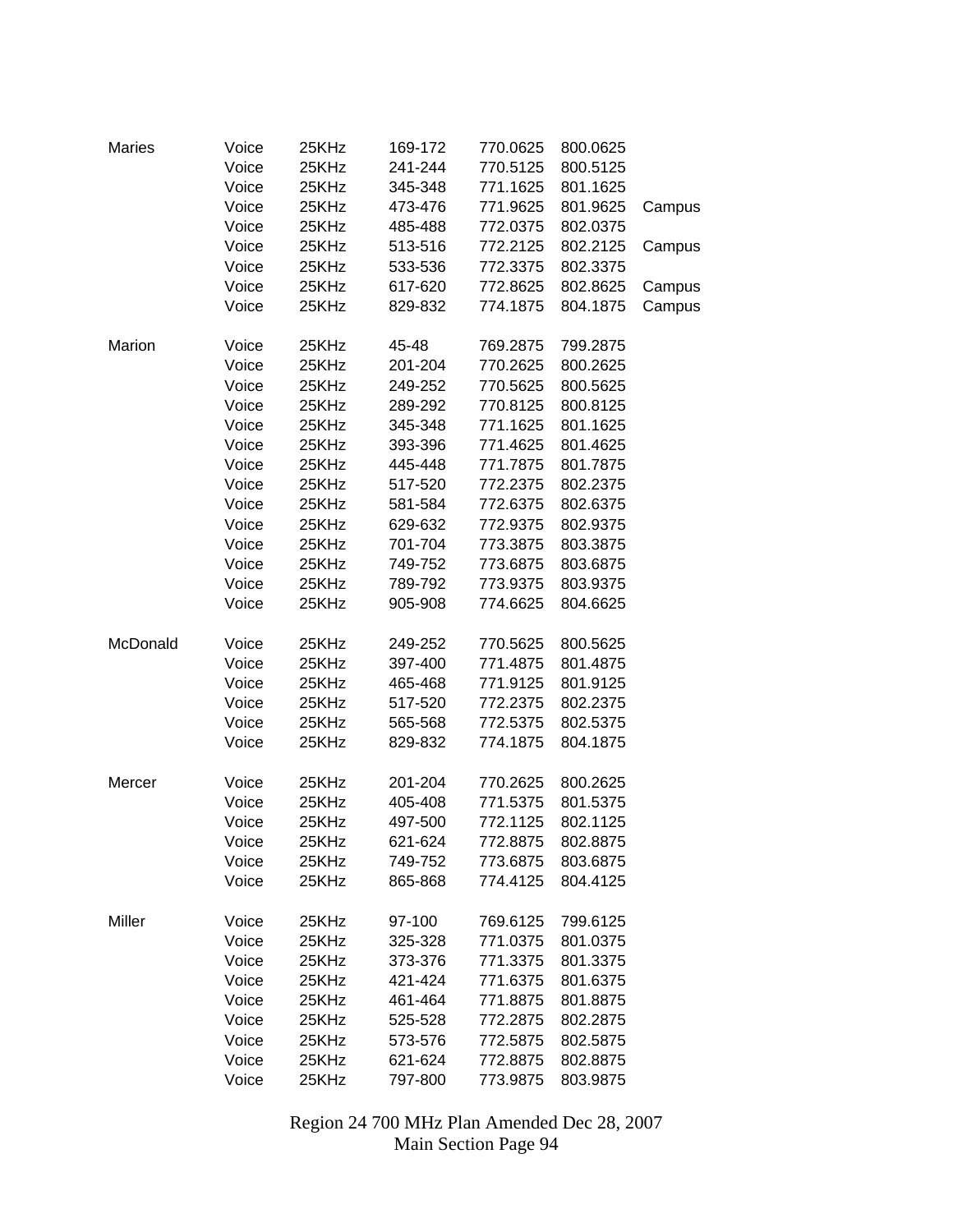| Mississippi       | Voice | 25KHz | 169-172 | 770.0625 | 800.0625 |
|-------------------|-------|-------|---------|----------|----------|
|                   | Voice | 25KHz | 345-348 | 771.1625 | 801.1625 |
|                   | Voice | 25KHz | 465-468 | 771.9125 | 801.9125 |
|                   | Voice | 25KHz | 533-536 | 772.3375 | 802.3375 |
|                   | Voice | 25KHz | 625-628 | 772.9125 | 802.9125 |
|                   | Voice | 25KHz | 793-796 | 773.9625 | 803.9625 |
|                   |       |       |         |          |          |
| Moniteau          | Voice | 25KHz | 337-340 | 771.1125 | 801.1125 |
|                   | Voice | 25KHz | 429-432 | 771.6875 | 801.6875 |
|                   | Voice | 25KHz | 469-472 | 771.9375 | 801.9375 |
|                   | Voice | 25KHz | 509-512 | 772.1875 | 802.1875 |
|                   | Voice | 25KHz | 561-564 | 772.5125 | 802.5125 |
|                   | Voice | 25KHz | 613-616 | 772.8375 | 802.8375 |
| Monroe            | Voice | 25KHz | 85-88   | 769.5375 | 799.5375 |
|                   | Voice | 25KHz | 213-216 | 770.3375 | 800.3375 |
|                   | Voice | 25KHz | 409-412 | 771.5625 | 801.5625 |
|                   | Voice | 25KHz | 505-508 | 772.1625 | 802.1625 |
|                   | Voice | 25KHz | 569-572 | 772.5625 | 802.5625 |
|                   | Voice | 25KHz | 669-672 | 773.1875 | 803.1875 |
|                   | Voice | 25KHz | 781-784 | 773.8875 | 803.8875 |
|                   | Voice | 25KHz | 865-868 | 774.4125 | 804.4125 |
|                   |       |       |         |          |          |
| Montgomery        | Voice | 25KHz | 341-344 | 771.1375 | 801.1375 |
|                   | Voice | 25KHz | 413-416 | 771.5875 | 801.5875 |
|                   | Voice | 25KHz | 633-636 | 772.9625 | 802.9625 |
|                   | Voice | 25KHz | 741-744 | 773.6375 | 803.6375 |
|                   | Voice | 25KHz | 861-864 | 774.3875 | 804.3875 |
|                   | Voice | 25KHz | 917-920 | 774.7375 | 804.7375 |
|                   |       |       |         |          |          |
| Morgan            | Voice | 25KHz | 45-48   | 769.2875 | 799.2875 |
|                   | Voice | 25KHz | 121-124 | 769.7625 | 799.7625 |
|                   | Voice | 25KHz | 353-356 | 771.2125 | 801.2125 |
|                   | Voice | 25KHz | 453-456 | 771.8375 | 801.8375 |
|                   | Voice | 25KHz | 581-584 | 772.6375 | 802.6375 |
|                   | Voice | 25KHz | 629-632 | 772.9375 | 802.9375 |
|                   | Voice | 25KHz | 717-720 | 773.4875 | 803.4875 |
|                   | Voice | 25KHz | 869-872 | 774.4375 | 804.4375 |
|                   | Voice | 25KHz | 917-920 | 774.7375 | 804.7375 |
| <b>New Madrid</b> | Voice | 25KHz | 209-212 | 770.3125 | 800.3125 |
|                   | Voice | 25KHz | 325-328 | 771.0375 | 801.0375 |
|                   | Voice | 25KHz | 377-380 | 771.3625 | 801.3625 |
|                   | Voice | 25KHz | 441-444 | 771.7625 | 801.7625 |
|                   | Voice | 25KHz | 541-544 | 772.3875 | 802.3875 |
|                   | Voice | 25KHz | 581-584 | 772.6375 | 802.6375 |
|                   | Voice | 25KHz | 633-636 | 772.9625 | 802.9625 |
|                   | Voice | 25KHz | 701-704 | 773.3875 | 803.3875 |
|                   |       |       |         |          |          |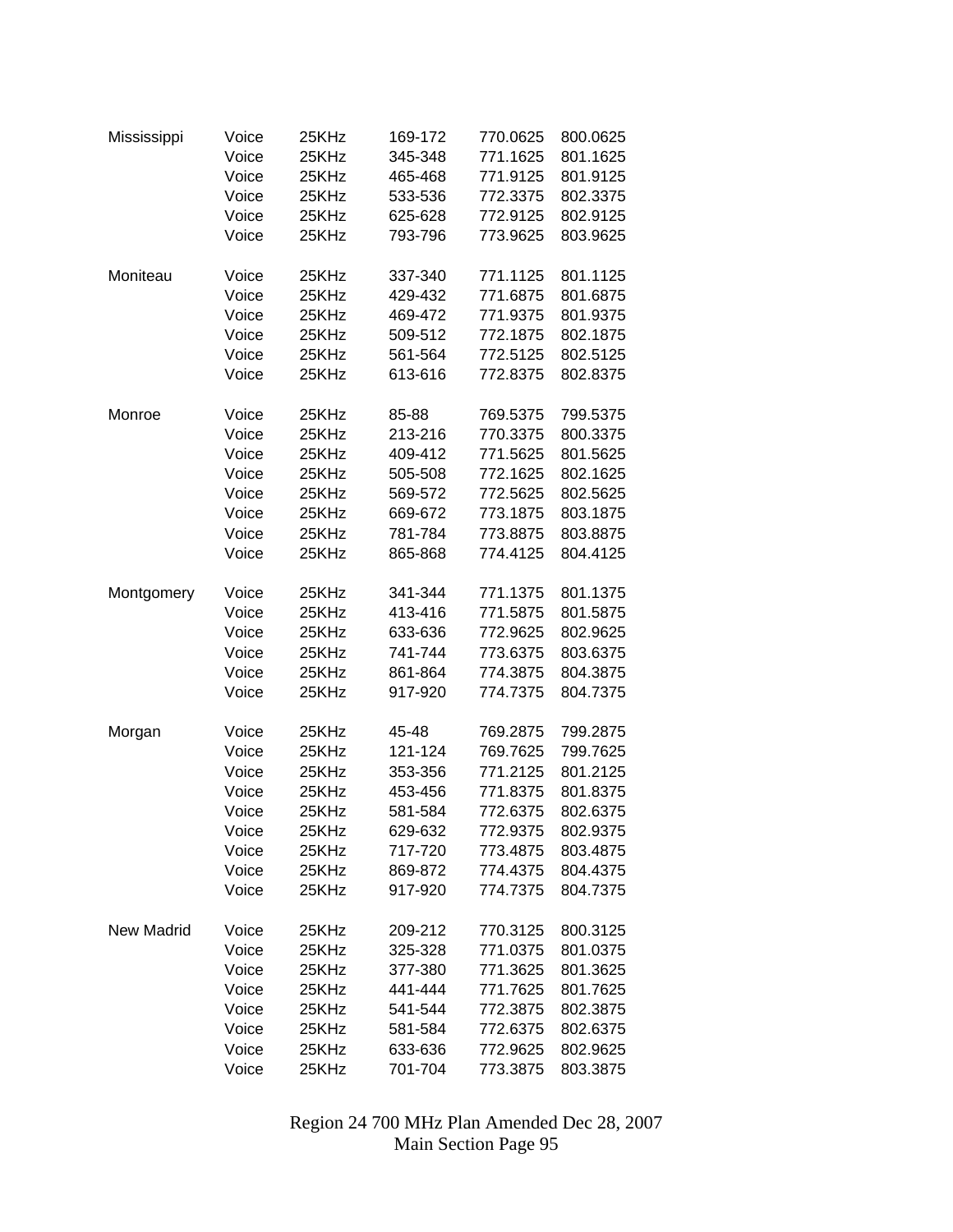| Newton  | Voice | 25KHz | 17-20   | 769.1125 | 799.1125 |
|---------|-------|-------|---------|----------|----------|
|         | Voice | 25KHz | 129-132 | 769.8125 | 799.8125 |
|         | Voice | 25KHz | 205-208 | 770.2875 | 800.2875 |
|         | Voice | 25KHz | 333-336 | 771.0875 | 801.0875 |
|         | Voice | 25KHz | 377-380 | 771.3625 | 801.3625 |
|         | Voice | 25KHz | 433-436 | 771.7125 | 801.7125 |
|         | Voice | 25KHz | 497-500 | 772.1125 | 802.1125 |
|         | Voice | 25KHz | 557-560 | 772.4875 | 802.4875 |
|         | Voice | 25KHz | 597-600 | 772.7375 | 802.7375 |
|         | Voice | 25KHz | 637-640 | 772.9875 | 802.9875 |
|         | Voice | 25KHz | 753-756 | 773.7125 | 803.7125 |
|         | Voice | 25KHz | 797-800 | 773.9875 | 803.9875 |
|         | Voice | 25KHz | 861-864 | 774.3875 | 804.3875 |
| Nodaway | Voice | 25KHz | 45-48   | 769.2875 | 799.2875 |
|         | Voice | 25KHz | 85-88   | 769.5375 | 799.5375 |
|         | Voice | 25KHz | 137-140 | 769.8625 | 799.8625 |
|         | Voice | 25KHz | 205-208 | 770.2875 | 800.2875 |
|         | Voice | 25KHz | 249-252 | 770.5625 | 800.5625 |
|         | Voice | 25KHz | 361-364 | 771.2625 | 801.2625 |
|         | Voice | 25KHz | 413-416 | 771.5875 | 801.5875 |
|         | Voice | 25KHz | 461-464 | 771.8875 | 801.8875 |
|         | Voice | 25KHz | 481-484 | 772.0125 | 802.0125 |
|         | Voice | 25KHz | 529-532 | 772.3125 | 802.3125 |
|         | Voice | 25KHz | 621-624 | 772.8875 | 802.8875 |
|         | Voice | 25KHz | 661-664 | 773.1375 | 803.1375 |
|         | Voice | 25KHz | 701-704 | 773.3875 | 803.3875 |
|         | Voice | 25KHz | 745-748 | 773.6625 | 803.6625 |
|         | Voice | 25KHz | 785-788 | 773.9125 | 803.9125 |
|         | Voice | 25KHz | 869-872 | 774.4375 | 804.4375 |
|         | Voice | 25KHz | 917-920 | 774.7375 | 804.7375 |
| Oregon  | Voice | 25KHz | 41-44   | 769.2625 | 799.2625 |
|         | Voice | 25KHz | 161-164 | 770.0125 | 800.0125 |
|         | Voice | 25KHz | 325-328 | 771.0375 | 801.0375 |
|         | Voice | 25KHz | 401-404 | 771.5125 | 801.5125 |
|         | Voice | 25KHz | 441-444 | 771.7625 | 801.7625 |
|         | Voice | 25KHz | 557-560 | 772.4875 | 802.4875 |
|         | Voice | 25KHz | 741-744 | 773.6375 | 803.6375 |
|         | Voice | 25KHz | 861-864 | 774.3875 | 804.3875 |
| Osage   | Voice | 25KHz | 133-136 | 769.8375 | 799.8375 |
|         | Voice | 25KHz | 381-384 | 771.3875 | 801.3875 |
|         | Voice | 25KHz | 553-556 | 772.4625 | 802.4625 |
|         | Voice | 25KHz | 597-600 | 772.7375 | 802.7375 |
|         | Voice | 25KHz | 709-712 | 773.4375 | 803.4375 |
|         | Voice | 25KHz | 781-784 | 773.8875 | 803.8875 |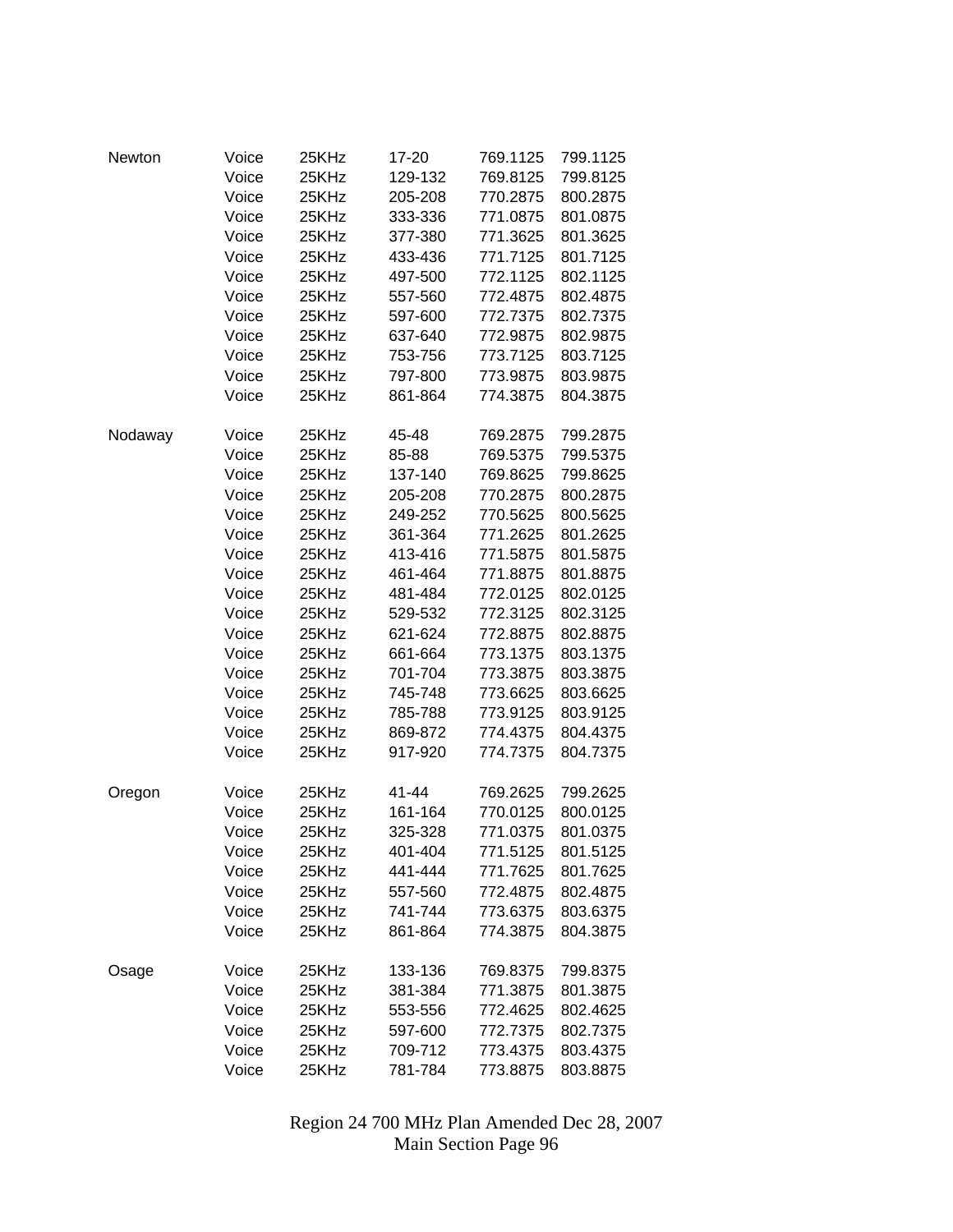| Ozark    | Voice | 25KHz | 89-92   | 769.5625 | 799.5625 |
|----------|-------|-------|---------|----------|----------|
|          | Voice | 25KHz | 369-372 | 771.3125 | 801.3125 |
|          | Voice | 25KHz | 417-420 | 771.6125 | 801.6125 |
|          | Voice | 25KHz | 561-564 | 772.5125 | 802.5125 |
|          | Voice | 25KHz | 609-612 | 772.8125 | 802.8125 |
| Pemiscot | Voice | 25KHz | 57-60   | 769.3625 | 799.3625 |
|          | Voice | 25KHz | 217-220 | 770.3625 | 800.3625 |
|          | Voice | 25KHz | 393-396 | 771.4625 | 801.4625 |
|          | Voice | 25KHz | 433-436 | 771.7125 | 801.7125 |
|          | Voice | 25KHz | 529-532 | 772.3125 | 802.3125 |
|          | Voice | 25KHz | 573-576 | 772.5875 | 802.5875 |
|          | Voice | 25KHz | 757-760 | 773.7375 | 803.7375 |
| Perry    | Voice | 25KHz | 345-348 | 771.1625 | 801.1625 |
|          | Voice | 25KHz | 441-444 | 771.7625 | 801.7625 |
|          | Voice | 25KHz | 597-600 | 772.7375 | 802.7375 |
|          | Voice | 25KHz | 705-708 | 773.4125 | 803.4125 |
|          | Voice | 25KHz | 793-796 | 773.9625 | 803.9625 |
|          | Voice | 25KHz | 945-948 | 774.9125 | 804.9125 |
| Pettis   | Voice | 25KHz | 17-20   | 769.1125 | 799.1125 |
|          | Voice | 25KHz | 57-60   | 769.3625 | 799.3625 |
|          | Voice | 25KHz | 133-136 | 769.8375 | 799.8375 |
|          | Voice | 25KHz | 173-176 | 770.0875 | 800.0875 |
|          | Voice | 25KHz | 241-244 | 770.5125 | 800.5125 |
|          | Voice | 25KHz | 329-332 | 771.0625 | 801.0625 |
|          | Voice | 25KHz | 413-416 | 771.5875 | 801.5875 |
|          | Voice | 25KHz | 481-484 | 772.0125 | 802.0125 |
|          | Voice | 25KHz | 553-556 | 772.4625 | 802.4625 |
|          | Voice | 25KHz | 597-600 | 772.7375 | 802.7375 |
|          | Voice | 25KHz | 709-712 | 773.4375 | 803.4375 |
|          | Voice | 25KHz | 781-784 | 773.8875 | 803.8875 |
|          | Voice | 25KHz | 837-840 | 774.2375 | 804.2375 |
|          | Voice | 25KHz | 901-904 | 774.6375 | 804.6375 |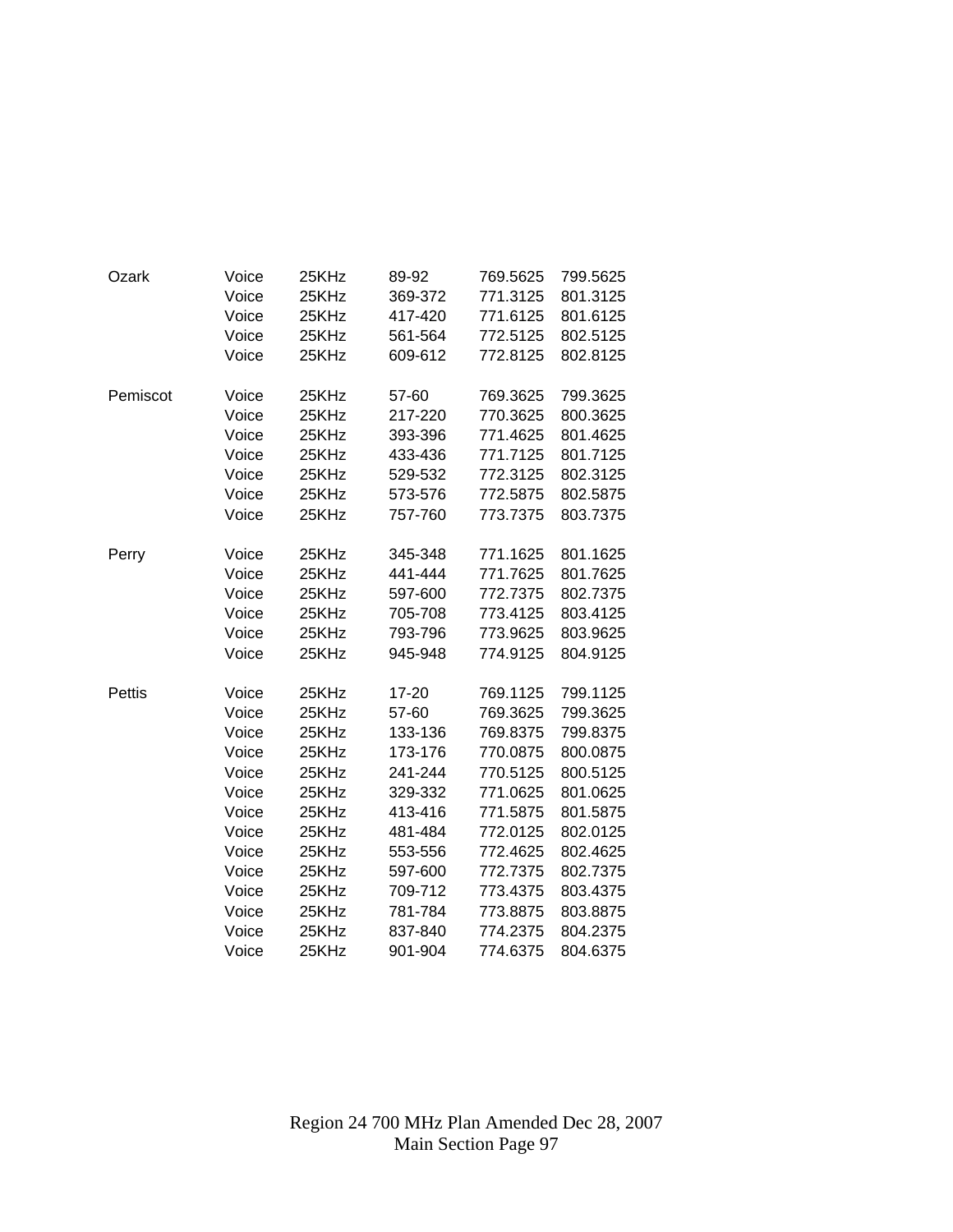| Phelps | Voice | 25KHz | 41-44   | 769.2625 | 799.2625 |
|--------|-------|-------|---------|----------|----------|
|        | Voice | 25KHz | 93-96   | 769.5875 | 799.5875 |
|        | Voice | 25KHz | 161-164 | 770.0125 | 800.0125 |
|        | Voice | 25KHz | 213-216 | 770.3375 | 800.3375 |
|        | Voice | 25KHz | 253-256 | 770.5875 | 800.5875 |
|        | Voice | 25KHz | 329-332 | 771.0625 | 801.0625 |
|        | Voice | 25KHz | 377-380 | 771.3625 | 801.3625 |
|        | Voice | 25KHz | 433-436 | 771.7125 | 801.7125 |
|        | Voice | 25KHz | 509-512 | 772.1875 | 802.1875 |
|        | Voice | 25KHz | 565-568 | 772.5375 | 802.5375 |
|        | Voice | 25KHz | 609-612 | 772.8125 | 802.8125 |
|        | Voice | 25KHz | 665-668 | 773.1625 | 803.1625 |
|        | Voice | 25KHz | 705-708 | 773.4125 | 803.4125 |
|        | Voice | 25KHz | 793-796 | 773.9625 | 803.9625 |
|        |       |       |         |          |          |
| Pike   | Voice | 25KHz | 49-52   | 769.3125 | 799.3125 |
|        | Voice | 25KHz | 173-176 | 770.0875 | 800.0875 |
|        | Voice | 25KHz | 373-376 | 771.3375 | 801.3375 |
|        | Voice | 25KHz | 441-444 | 771.7625 | 801.7625 |
|        | Voice | 25KHz | 497-500 | 772.1125 | 802.1125 |
|        | Voice | 25KHz | 545-548 | 772.4125 | 802.4125 |
|        | Voice | 25KHz | 585-588 | 772.6625 | 802.6625 |
|        | Voice | 25KHz | 665-668 | 773.1625 | 803.1625 |
|        |       |       |         |          |          |
| Platte | Voice | 25KHz | 17-20   | 769.1125 | 799.1125 |
|        | Voice | 25KHz | 57-60   | 769.3625 | 799.3625 |
|        | Voice | 25KHz | 169-172 | 770.0625 | 800.0625 |
|        | Voice | 25KHz | 325-328 | 771.0375 | 801.0375 |
|        | Voice | 25KHz | 365-368 | 771.2875 | 801.2875 |
|        | Voice | 25KHz | 417-420 | 771.6125 | 801.6125 |
|        | Voice | 25KHz | 457-460 | 771.8625 | 801.8625 |
|        | Voice | 25KHz | 485-488 | 772.0375 | 802.0375 |
|        | Voice | 25KHz | 525-528 | 772.2875 | 802.2875 |
|        | Voice | 25KHz | 569-572 | 772.5625 | 802.5625 |
|        | Voice | 25KHz | 609-612 | 772.8125 | 802.8125 |
|        | Voice | 25KHz | 677-680 | 773.2375 | 803.2375 |
|        | Voice | 25KHz | 717-720 | 773.4875 | 803.4875 |
|        |       |       |         |          |          |
| Polk   | Voice | 25KHz | 53-56   | 769.3375 | 799.3375 |
|        | Voice | 25KHz | 93-96   | 769.5875 | 799.5875 |
|        | Voice | 25KHz | 213-216 | 770.3375 | 800.3375 |
|        | Voice | 25KHz | 349-352 | 771.1875 | 801.1875 |
|        | Voice | 25KHz | 397-400 | 771.4875 | 801.4875 |
|        | Voice | 25KHz | 445-448 | 771.7875 | 801.7875 |
|        | Voice | 25KHz | 533-536 | 772.3375 | 802.3375 |
|        | Voice | 25KHz | 597-600 | 772.7375 | 802.7375 |
|        | Voice | 25KHz | 665-668 | 773.1625 | 803.1625 |
|        | Voice | 25KHz | 713-716 | 773.4625 | 803.4625 |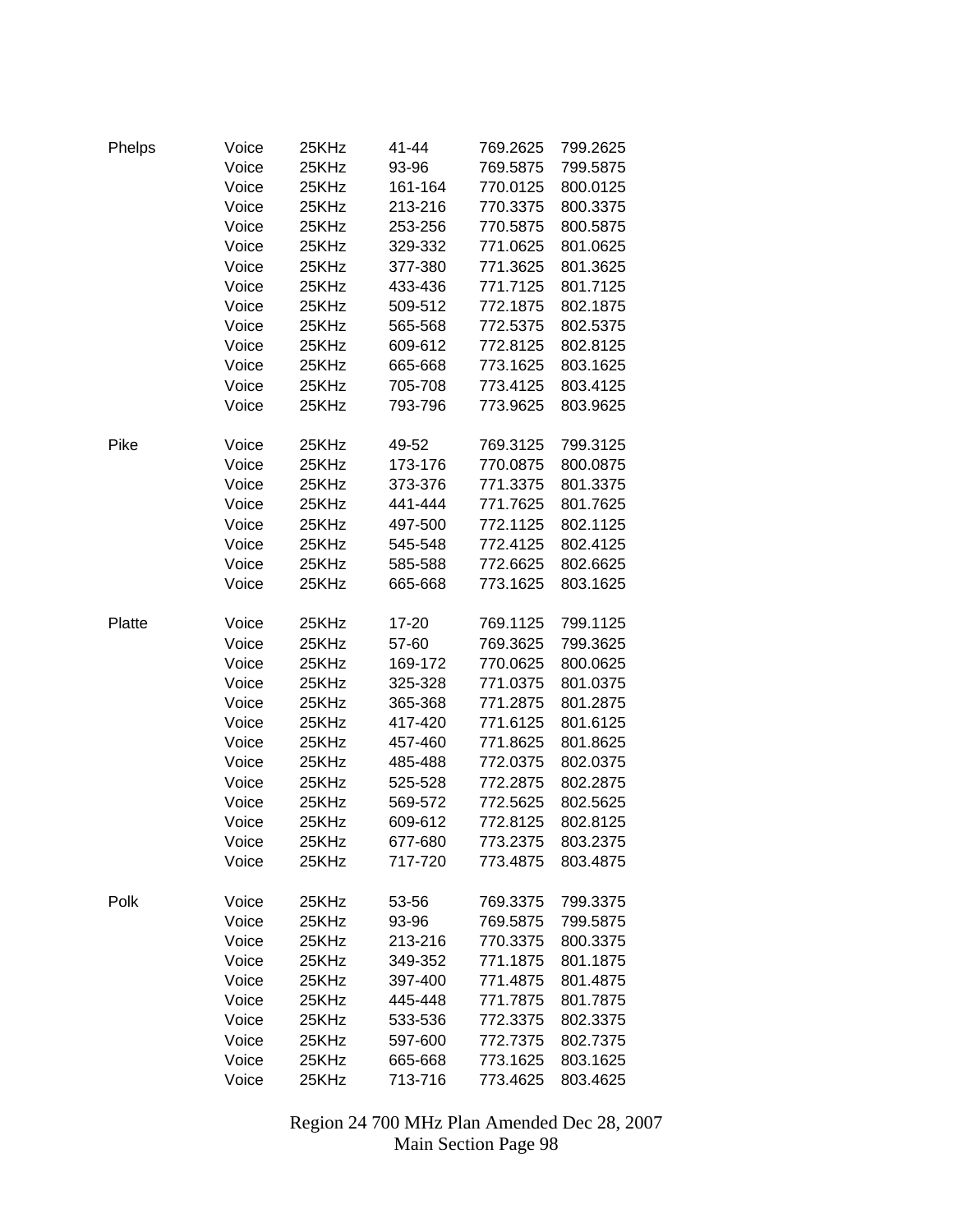| Pulaski  | Voice | 25KHz | 57-60     | 769.3625 | 799.3625 |        |
|----------|-------|-------|-----------|----------|----------|--------|
|          | Voice | 25KHz | 137-140   | 769.8625 | 799.8625 |        |
|          | Voice | 25KHz | 281-284   | 770.7625 | 800.7625 |        |
|          | Voice | 25KHz | 365-368   | 771.2875 | 801.2875 |        |
|          | Voice | 25KHz | 413-416   | 771.5875 | 801.5875 |        |
|          | Voice | 25KHz | 477-480   | 771.9875 | 801.9875 |        |
|          | Voice | 25KHz | 501-504   | 772.1375 | 802.1375 |        |
|          | Voice | 25KHz | 593-596   | 772.7125 | 802.7125 |        |
|          | Voice | 25KHz | 633-636   | 772.9625 | 802.9625 |        |
|          | Voice | 25KHz | 673-676   | 773.2125 | 803.2125 |        |
|          | Voice | 25KHz | 713-716   | 773.4625 | 803.4625 |        |
|          | Voice | 25KHz | 757-760   | 773.7375 | 803.7375 |        |
|          | Voice | 25KHz | 837-840   | 774.2375 | 804.2375 |        |
|          | Voice | 25KHz | 877-880   | 774.4875 | 804.4875 |        |
| Putnam   | Voice | 25KHz | 165-168   | 770.0375 | 800.0375 |        |
|          | Voice | 25KHz | 353-356   | 771.2125 | 801.2125 |        |
|          | Voice | 25KHz | 397-400   | 771.4875 | 801.4875 |        |
|          | Voice | 25KHz | 461-464   | 771.8875 | 801.8875 |        |
|          | Voice | 25KHz | 565-568   | 772.5375 | 802.5375 |        |
|          | Voice | 25KHz | 609-612   | 772.8125 | 802.8125 |        |
|          | Voice | 25KHz | 821-824   | 774.1375 | 804.1375 |        |
| Ralls    | Voice | 25KHz | 281-284   | 770.7625 | 800.7625 |        |
|          |       | 25KHz |           | 771.1125 |          |        |
|          | Voice |       | 337-340   |          | 801.1125 |        |
|          | Voice | 25KHz | 385-388   | 771.4125 | 801.4125 |        |
|          | Voice | 25KHz | 489-492   | 772.0625 | 802.0625 |        |
|          | Voice | 25KHz | 553-556   | 772.4625 | 802.4625 |        |
|          | Voice | 25KHz | 757-760   | 773.7375 | 803.7375 |        |
| Randolph | Voice | 25KHz | $13 - 16$ | 769.0875 | 799.0875 |        |
|          | Voice | 25KHz | 53-56     | 769.3375 | 799.3375 |        |
|          | Voice | 25KHz | 121-124   | 769.7625 | 799.7625 |        |
|          | Voice | 25KHz | 161-164   | 770.0125 | 800.0125 |        |
|          | Voice | 25KHz | 285-288   | 770.7875 | 800.7875 |        |
|          | Voice | 25KHz | 357-360   | 771.2375 | 801.2375 |        |
|          | Voice | 25KHz | 397-400   | 771.4875 | 801.4875 |        |
|          | Voice | 25KHz | 453-456   | 771.8375 | 801.8375 |        |
|          | Voice | 25KHz | 557-560   | 772.4875 | 802.4875 |        |
|          | Voice | 25KHz | 601-604   | 772.7625 | 802.7625 |        |
|          | Voice | 25KHz | 797-800   | 773.9875 | 803.9875 |        |
|          | Voice | 25KHz | 941-944   | 774.8875 | 804.8875 |        |
| Ray      | Voice | 25KHz | 321-324   | 771.0125 | 801.0125 |        |
|          | Voice | 25KHz | 361-364   | 771.2625 | 801.2625 |        |
|          | Voice | 25KHz | 453-456   | 771.8375 | 801.8375 |        |
|          | Voice | 25KHz | 505-508   | 772.1625 | 802.1625 | Campus |
|          | Voice | 25KHz | 529-532   | 772.3125 | 802.3125 |        |
|          | Voice | 25KHz | 637-640   | 772.9875 | 802.9875 |        |
|          | Voice | 25KHz | 833-836   | 774.2125 | 804.2125 |        |
|          |       |       |           |          |          |        |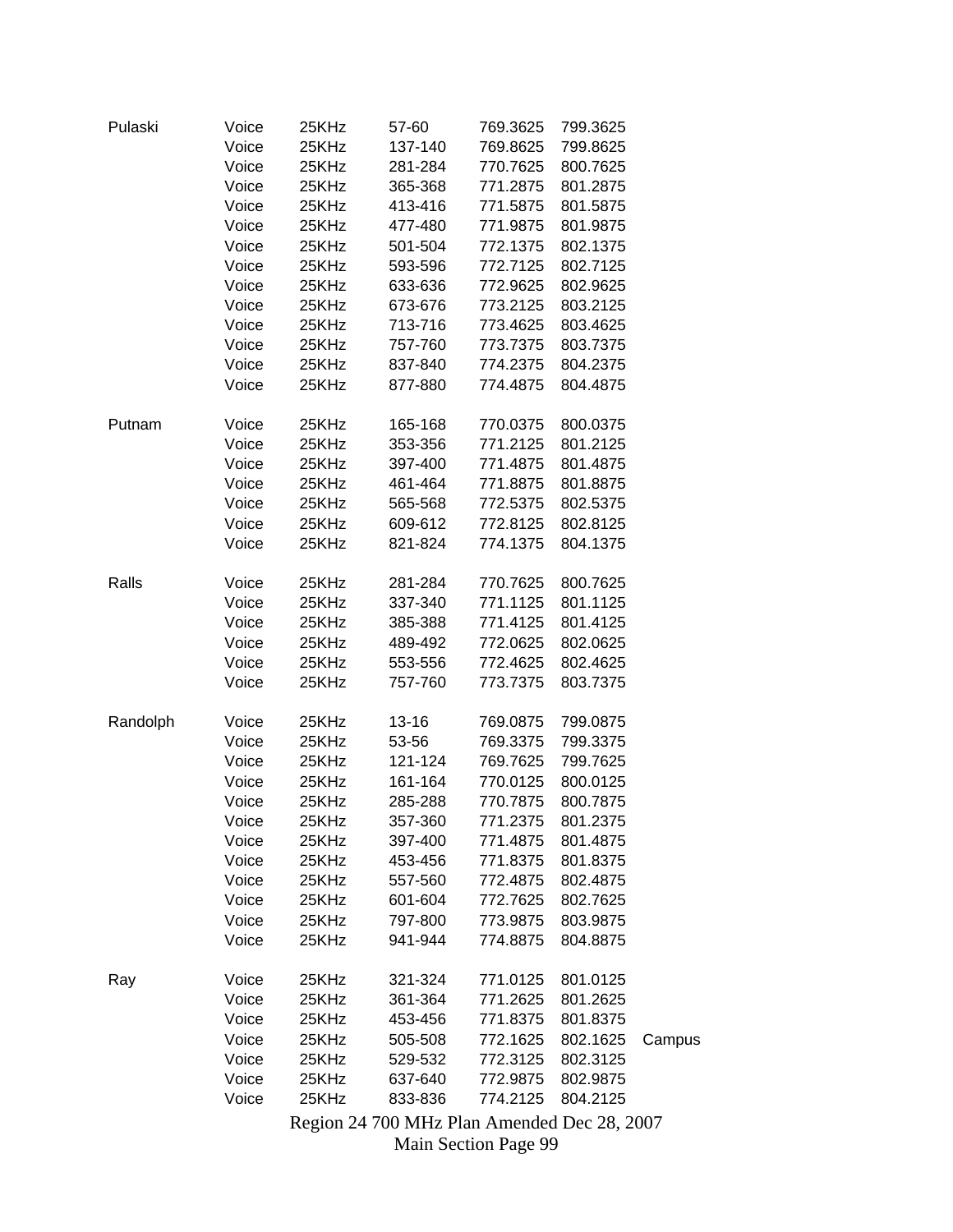| Reynolds | Voice          | 25KHz | 13-16   | 769.0875             | 799.0875             |
|----------|----------------|-------|---------|----------------------|----------------------|
|          | Voice          | 25KHz | 57-60   | 769.3625             | 799.3625             |
|          | Voice          | 25KHz | 165-168 | 770.0375             | 800.0375             |
|          | Voice          | 25KHz | 449-452 | 771.8125             | 801.8125             |
|          | Voice          | 25KHz | 521-524 | 772.2625             | 802.2625             |
|          | Voice          | 25KHz | 569-572 | 772.5625             | 802.5625             |
|          | Voice          | 25KHz | 613-616 | 772.8375             | 802.8375             |
|          | Voice          | 25KHz | 781-784 | 773.8875             | 803.8875             |
|          |                |       |         |                      |                      |
| Ripley   | Voice          | 25KHz | 293-296 | 770.8375             | 800.8375             |
|          | Voice          | 25KHz | 361-364 | 771.2625             | 801.2625             |
|          | Voice          | 25KHz | 433-436 | 771.7125             | 801.7125             |
|          | Voice          | 25KHz | 473-476 | 771.9625             | 801.9625             |
|          | Voice          | 25KHz | 509-512 | 772.1875             | 802.1875             |
|          | Voice          | 25KHz | 573-576 | 772.5875             | 802.5875             |
|          | Voice          | 25KHz | 621-624 | 772.8875             | 802.8875             |
|          | Voice          | 25KHz | 757-760 | 773.7375             | 803.7375             |
|          | Voice          | 25KHz | 825-828 | 774.1625             | 804.1625             |
| Saline   |                | 25KHz | 49-52   | 769.3125             | 799.3125             |
|          | Voice          |       |         | 770.5875             | 800.5875             |
|          | Voice          | 25KHz | 253-256 |                      |                      |
|          | Voice<br>Voice | 25KHz | 293-296 | 770.8375             | 800.8375             |
|          |                | 25KHz | 385-388 | 771.4125<br>771.7125 | 801.4125<br>801.7125 |
|          | Voice          | 25KHz | 433-436 |                      |                      |
|          | Voice          | 25KHz | 473-476 | 771.9625             | 801.9625             |
|          | Voice          | 25KHz | 493-496 | 772.0875             | 802.0875             |
|          | Voice          | 25KHz | 545-548 | 772.4125             | 802.4125             |
|          | Voice          | 25KHz | 633-636 | 772.9625             | 802.9625             |
|          | Voice          | 25KHz | 741-744 | 773.6375             | 803.6375             |
|          | Voice          | 25KHz | 861-864 | 774.3875             | 804.3875             |
| Schuyler | Voice          | 25KHz | 293-296 | 770.8375             | 800.8375             |
|          | Voice          | 25KHz | 377-380 | 771.3625             | 801.3625             |
|          | Voice          | 25KHz | 445-448 | 771.7875             | 801.7875             |
|          | Voice          | 25KHz | 541-544 | 772.3875             | 802.3875             |
|          | Voice          | 25KHz | 781-784 | 773.8875             | 803.8875             |
| Scotland | Voice          | 25KHz | 49-52   | 769.3125             | 799.3125             |
|          | Voice          | 25KHz | 453-456 | 771.8375             | 801.8375             |
|          | Voice          | 25KHz | 525-528 | 772.2875             | 802.2875             |
|          | Voice          | 25KHz | 601-604 | 772.7625             | 802.7625             |
|          | Voice          | 25KHz | 753-756 | 773.7125             | 803.7125             |
|          | Voice          | 25KHz | 829-832 | 774.1875             | 804.1875             |
|          | Voice          | 25KHz | 941-944 | 774.8875             | 804.8875             |
|          |                |       |         |                      |                      |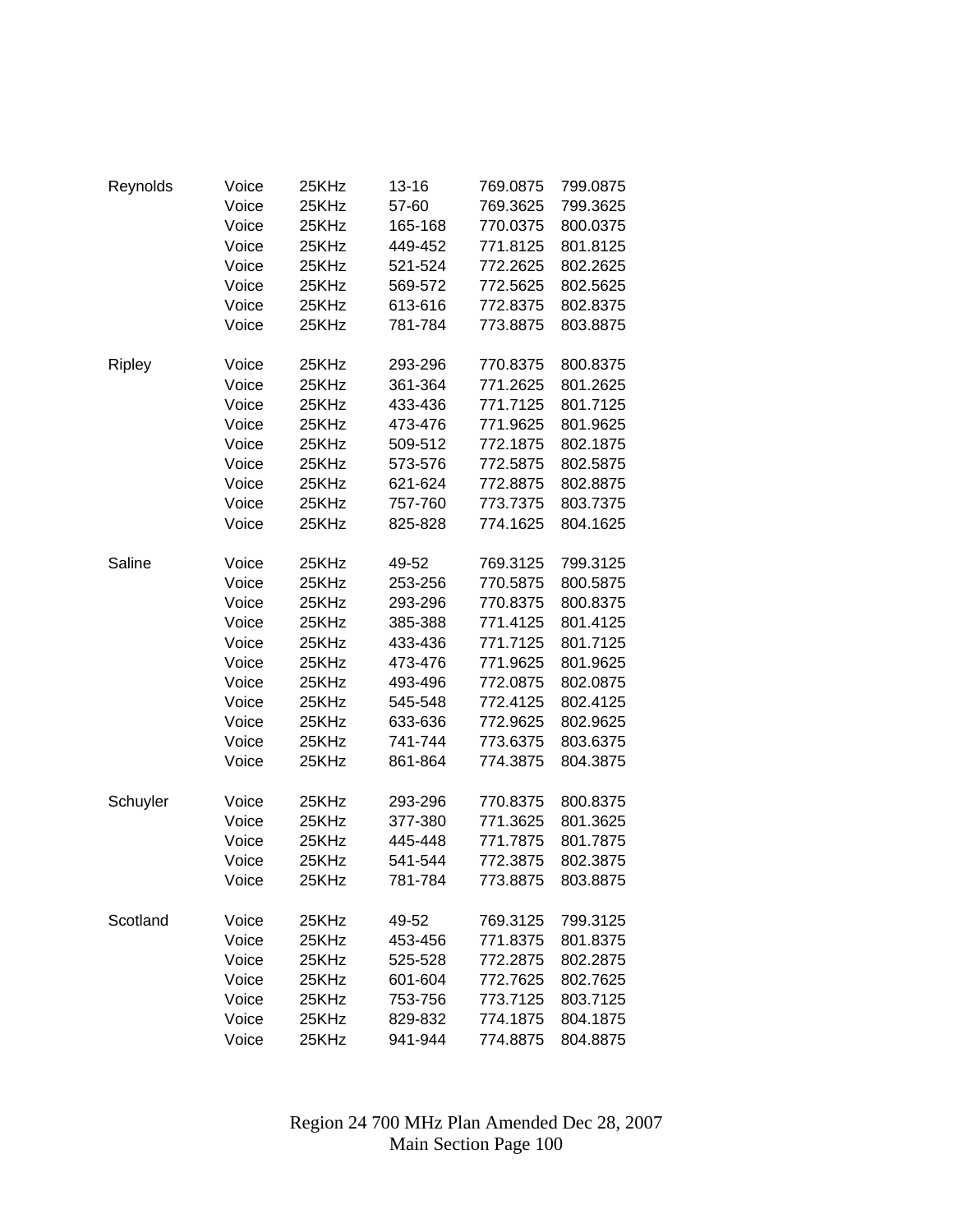| Scott   | Voice | 25KHz | $13 - 16$ | 769.0875 | 799.0875 |        |
|---------|-------|-------|-----------|----------|----------|--------|
|         | Voice | 25KHz | 53-56     | 769.3375 | 799.3375 |        |
|         | Voice | 25KHz | 129-132   | 769.8125 | 799.8125 |        |
|         | Voice | 25KHz | 245-248   | 770.5375 | 800.5375 |        |
|         | Voice | 25KHz | 285-288   | 770.7875 | 800.7875 |        |
|         | Voice | 25KHz | 333-336   | 771.0875 | 801.0875 |        |
|         | Voice | 25KHz | 421-424   | 771.6375 | 801.6375 |        |
|         | Voice | 25KHz | 509-512   | 772.1875 | 802.1875 |        |
|         | Voice | 25KHz | 549-552   | 772.4375 | 802.4375 |        |
|         | Voice | 25KHz | 665-668   | 773.1625 | 803.1625 |        |
|         | Voice | 25KHz | 781-784   | 773.8875 | 803.8875 |        |
|         | Voice | 25KHz | 861-864   | 774.3875 | 804.3875 |        |
|         | Voice | 25KHz | 909-912   | 774.6875 | 804.6875 |        |
| Shannon | Voice | 25KHz | 209-212   | 770.3125 | 800.3125 |        |
|         | Voice | 25KHz | 357-360   | 771.2375 | 801.2375 |        |
|         | Voice | 25KHz | 421-424   | 771.6375 | 801.6375 |        |
|         | Voice | 25KHz | 489-492   | 772.0625 | 802.0625 |        |
|         | Voice | 25KHz | 537-540   | 772.3625 | 802.3625 |        |
|         | Voice | 25KHz | 597-600   | 772.7375 | 802.7375 |        |
|         | Voice | 25KHz | 637-640   | 772.9875 | 802.9875 |        |
| Shelby  | Voice | 25KHz | 473-476   | 771.9625 | 801.9625 |        |
|         | Voice | 25KHz | 493-496   | 772.0875 | 802.0875 |        |
|         | Voice | 25KHz | 537-540   | 772.3625 | 802.3625 |        |
|         | Voice | 25KHz | 573-576   | 772.5875 | 802.5875 | Campus |
|         | Voice | 25KHz | 621-624   | 772.8875 | 802.8875 |        |
|         | Voice | 25KHz | 741-744   | 773.6375 | 803.6375 |        |
|         | Voice | 25KHz | 837-840   | 774.2375 | 804.2375 |        |
|         | Voice | 25KHz | 869-872   | 774.4375 | 804.4375 | Campus |
|         |       |       |           |          |          |        |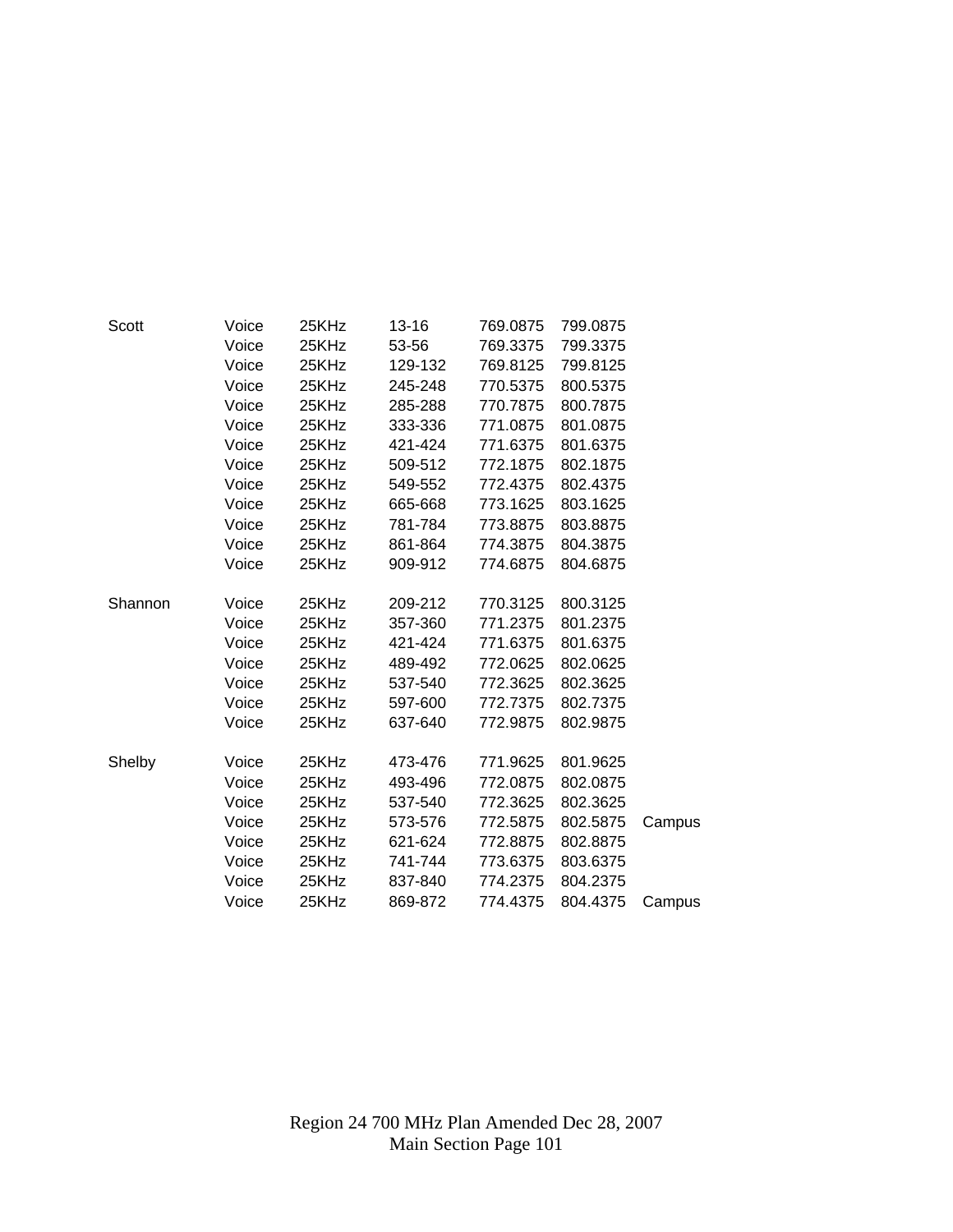| St. Charles | Voice | 25KHz | 45-48   | 769.2875 | 799.2875 |        |
|-------------|-------|-------|---------|----------|----------|--------|
|             | Voice | 25KHz | 121-124 | 769.7625 | 799.7625 |        |
|             | Voice | 25KHz | 161-164 | 770.0125 | 800.0125 |        |
|             | Voice | 25KHz | 165-168 | 770.0375 | 800.0375 | Campus |
|             | Voice | 25KHz | 241-244 | 770.5125 | 800.5125 |        |
|             | Voice | 25KHz | 281-284 | 770.7625 | 800.7625 |        |
|             | Voice | 25KHz | 337-340 | 771.1125 | 801.1125 |        |
|             | Voice | 25KHz | 377-380 | 771.3625 | 801.3625 |        |
|             | Voice | 25KHz | 381-384 | 771.3875 | 801.3875 | Campus |
|             | Voice | 25KHz | 417-420 | 771.6125 | 801.6125 |        |
|             | Voice | 25KHz | 505-508 | 772.1625 | 802.1625 |        |
|             | Voice | 25KHz | 521-524 | 772.2625 | 802.2625 | Campus |
|             | Voice | 25KHz | 557-560 | 772.4875 | 802.4875 | Campus |
|             | Voice | 25KHz | 569-572 | 772.5625 | 802.5625 |        |
|             | Voice | 25KHz | 573-576 | 772.5875 | 802.5875 | Campus |
|             | Voice | 25KHz | 629-632 | 772.9375 | 802.9375 |        |
|             | Voice | 25KHz | 713-716 | 773.4625 | 803.4625 |        |
|             | Voice | 25KHz | 753-756 | 773.7125 | 803.7125 | Campus |
|             | Voice | 25KHz | 757-760 | 773.7375 | 803.7375 |        |
|             | Voice | 25KHz | 829-832 | 774.1875 | 804.1875 |        |
| St. Clair   | Voice | 25KHz | 97-100  | 769.6125 | 799.6125 | Campus |
|             | Voice | 25KHz | 129-132 | 769.8125 | 799.8125 |        |
|             | Voice | 25KHz | 289-292 | 770.8125 | 800.8125 | Campus |
|             | Voice | 25KHz | 373-376 | 771.3375 | 801.3375 |        |
|             | Voice | 25KHz | 433-436 | 771.7125 | 801.7125 |        |
|             | Voice | 25KHz | 437-440 | 771.7375 | 801.7375 | Campus |
|             | Voice | 25KHz | 485-488 | 772.0375 | 802.0375 | Campus |
|             | Voice | 25KHz | 493-496 | 772.0875 | 802.0875 | Campus |
|             | Voice | 25KHz | 517-520 | 772.2375 | 802.2375 | Campus |
|             | Voice | 25KHz | 537-540 | 772.3625 | 802.3625 | Campus |
|             | Voice | 25KHz | 545-548 | 772.4125 | 802.4125 |        |
|             | Voice | 25KHz | 573-576 | 772.5875 | 802.5875 | Campus |
|             | Voice | 25KHz | 609-612 | 772.8125 | 802.8125 |        |
|             | Voice | 25KHz | 673-676 | 773.2125 | 803.2125 | Campus |
|             | Voice | 25KHz | 757-760 | 773.7375 | 803.7375 | Campus |
|             | Voice | 25KHz | 877-880 | 774.4875 | 804.4875 |        |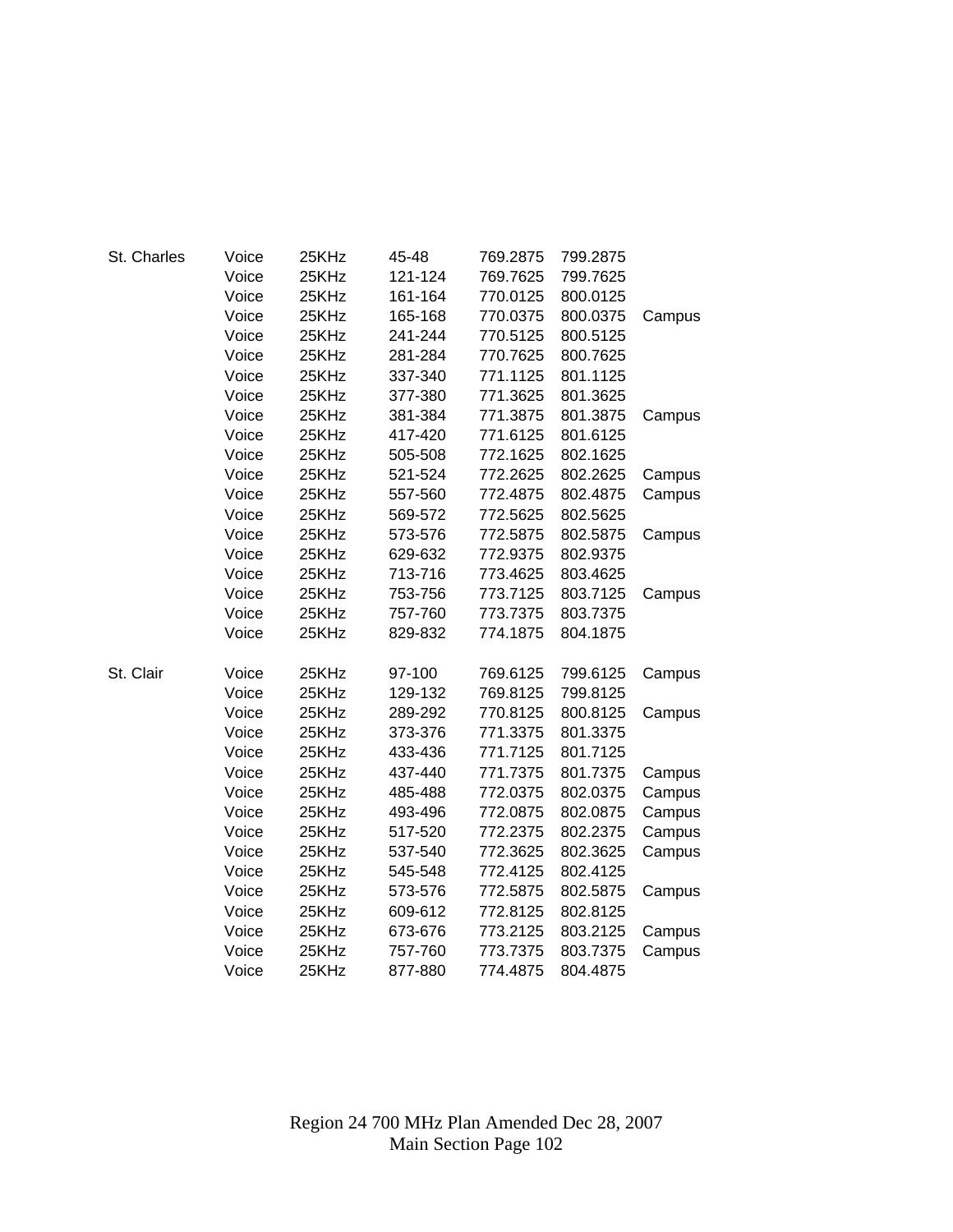| St. Francois | Voice | 25KHz | 49-52   | 769.3125 | 799.3125 |        |
|--------------|-------|-------|---------|----------|----------|--------|
|              | Voice | 25KHz | 97-100  | 769.6125 | 799.6125 |        |
|              | Voice | 25KHz | 201-204 | 770.2625 | 800.2625 |        |
|              | Voice | 25KHz | 245-248 | 770.5375 | 800.5375 |        |
|              | Voice | 25KHz | 293-296 | 770.8375 | 800.8375 |        |
|              | Voice | 25KHz | 333-336 | 771.0875 | 801.0875 |        |
|              | Voice | 25KHz | 405-408 | 771.5375 | 801.5375 |        |
|              | Voice | 25KHz | 453-456 | 771.8375 | 801.8375 |        |
|              | Voice | 25KHz | 485-488 | 772.0375 | 802.0375 |        |
|              | Voice | 25KHz | 533-536 | 772.3375 | 802.3375 |        |
|              | Voice | 25KHz | 585-588 | 772.6625 | 802.6625 |        |
|              | Voice | 25KHz | 673-676 | 773.2125 | 803.2125 |        |
|              | Voice | 25KHz | 753-756 | 773.7125 | 803.7125 |        |
|              | Voice | 25KHz | 901-904 | 774.6375 | 804.6375 |        |
| St. Louis    |       |       |         |          |          |        |
| (City)       | Voice | 25KHz | 17-20   | 769.1125 | 799.1125 | Campus |
|              | Voice | 25KHz | 89-92   | 769.5625 | 799.5625 | Campus |
|              | Voice | 25KHz | 205-208 | 770.2875 | 800.2875 | Campus |
|              | Voice | 25KHz | 353-356 | 771.2125 | 801.2125 |        |
|              | Voice | 25KHz | 393-396 | 771.4625 | 801.4625 |        |
|              | Voice | 25KHz | 457-460 | 771.8625 | 801.8625 |        |
|              | Voice | 25KHz | 497-500 | 772.1125 | 802.1125 |        |
|              | Voice | 25KHz | 553-556 | 772.4625 | 802.4625 |        |
|              | Voice | 25KHz | 617-620 | 772.8625 | 802.8625 |        |
|              | Voice | 25KHz | 665-668 | 773.1625 | 803.1625 |        |
|              | Voice | 25KHz | 705-708 | 773.4125 | 803.4125 |        |
|              | Voice | 25KHz | 797-800 | 773.9875 | 803.9875 |        |
|              | Voice | 25KHz | 877-880 | 774.4875 | 804.4875 |        |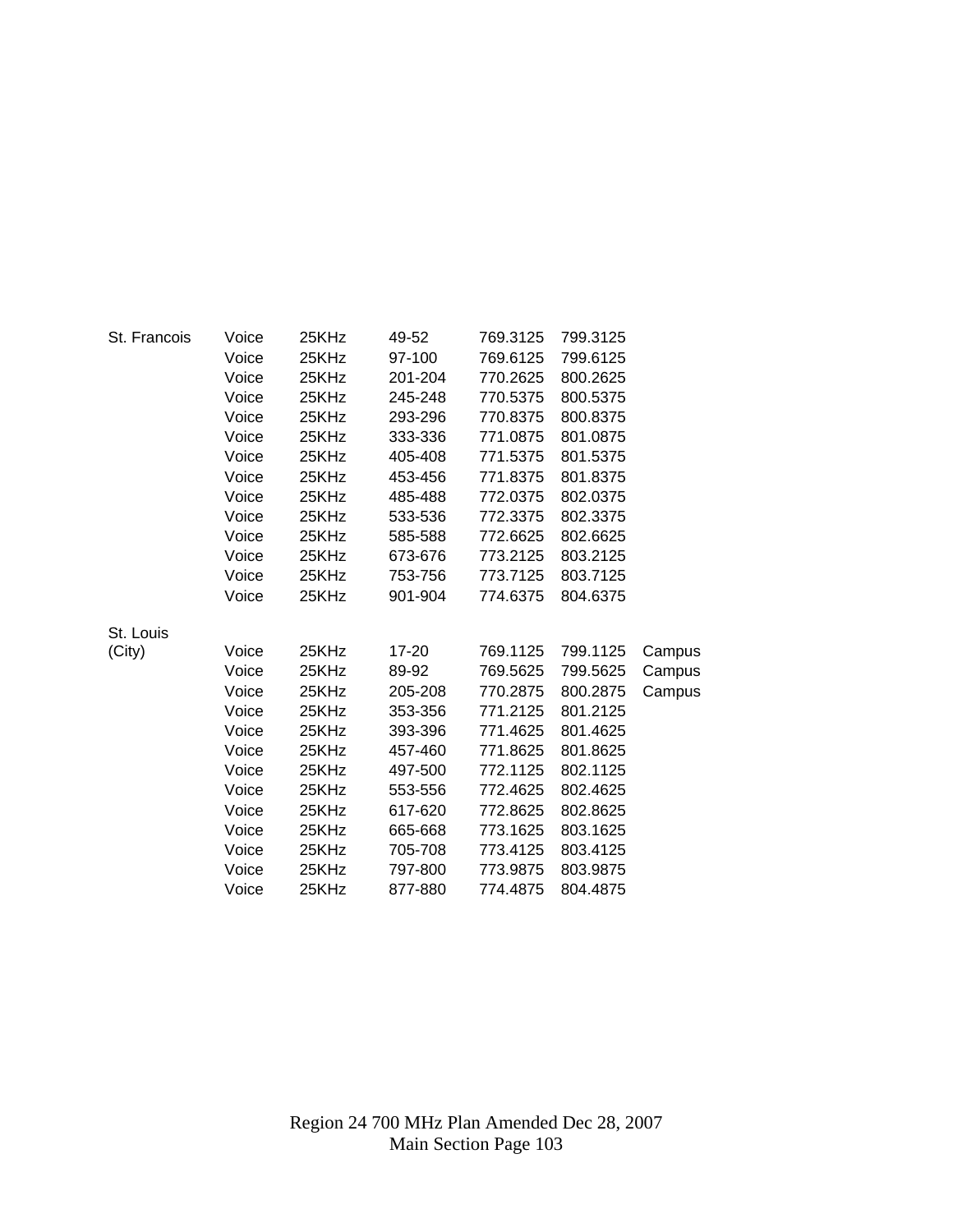| St. Louis |       |       |         |          |          |        |
|-----------|-------|-------|---------|----------|----------|--------|
| County    | Voice | 25KHz | 13-16   | 769.0875 | 799.0875 |        |
|           | Voice | 25KHz | 53-56   | 769.3375 | 799.3375 |        |
|           | Voice | 25KHz | 93-96   | 769.5875 | 799.5875 |        |
|           | Voice | 25KHz | 169-172 | 770.0625 | 800.0625 |        |
|           | Voice | 25KHz | 209-212 | 770.3125 | 800.3125 |        |
|           | Voice | 25KHz | 249-252 | 770.5625 | 800.5625 |        |
|           | Voice | 25KHz | 289-292 | 770.8125 | 800.8125 |        |
|           | Voice | 25KHz | 329-332 | 771.0625 | 801.0625 |        |
|           | Voice | 25KHz | 369-372 | 771.3125 | 801.3125 |        |
|           | Voice | 25KHz | 409-412 | 771.5625 | 801.5625 |        |
|           | Voice | 25KHz | 477-480 | 771.9875 | 801.9875 |        |
|           | Voice | 25KHz | 481-484 | 772.0125 | 802.0125 |        |
|           | Voice | 25KHz | 541-544 | 772.3875 | 802.3875 |        |
|           | Voice | 25KHz | 545-548 | 772.4125 | 802.4125 | Campus |
|           | Voice | 25KHz | 609-612 | 772.8125 | 802.8125 |        |
|           | Voice | 25KHz | 677-680 | 773.2375 | 803.2375 |        |
|           | Voice | 25KHz | 749-752 | 773.6875 | 803.6875 |        |
|           | Voice | 25KHz | 789-792 | 773.9375 | 803.9375 |        |
|           | Voice | 25KHz | 865-868 | 774.4125 | 804.4125 |        |
|           | Voice | 25KHz | 905-908 | 774.6625 | 804.6625 |        |
|           | Voice | 25KHz | 945-948 | 774.9125 | 804.9125 |        |
| Ste.      |       |       |         |          |          |        |
| Genevieve | Voice | 25KHz | 325-328 | 771.0375 | 801.0375 |        |
|           | Voice | 25KHz | 365-368 | 771.2875 | 801.2875 |        |
|           | Voice | 25KHz | 413-416 | 771.5875 | 801.5875 |        |
|           | Voice | 25KHz | 465-468 | 771.9125 | 801.9125 |        |
|           | Voice | 25KHz | 525-528 | 772.2875 | 802.2875 |        |
|           | Voice | 25KHz | 605-608 | 772.7875 | 802.7875 |        |
|           | Voice | 25KHz | 741-744 | 773.6375 | 803.6375 |        |
|           | Voice | 25KHz | 785-788 | 773.9125 | 803.9125 |        |
| Stoddard  | Voice | 25KHz | 89-92   | 769.5625 | 799.5625 |        |
|           | Voice | 25KHz | 297-300 | 770.8625 | 800.8625 |        |
|           | Voice | 25KHz | 389-392 | 771.4375 | 801.4375 |        |
|           | Voice | 25KHz | 429-432 | 771.6875 | 801.6875 |        |
|           | Voice | 25KHz | 469-472 | 771.9375 | 801.9375 |        |
|           | Voice | 25KHz | 481-484 | 772.0125 | 802.0125 |        |
|           | Voice | 25KHz | 561-564 | 772.5125 | 802.5125 |        |
|           | Voice | 25KHz | 601-604 | 772.7625 | 802.7625 |        |
|           | Voice | 25KHz | 673-676 | 773.2125 | 803.2125 |        |
|           | Voice | 25KHz | 749-752 | 773.6875 | 803.6875 |        |
|           | Voice | 25KHz | 877-880 | 774.4875 | 804.4875 |        |
|           | Voice | 25KHz | 941-944 | 774.8875 | 804.8875 |        |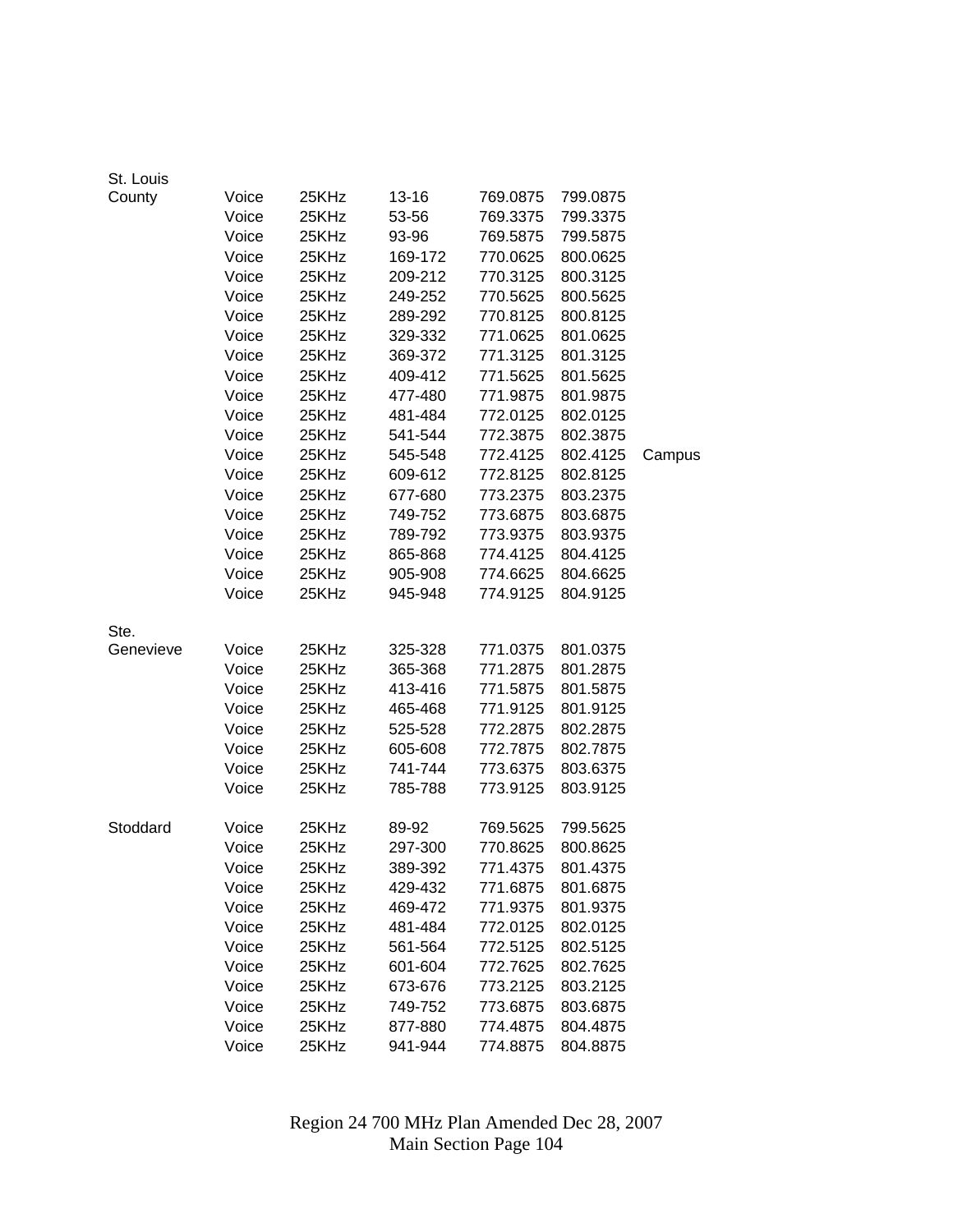| Stone    | Voice | 25KHz | 85-88   | 769.5375 | 799.5375 |
|----------|-------|-------|---------|----------|----------|
|          | Voice | 25KHz | 329-332 | 771.0625 | 801.0625 |
|          | Voice | 25KHz | 401-404 | 771.5125 | 801.5125 |
|          | Voice | 25KHz | 457-460 | 771.8625 | 801.8625 |
|          | Voice | 25KHz | 521-524 | 772.2625 | 802.2625 |
|          | Voice | 25KHz | 601-604 | 772.7625 | 802.7625 |
|          | Voice | 25KHz | 793-796 | 773.9625 | 803.9625 |
|          | Voice | 25KHz | 869-872 | 774.4375 | 804.4375 |
|          | Voice | 25KHz | 909-912 | 774.6875 | 804.6875 |
|          |       |       |         |          |          |
| Sullivan | Voice | 25KHz | 337-340 | 771.1125 | 801.1125 |
|          | Voice | 25KHz | 421-424 | 771.6375 | 801.6375 |
|          | Voice | 25KHz | 469-472 | 771.9375 | 801.9375 |
|          | Voice | 25KHz | 549-552 | 772.4375 | 802.4375 |
|          | Voice | 25KHz | 785-788 | 773.9125 | 803.9125 |
|          | Voice | 25KHz | 833-836 | 774.2125 | 804.2125 |
|          | Voice | 25KHz | 901-904 | 774.6375 | 804.6375 |
| Taney    | Voice | 25KHz | 125-128 | 769.7875 | 799.7875 |
|          | Voice | 25KHz | 165-168 | 770.0375 | 800.0375 |
|          | Voice | 25KHz | 249-252 | 770.5625 | 800.5625 |
|          | Voice | 25KHz | 361-364 | 771.2625 | 801.2625 |
|          | Voice | 25KHz | 433-436 | 771.7125 | 801.7125 |
|          | Voice | 25KHz | 485-488 | 772.0375 | 802.0375 |
|          | Voice | 25KHz | 637-640 | 772.9875 | 802.9875 |
|          | Voice | 25KHz | 701-704 | 773.3875 | 803.3875 |
|          | Voice | 25KHz | 741-744 | 773.6375 | 803.6375 |
|          | Voice | 25KHz | 781-784 | 773.8875 | 803.8875 |
|          | Voice | 25KHz | 821-824 | 774.1375 | 804.1375 |
|          | Voice | 25KHz | 861-864 | 774.3875 | 804.3875 |
|          |       |       |         |          |          |
| Texas    | Voice | 25KHz | 17-20   | 769.1125 | 799.1125 |
|          | Voice | 25KHz | 81-84   | 769.5125 | 799.5125 |
|          | Voice | 25KHz | 129-132 | 769.8125 | 799.8125 |
|          | Voice | 25KHz | 201-204 | 770.2625 | 800.2625 |
|          | Voice | 25KHz | 245-248 | 770.5375 | 800.5375 |
|          | Voice | 25KHz | 321-324 | 771.0125 | 801.0125 |
|          | Voice | 25KHz | 393-396 | 771.4625 | 801.4625 |
|          | Voice | 25KHz | 445-448 | 771.7875 | 801.7875 |
|          | Voice | 25KHz | 517-520 | 772.2375 | 802.2375 |
|          | Voice | 25KHz | 865-868 | 774.4125 | 804.4125 |
|          | Voice | 25KHz | 917-920 | 774.7375 | 804.7375 |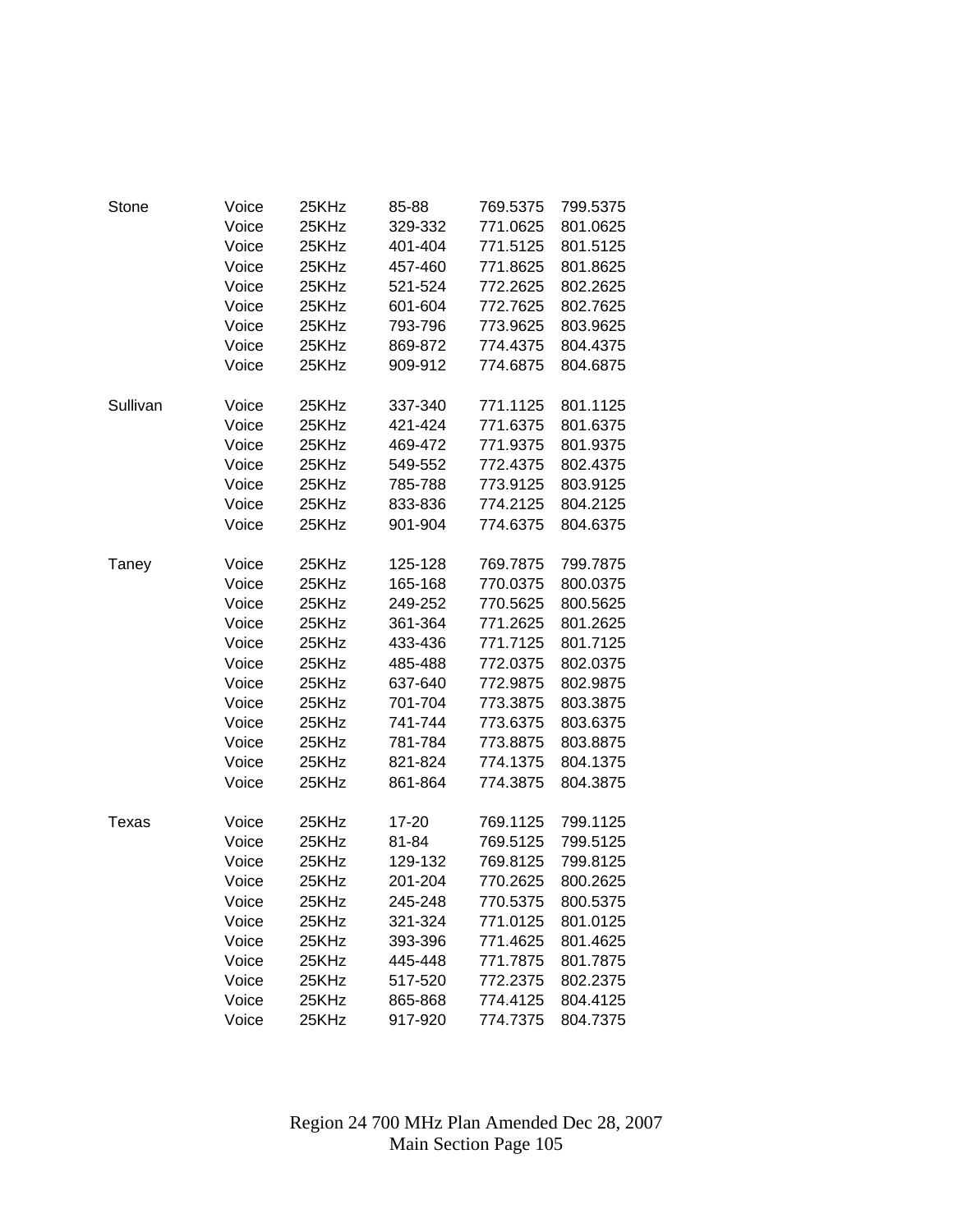| Vernon     | Voice | 25KHz | 169-172 | 770.0625 | 800.0625 |
|------------|-------|-------|---------|----------|----------|
|            | Voice | 25KHz | 209-212 | 770.3125 | 800.3125 |
|            | Voice | 25KHz | 361-364 | 771.2625 | 801.2625 |
|            | Voice | 25KHz | 409-412 | 771.5625 | 801.5625 |
|            | Voice | 25KHz | 449-452 | 771.8125 | 801.8125 |
|            | Voice | 25KHz | 481-484 | 772.0125 | 802.0125 |
|            | Voice | 25KHz | 521-524 | 772.2625 | 802.2625 |
|            | Voice | 25KHz | 589-592 | 772.6875 | 802.6875 |
|            | Voice | 25KHz | 837-840 | 774.2375 | 804.2375 |
|            | Voice | 25KHz | 901-904 | 774.6375 | 804.6375 |
| Warren     | Voice | 25KHz | 81-84   | 769.5125 | 799.5125 |
|            | Voice | 25KHz | 177-180 | 770.1125 | 800.1125 |
|            | Voice | 25KHz | 217-220 | 770.3625 | 800.3625 |
|            | Voice | 25KHz | 325-328 | 771.0375 | 801.0375 |
|            | Voice | 25KHz | 365-368 | 771.2875 | 801.2875 |
|            | Voice | 25KHz | 429-432 | 771.6875 | 801.6875 |
|            | Voice | 25KHz | 517-520 | 772.2375 | 802.2375 |
|            | Voice | 25KHz | 613-616 | 772.8375 | 802.8375 |
| Washington | Voice | 25KHz | 17-20   | 769.1125 | 799.1125 |
|            | Voice | 25KHz | 173-176 | 770.0875 | 800.0875 |
|            | Voice | 25KHz | 257-260 | 770.6125 | 800.6125 |
|            | Voice | 25KHz | 373-376 | 771.3375 | 801.3375 |
|            | Voice | 25KHz | 425-428 | 771.6625 | 801.6625 |
|            | Voice | 25KHz | 473-476 | 771.9625 | 801.9625 |
|            | Voice | 25KHz | 513-516 | 772.2125 | 802.2125 |
|            | Voice | 25KHz | 561-564 | 772.5125 | 802.5125 |
|            | Voice | 25KHz | 701-704 | 773.3875 | 803.3875 |
|            | Voice | 25KHz | 745-748 | 773.6625 | 803.6625 |
|            | Voice | 25KHz | 797-800 | 773.9875 | 803.9875 |
| Wayne      | Voice | 25KHz | 125-128 | 769.7875 | 799.7875 |
|            | Voice | 25KHz | 241-244 | 770.5125 | 800.5125 |
|            | Voice | 25KHz | 329-332 | 771.0625 | 801.0625 |
|            | Voice | 25KHz | 381-384 | 771.3875 | 801.3875 |
|            | Voice | 25KHz | 457-460 | 771.8625 | 801.8625 |
|            | Voice | 25KHz | 493-496 | 772.0875 | 802.0875 |
|            | Voice | 25KHz | 589-592 | 772.6875 | 802.6875 |
|            | Voice | 25KHz | 661-664 | 773.1375 | 803.1375 |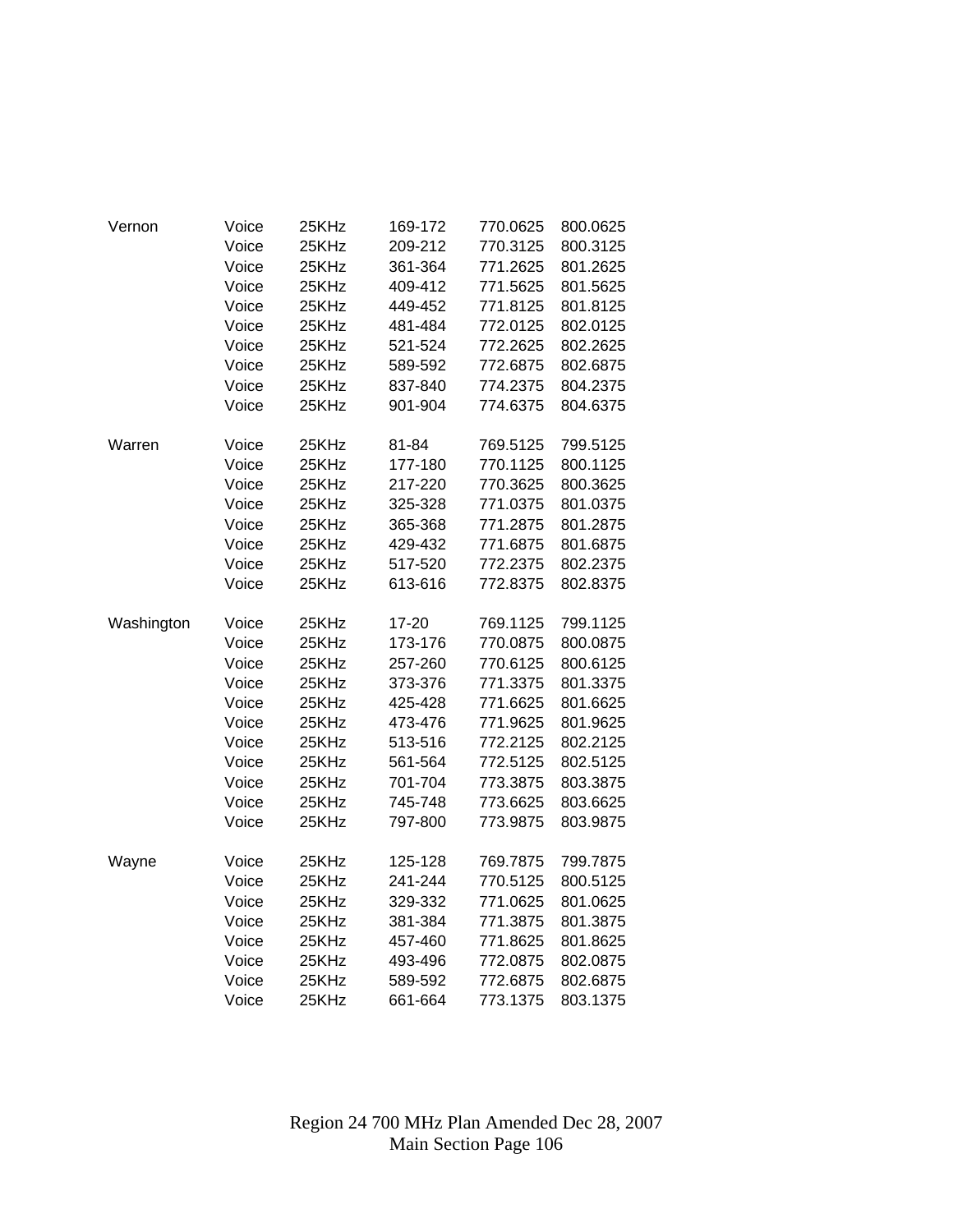| Webster | Voice | 25KHz | 133-136 | 769.8375 | 799.8375 |
|---------|-------|-------|---------|----------|----------|
|         | Voice | 25KHz | 173-176 | 770.0875 | 800.0875 |
|         | Voice | 25KHz | 257-260 | 770.6125 | 800.6125 |
|         | Voice | 25KHz | 337-340 | 771.1125 | 801.1125 |
|         | Voice | 25KHz | 377-380 | 771.3625 | 801.3625 |
|         | Voice | 25KHz | 437-440 | 771.7375 | 801.7375 |
|         | Voice | 25KHz | 513-516 | 772.2125 | 802.2125 |
|         | Voice | 25KHz | 565-568 | 772.5375 | 802.5375 |
|         | Voice | 25KHz | 605-608 | 772.7875 | 802.7875 |
|         | Voice | 25KHz | 797-800 | 773.9875 | 803.9875 |
|         | Voice | 25KHz | 913-916 | 774.7125 | 804.7125 |
|         |       |       |         |          |          |
| Worth   | Voice | 25KHz | 213-216 | 770.3375 | 800.3375 |
|         | Voice | 25KHz | 289-292 | 770.8125 | 800.8125 |
|         | Voice | 25KHz | 337-340 | 771.1125 | 801.1125 |
|         | Voice | 25KHz | 389-392 | 771.4375 | 801.4375 |
|         | Voice | 25KHz | 549-552 | 772.4375 | 802.4375 |
|         | Voice | 25KHz | 677-680 | 773.2375 | 803.2375 |
|         |       |       |         |          |          |
| Wright  | Voice | 25KHz | 453-456 | 771.8375 | 801.8375 |
|         | Voice | 25KHz | 497-500 | 772.1125 | 802.1125 |
|         | Voice | 25KHz | 557-560 | 772.4875 | 802.4875 |
|         | Voice | 25KHz | 613-616 | 772.8375 | 802.8375 |
|         | Voice | 25KHz | 669-672 | 773.1875 | 803.1875 |
|         | Voice | 25KHz | 709-712 | 773.4375 | 803.4375 |
|         | Voice | 25KHz | 749-752 | 773.6875 | 803.6875 |
|         | Voice | 25KHz | 873-876 | 774.4625 | 804.4625 |

Channels labeled "Campus" are subject to ERP and Service Area limitations. See section 3.12, Paragraph "F" for additional information.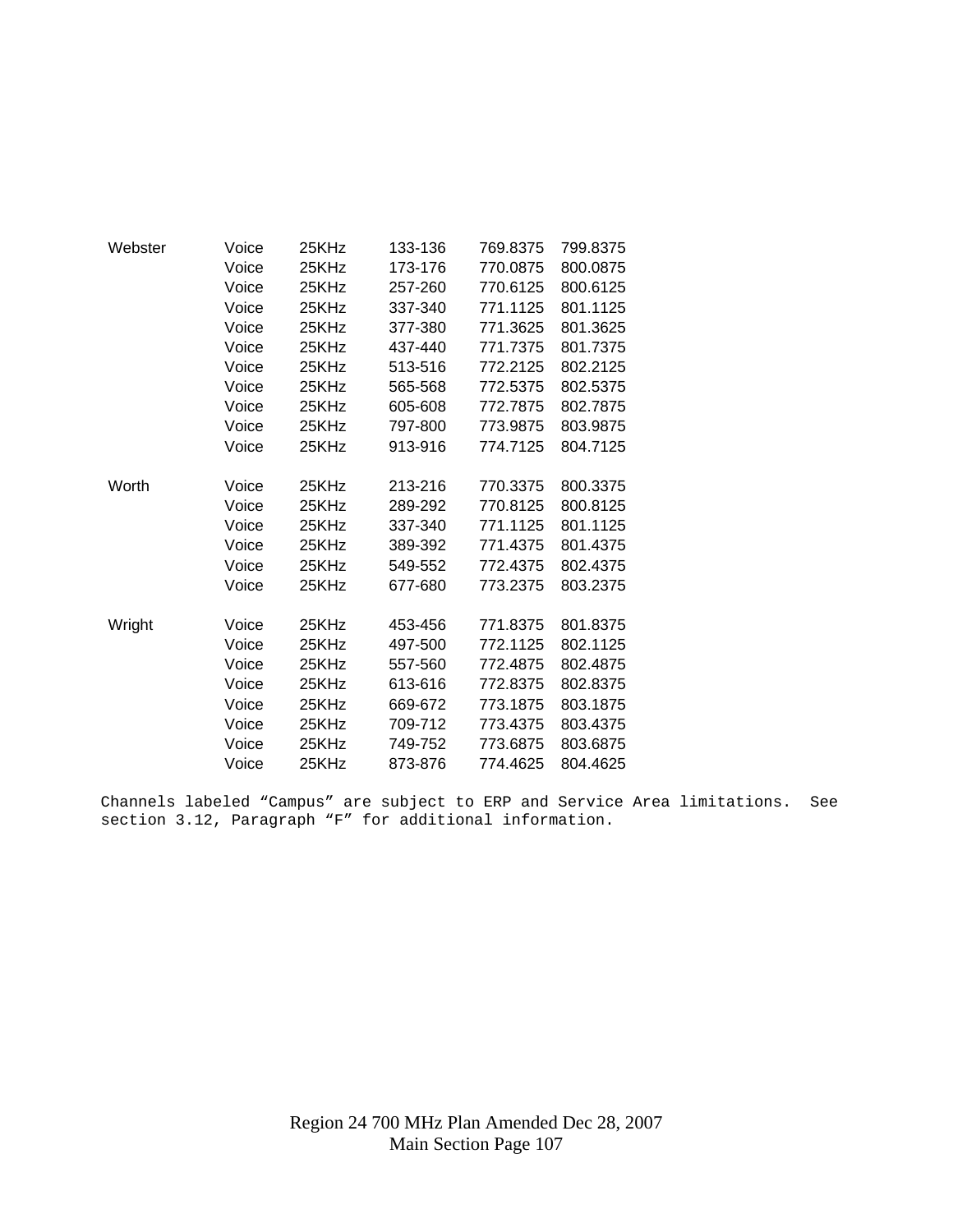## **PROCESS FOR HANDLING UNFORMED REGIONS**

The Implementation Subcommittee recommends that all Regions use the following pre-planning methodology to facilitate coordination with adjacent Regions. This procedure will provide a spectrum allotment for adjacent Regions that do not immediately form a Committee.

Counties or other geographic subdivisions within 70 miles of the Regional border need to share spectrum with the adjacent Region(s). The appropriate ratio of channels shall be allotted to counties in adjacent Regions based upon each county's population. A 25 kHz building block will be used to distribute spectrum between the Regions. A description of the demographics of the affected border areas shall be included.

*The requirements for adjacent Region concurrence will require a waiver if the adjacent Region has not yet formed. The Region filing the Plan must use the pre-planning procedure outlined above. The waiver request must be filed concurrently with the Plan and contained in the cover letter.*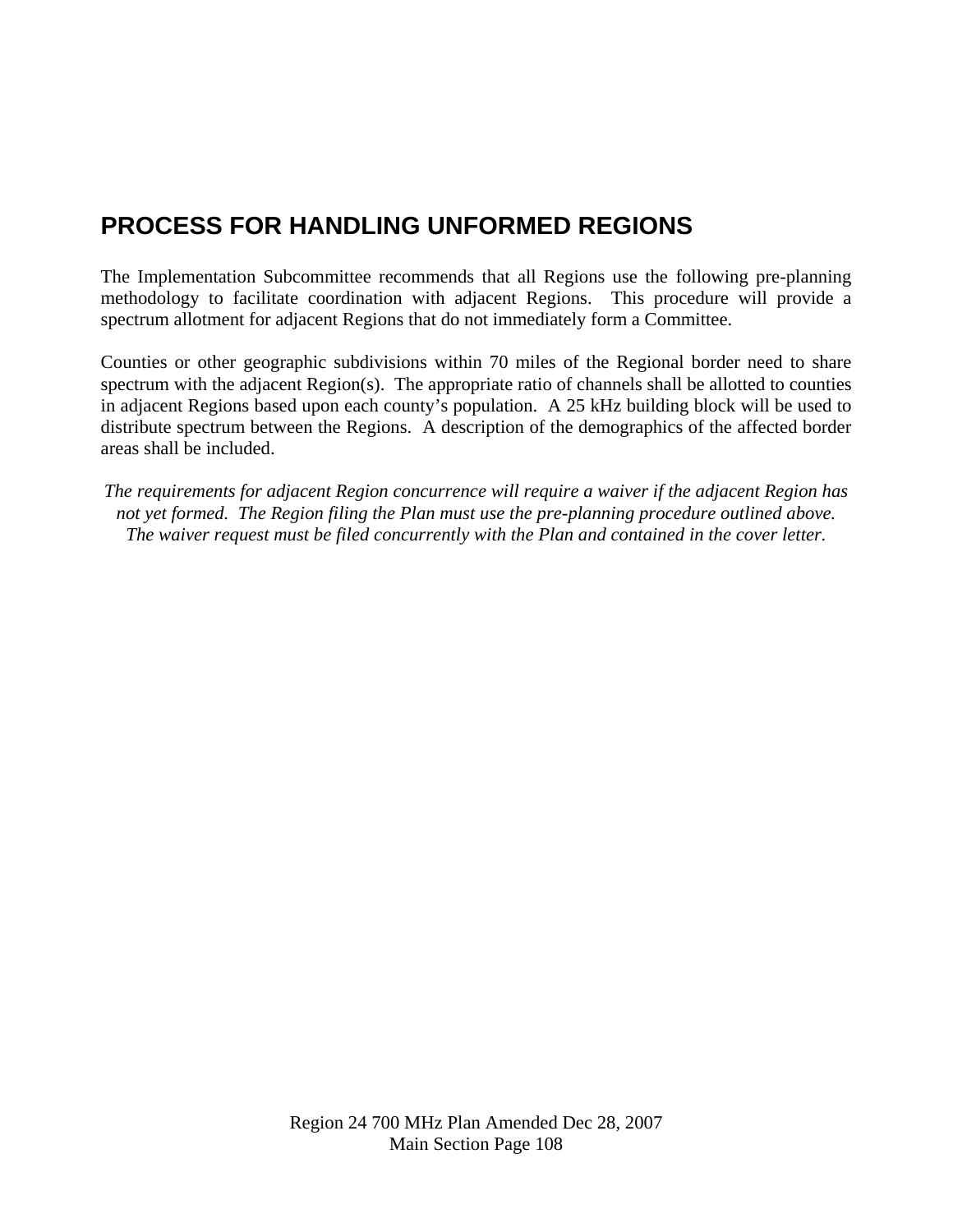# **The following form is an electronic copy of the signed PFD versions from Region 24's adjacent regions accompanying this document.**

# **Appendix H Sample Form Inter-Regional Coordination Procedures And Procedures for Resolution of Disputes That May Arise Under FCC Approved Plans**

**I.**

#### **II. INTRODUCTION**

1. This is a mutually agreed upon Inter-Regional Coordination Procedures

Agreement (Agreement) by and between the following 700 MHz Regional Planning Committees,

#### **Region XX**

**Region XX** 

### **II. INTER-REGIONAL COORDINATION AGREEMENT**

 2. The following is the specific procedure for inter-Regional coordination which has been agreed upon by Regions 24, X, XX, XX, XX, XX, XX, XX and XX and which will be used by the Regions to coordinate with adjacent Regional Planning Committees.

a. An application-filing window is opened or the Region announces that it

is prepared to begin accepting applications on a first-come/first-served basis.

- b. Applications by eligible entities are accepted.
- c. An application-filing window (if this procedure is being used) is closed after appropriate time interval.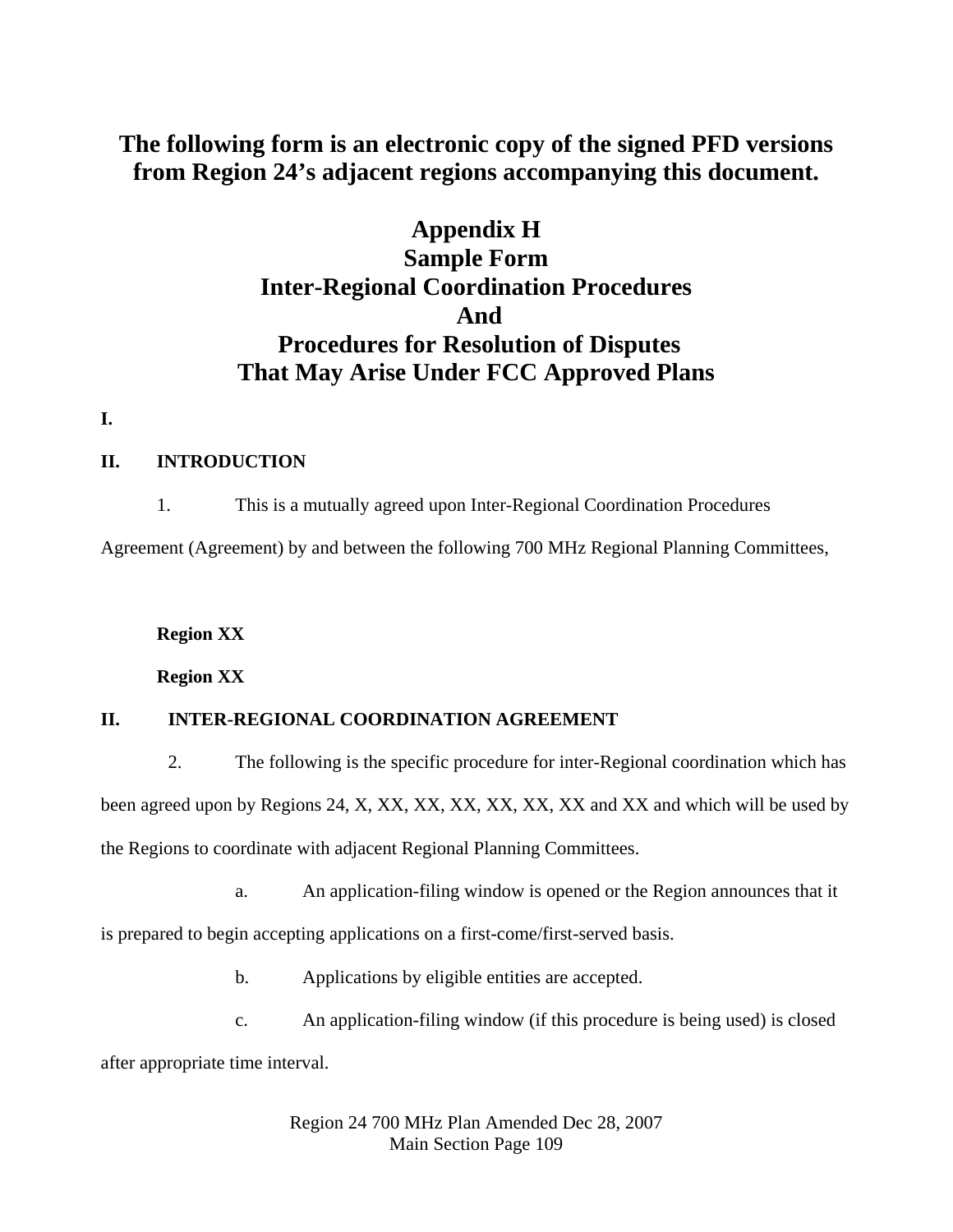d. Intra-Regional review and coordination takes place, including a technical review resulting in assignment of channels.

 e. After intra-Regional review, a copy of those frequency-specific applications requiring adjacent Region approval, including a definition statement of proposed service area, shall then be forwarded to the adjacent Region(s) for review. <sup>[2](#page-109-0)</sup> This information will be sent to the adjacent Regional chairperson(s) using the CAPRAD database.

 f. The adjacent Region reviews the application. If the application is approved, a letter of concurrence shall be sent, via the CAPRAD database, to the initiating Regional chairperson within thirty (30) calendar days.

#### *II. Dispute Resolution*

 $\overline{a}$ 

(1) If the adjacent Region(s) cannot approve the request, the adjacent Region shall document the reasons for partial or non-concurrence, and respond within 10 (Ten)-calendar days via email. If the applying Region cannot modify the application to satisfy the objections of the adjacent Region then, a working group comprised of representatives of the two Regions shall be convened within thirty (30) calendar days to attempt to resolve the dispute. The working group shall then report its findings within thirty (30) calendar days to the Regional chairpersons email (CAPRAD database). Findings may include, but not be limited to:

- (i) Unconditional concurrence;
- (ii) Conditional concurrence contingent upon modification of

Applicant's technical parameters; or

<span id="page-109-0"></span> $2^2$  If an applicant's proposed service area extends into an adjacent Public Safety Region (s), the affected Region(s) must approve the application. Service area shall normally be defined as the area included within the geographical boundary of the applicant, plus three (3) miles. Other definitions of service area shall be justified with an accompanying *Memorandum of Understanding (MOU)* or other application documentation between agencies, i.e. mutual aid agreements.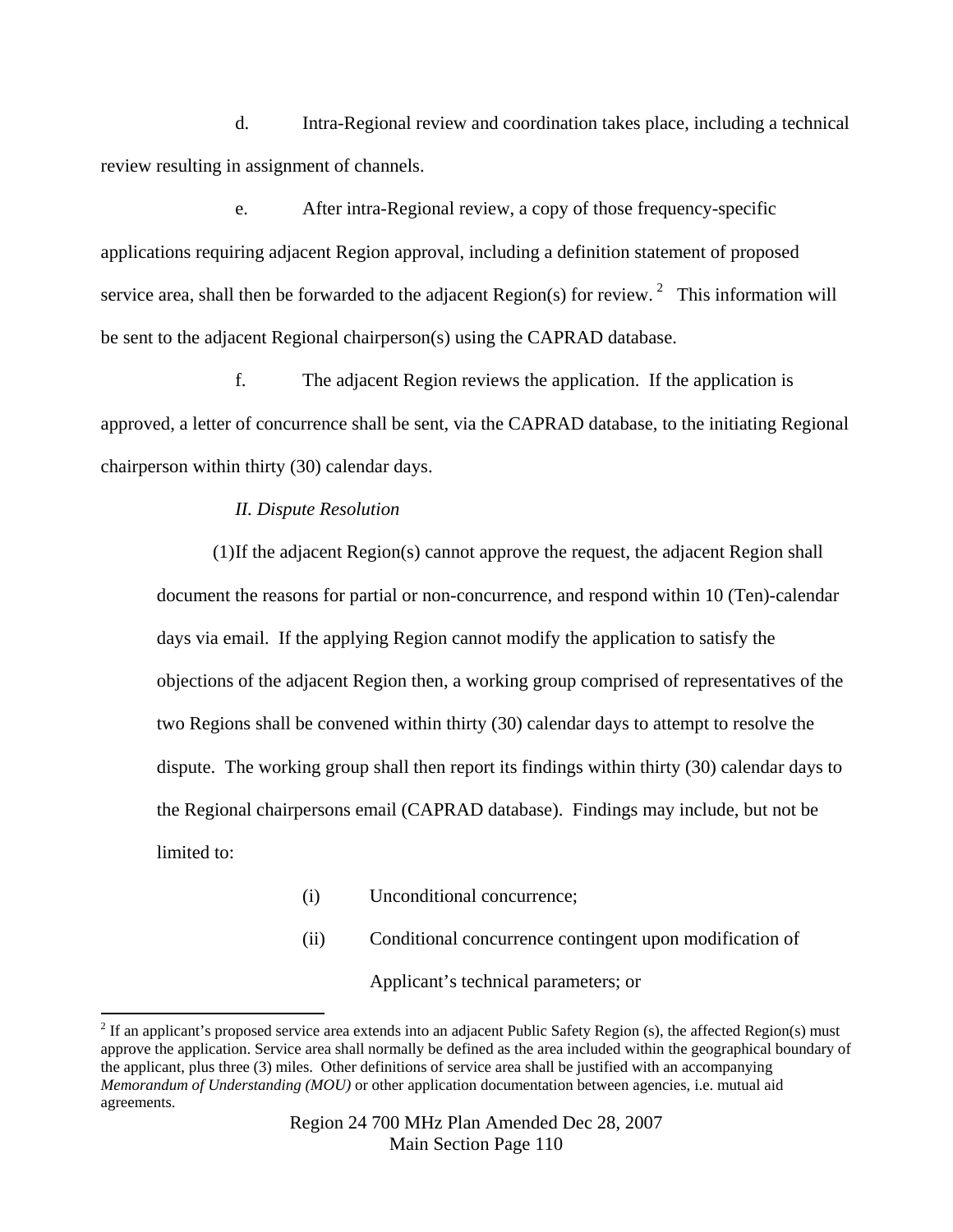(iii) Partial or total denial of proposed frequencies due to inability to meet co-channel/adjacent channel interference free protection to existing licensees within the adjacent Region.

(2) If the Inter-Regional Working Group cannot resolve the dispute, then the matter shall be forwarded for evaluation to the National Plan Oversight Committee (NPOC), of the National Public Safety Telecommunications Council (NPSTC). Each Region involved in the dispute shall include a detailed explanation of its position, including engineering studies and any other technical information deemed relevant. The NPOC will, within thirty (30) calendar days, report its recommendation(s) to the Regional chairpersons via the CAPRAD database. The NPOC's decision may support either of the disputing Regions or it may develop a proposal that it deems mutually advantageous to each disputing Region.

g. Where adjacent Region concurrence has been secured, and the channel

assignments would result in no change to the Region's currently Commission approved channel assignment matrix. The initiating Region may then advise the applicant(s) that their application may be forwarded to a frequency coordinator for processing and filing with the Commission.

 h. Where adjacent Region concurrence has been secured, and the channel assignments would result in a change to the Region's currently Commission approved channel assignment matrix, then the initiating Region shall file with the Commission a *Petition to Amend* 

their current Regional plan's frequency matrix, reflecting the new channel assignments, with a copy of the *Petition* sent to the adjacent Regional chairperson(s).

 i. Upon Commission issuance of an *Order* adopting the amended channel assignment matrix, the initiating Regional chairperson will send a courtesy copy of the *Order* to the adjacent Regional chairperson(s) and may then advise the applicant(s) that they may forward their applications to the frequency coordinator for processing and filing with the Commission.

**III. CONCLUSION**

 3. IN AGREEMENT HERETO, Regions 4,13,15,16,17,24,26,34 and 39 do hereunto set their signatures the day and year first above written.

Respectfully,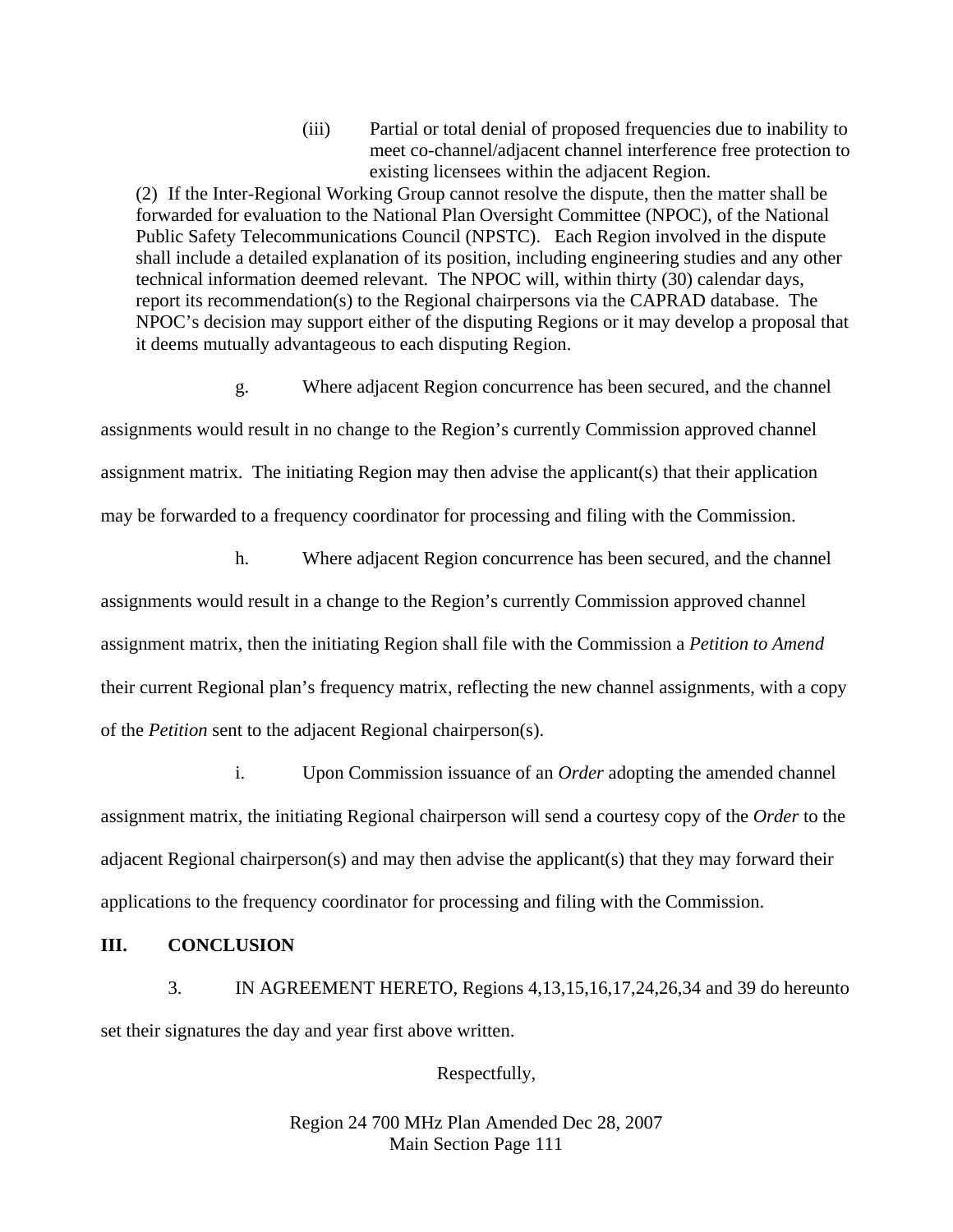[all signatories to agreement] \_\_\_\_\_\_\_\_\_\_\_\_\_\_\_\_\_\_\_\_\_\_

Date: \_\_\_\_\_\_\_\_\_\_\_\_\_\_

 $\frac{1}{2}$  , and the contract of the contract of the contract of the contract of the contract of the contract of the contract of the contract of the contract of the contract of the contract of the contract of the contract

 $\frac{1}{2}$  , and the contract of the contract of the contract of the contract of the contract of the contract of the contract of the contract of the contract of the contract of the contract of the contract of the contract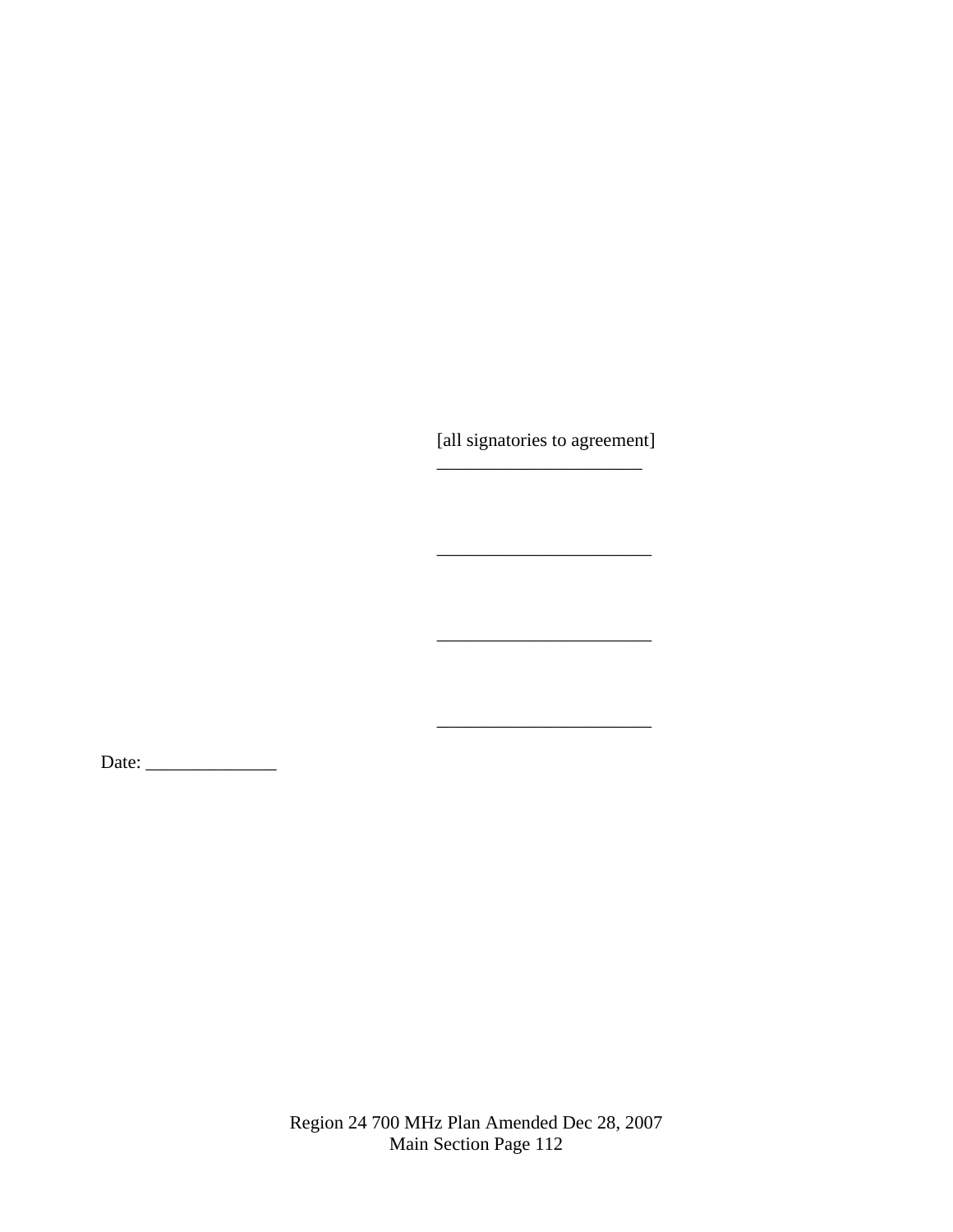# **Appendix I**

## **DTV transition**

**Frequency Availability through the DTV Transition** 

**(NOTE: DTV transition continues to be a topic discussed across the country. Region 24 is** 

**fortunate to be relatively unencumbered with regard to primary 700 MHz licensee** 

**broadcasters operating high power analog TV stations on channels 63-64 or 68-69. KSMO-**

**TV Channel 62 operates in the Kansas City area and will encumbered some of the 63-68** 

**channel pair in the Kansas City operating area. Region 24 will continue to distribute DTV** 

**transition information to its members.** 

 $\overline{a}$ 

*4.1.1.1.1 On August 14, 1996, the FCC released a* **Sixth Further Notice of Proposed Rule Making** *in the digital television (DTV) proceeding. A portion of the spectrum recovered from TV channels 60-69 when DTV is fully deployed "could be used to meet public safety needs."[3](#page-112-0) By Congressional direction in the Balanced Budget Act of 1997, the FCC reallocated 24 MHz of spectrum to Public Safety services in the 769-775 MHz and 794-806 MHz bands. The statute required the FCC to establish service rules, by September 30, 1998, in order to start the process of assigning licenses. The rules that the FCC established by September 30, 1998, "provided the minimum technical framework necessary to standardize operations in this spectrum band, including, but not limited to: (a) establishing interference limits at the boundaries of the spectrum block and service areas; (b) establishing technical restrictions necessary to protect full-service analog and digital television service during the transition to digital television services; (c) permitting public safety licensees the flexibility to aggregate multiple licenses to create larger spectrum blocks and service areas, and to disaggregate or partition licenses to create smaller spectrum blocks or service areas; and (d) ensuring that the new spectrum will not be subject to harmful interference from television broadcast licensees" [4](#page-112-1) .* 

In April 1997, the FCC assigned a second 6 MHz block of spectrum to each license (or permit to construct) holders of full power, analog, television broadcast station (NTSC) in order to

<span id="page-112-0"></span><sup>&</sup>lt;sup>3</sup> Advanced Television Systems and Their Impact Upon the Existing Television Broadcast Service, MM Docket No. 87-268, *Sixth Further Notice of Proposed Rule Making*, 11 FCC Rcd 10,968, 10,980 (1996) (*DTV Sixth Notice*).

<span id="page-112-1"></span><sup>4</sup> FCC 98-191, 1st R&O and 3rd NPRM on WT Docket No. 96-86 Operational & Technical Requirements or the 700 MHz Public Safety Band, para.4.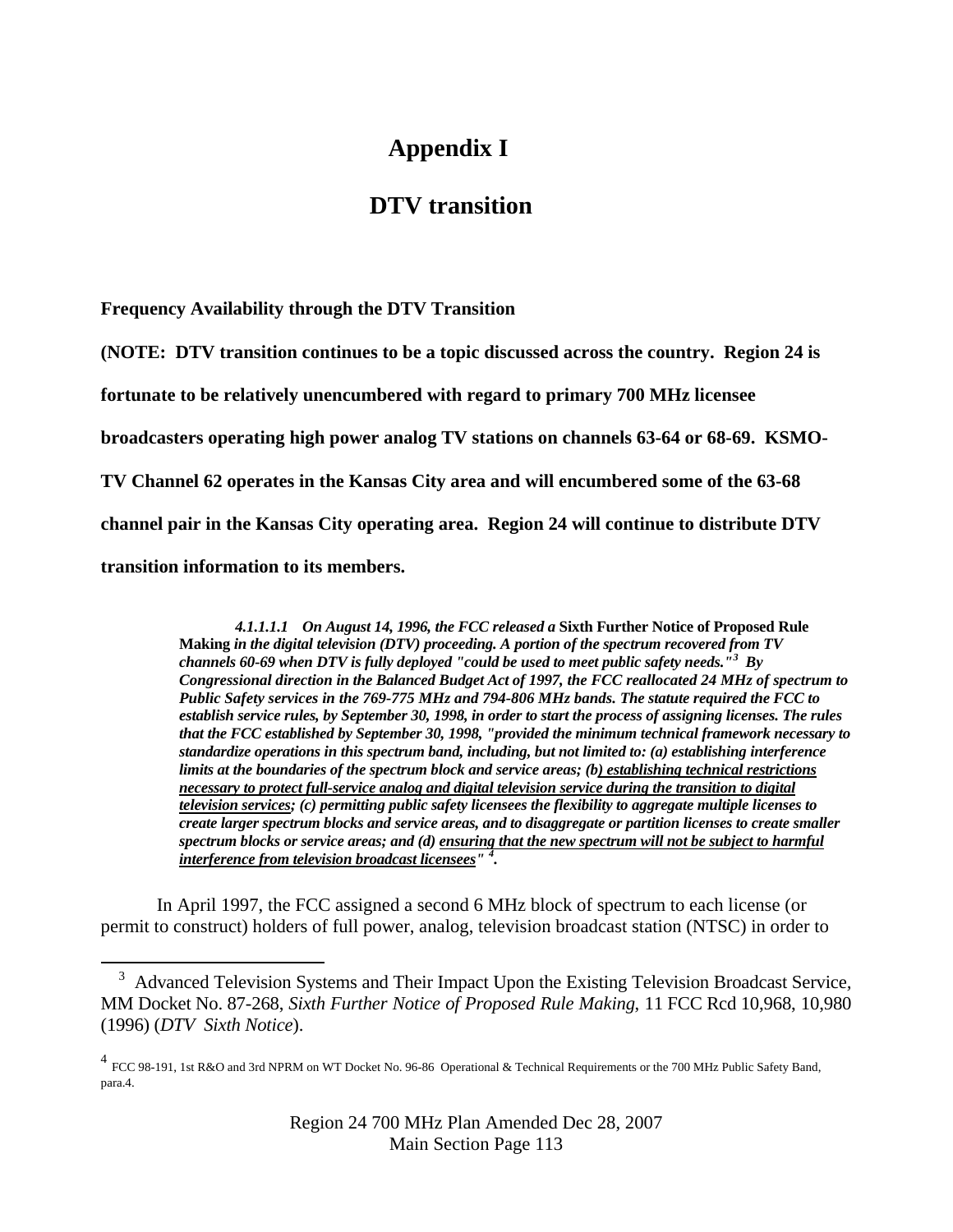construct a digital television station (DTV). Secondary low power television stations (LPTV), secondary translators and boosters (TX), mutually exclusive applications for new stations, and application filed after a cut-off date did not receive a second 6 MHz allotment for DTV. The FCC established about a 10 year timeline for those stations with a DTV assignment to construct a DTV station, cease NTSC transmissions, and return one of the two 6 MHz blocks of spectrum to the FCC. Target date for the end of analog television (NTSC) transmission was set for December 31, 2006.

Congress provided several market penetration loopholes (>85% households served, all 4 major networks converted, etc) allowing NTSC operations to continue past the December 31, 2006 date. While there are over 100 NTSC full power stations in this band, there are also about 12 DTV assignments. The DTV assignments might continue operations past the December 31, 2006 date for two reasons. 1) They must find a suitable channel below channel 60 to move to, which may be their own NTSC assignment. They may not be able to find another allocation until other NTSC stations have ceased operations and returned a channel below 60 to the FCC. Or, 2) their license does not expire until after 2006 (most are licensed into 2007 or 2008).

#### **Protection of Public Safety from future TV/DTV Stations**

Public safety base and mobile operations must have a safe distance between the co-channel or adjacent TV and DTV systems. This typically means that a co-channel and adjacent channel base and mobile system cannot operate in areas where TV stations already exist. The public safety systems that will operate in the 700 MHz band for some locations in the U.S. and its possessions must wait until the transition period is over and the TV/DTV stations have moved to other channels before beginning operations. In other areas, channels will be available for public safety operations. During the transition period, public safety stations must be acutely aware of the TV allocations for both TV and DTV stations. The FCC wants the number of situations where the public safety licensee has to coordinate its station with the existing TV stations kept to a minimum. The Commission's decisions in the reallocation of spectrum to DTV implemented two requirements, which will help public safety systems to protect TV/DTV stations and reduce the number of coordination's. The first requirement is that full power UHF-TV stations can no longer apply for channels 60-69 or modifications in channels 60-69, which would increase the stations' service areas, which creates a known environment for public safety licensees. The second requirement is that since only existing TV station licensees can apply for DTV channels, the applicants and their proposed locations are already known.

Also, the low power TV stations and translators already on channels 60-69 are secondary and must cease operations if they cause harmful interference when a primary service, like land mobile, comes into operation. The secondary Low Power TV stations already on channels 60-69 cannot apply for the new Class A protection status.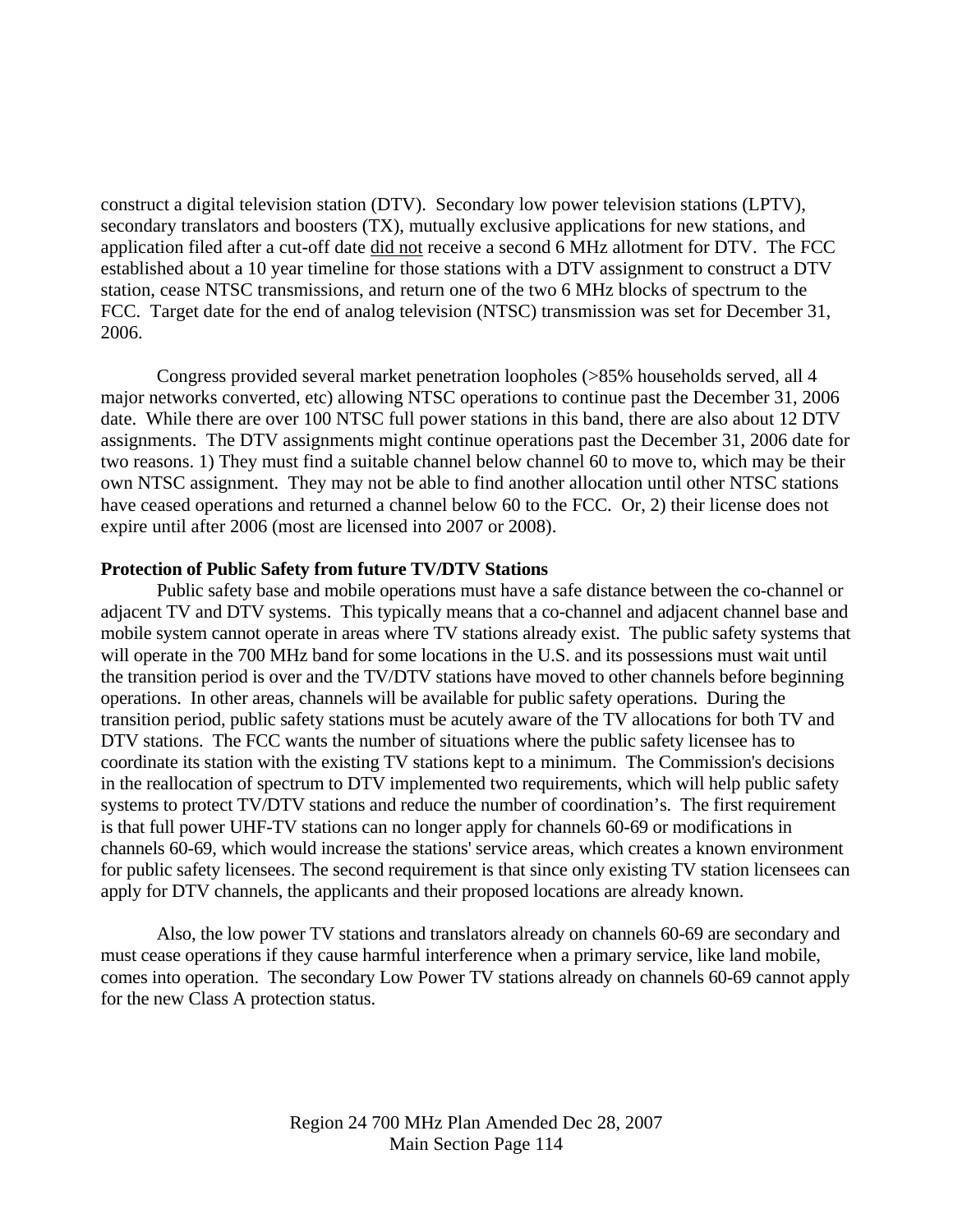## **Spectrum Overview**

|                          | 763              | 769    |                                        | 775 |                       |            |        | 793                                                | 799    |            | 805 |
|--------------------------|------------------|--------|----------------------------------------|-----|-----------------------|------------|--------|----------------------------------------------------|--------|------------|-----|
| Commercial<br>Allocation | <b>Broadband</b> |        | Public Safety Allocation<br>Narrowband |     | Commercial Allocation |            |        | Public Safety Allocation<br>V)<br><b>Broadband</b> |        | Narrowband |     |
| CH. 62                   |                  | CH. 63 | CH, 64                                 |     | CH. 65                | CH. 66     | CH. 67 |                                                    | CH. 68 | CH. 69     |     |
| 758                      | 764              |        | 770                                    | 776 |                       | 788<br>782 |        | 794                                                | 800    |            | 806 |

### **700 MHz Public Safety Band**

The FCC designated 769-775 MHz for base-to-mobile transmissions and 799-805 MHz for mobileto-base communications. In addition, base transmit channels in TV Channel 63 are paired with mobile channels in TV Channel 68 and likewise that base channels in TV Channel 64 are paired with mobile channels in TV Channel 69. This provides 30 MHz separations between base and mobile transmit channel center frequencies. This band plan was suggested because of the close proximity of TV Channels 68 and 69 to the 806-824 MHz band, which already contains the transmit channels for mobile and portable radios (base receive).

Mobile transmissions are allowed on any part of the 700 MHz band, not just the upper 12 MHz. This will facilitate direct mobile-to-mobile communications (*i.e.*, not through a repeater) that are often employed at the site of an incident, where wide area communications facilities are not available or desired. Allowing mobile transmissions on both halves of a paired channel is generally consistent with FCC rules governing use of other public safety bands.

## Non-uniform TV Channel Pairing

 $\overline{a}$ 

 There are currently geographical areas where, either licensed or otherwise protected fullservice analog or new digital, television stations are currently authorized to operate on TV Channels  $62, 63, 64, 65, 67, 68,$  $62, 63, 64, 65, 67, 68,$  $62, 63, 64, 65, 67, 68,$  and  $69<sup>5</sup>$  During the DTV transition period, an incumbent TV station occupying one or more of the four Public Safety channels (63, 64, 68, 69) or the three adjacent channels (62, 65, 67) may preclude pairing of the channels in accordance with the band plan defined above. Therefore, to provide for cases where standard pairing is not practicable during the DTV transition period, the FCC will allow the RPCs to consider pairing base-to-mobile channels in TV Channel 63 with mobile-to-base channels in TV Channel 69 and/or base-to-mobile channels in TV Channel 64 with mobile-to-base channels in TV Channel 68. Because such non-standard channel pairing may cause problems when the band becomes more fully occupied, the FCC expects the RPCs to permit such non-standard channel pairing only when absolutely necessary, and the FCC may require stations to return to standard channel pairing after the DTV transition period is over. However, the FCC will not permit non-standard channel pairing on the nationwide interoperability channels in the 700 MHz band because of the need for nationwide uniformity of these channels.

<span id="page-114-0"></span><sup>5</sup> *See Reallocation, Notice of Proposed Rule Making,* 12 FCC Rcd at 14,141, 14,177-78 and 14,182-83.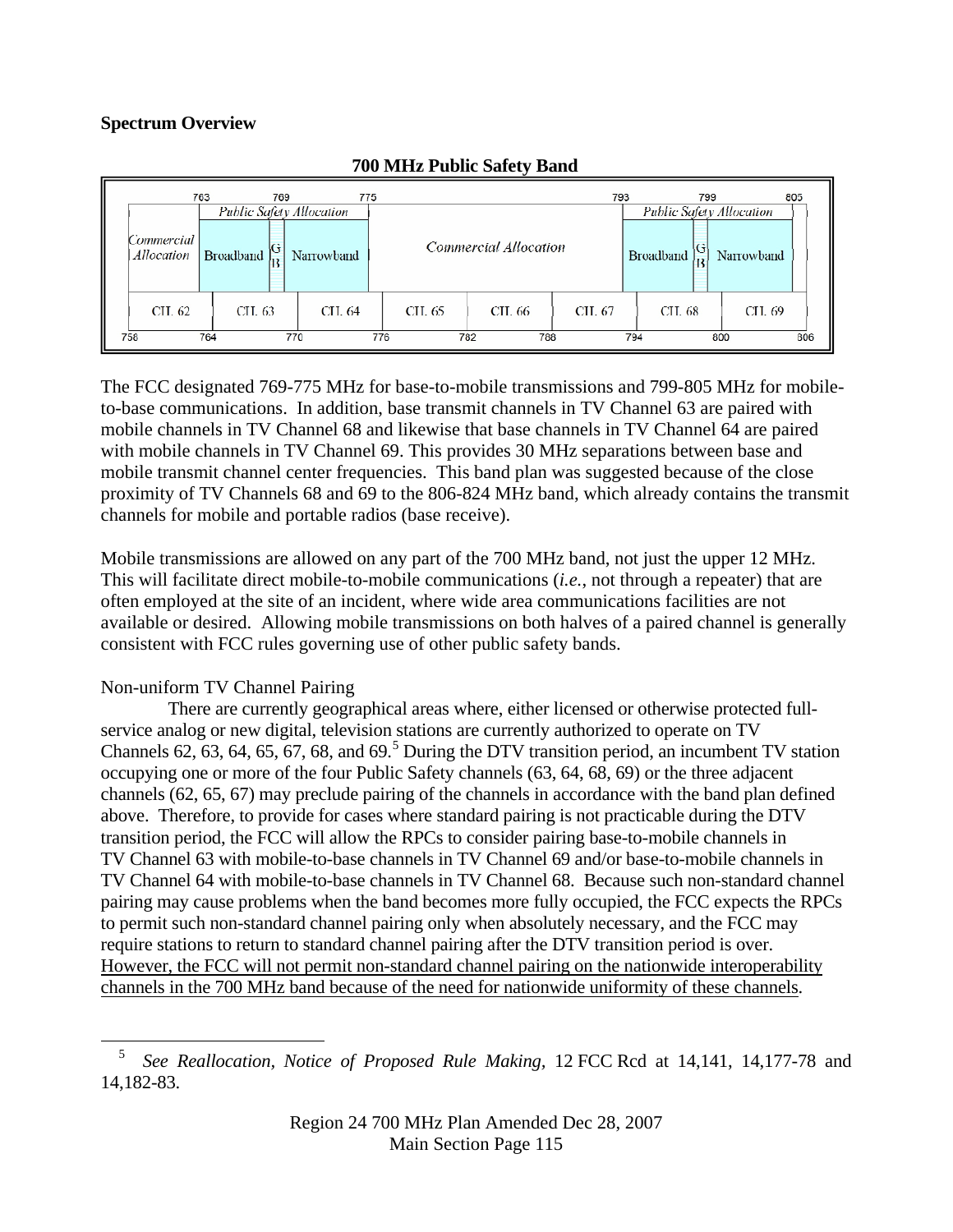At least three issues must be considered before deciding upon non-uniform channel pairing:

1) Preliminary analysis, looking at current incumbent TV stations, shows few geographic areas where non-uniform pairing allows early implementation of 700 MHz systems. As DTV Transition progresses, and TV stations vacate the band, this situation might change.

2) If interoperability channels must be uniform, operation on I/O channels will be blocked until all incumbent TV stations are cleared, even though General Use channels may be implemented earlier.

3) If I/O channels must follow uniform pairing, and general use & reserve channels can be implemented using non-uniform pairing, narrowband voice subscriber equipment must operate on 3 different channel pairings - 39 MHz (764-767 paired with 803-806 MHz), 30 MHz, and 21 MHz (773-776 paired with 794-797 MHz). Likewise, there will be 3 different channel pairing for wideband channels. No vendors have volunteered to build equipment & systems for non-uniform pairing, yet.

### **TV/DTV Protection**

 During the DTV Transition period, public safety must consider all co-channel and adjacent channel TV and DTV stations within about a 160 mile radius.

For public safety channel pair 63/68, public safety must consider six TV/DTV channels - cochannels 63 and 68, as well as, adjacent channels 62, 64, 67, and 69.

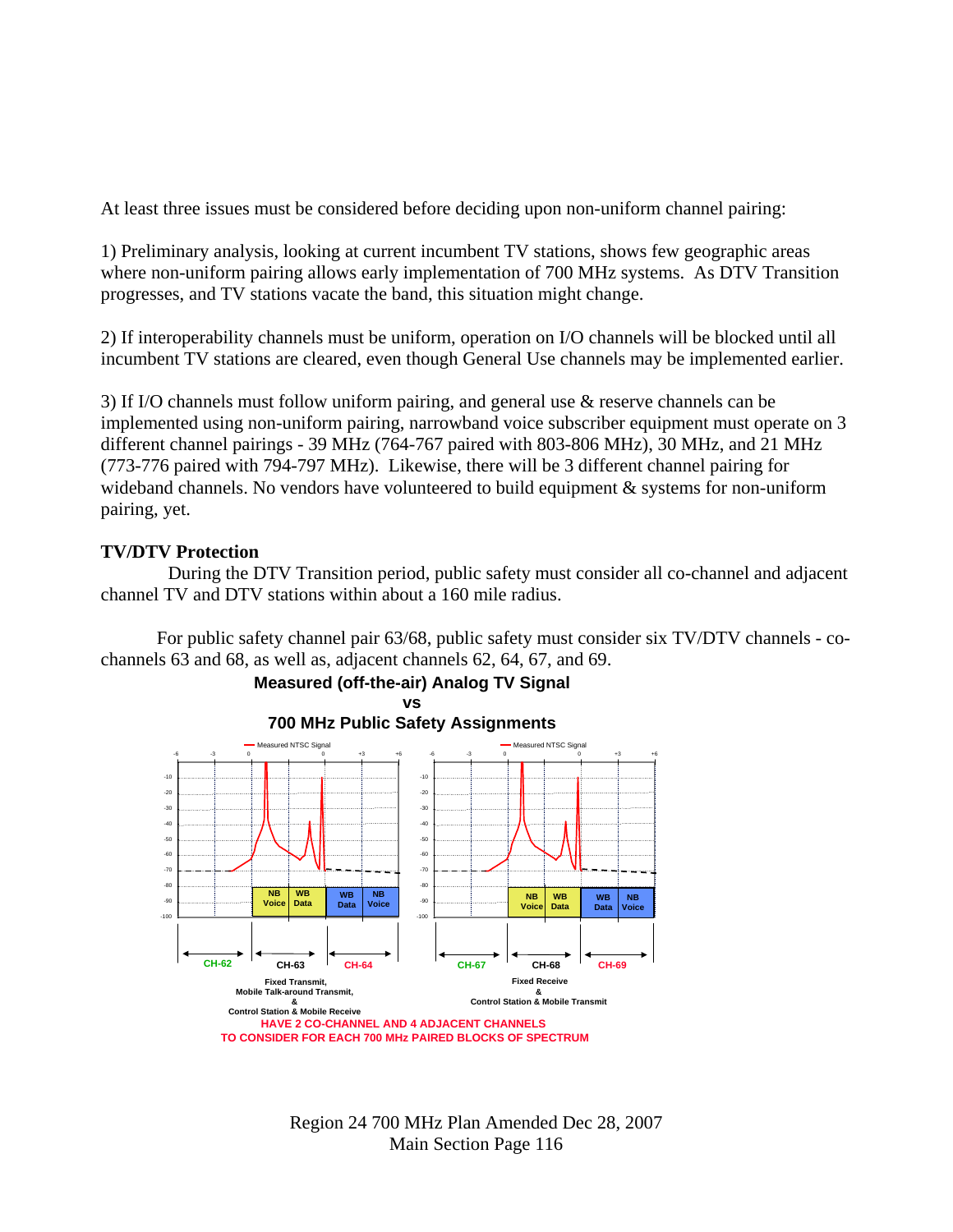

**HAVE 2 CO-CHANNEL AND 4 ADJACENT CHANNELS TO CONSIDER FOR EACH 700 MHz PAIRED BLOCKS OF SPECTRUM**

For public safety channel pair 64/69, public safety must consider five TV/DTV channels; co-channels 64 and 69, as well as, adjacent channels 63, 65, and 68.

It may only take one TV/DTV station to block operations on one, the other, or both public safety channel pairs. For a public safety system at 500 watts ERP and 500 ft HAAT, co-channel TV stations can block a 120 mile radius and adjacent channel TV/DTV stations can block a 90 mile radius.

Since base stations transmitters are located only on channels 63 and 64, LMR mobile only TV/DTV protection spacing on channels 68 and 69 may be shorter than LMR base TV/DTV protection on channels 63 & 64.

#### **TV/DTV Protection Criteria**

Public safety applicants can select one of three ways to meet the TV/DTV protection requirements: (1) utilize the geographic separation specified in the 40 dB Tables of 90.309; (2) submit an engineering study to justify other separations which the Commission approves; or (3) obtain concurrence from the applicable TV/DTV station(s).

#### **90.309 40 dB D/U Tables**

The FCC adopted a 40 dB desired (TV/DTV) to undesired (LMR) signal ratio for co-channel operations and a 0 dB desired/undesired (D/U) signal ratio for adjacent channel operations. The D/U ratio is used to determine the geographic separation needed between public safety base stations and the Grade B service contours of co-channel and adjacent channel TV/DTV stations. The D/U signal ratio is used to determine the level of land mobile signals that can be permitted at protected fringe area TV receiver locations without degrading the TV picture to less than a defined picture quality. In other words, the D/U signal ratio indicates what relative levels of TV and land mobile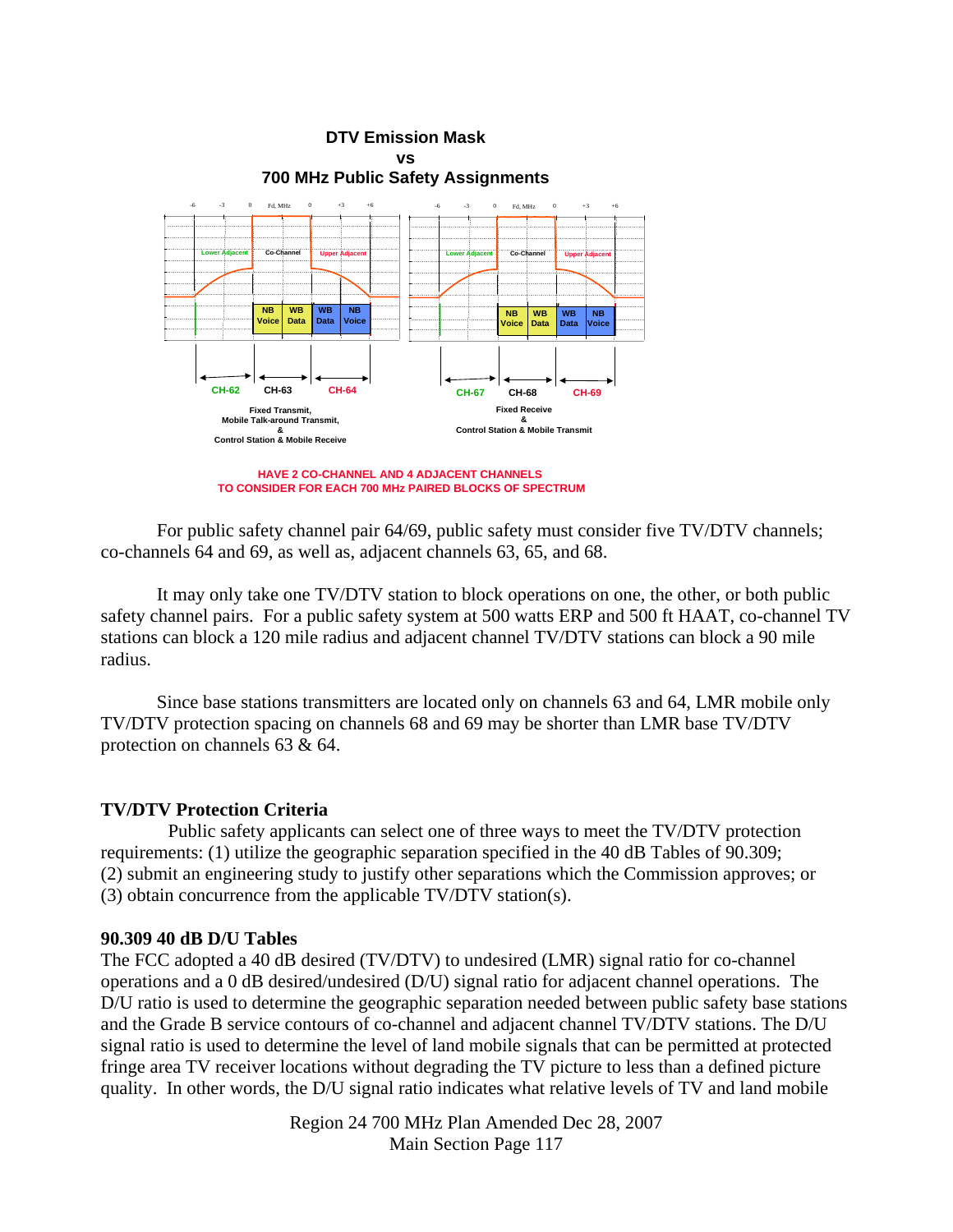signals can be tolerated without causing excessive interference to TV reception at the fringe of the TV service area.

 Desired and undesired contours are not quite the same thing. Desired analog TV contours are defined as F(50,50), meaning coverage is 50% of the places and 50% of the time. Undesired land mobile or interference contours are defined as F(50,10). For Digital TV, the desired contours are defined as F(50,90), while the undesired land mobile contour are still F(50,10).

Land mobile and analog TV services have successfully shared the 470-512 MHz band (TV Channels 14-20) within a 50 mile radius of eleven major cities since the early 1970's based upon providing a signal ratio of at least 50 dB between the desired TV signal and undesired cochannel land mobile signal (D/U signal ratio) at a hypothetical 88.5 km (55 mi) Grade B service contour and an adjacent channel D/U signal ratio of 0 dB at the same hypothetical Grade B service contour. These separation distances also protected the land mobile systems from interference from the TV stations. In 1985, recognizing that 50 dB D/U was too conservative, the FCC proposed to expand land mobile/TV sharing to other TV channels and proposed that the geographic separation requirements for co-channel operations be based on a D/U signal ratio of 40 dB rather than 50 dB. That proceeding was put on hold pending completion of the DTV proceeding, which has now been completed. In the 470-512 MHz band, the FCC also relied on minimum separation distances based on the various heights and powers of the land mobile stations (HAAT/ERP separation tables) to prevent harmful interference.

Since this simple, yet conservative, method was successful, the FCC decided to use this same method, the 90.309 HAAT/ERP Separation Tables, to administer LMR to TV/DTV receiver protection criteria for the services in the 700 MHz band.

Co-channel land mobile base station transmitters are limited to a maximum signal strength at the hypothetical TV Grade B contour 40 dB D/U below desired 64 dBu F(50,50) analog TV signal level, or 24 dBu F(50,10). The FCC adopted a 0 dB D/U signal ratio for adjacent channel operations*.* Adjacent channel land mobile transmitters will be limited to a maximum signal of 64 dBu  $F(50,10)$  which is 0 dB D/U below the TV Grade B signal of 64 dBu  $F(50,50)$  at the TV station Grade B contour of 88.5 km (55 miles). A typical TV receiver's adjacent channel rejection is at least 10-20 dB greater than this level, which will further safeguards TV receivers from land mobile interference.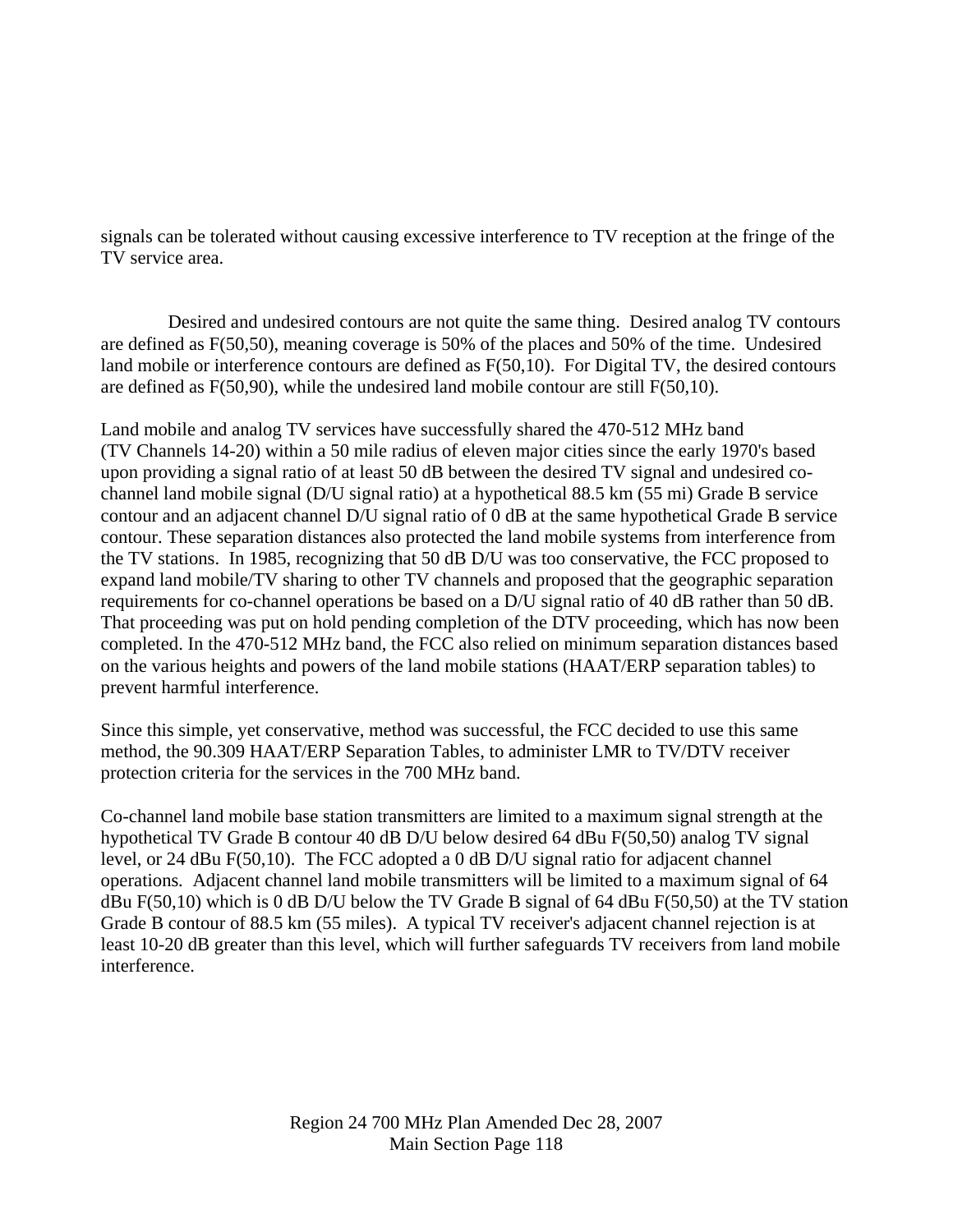

*4.2* 



The equivalent ratios for a DTV station's 41 dB F(50,90) desired field strength contour are land mobile 17 dB F(50,10) contour for co-channel and land mobile - 23 dB F(50,10) contour for adjacent channel.

The Tables to protect TV/DTV stations are found in Section 90.309 of the Commission's rules. These existing Tables cover co-channel protection based on a 40 dB D/U ratio using the separation methods described in Section 73.611 of the Commission's rules for base, control, and mobile stations, and for adjacent channel stations for base stations based on a 0 dB D/U ratio.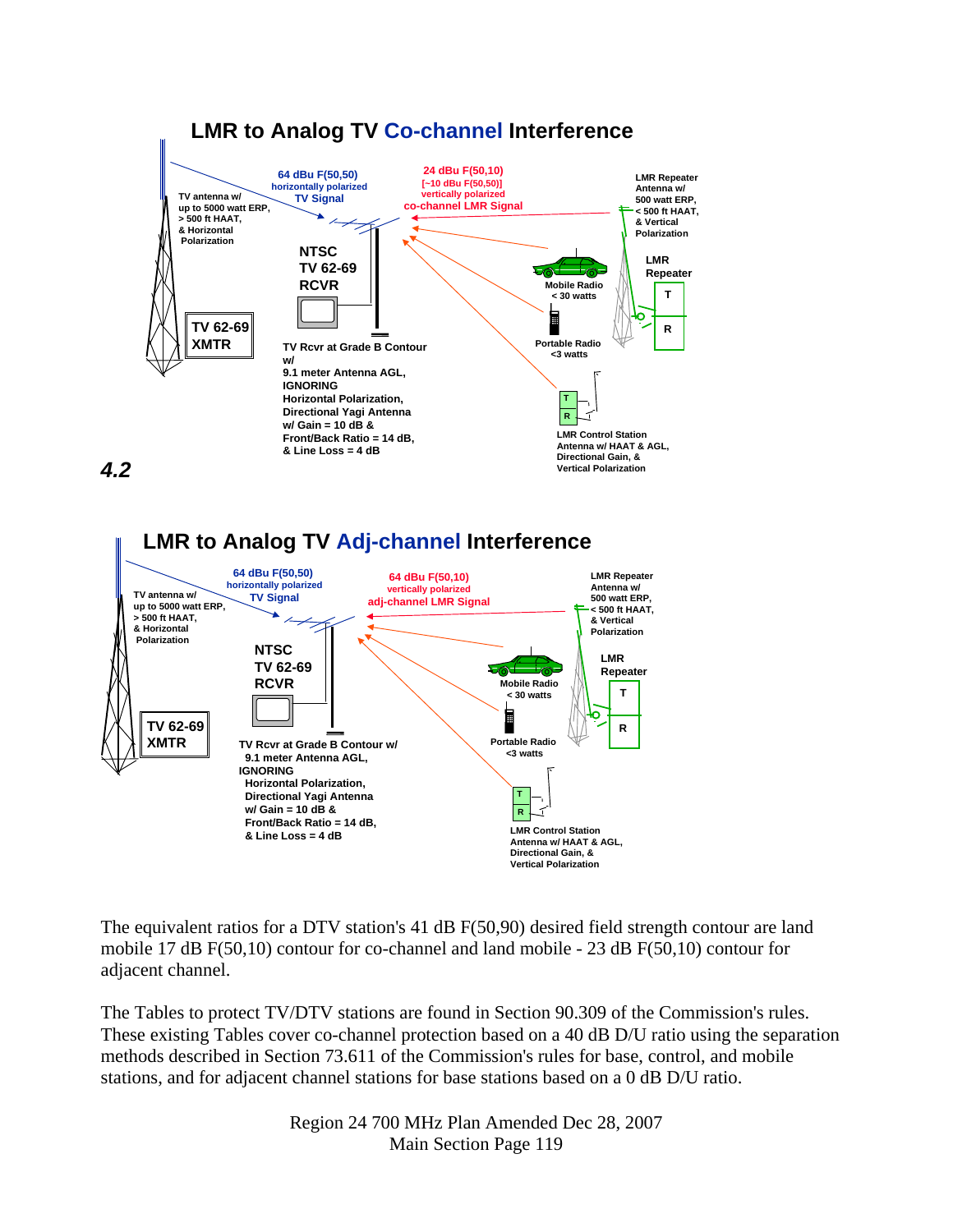However, the original considerations in 470-512 MHz band under Section 90.309 were different in that mobiles were limited in their roaming distance from the base station (less than 30 miles) and mobiles were on the same TV channel as the base station.

Control and mobile stations (including portables) are limited in height (200 ft for control stations, 20 ft for mobiles/portables) and power (200 watts ERP for control stations, 30 watts for mobiles, 3 watts for portables). Mobiles and control stations shall afford protection to co-channel and adjacent channel TV/DTV stations in accordance with the values specified in Table D (co-channel frequencies based on 40 dB protection for TV and 17 dB for DTV) in § 90.309.

Control stations and mobiles/portables shall keep a minimum distance of 8 kilometers (5 miles) from all adjacent channel TV/DTV station hypothetical or equivalent Grade B contours (adjacent channel frequencies based on 0 dB protection for TV and -23 dB for DTV). This means that control and mobile stations shall keep a minimum distance of 96.5 kilometers (60 miles) from all adjacent channel TV/DTV stations.

Since operators of mobiles and portables are able to move and communicate with each other, licensees or coordinators must determine the areas where the mobiles can and cannot roam in order to protect the TV/DTV stations, and advise the mobile operators of these areas and their restrictions.

#### **Engineering Analysis**

Limiting TV/land mobile separation to distances specified in the 40 dB HAAT/ERP Separation Tables found in 90.309 may prevent public safety entities from fully utilizing this spectrum in a number of major metropolitan areas until after the DTV transition period ends. Public safety applicants will be allowed to submit engineering studies showing how they propose to meet the appropriate D/U signal ratio at the existing TV station's authorized or applied for Grade B service contour or equivalent contour for DTV stations instead of the hypothetical contour at 88.5 km.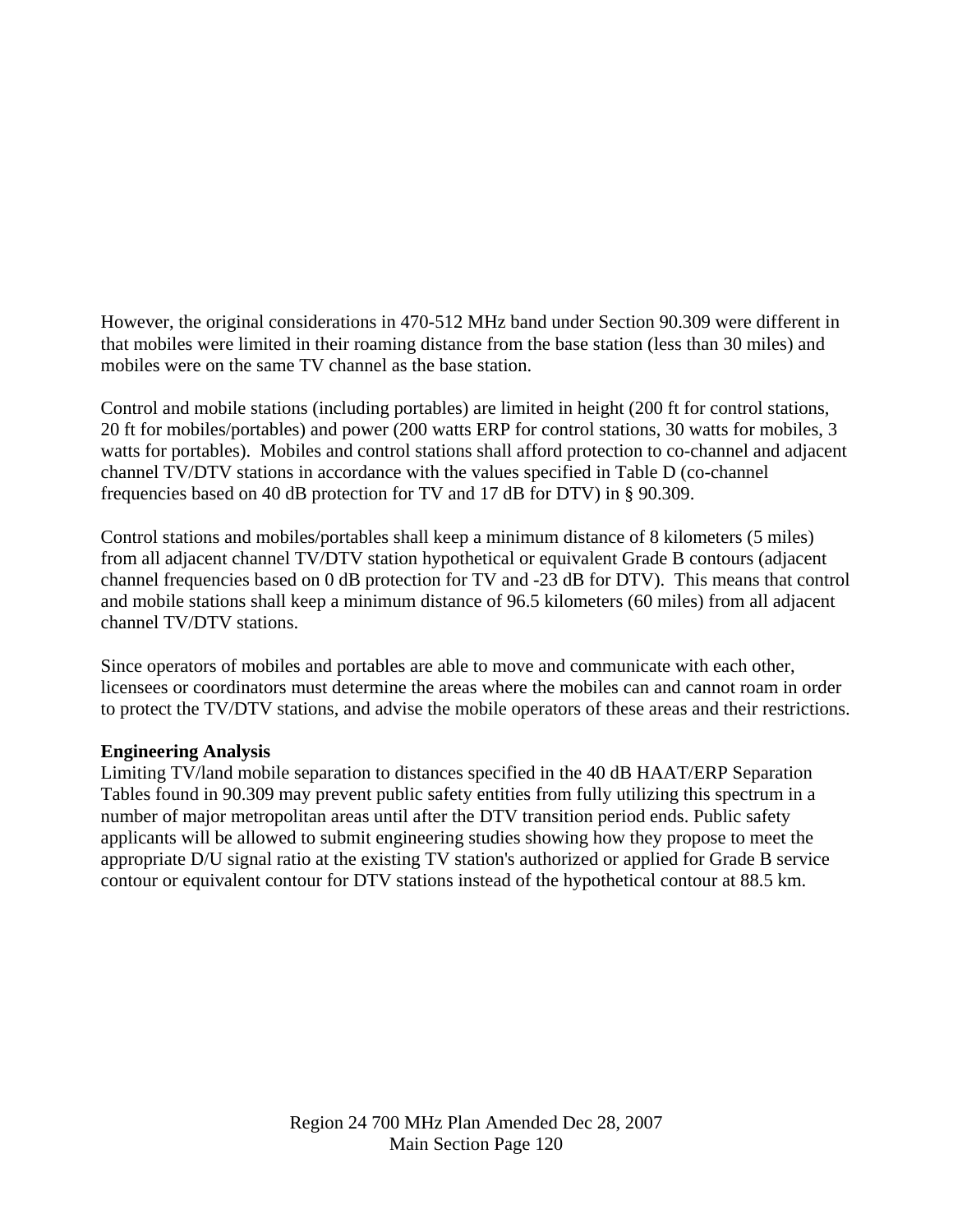

This would permit public safety applicants to take into account intervening terrain and engineering techniques such as directional and down-tilt antennas in determining the necessary separation to provide the required protection. Public safety applicants who use the engineering techniques must consider the actual TV/DTV parameters and not base their study on the 88.5 km hypothetical or equivalent Grade B contour. If land mobile interference contour does not overlap the TV Grade B contour (or DTV equivalent), then engineering analysis may be submitted to the FCC with the application.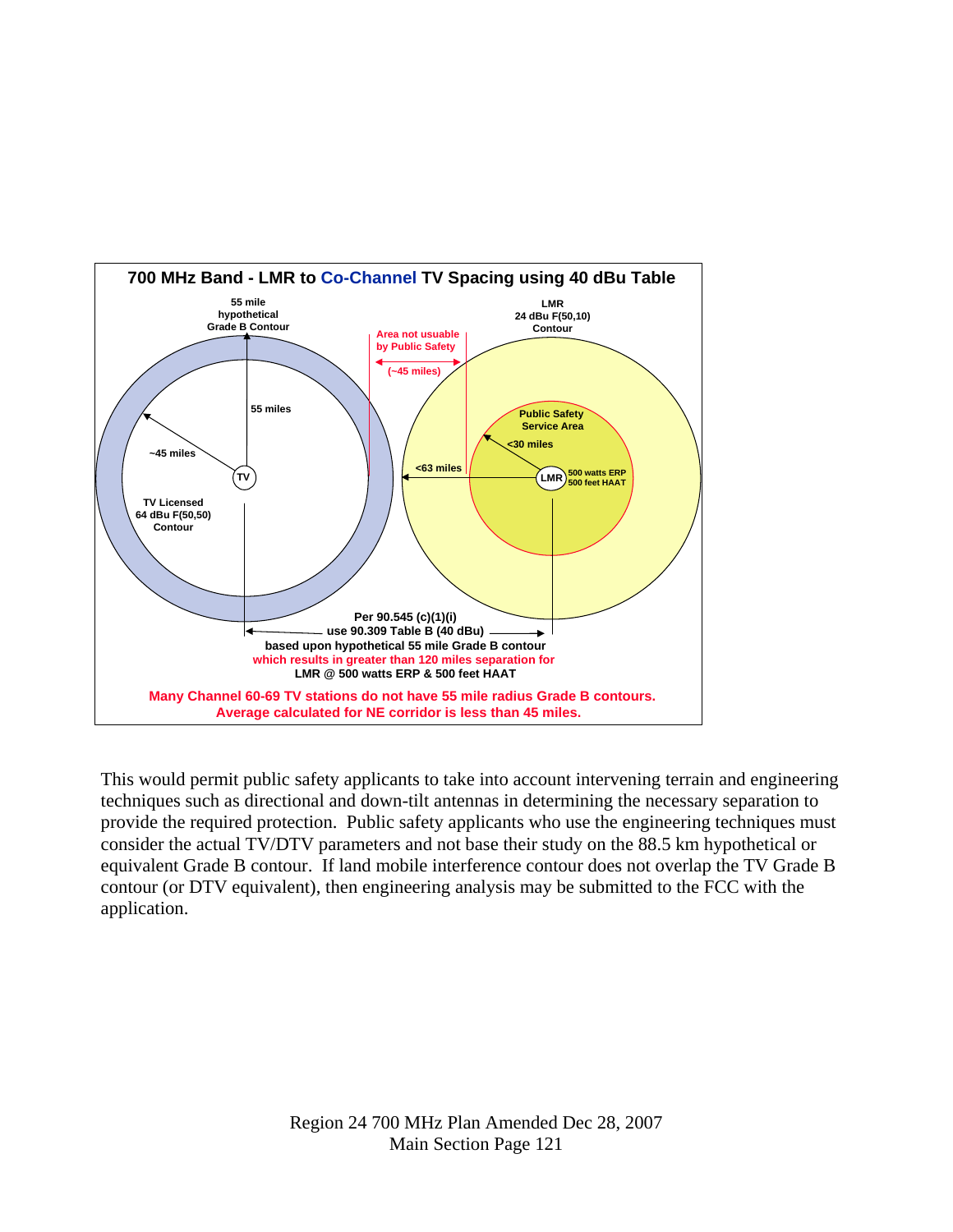

This method is most useful with lower power TV stations whose Grade B contours are much smaller than the hypothetical 55 mile (88.5 km) Grade B contour or have directional patterns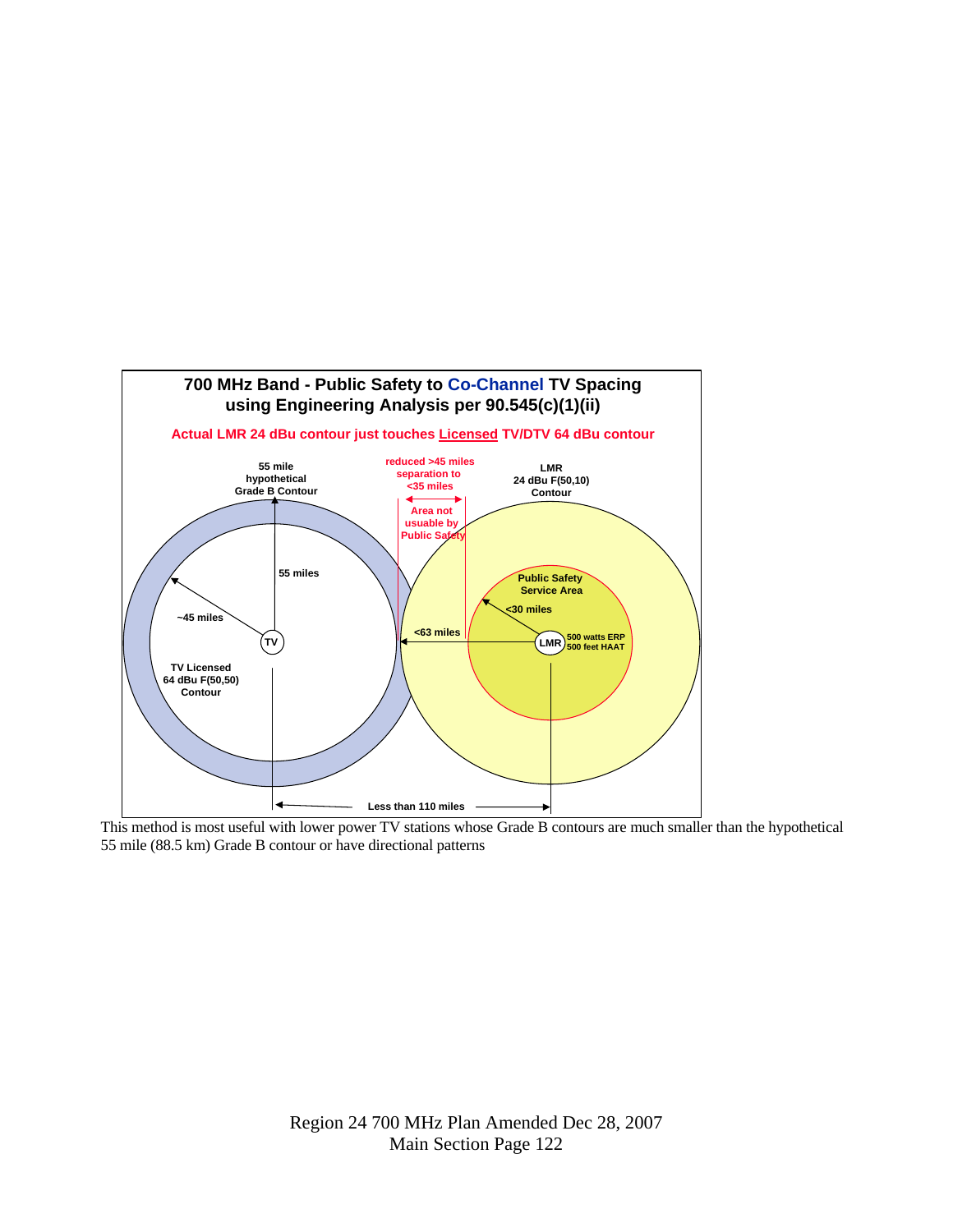

 *Note that 200 ft AGL limitations on 700 MHz control stations is much higher than the 100 ft AGL limitation used at UHF. Limiting control station antenna height and/or ERP may greatly reduce land mobile to TV contour spacing.* 

 Also, note that analysis for TV/DTV receivers uses 30 ft (10 m) antenna height whereas, analysis for land mobile subscribers uses about a 6 ft (2m) antenna height.

#### **TV/DTV Short-spacing**

*4.3 Public safety applicants will also be allowed to "short-space" even closer if they get the (written) approval of the TV stations they are required to protect. Public safety applicants need to determine the station's intended market area vs its hypothetical Grade B contour area. Alternately, the TV/DTV station may be shortspaced against another TV/DTV station, limiting their area of operation, but does not affect LMR operations.* 

*4.4 Instead of each agency negotiating with a TV/DTV station individually, they may want to combine into a single group or committee and negotiate together.*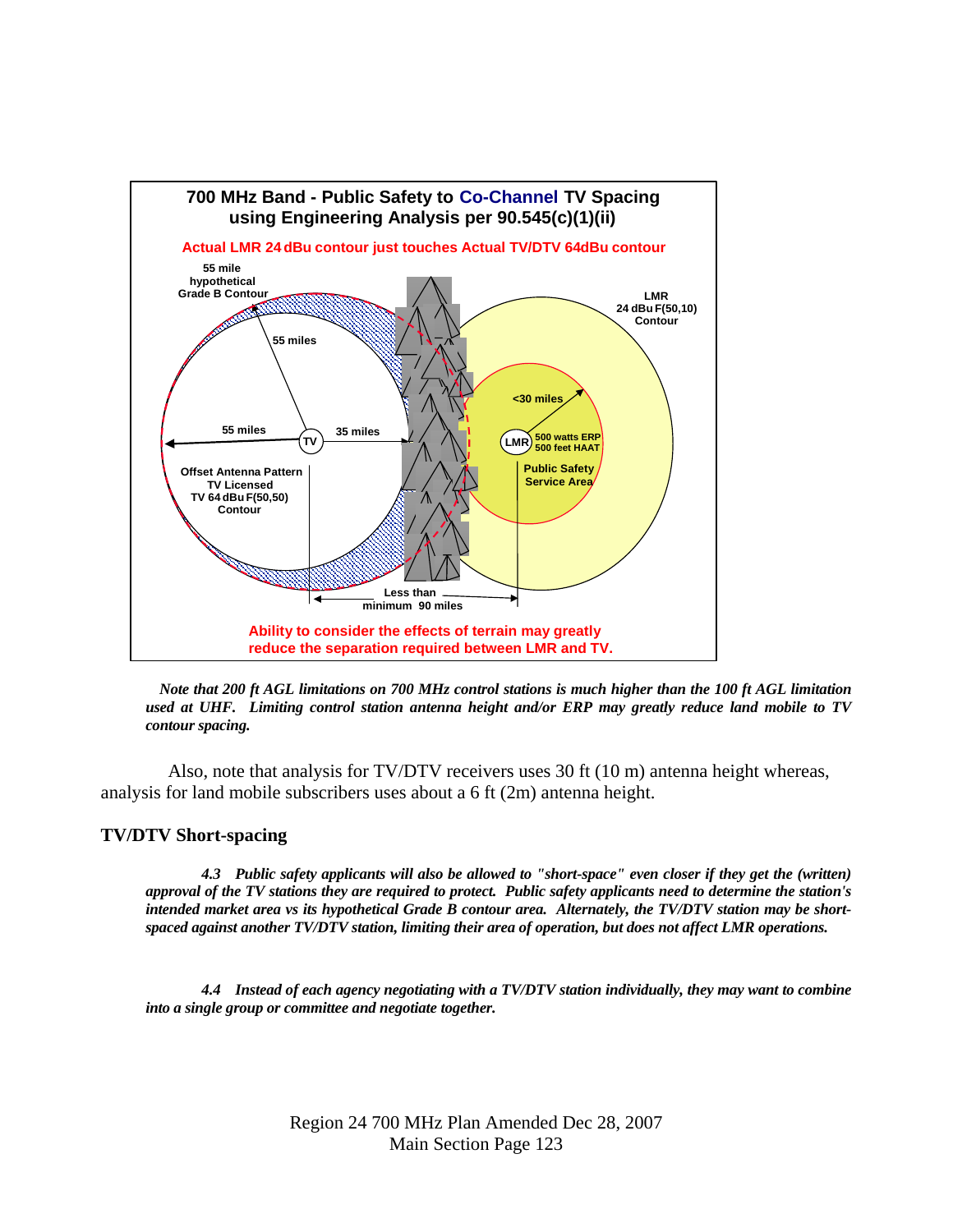#### **TV/DTV Height Adjustment Factor**

*4.5 In order to protect certain TV/DTV stations which have extremely large contours due to unusual height situations, such as a television station mounted on top of Mount Wilson near Los Angeles, California, the FCC incorporated an additional height adjustment factor which must be used by all public safety base, control and mobile stations to protect these few TV/DTV stations and afford the land mobile stations the necessary protection from the TV/DTV stations. The equation necessary to calculate the additional distance from the hypothetical or equivalent Grade B contour is found in the rules section 90.545(c)(2)(iii).* 

#### **CANADIAN AND MEXICAN BORDER REGIONS**

 The FCC typically takes one of two approaches. They either postpone licensing of land mobile stations within a certain geographic distance (*e.g.,* 120 km (75 miles)) of Canada and Mexico, or permit interim authorizations conditioned on the outcome of future agreements. Because international negotiations can take many months or even years to finalize, the FCC took the later approach and adopted certain interim requirements for public safety licenses along the Canada and Mexico borders, providing that the licenses are subject to whatever future agreements the United States develops with the two countries.

 Nevertheless, existing mutual agreements with Canada and Mexico for the use of these bands for UHF television must be recognized until further negotiations are completed. The US negotiated an agreement with Mexico of DTV operations near the US/Mexican border in July 1998. The US just negotiated an agreement with Mexico of DTV operations, and limited non-broadcast operations on 746-806 MHz, near the US/Canadian border in September 2000. Existing agreements recognize existing TV and/or DTV allotments and planning factors within a specified distance of the border. The Canadian Letter of Understanding also acknowledges that US plans to use 746-806 MHz for non-broadcast purposes and provides planning criteria (40 dB D/U) to protect Canadian TV/DTV receivers.

 Additionally, public safety facilities within the United States must accept interference from authorized channel 60-69 TV transmitters in Canada and Mexico in accordance with the existing agreements. Since the locations of the Canadian and Mexican analog TV assignments and DTV allotments are known, the public safety applicants can consider the levels of harmful interference to expect from Canadian and Mexican TV/DTV stations when applying for a license. Both Canada and Mexico have been informally notified that the Commission has changed its allocated use of TV channels 60-69, and the Commission will discuss the possibility of mutually compatible spectrum use with Canada and Mexico.